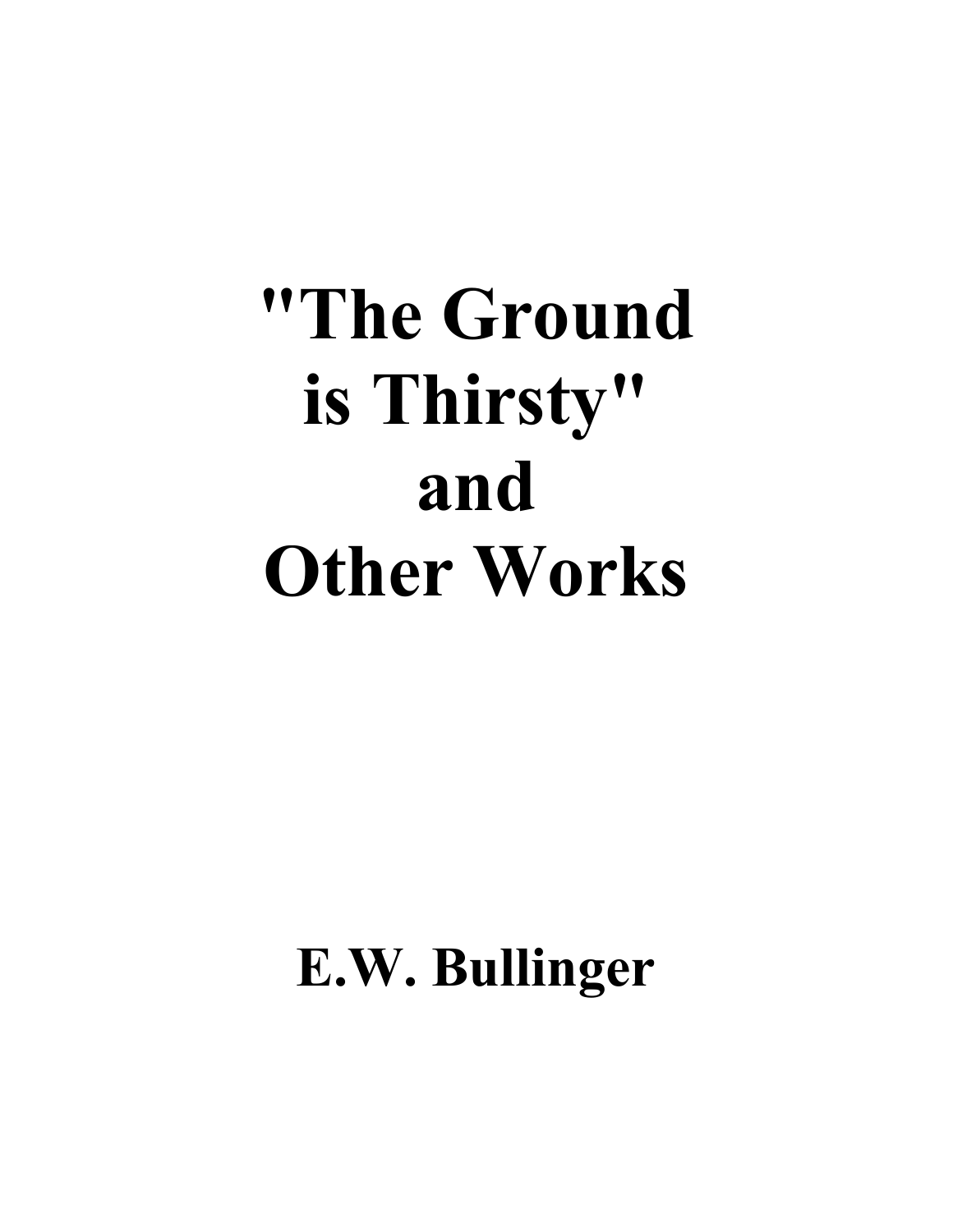The content of this work is in the Public Domain.

The Foreword & About the Author © 2013 by Eternally Blessed. All rights reserved.

While limited grammatical editing has been done to enhance contemporary readability, care has been taken to preserve the integrity of Bullinger's original work.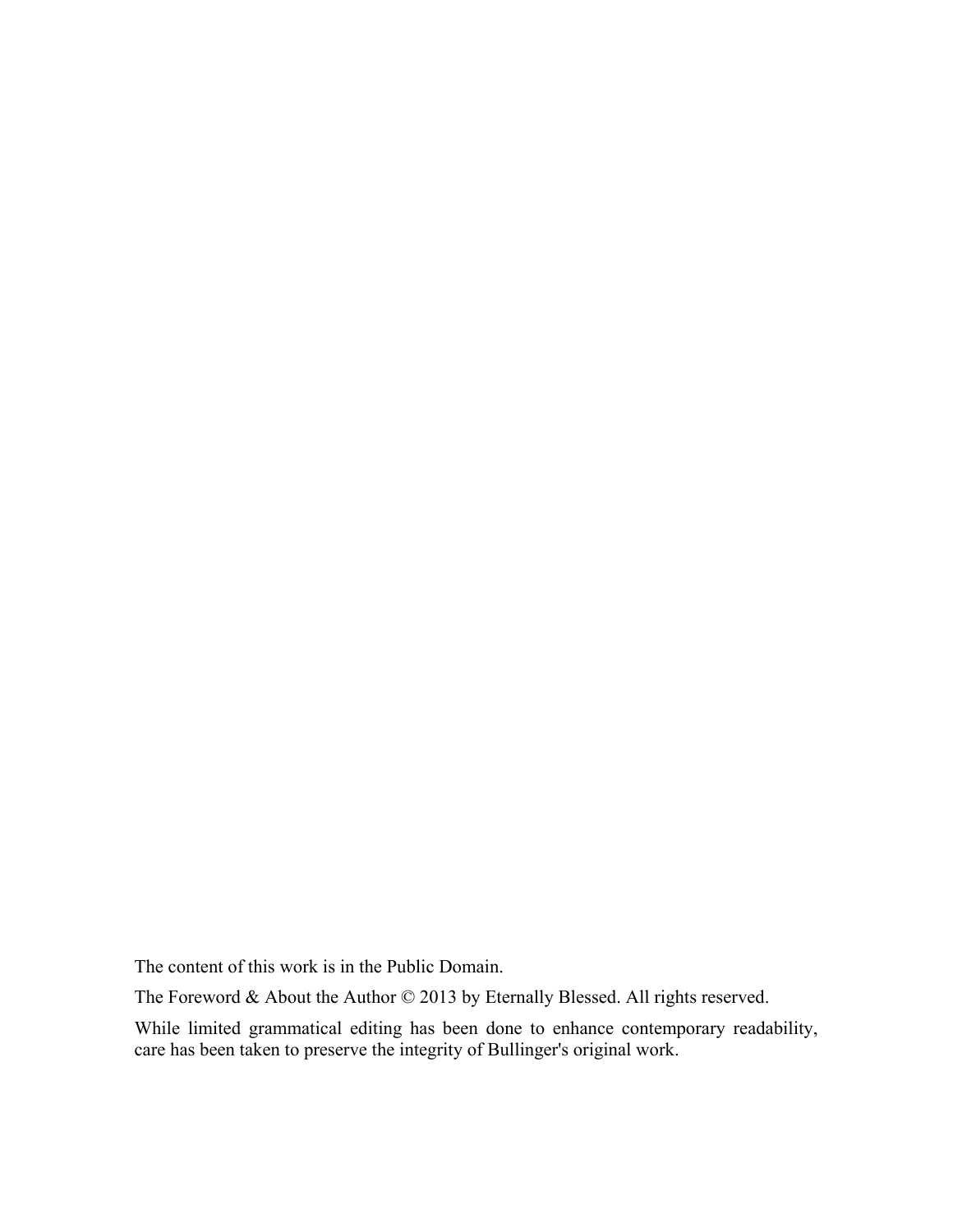# **Table of contents**

Foreword A New Creation A Refreshing Study on the Resurrection Abraham Believed God By Me Kings Reign Christ in the Separate Books of the Word Crucified with Christ Following Hard Jehoshaphat: A Lesson for our Times Praise for Divine Goodness Right Division Stablished — Strengthened — Settled The Christian's Greatest Need The Christian's Standing, Object, and Hope The Divine Names and Titles: No. 13 "The Son of Man" The Ground is Thirsty Questions and Answers — August, 1897 The Marriage of the King's Son The Names of Jesus The New Gospel The Pounds The Resurrection of the Body The Talents They Sang His Praise They Soon Forgat His Works Two Words for "Knowledge" About the Author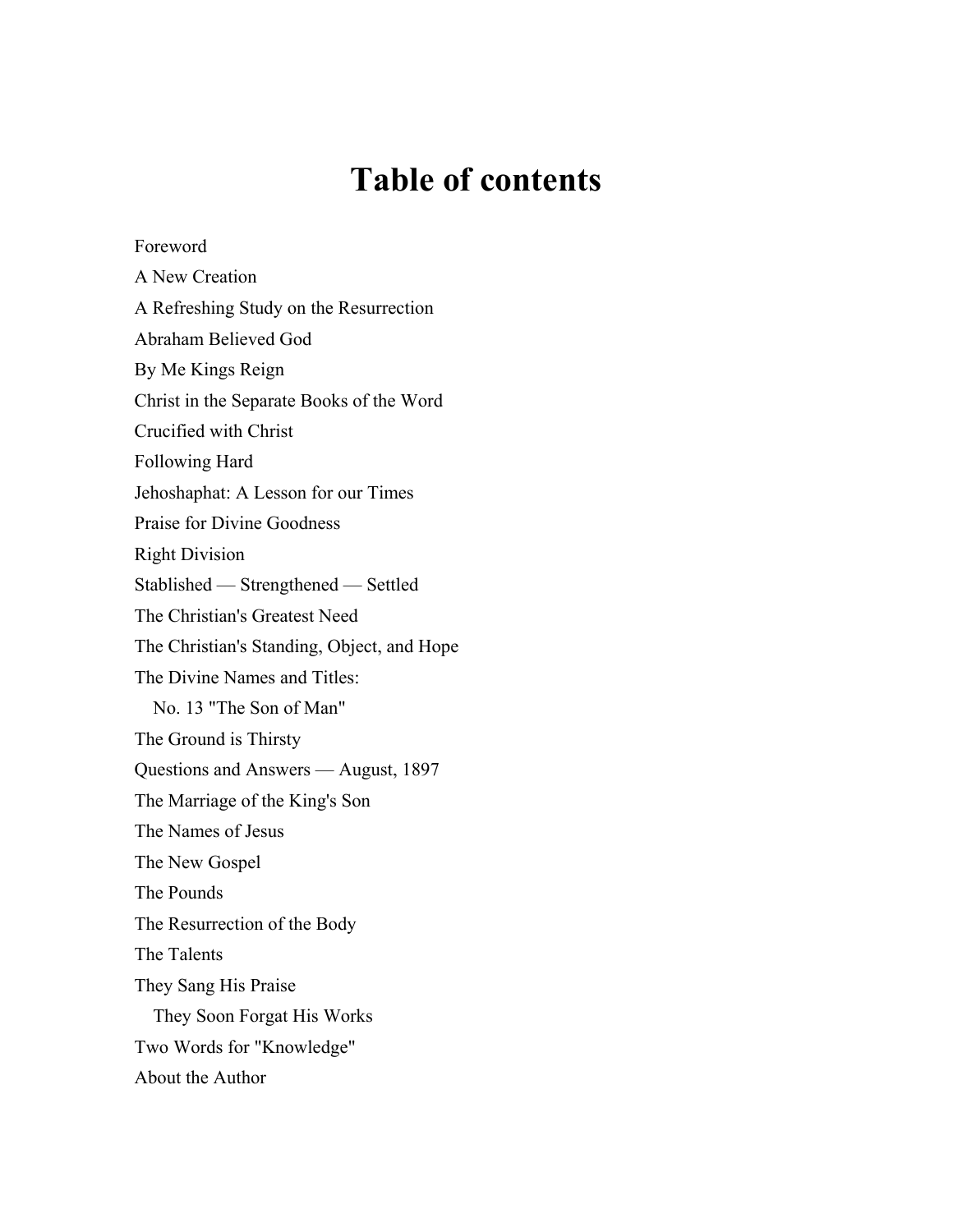## **Foreword**

The Word of God may, in one respect, be compared to the earth. All things necessary to life and sustenance may be obtained by scratching the surface of the earth: but there are treasures of beauty and wealth to be obtained by digging deeper into it. So it is with the Bible. "All things necessary to life and godliness" lie upon its surface for the humblest saint; but, beneath that surface are "great spoils" which are found only by those who seek after them as for "hid treasure."

These words, written November, 1899 by E. W. Bullinger in his unparalleled research volume, *Figures of Speech Used in the Bible*, succinctly describe the priceless rewards discovered by the workman of God's Word. Over a century later, seekers of truth continue to enjoy the great spoils extracted by one of history's greatest workmen of the Word. The legacy of Ethelbert William Bullinger's life of Biblical scholarship has left vast resources for the continued exploration of Godly treasures for generations to come. Yet, while recognized and referenced by many scholars, the full measure of Bullinger's contribution to Christianity remains unknown or undervalued by most.

Born in Canterbury, Kent, England in 1837, E. W. Bullinger, descendent of noted Swiss reformer Heinrich Bullinger, lived through an era that witnessed a burgeoning age of skepticism. The battle between so**-**called science and religion exploded onto the landscape of learning with the publication of Charles Darwin's, *On the Origin of Species*. The impact of this iconoclastic belief alongside other growing unrest and controversies within the church at large introduced an atmosphere of uncertainty concerning the very foundation of Christian beliefs. A repudiation of the accuracy, authority, and even Divine inspiration of the Holy Bible spread over Christendom. Those attitudes, embodied in the field of "higher criticism" ascended to a position of dominance in universities and seminaries throughout the world.

This apostasy prevailed in 1860 as E. W. Bullinger entered his formal theological training. Nevertheless, King's College in London, from which he received an associate's degree the following year, provided Bullinger with a solid foundation for scriptural study and mastery of the primary Biblical languages of Hebrew and Greek. As he labored as a curate in his early parishes, Bullinger employed his exemplary skills in scriptural study to a monumental undertaking. After nine years of exhaustive research, Bullinger published his first major work, *A Critical Lexicon and Concordance to the English and Greek New Testament*. This remarkable addition to the field of Biblical research received widespread praise and earned Bullinger the highest distinction for his scholarship. In recognition of this contribution, on August 31, 1881, the degree of Doctor of Divinity was conferred upon the Rev. Mr. Ethelbert William Bullinger by order of the Archbishop of Canterbury and subsequently, officially recognized by Queen Victoria. The auspicious occasion of this invaluable publication also initiated the accomplishment of an astounding deluge of research works. As Juanita S. Carey notes in her biography of Bullinger:

The publication of the *Lexicon and Concordance*, a landmark achievement in its own right, also marked the commencement of the work for which Bullinger would be best remembered in years to come. Thereafter, and with increasing frequency, he wrote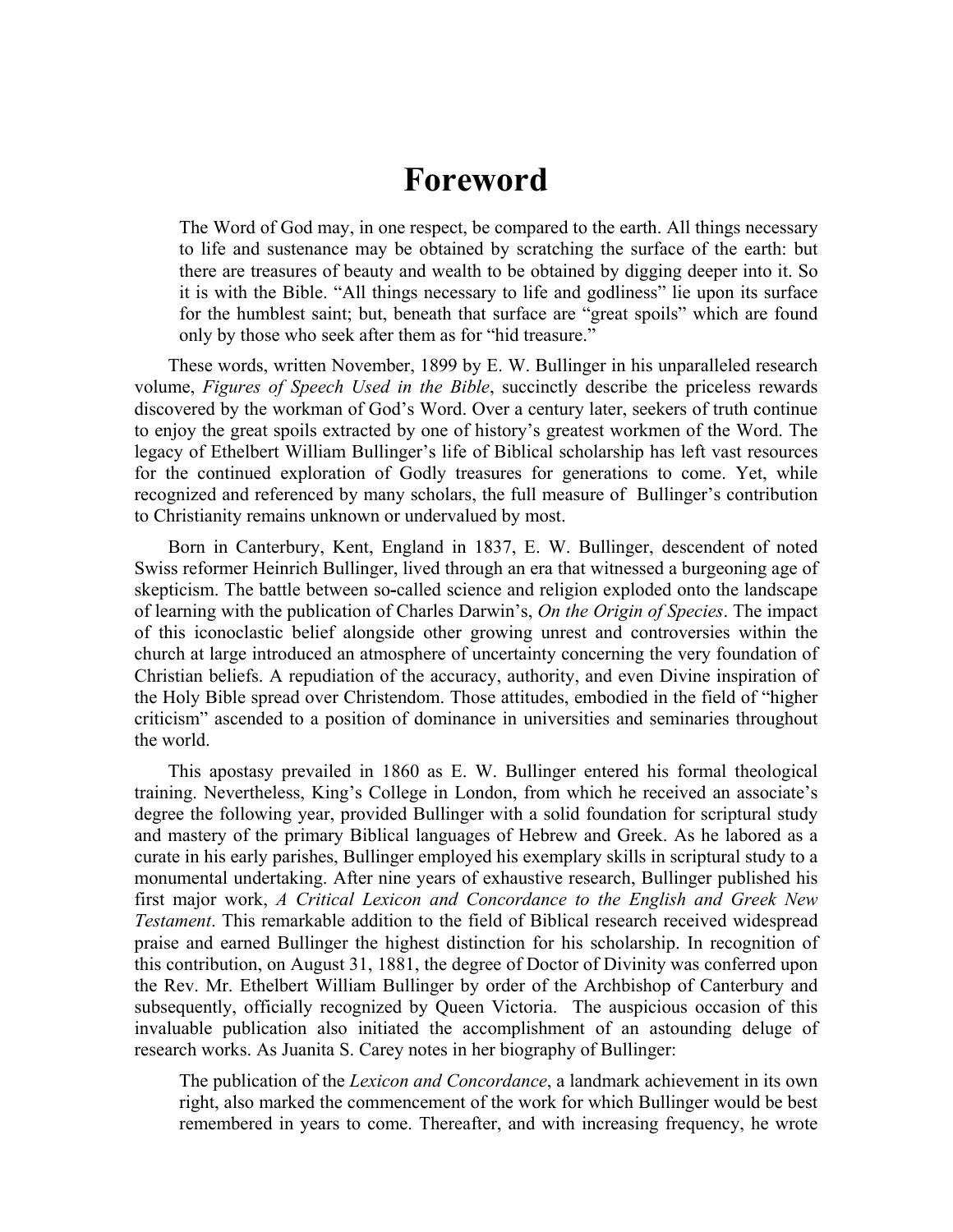small books and large books–books, pamphlets, poetry, and hymns–until his death thirty**-**six years later. The underlying principle of his later works was the same as that stated in the preface of the *Lexicon and Concordance*: to open the Bible so that all could study it for themselves.

A total of 171 published works have been verifiably attributed to Dr. Bullinger, including twenty books and twenty-seven pamphlets. His major works: *A Critical Lexicon and Concordance to the English and Greek New Testament; Figures of Speech Used in the Bible;* and *The Companion Bible* are exhaustive reference works indispensably utilized in Biblical research. The widely acclaimed *Figures of Speech Used in the Bible* was originally introduced as ten separate parts in Bullinger's monthly research journal, *Things to Come;* and in its entirety, it consists of over 1,000 pages. The complete volume published in the year of 1899 remains to this day a matchless research work identifying and classifying over 200 separate figures of speech used in the Bible. Many of Bullinger's other books are also unique in their field, such as *The Witness of the Stars* and *Numbers in Scripture.*

While E. W. Bullinger's work has been celebrated and acclaimed by many; like all whose enlightenment dares to challenge the dogma of tradition, the unique findings of his research have led others to criticize, and in some cases even revile him. Bullinger was never particularly surprised by the criticism of some. He understood the stagnancy of men's minds, and how tightly they held on to their traditions. As he wrote in his introduction to *How to Enjoy the Bible*:

The majority of mankind think that they think; they acquiesce, and suppose that they argue; they flatter themselves that they are holding their own, when they have actually grown up to manhood, with scarcely a conviction that they can call their own. So it always was, and so it will ever be. The Divine things of the Word are no exception but rather an instance. The more difficult the subject, and the more serious the consequence of error, the more averse the majority are toward what is called "unsettling men's minds"; as if truth could be held on any other tenure than the knight's fee of holding its own against all comers.... But our object is to "Open the Book"; to let it speak; to hear its voice; to study it from within itself; and have regard to other objects and subjects, only from what it teaches about them.... Like Ezra of old, our desire is to "OPEN THE BOOK" and let it speak for itself, with the full conviction that if this can be done it can speak more loudly, and more effectively for itself, that any man can speak on its behalf.

It was not for the critic or the skeptic that Bullinger wrote; it was not the praise or approbation of men that was the aim of his research. As the Scripture found on his tombstone attests to, his purpose was to: "Study to show thyself approved unto God, a workman that needed not to be ashamed, rightly dividing the Word of truth." (II Timothy 2:15). For over forty years, until his death on June 6, 1913, Dr. Bullinger faithfully carried out that command. Nearly 100 years later, his books continue to illuminate the Scriptures, and delight and aid the readers.

The legacy of Bullinger's life extends beyond his published works, though. Throughout his life, E. W. Bullinger did not seek to simply inform students of certain truths; nor did he desire that anyone would accept and believe a point simply because he taught it. Rather, he instructed students in the method of Biblical interpretation that would enable them also to let the Bible speak for itself; and in so doing, they too were equipped to stand approved before God as workmen of His Word. As one who builds a bridge for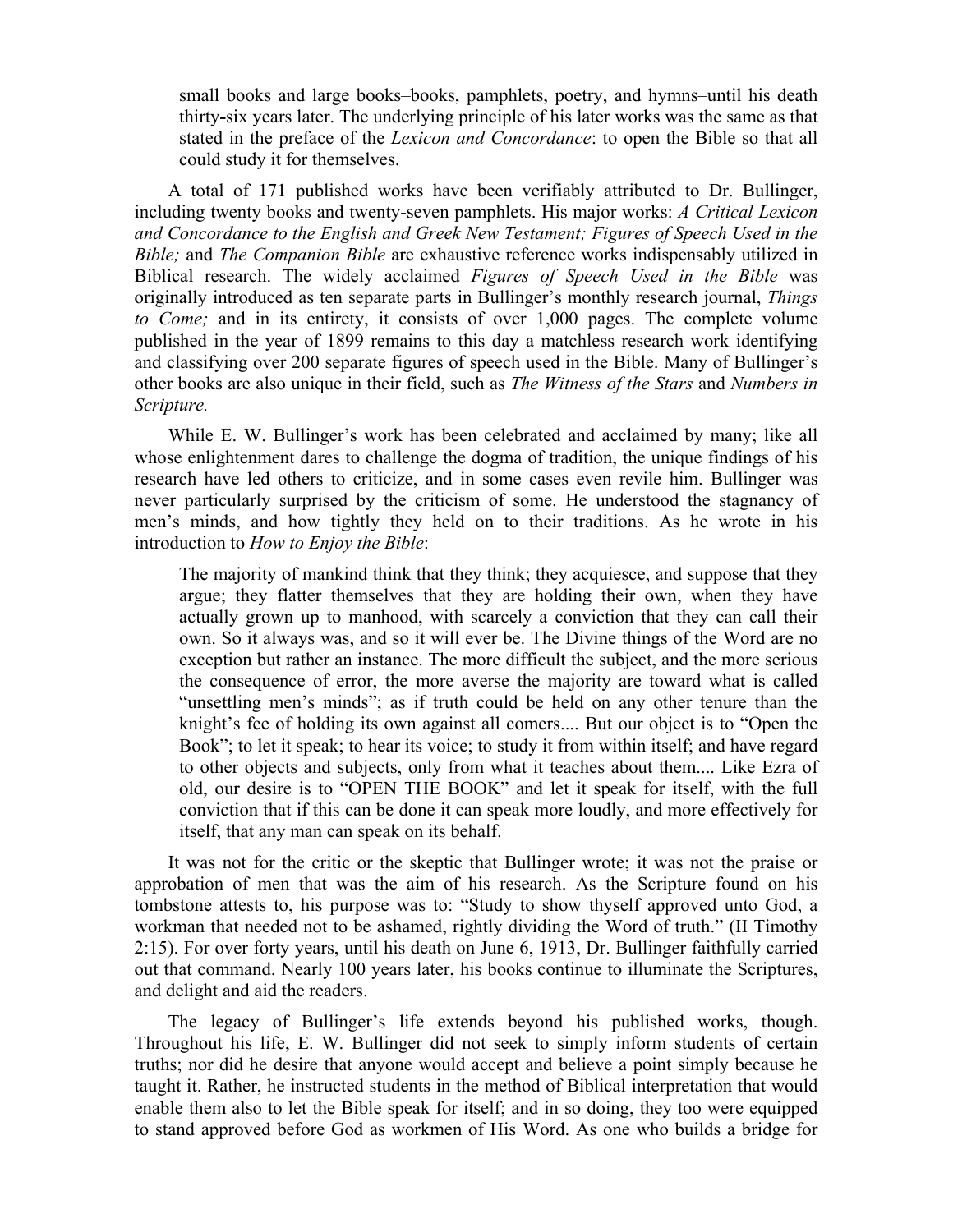the benefit of those who shall come after him, E. W. Bullinger looked to the day when others might surpass the reaches of his own journey.

None are more cognizant of imperfection and failure than ourselves; and, after all we have done, there is still much left for others to do. We do not exhaust the book; and may, after all, have only laid out a road on which others may follow with far greater success. We claim only one thing — an earnest desire to believe God; and to receive what He has said, regardless alike of the praise a man or the fear of man; and quite apart from all traditional beliefs or interpretations.

—E. W. Bullinger

It may surprise some to learn that as highly regarded and widely studied as E. W. Bullinger is today, there was a time when his greatest contributions to Christendom were forgotten by most. By the mid  $20<sup>th</sup>$  century, he was not remembered for his great contribution to the field of Biblical research, but ironically, he was instead most known for his music—something few today know about him. In the Foreword to Bullinger's book, *Word Studies on the Holy Spirit*, Warren W. Wiersbe wrote the following:

He died in London on June 6, 1913. Most people remember him only for his beautiful tune for Frances Ridley Havergal's hymn, "I am trusting Thee, Lord Jesus." Serious students of the Bible remember him as one who dared to search into God's truth and follow it wherever it led him. We may not agree with all that Dr. Bullinger has written, but we must confess that he stimulates us to give our very best to the study of the Word of God.

—September 1979

Many such serious students in the latter part of the  $20<sup>th</sup>$  century were introduced to E. W. Bullinger by another great workman of God's Word, Victor Paul Wierwille.

Dr. Bullinger revealed remarkable Biblical truths through his utilization of certain keys or principles of Biblical research. He also widely promoted that same method of learning. Bullinger believed that just as different scientists would independently arrive at the identical result if they employed the same methodology, any two Biblical scholars would arrive at the same conclusion regarding a passage of Scripture if they employed the same principles of Biblical research.

This was demonstrated in the life of Dr. Victor Paul Wierwille. Having devoted his life to the study of God's Word, Wierwille reached many of the same conclusions Bullinger had arrived at nearly a century earlier, although initially unfamiliar with Bullinger's work. In fact, it was only as he began to share his findings in his classes that one enthusiastic student, Dr. E. E. Higgins, introduced Wierwille to Bullinger's writings. V. P. Wierwille thrilled at such books as *Figures of Speech; The Companion Bible;* and *How to Enjoy the Bible*, and he subsequently incorporated much of the material into his classes.

As a result of V. P. Wierwille's promotion of Bullinger's books, tens of thousands of his students were introduced to his work, which greatly contributed to a renewed interest in E. W. Bullinger in the late  $20<sup>th</sup>$  century. In fact, the biographical information known and often quoted about Ethelbert William Bullinger is drawn from the well researched biography written by Juanita S. Carey, herself a student of Dr. Wierwille.

While Bullinger's noted works were frequent resources utilized and promoted by Dr. Wierwille, perhaps the greatest legacy of E. W. Bullinger may be illustrated in another aspect of Wierwille's ministry. Against the skepticism of his day, against the widespread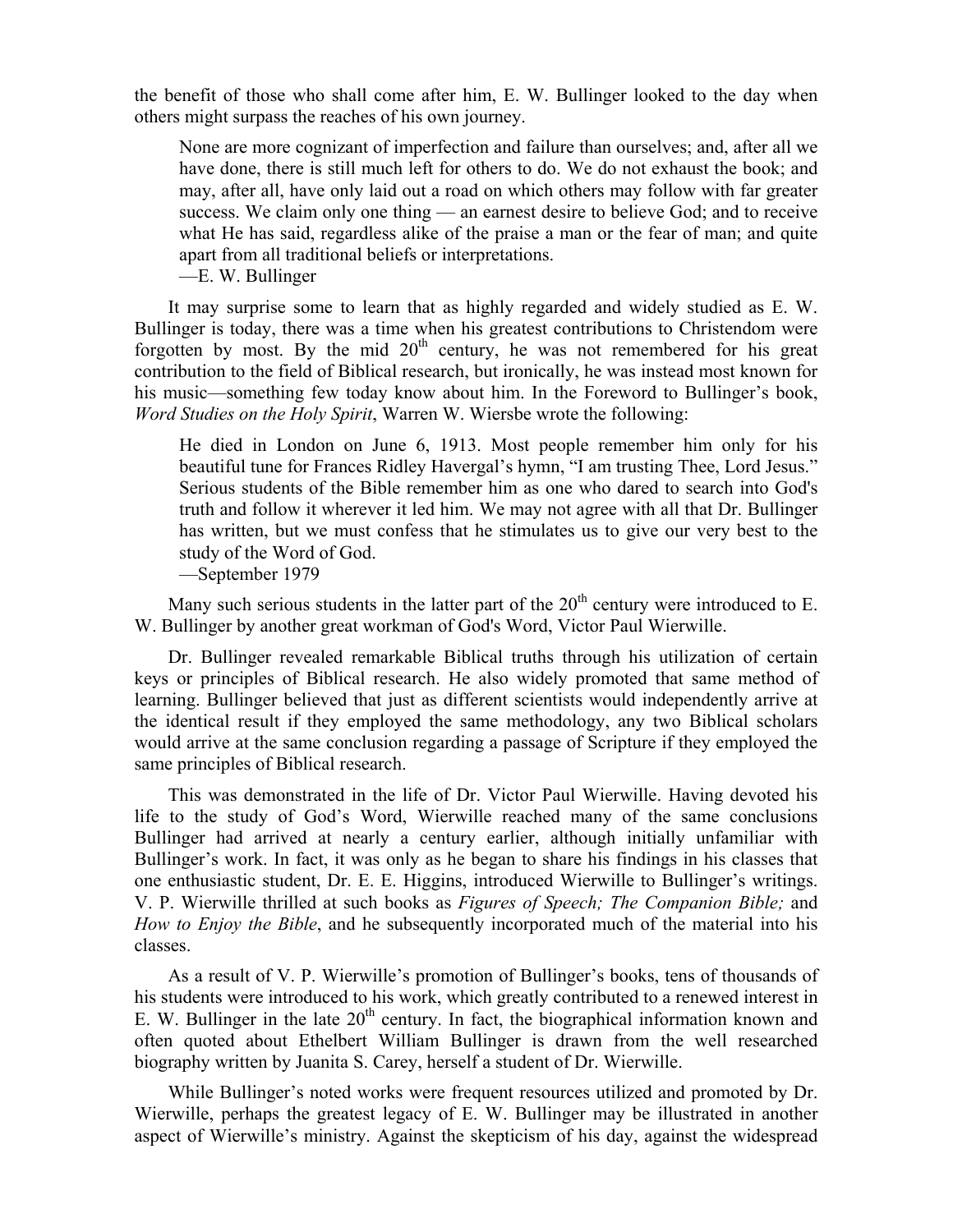abandonment of the authority of the Scriptures, E. W. Bullinger championed the Divine inspiration of the Bible. He heralded the call to Christians far and wide to return to that touchstone for truth, and he proved through the internal evidence of the Scriptures the inerrant accuracy of God's Word.

In like manner, Dr. V. P. Wierwille through his own noted works, such as *Are the Dead Alive Now?; Jesus Christ Our Promised Seed;* and *Jesus Christ Our Passover* exhibited the "great spoils" awaiting those who were willing to seek for hid treasures. Moreover, Wierwille also set before people the great keys to the Word of God's interpretation, so that they also could thrill to God's most wondrous work and join the ranks of men and women approved before God.

As noted earlier, Dr. Bullinger was a prolific writer whose extensive contribution to the field of Biblical research covered a wide array of important topics. While his major reference works continue to be widely studied, however, most people are unfamiliar with the bulk of his publications. In fact, a large number of Bullinger's published writings are no longer in print. This volume is a collection of twenty-four of his little known, shorter Biblical studies. Although brief in length, each of these expositions provide great illumination and inspiration to all those who continue to seek after truth.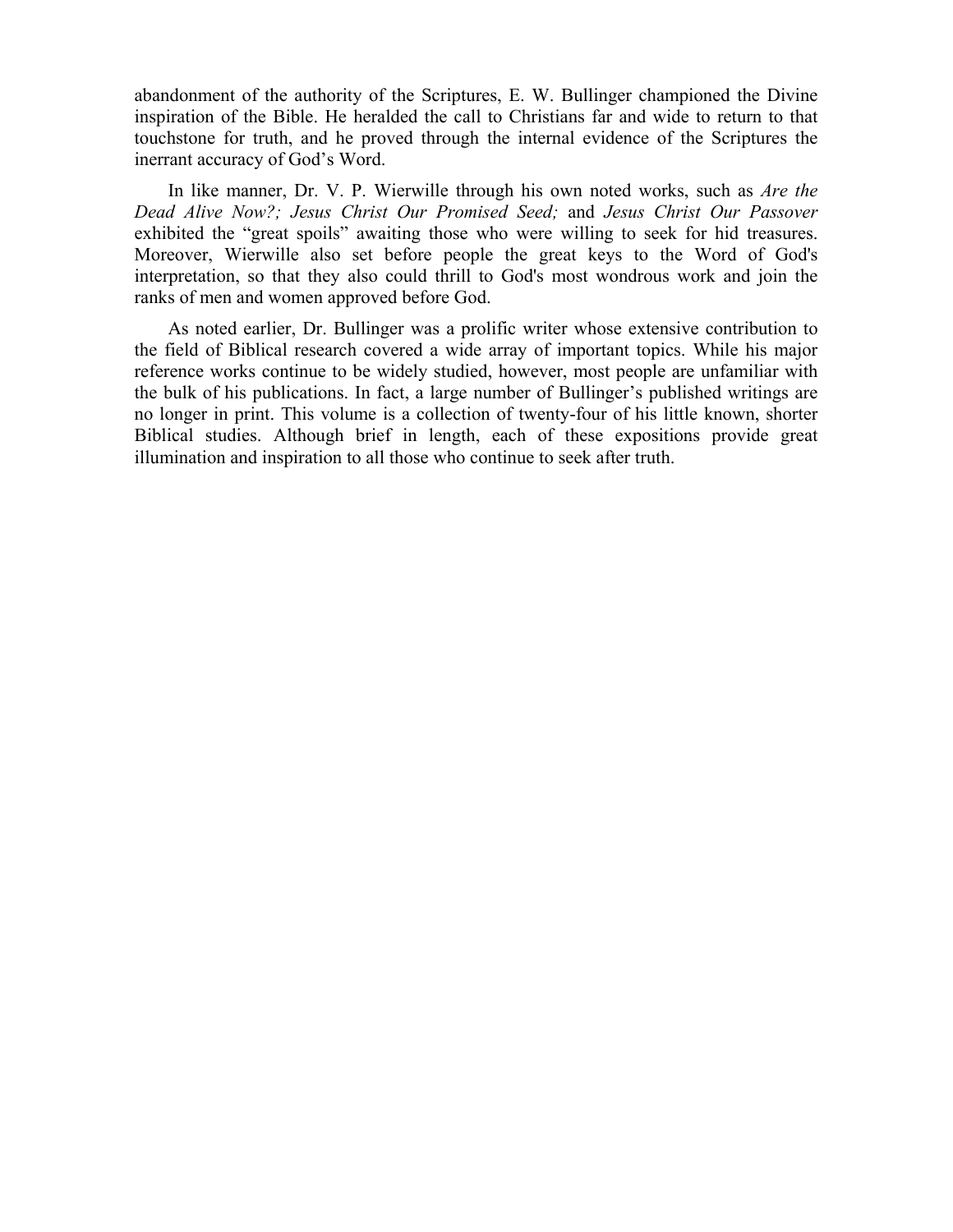# **A New Creation**

"Therefore if any man be in Christ, he is a new creature: old things are passed away; behold, all things are become new" (II Corinthians 5:17).

The Scriptures reveal to us many new things. In Isaiah 42:9, we read: "New things do I declare"; and God goes on to speak of the new song which is to be sung in view of His work for restored Israel. We read in Lamentations 3:22,23, "The Lord's mercies are new every morning." We read in Ezekiel 36:26, of "a new heart and a new spirit."

In the text before us we read of the new creature. We read in Ephesians 2:15, of "the one new man"; in Revelation 21 and 22, of "the new heavens and the new earth," also of "the new Jerusalem," and of a glorious time when it will be said, "Behold, I make all things new." Perhaps the most important of all these wondrous things is that which is spoken of in our text, because without this new creation, none of the other new things can be known or enjoyed. Having this, we have all the others.

#### **The contrasts, old and new**

Let us consider, first of all, the contrasts — Old and New. The Second Epistle to the Corinthians seems to be an Epistle of contrasts; it abounds in them from beginning to end. Led by the Holy Spirit, the Apostle Paul contrasts, in chapter 1:5, the sufferings which abound in the child of God with the consolations which abound in Christ. At the close of chapter 2, verse 16, we meet with a very solemn contrast, which is seen by the spiritual eye throughout the whole of God's Word. True, the carnal mind objects to, indeed hates, such contrasts between the living and the dead, between the regenerate and the unregenerate; but the Holy Spirit invariably marks these contrasts, and those who are taught by Him see them and love them (see verse 14). Note again, in verse 15, another contrast "We are unto God a sweet savour of Christ, in them that are saved, and in them that perish." It is we, not our testimony. The burden of the Word of the Lord showed the Apostle his insufficiency, while at the same time he knew that his sufficiency was of God.

The third chapter is full of contrasts; in verse 1 we have man's commendation and God's commendation; in verse 2 and 3, man's writing and the Spirit's writing; in verse 5, man's insufficiency and God's sufficiency; in verse 6 the letter and the spirit; in verses 7-9, condemnation and righteousness. The fourth chapter contains many wonderful contrasts and paradoxes; in verse 8, "We are troubled on every side, yet not distressed; we are perplexed, but not in despair." One may say, "Ah! that is not I"; but look at the margin, "But not altogether without help." Can we not say that? Verse 9: "Cast down, but not destroyed." We do fall, but not from grace, being upheld by "a Loving Omnipotent Hand." At the end of the chapter again we see wonderful contrasts; in verse 16, our outward man perishing, but our inward man renewed day by day; in verse 17 our present light affliction, our future weight of glory; in verse 18, temporal things and eternal things: things seen and things unseen.

Each of these leads us to the contemplation of the words of our text. In considering this vast and important subject, note: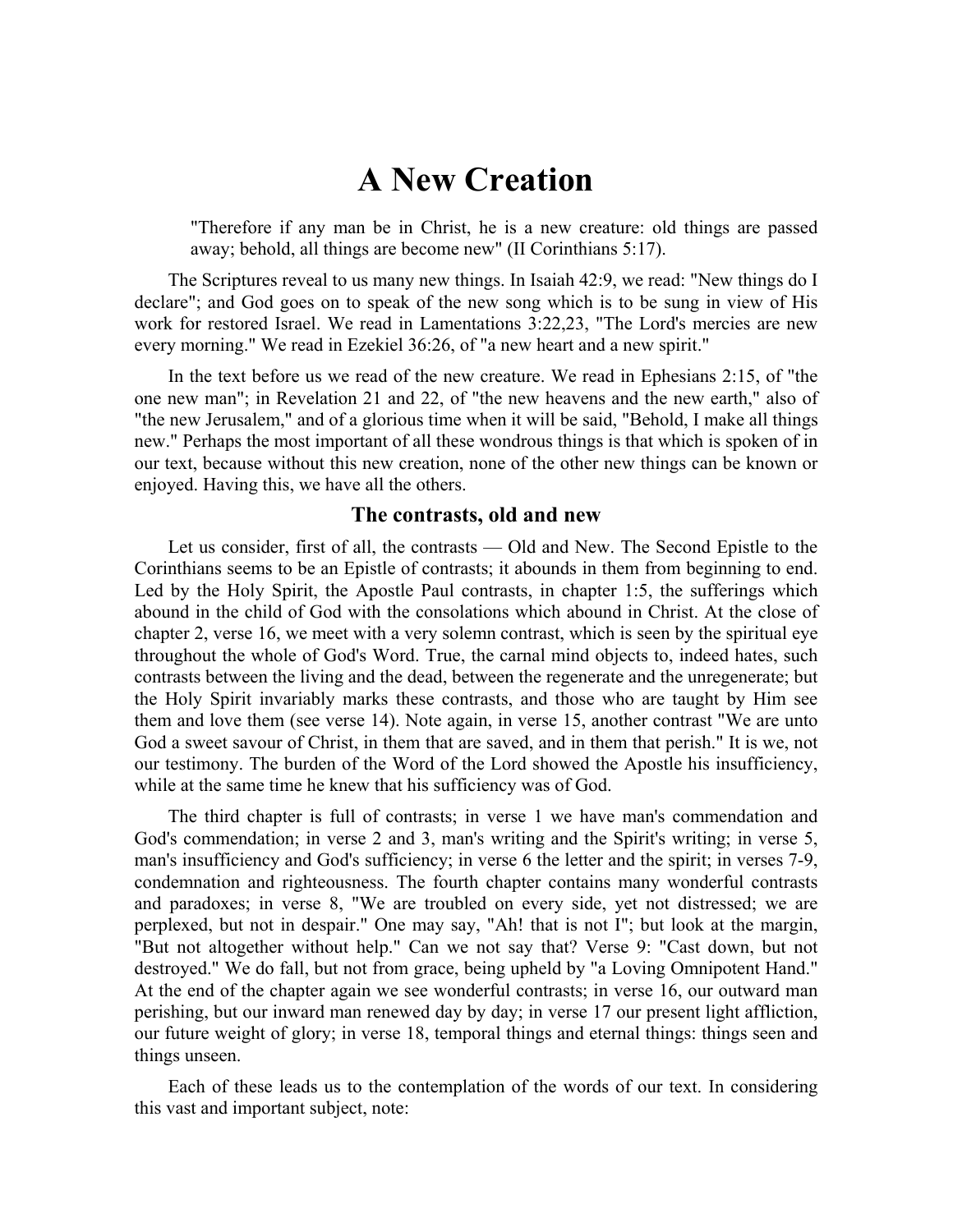## **1. The Connection**

"Therefore" (Verse 17). This is the conclusion of the Spirit's argument, or of the truths He had declared for the instruction, the comfort, and the edification of the saints at Corinth, and through them to the Church of God in all succeeding generations. His conclusion is that all old things, even those of Divine appointment, having served their purpose and waxen old, must pass away for ever, as of no value whatever in comparison with the eternal work of the new creation in Christ Jesus. Note next:

## **2. The Character of those spoken of**

"If any man be in Christ." Observe, [in the King James Version] there are words in italics which may be differently supplied thus: "If any man in Christ be made a new creature," or a new creation; the R.V. margin gives: "there is a new creation." Now creation is a Divine work, and therefore this excludes all means, all modes, all distinctions. Truth by the Holy Ghost is a great leveller. Turn to Galatians 3:28 and 6:15. The new creation does not consist in an acknowledgement of a form of sound words, or delight in a clear creed, or in prizing the outward so-called means of grace. It is ten thousand times more than these. The cross of Christ is God's monument erected over the grave of all carnal ordinances, all sensuous ceremonies, all fleshly sacrifices, all earthly types, all fleeting shadows. The cross of Christ is God's monument over the grave where He has buried all human distinctions, all human modes, all human means in matters pertaining to His creation work.

IN CHRIST. This is a living union by the Spirit of God. It is not a mere profession of religion; it is not in self-condemnation but in Christ, justified and accepted (Ephesians 1:6). It is not in Adam dead, but in Christ alive (I Corinthians 15:22). In Christ by sovereign purpose; in Christ by sacred purchase; in Christ by spiritual power. Next look at:

## **3. The Condition**

"A New Creation." What is it to create? Not to change, not to renovate, not to reform, not to improve, not the old nature adorned and beautified, not the flesh with its corruptions and lusts trimmed and trained; but it is the new and Divine nature imparted, with all its spiritual blessings and holy privileges. It is not the Old Adam made clean or religious, clothed and adorned. No! It is a something altogether NEW. Therefore, in Christ Jesus I am a partaker of the Divine nature; I am a partaker of His Resurrection-life, according to the Father's promise: "Eternal life, which God, that cannot lie, promised before the world began" (Titus 1:2).

Life was promised in Christ for His people before the world began; and in due time it is communicated to them through the ministry of the Word. How this is brought about, the poor child of God very often, knows not, and when questioned about it, he can only say, like the blind man in John 9:25: "One thing I know, that, whereas I was blind, now I see." Once I was blind and dead to God's Christ, God's covenant, God's salvation; I was dead to all interest in the precious atoning blood, to justifying righteousness, regenerating grace, and restoring mercy, also to that peace, which passeth all understanding. But now, in living union with Christ, I love to dwell on those glorious verities which are found alone in Him and through Him. I love the company of those who delight in the Father's eternal love, the son's redeeming grace, and the Spirit's regenerating mercy.

A new Divine nature (II Peter 1:4) is not a mere influence, is not a mere passing religious feeling induced by ravishing music or pathetic story, but a real existence in living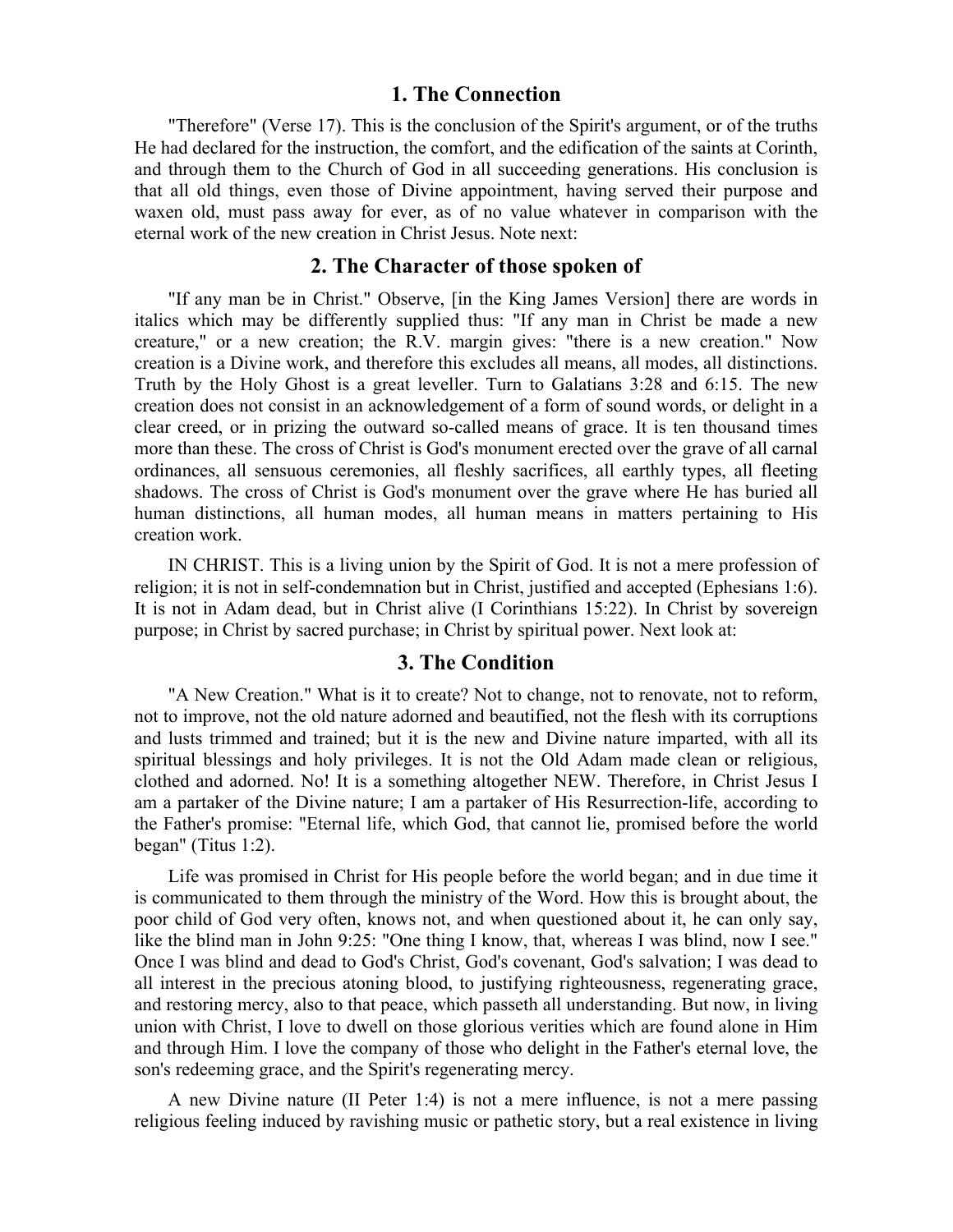union with a crucified, risen, exalted, glorified, coming Lord. What a glorious union! One with the person of a glorified Christ! No words can describe it better than John 17:21-23: "That they all may be one; as Thou Father art in Me, and I in Thee; that they also may be one in Us, that the world may believe that Thou hast sent Me. And the glory which Thou gavest Me I have given them; that they may be one even as We are one. I in Thee, and Thou in Me, that they may be made perfect in one; and that the world may believe that Thou hast sent Me, and hast loved them as Thou hast loved Me" (John 17:22,23).

This is a glorious, marvellous, mysterious Oneness, which can never be understood until we stand perfect and complete in the light of His glory. Then we shall know even as we are known, for His Father is our Father; His righteousness is our righteousness; His nature is our nature; His home is our home; His glory is our glory.

## **4. The Deliverances Enjoyed**

"Old things are passed away." What are these "old things?" (1). Blessed be God, that old thing, SIN, which before I was in Christ manifested its power and maintained its authority over me, is gone — passed away. Do you ask, How did it pass away? I can answer you only in the words of Isaiah 53:6, "The Lord hath laid on Him the iniquity of us all"; and Hebrews 9:26, "Now once in the end of the world hath He appeared, to put away sin by the sacrifice of Himself."

(2). That old thing, THE CURSE OF THE LAW, has passed away. How? Read Galatians 3:13: "Christ hath redeemed us from the curse of the Law, being made a curse for us. for it is written 'Cursed is every one that hangeth on a tree.'" In thus becoming a curse for His people, He became "The end of the law for righteousness to every one that believeth" (Romans 10:4). What expressive words! "The end of the law!" What does it mean? Why it means that He went to the end of all the Law's requirements, which He satisfied by the perfect obedience which He rendered to its precepts; that He went to the end of all the Law's penal threatenings which He silenced by the sufferings which He endured. What is the end of a debt? The payment! And Christ took over and paid every debt owed by His people, and thus ended it. Hence every transgression and even sin over which my chastened Spirit has grieved, is passed away!

(3). That old thing, CONDEMNATION. All that was due to me was borne by my sinless Surety, by Him who said, when they sought and found Him: "If ye seek Me, let these go their way" (John 18:8). Hence: "There is therefore now no condemnation to them which are in Christ Jesus" (Romans 8:1).

(4). That old thing, FEAR OF DEATH, is passed away, for "Jesus Christ... hath abolished death, and brought life and immortality to light by the Gospel" (II Timothy 1:10). Christ hath abolished death, and brought to light, and procured for us, life and immortality; and "When Christ, who is our Life shall appear, then shall ye also appear with Him in glory" (Colossians 3:4). Yes, old things have passed away. My old notions of salvation by merit; by co-operation  $-1$  doing something and Jesus Christ the rest  $-$  all such thoughts have passed away! My old, degrading views of Christ have passed away in the light of His Glorious Gospel, and I see Him "altogether lovely," His salvation perfect, His righteousness complete, His intercession all-prevailing, His glorious coming sure. He is the beginner and the finisher of faith, the performer of all things for me in the presence of His Father and mine.

Look now at: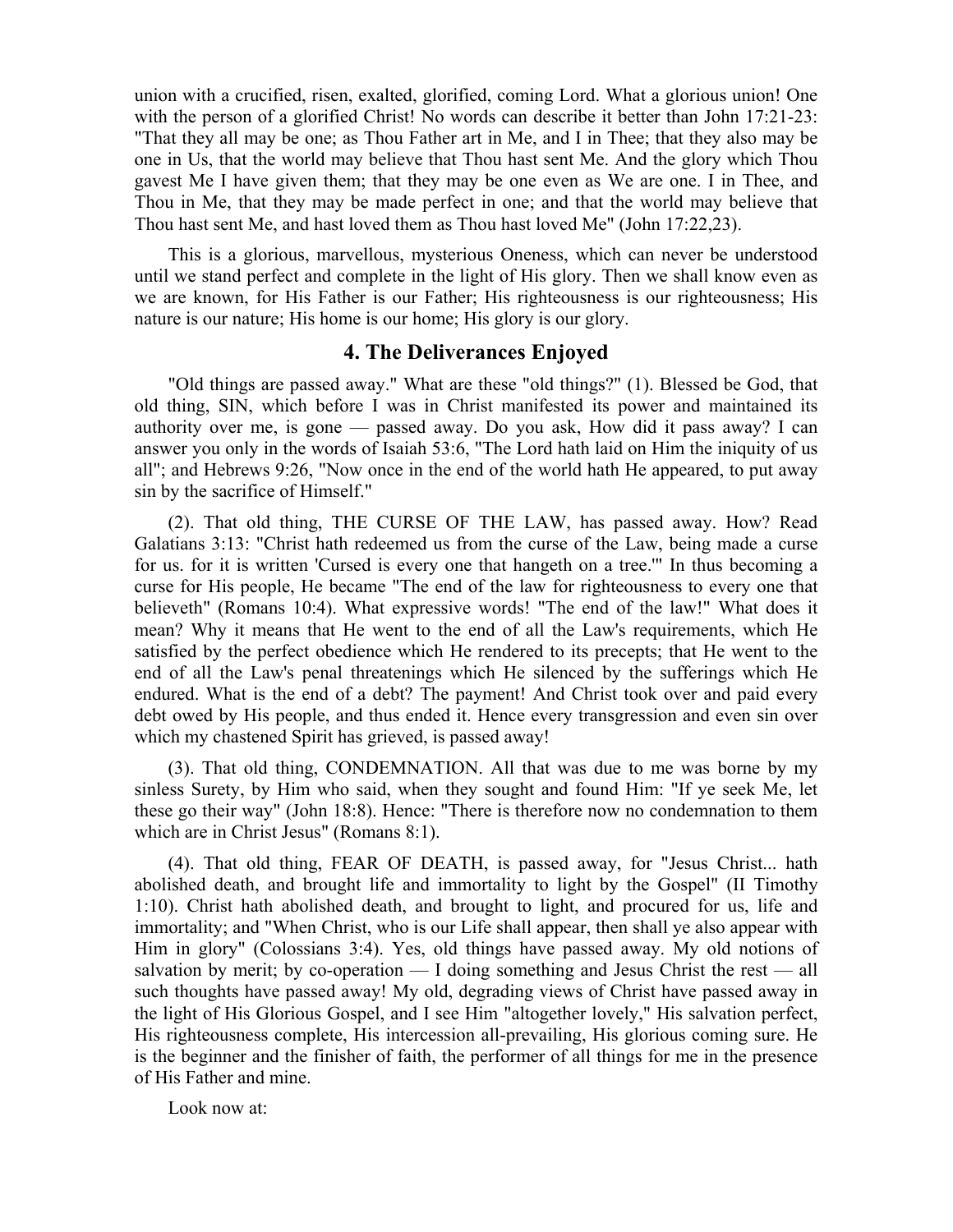## **5. The Privileges Possessed**

"Behold all things are become new." Yes, the man in Christ is a new man, with a new life in a new world. "All things are become new." He has life in Christ, he has immortality in Christ. He has life instead of death, salvation instead of sin, justification instead of condemnation, acceptance instead of banishment, peace instead of enmity. We have new affections, fixed upon things above; new hopes, entering within the veil; a new song put in our mouth; and a new heart with which to praise Him for setting our feet on the Rock of Ages, for ordering our goings, for holding our hand, for guiding our feet into the way of peace.

May it be ours to know the blessedness and power of these divinely "new things," and to go on our way rejoicing, while waiting for that great proclamation to go forth — "Behold I make all things new," and walking in newness of life, to the praise and glory of God.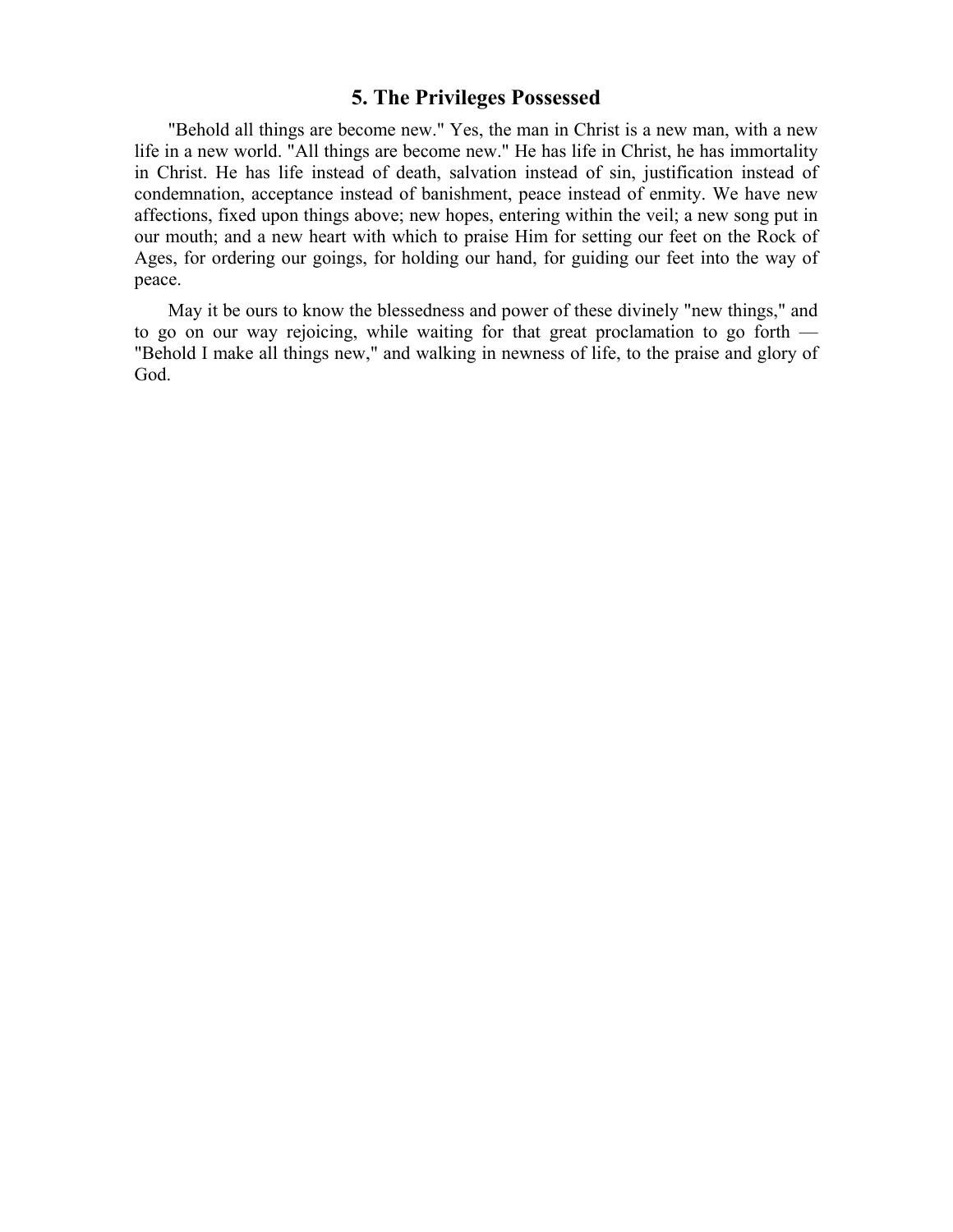# **A Refreshing Study on the Resurrection**

Scripture shuts us up to the blessed hope of being reunited in resurrection. That is why the death of believers is so often called "sleep"; and dying is called "falling asleep"; because of the assured hope of awakening in resurrection. It's language is, "David fell on sleep" (Acts 13:36), not David's body, or David's soul. "Stephen...fell asleep" (Acts 7:60). "Lazarus sleepeth" (John 11:11), which is explained, when the Lord afterward speaks "plainly," as meaning "Lazarus is dead" (v. 14).

Now, when the Holy Spirit uses one thing to describe or explain another, He does not choose the opposite word or expression. If He speaks of night, He does not use the word light. If He speaks of daylight, He does not use the word night. He does not put "sweet for bitter, and bitter for sweet" (Isa. 5:20). He uses adultery to illustrate Idolatry; He does not use virtue. And so, if He uses the word "sleep" of death, it is because sleep illustrates to us what the condition of death is like. If Tradition be the truth, He ought to have used the word awake, or wakefulness. But the Lord first uses a Figure, and says "Lazarus sleepeth"; and afterwards, when He speaks "plainly" He says "Lazarus is dead." Why? Because sleep expresses and describes the condition of the "unclothed" state. In normal sleep, there is no consciousness. For the Lord, therefore, to have used this word "sleep" to represent the very opposite condition of conscious wakefulness, would have been indeed to mislead us. But all His words are perfect; and are used for the purpose of teaching us, and not for leading us astray.

So effectually has Satan's lie, "thou shalt not surely die," succeeded and accomplished its purpose that, though the Lord Jesus said "I will come again and receive you unto Myself," Christendom says, with one voice, "No! Lord. Thou needest not come for me: I will die and come to Thee." Thus the blessed hope of resurrection and the coming of the Lord have been well nigh blotted out from the belief of the Churches; and the promise of the Lord been made of none effect by the ravages of Tradition.

In Phil. 2:27, we read that Epaphraditus "was sick nigh unto death; but God had mercy on him"...So that it was mercy to preserve Epaphraditus from death. This could hardly be called "mercy" if death were the "gate of glory," according to popular tradition.

In 2 Cor. 1:10-11, it was deliverance of no ordinary kind when Paul himself was "delivered from so great a death" which called for corresponding greatness of thanksgiving for God's answer to their prayers on his behalf. Moreover, he trusted that God would still deliver him. It is clear from 2 Cor. 5:4 that Paul did not wish for death; for he distinctly says "not for that he would be unclothed, but clothed upon (i.e. in resurrection and "change") that mortality might be swallowed up of LIFE"; not of death. This is what he was so "earnestly desiring" (v.2).

Hezekiah also had reason to praise God for delivering him from "the king of terrors." It was "mercy" shown to Epaphraditus; it was "a gift" to Paul; it was "love" to Hezekiah. He says (Isa. 38:17-19): "For the grave (Heb. *sheol*) cannot praise thee, death cannot celebrate thee: They that go down into the pit cannot hope for thy truth. The living, the living, he shall praise Thee, as I do this day."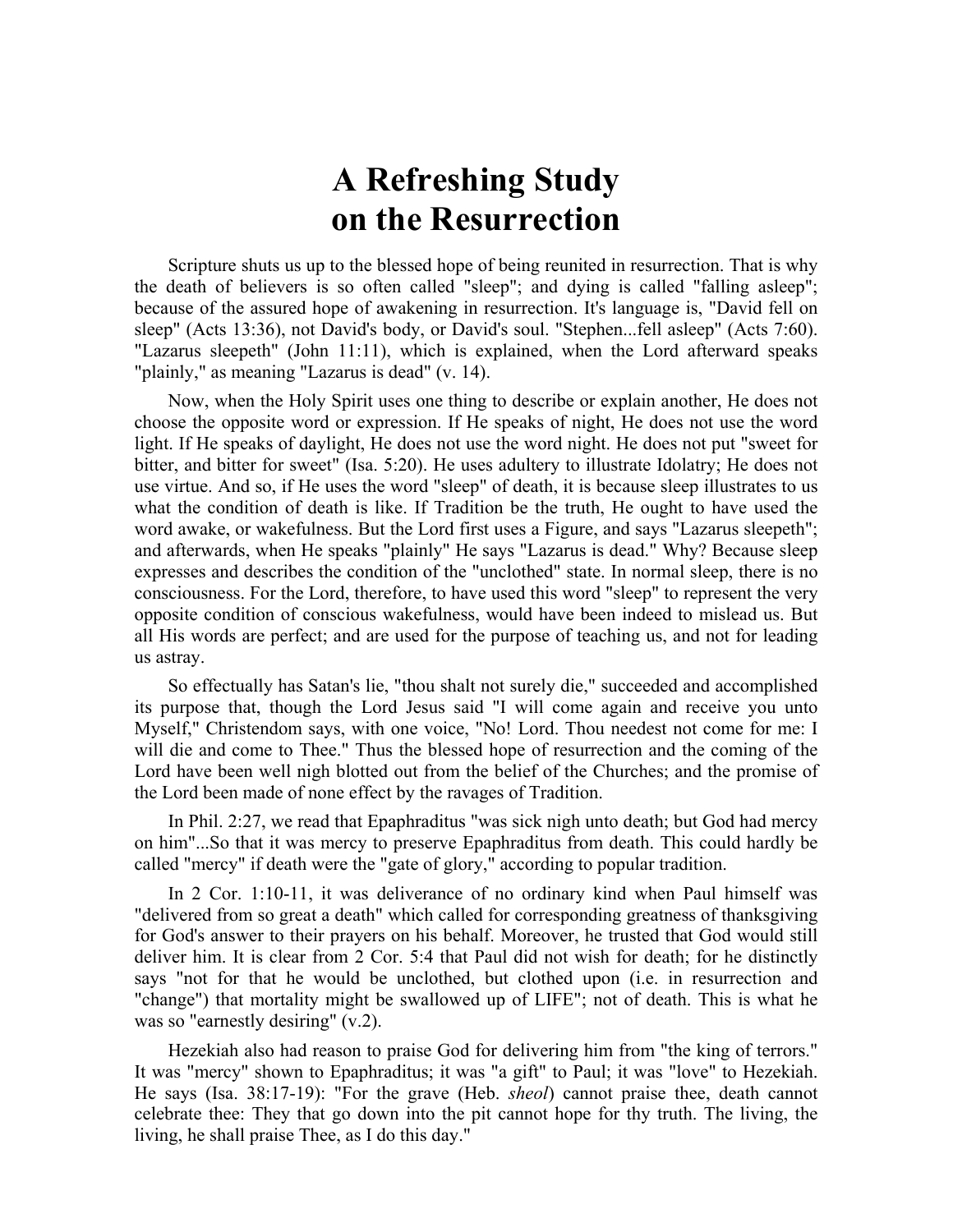On the other hand the death of Moses was permitted, for it was his punishment; therefore, there was no deliverance for him though he sought it (Deut. 1:37; 3:23, 27; 4:21, 22; 31:2). Surely it could have been no punishment if death is not death; but, as is universally held, the gate of paradise!

In 1 Thes. 4:15, we read: "This we say unto you by the Word of the Lord, that we which are alive and remain shall not precede them which are asleep."

To agree with Tradition this ought to have been written, "shall not precede them which are already with the Lord." But this would have made nonsense; and there is nothing of that in the Word of God.

While we may draw our own inferences from what the Scriptures state, we shall all agree that it is highly important that we should clothe these views in Scriptural terms, and that we should ask and answer how far it is that these popular sayings have practically, at any rate until recent years, blotted out the hope of resurrection, the hope of the Lord's coming again to fulfill His promise, to receive us to Himself. You remember how the apostle speaks to some in the 15th chapter of 1st Corinthians, who say that there is "no resurrection of the dead"; and in writing to Timothy he refers to Hymenaeus & Philetus, who had led some away from the faith by saying that "the resurrection is past already."

The greatest comfort which the greatest Comforter that the world ever knew had to give to a sister who had been bereaved of a beloved brother was, "Thy brother shall rise again." All hope is bound up with this great subject: and, if our Theology has no place in it for this great hope, then the sooner we change it the better; for remember that this subject is one of revelation.

We are expressly enjoined by the Lord Himself: "Marvel not at this: for the hour is coming in the which all that are in the graves shall hear His voice" (John 5:28). These are the Lord's own words, and they tell us where His Voice will be heard; and, that is not in heaven, not in Paradise, or in any so-called "intermediate state," but in "the GRAVES." With this agrees Dan. 12:2, which tells us that those who "awake" in resurrection will be those "that sleep in the dust of the earth"; from which man was "taken" (Gen. 2:7; 3:23), and to which he must return (Gen. 3:19; Eccl. 12:7).

Psalm 146:4 declares of man, "His breath goes forth, He returneth to his earth; In that very day his thoughts perish." The passage says nothing about the "body." It is whatever has done the thinking. The "body" does not think. The "body," apart from the spirit, has no thoughts. Whatever has had the "thoughts" has them no more; and this is "man."

There is Eccl. 9:5, which declares that "The living know that they shall die; But the dead know not anything." It does not say dead bodies know not anything, but "the dead," i.e. dead people, who are set in contrast with the "living." As one of these "living," David says, by the Holy Spirit (Psa. 146:2; 104:33): "While I live will I praise the Lord: I will sing praises unto my God while I have any being." There would be no praising the Lord after he had ceased to "have any being." Why? Because "princes" and the "son of man" are helpless (Psa. 146:3,4). They return to their earth; and when they die, their "thoughts perish": and they "know not anything."

This is what God says about death. He explains it to us Himself. We need not therefore ask any man what it is. And if we did, his answer would be valueless, inasmuch as it is absolutely impossible for him to know anything of death, i.e. the death-state, beyond what God has told us in the Scriptures.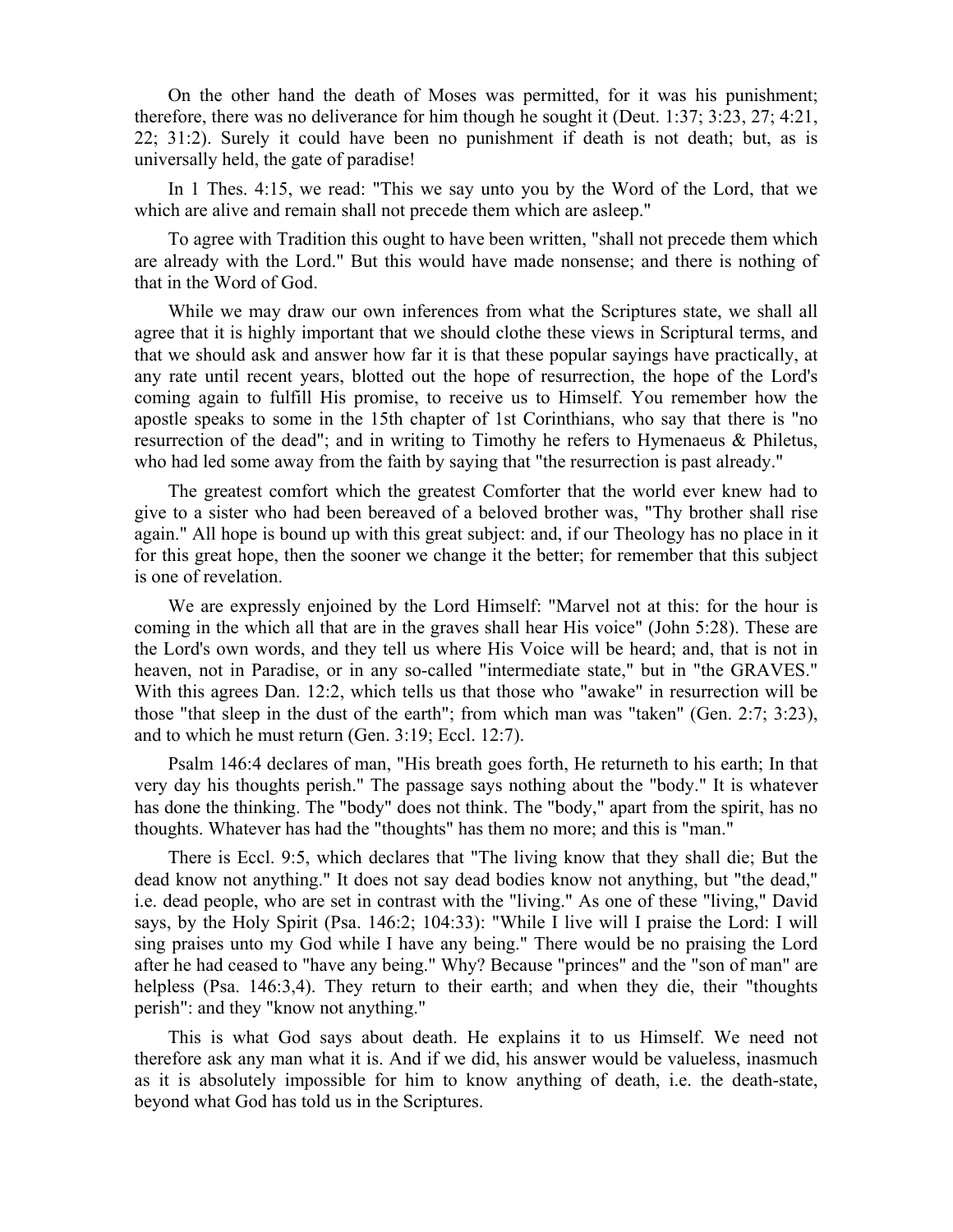# **Abraham Believed God**

"For what saith the Scripture? 'Abraham believed God, and it was counted unto him for righteousness'" (Romans 4:3).

In these words we have the essence of the Gospel of God, and of His Grace. That Gospel is explained in Romans 1:1 to be the "Gospel of God." God's Good News; and faith cometh by hearing it. This is the Gospel that Abraham believed; he believed God; believed what God said. The patriarch's feet were firmly planted on God's ground; his eyes were fixed on God Himself. He had no shadow of doubt as to his possessing, in due time, all that God had promised. He did not hope it, still less did he doubt it, or go on asking for what God said He had given.

Oh! how few comparatively among the children of God really believe God, and without any reserve take this blessed ground of having died with Christ, of being risen with Christ, of being forgiven all sins, accepted in the Beloved, and sealed by the Holy Spirit! At times they hope it; when all goes smoothly with them they can venture to speak hopefully, but when things go against them, they feel the working of the old nature, and at once they begin to reason about themselves, and to question whether after all they are in reality the children of God. From such reasonings the passage to despondency and despair is an easy one.

All this is destructive to peace, because it is dishonouring to God. It is impossible to make progress in this condition. How can one run a race if he is not sure whether he has started? How can one erect a building if he has not laid the foundation? How can any one grow in grace if he is in doubt whether he has life, or has been "planted"? But some may ask, "How can I be sure about this? How may I know that I am saved?" The answer is, How do you know that you are a sinner and need saving? Is it because you feel you are one? Possibly so, but feeling is not a ground of faith; faith that is based on feeling is not a Divine faith at all. "Faith cometh by hearing." Faith must have respect to a promise not to a feeling. True faith rests on the testimony of God's Word. No doubt it is by the gracious energy of the Holy Spirit that any one can exercise this living faith, but we are speaking now of the true ground of faith, the authority for faith, the basis on which alone it can rest, and that surely is the Word of God, which is able to make wise unto salvation without any human intervention whatsoever.

There is scarcely a point on which Religion is more opposed to Christianity. Religion makes the word of God of none effect by its tradition and its superstition, and is thus in direct hostility to the truth of God. Religion has to do with the flesh; it admits that there is a Divine revelation; but it denies that anyone can understand it save by the interpretation of man; or, in other words, the Word of God is not sufficient without man's authority. God has spoken, but I am told I cannot hear His voice or understand His Word without; human intervention. This is Religion!

Infidelity, on the other hand, boldly denies a Revelation; it does not believe in such a thing. Infidels can write books, they can tell us their mind, but (so they say) God cannot! But where is the difference between denying that God has spoken, and maintaining that He cannot make us understand what He says? Both are alike dishonouring to God. Both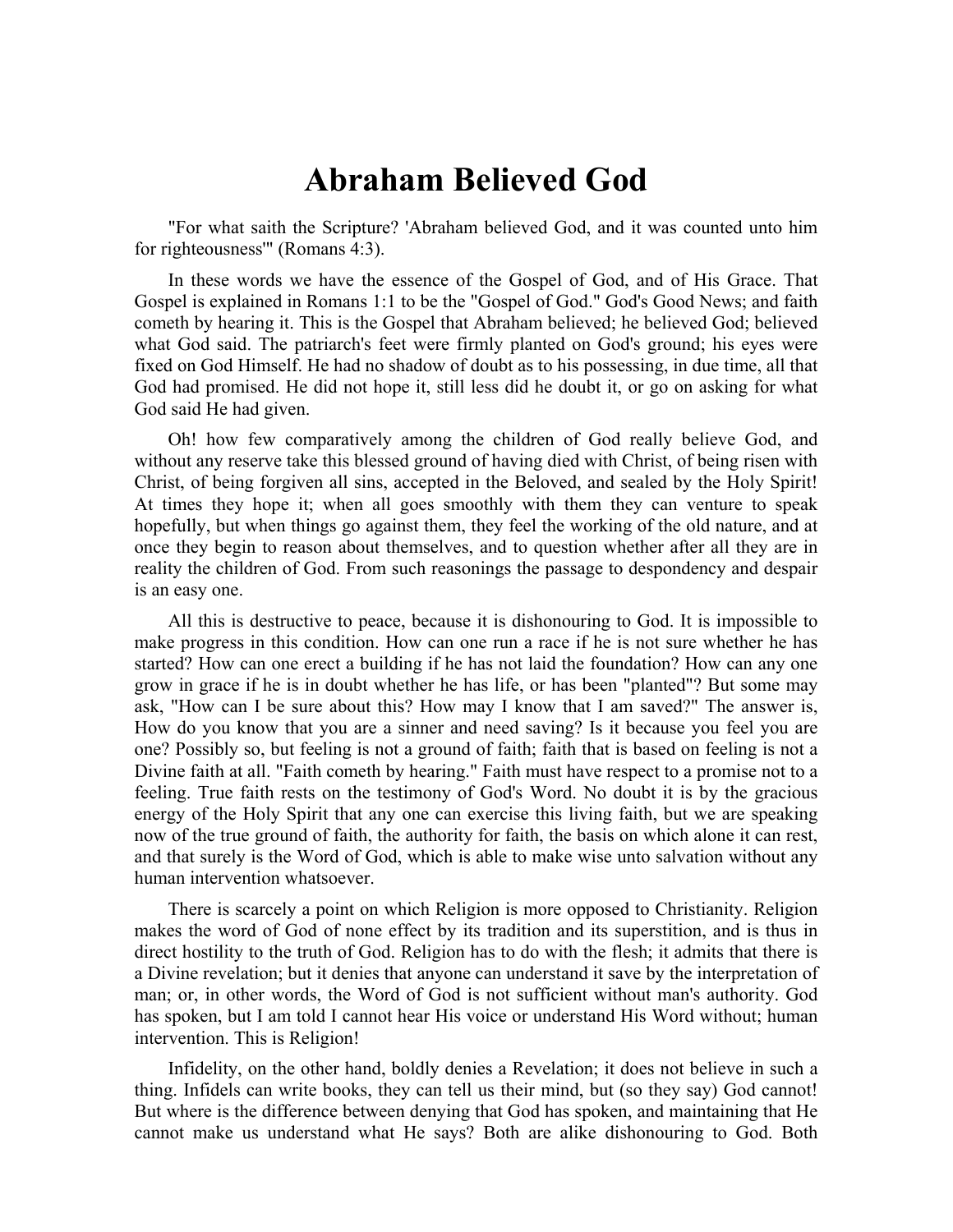deprive man of the priceless treasure of His Word. Both exalt the creature and blaspheme the Creator. Both alike shut out God, and rob the soul of the foundation of its faith.

This has ever been the device of the enemy, to quench the light of inspiration, to plunge the soul into the darkness of infidelity and superstition, to set aside the authority of the Word of God by any means in his power. He cares not by what agency he gains this end. Witness how he brought about the Fall by casting doubt on the Word of God. "Yea, hath God said?" It is therefore very important for us to seize this great fact which is brought out in our text, "Abraham believed God." Here was Divine faith. It was not a question of feeling or Religion. Indeed, if Abraham had been influenced by his feelings he would have been a doubter instead of a believer. For what had he in himself to build his faith on? "His own body now dead" (verse 19)? A poor ground surely on which to base a faith in the promise of an innumerable posterity. But we are told that "he considered not his own body now dead." What then did he consider? The Word of the living God, and on that he rested. This is faith.

## **Written for our sake**

Mark what the Holy Spirit says of him. "He staggered not at the promise of God through unbelief... therefore it was imputed unto him for righteousness" (verses 20-22). Ah, but the anxious one may say, "What has all this to do with my case? I am not Abraham! I cannot expect a special revelation from God. How am I to know that God has spoken to me? How can I possess this precious faith?" Mark the answer to these questions in the Spirit's further words in verse 23. "Now it was not written for his sake alone that it was imputed to him, but for us also. if..." If what? If we feel it? If we realise it? If we experience anything in ourselves? Nay! But "if we believe on Him that raised up Jesus our Lord from the dead."

Oh! what solid comfort is here, what rich consolation! It assures the anxious one that he has the self-same ground and authority to rest upon that Abraham had, with much more light than Abraham had. For Abraham was called to believe God's Word as to what He promised, whereas we are privileged to believe in a fact which God has accomplished. He was called to look forward to something yet to be done; we look back at something that has been done, even an accomplished redemption attested by the fact of a risen and glorified Saviour, seated at the right hand of the Majesty on high.

But as to the ground or authority on which this faith is to be based, it is the same in our case as in that of Abraham — the Word of God. So it is written, "faith cometh by hearing, and hearing by the Word of God." There is no other foundation for faith but this; and the faith that rests on any other foundation is not true faith at all. A faith resting on human tradition, or on the authority of a Church, is not Divine faith; it is a mere superstition, it is a faith which stands in the wisdom of men, and not in the power of God (I Corinthians 2:5). It is impossible for us to overstate the value and the importance of this grand principle, the ground of a living faith. This is the Divine antidote to all the errors, evils, and hostile influences of the present day. There is a tremendous shaking going on around us, and it will grow worse. Minds are agitated; disturbing forces are abroad; foundations are being loosened; institutions are tottering; souls which found shelter in them are being dislodged and know not whither to turn. Confusion and judgment is written on all things ecclesiastical and political.

#### **What do we need?**

What is the one thing that we need? Simply this. A living faith in the living God! This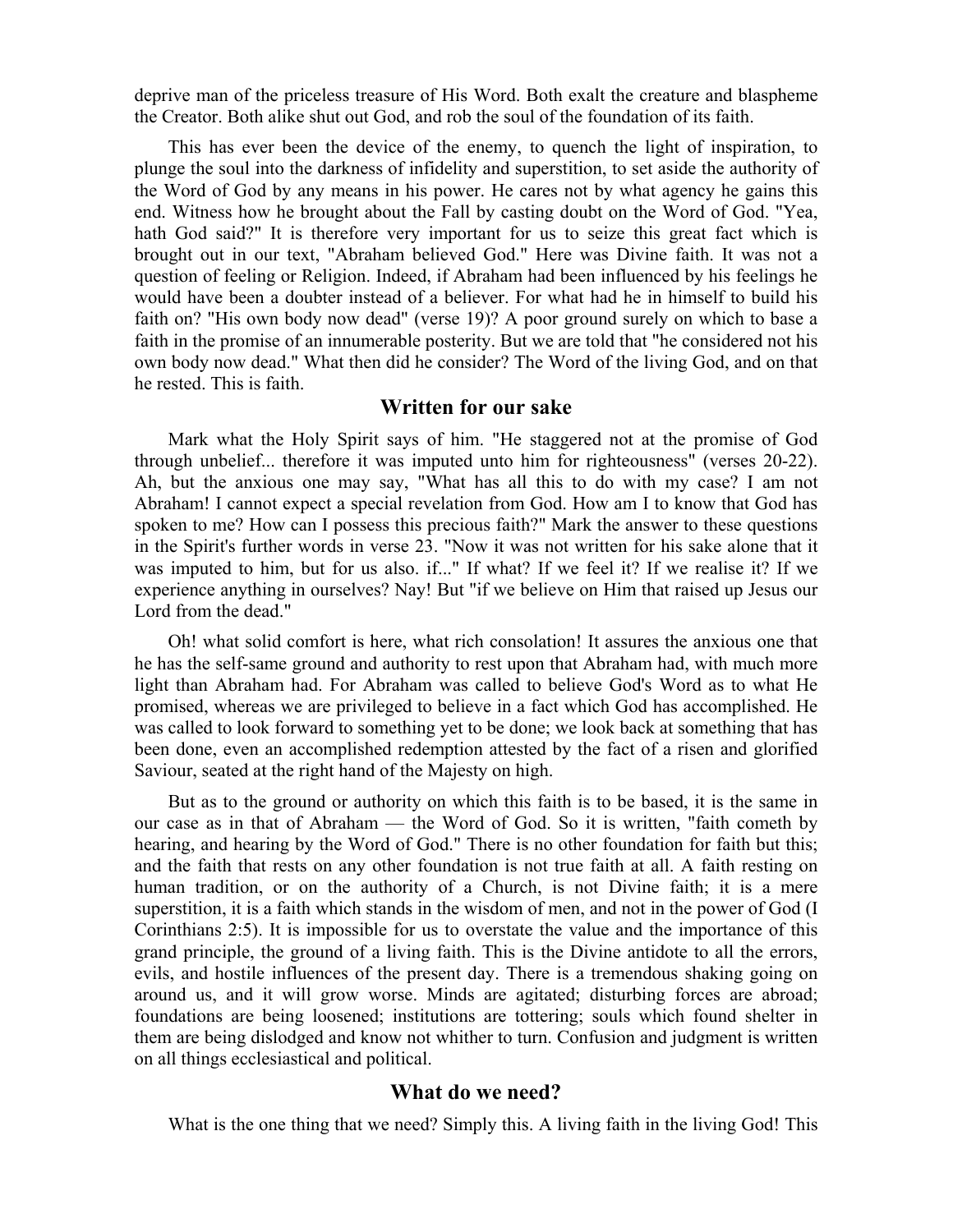is what is needed for all who are disturbed by what they see without, or feel within. Our unfailing resource is this, trust in a living God, and in His Son Jesus Christ, revealed by the Eternal Spirit in the Scriptures of Truth.

Here is the resting-place for faith. Here we solemnly exhort you to stay your whole souls. Here we have authority for all that we need to know, to believe, and to do. Is it a question of anxiety about your safety? Hear the Divine words, "Wherefore also it is contained in the Scriptures: Behold I lay in Zion a Chief Corner Stone, elect, precious, and he that believeth on Him shall not be confounded" (I Peter 2:6). What solid comfort is here, what deep, settled repose! God has laid the foundation, and that foundation is nothing less than His own Eternal, co-equal Son. This foundation is sufficient to sustain all the counsels of God, to meet all the needs of the soul. Christ is God's own precious, tried, Chief Corner Stone. That blessed One who went down into death's dark waters; bore the heavy judgment and wrath of God against sin, and robbed death of its sting, and, having done this, was raised from the dead, was received up into Glory, and is now seated at the right hand of the Majesty in the Heavens. Such is God's foundation to which He graciously calls the attention of every one who really feels the need of something divinely solid on which to build, in view of the hollow and shadowy scenes of the world, and in prospect of the stern realities of the future.

#### **God has spoken!**

Dear reader, if this is your position, if you have come to this point, be assured that it is for you as positively and as distinctively as though you heard a voice from Heaven speaking to your own very self. In spite of sin in all its forms, and in all its consequences, in spite of Satan's power and Satan's malice, God has spoken! He has caused His voice to be heard in this dark and sinful world, and what has He said? "Behold, I lay in Zion... a foundation!" This is something entirely new! It is as though our blessed, loving and evergracious God had said to us, "Here I have begun anew, I have laid a foundation, and I pledge My word that whosoever commits himself to My foundation, whosoever rests in Mine Anointed, i.e., in My Christ, whosoever is satisfied with My precious, tried, Chief Corner Stone, shall never, no never, no never, be confounded, never be put to shame, never be disappointed, never perish, world without end!" Oh, how blessed, how safe, how secure! If there were any question raised, any condition imposed, any barrier erected, you might well hesitate. If it were made a question of feeling, or experience, or of anything else that you could do, feel, be or produce, then you might justly pause, but there is absolutely nothing of the sort. There is the Christ of God, there is the Word of God, and what then? "He that believeth shall not he confounded."

In short, it is no more and no less than believing what God says, because He says it! It is committing your self to the word of Him that cannot lie. It is doing exactly what Abraham did. "Abraham believed God, and it was counted unto him for righteousness." It does not say Abraham understood God, because he did not; nor that Abraham believed something about God, but Abraham believed God, i.e., what He said. Thus he lived in peace with God, and died in the hope of Resurrection, of a Heavenly City, of a Heavenly Home. It is resting on the immovable rock of Holy Scripture, and thus proving the Divine and saving virtue of that which never failed any who trusted to it, never did, and never will, and never can. Oh! the unspeakable blessedness of having such a foundation in a world like this, where death and decay and change are stamped upon all, where friendship's fondest ties are snapped in a moment by death's rude hand, where all that seems (to nature's view) most stable is liable to be swept away in a moment by a popular Revolution, where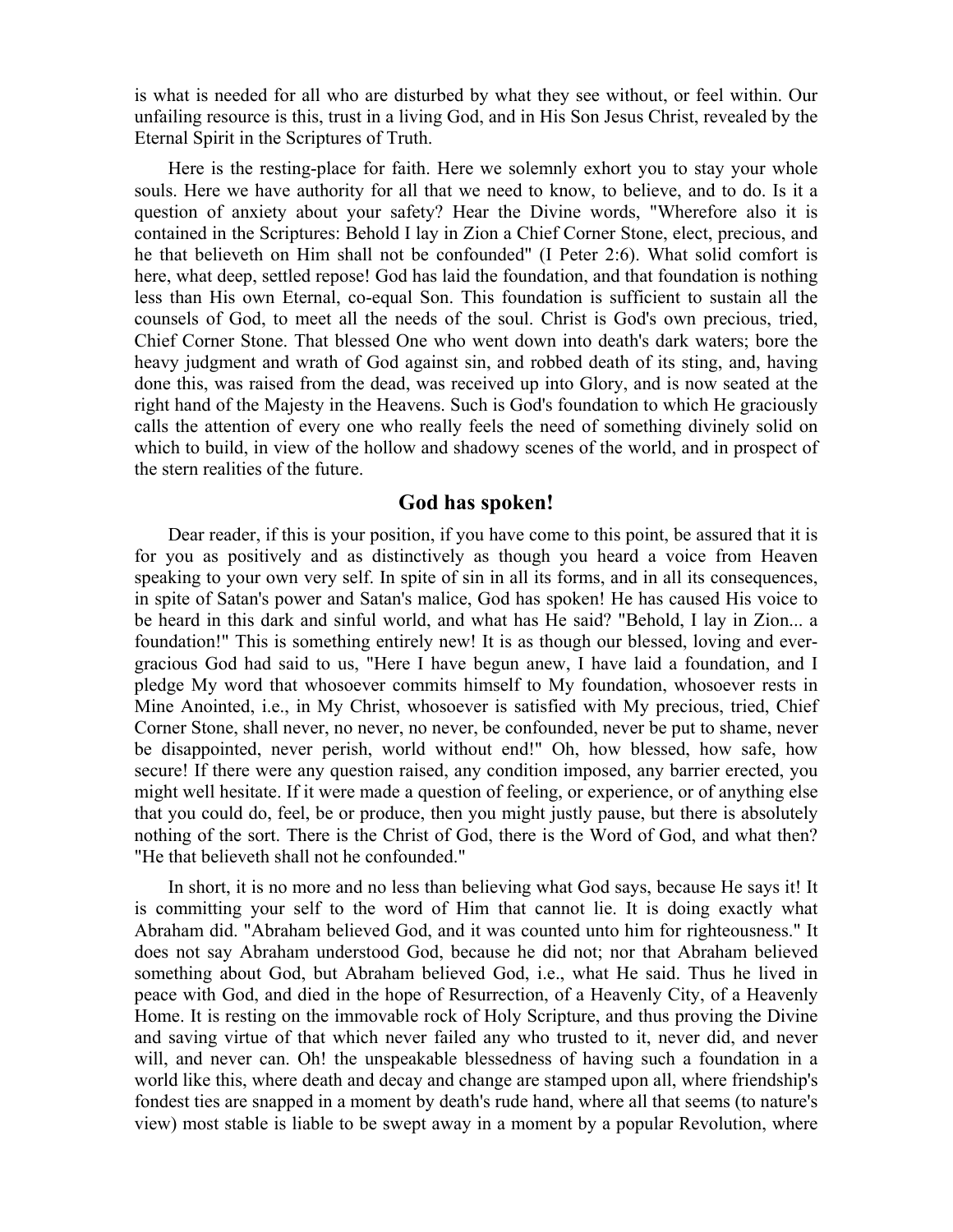there is absolutely nothing on which the heart can lean and say, "Now I have found permanent repose." Oh! what a mercy in such a scene to have a living faith in the living Word and in the written Word of the living God.

The soul that on Jesus has leaned for repose, I will not, I will not desert to its foes; That soul, though all hell should endeavour to shake, I'll never, no never, no never forsake.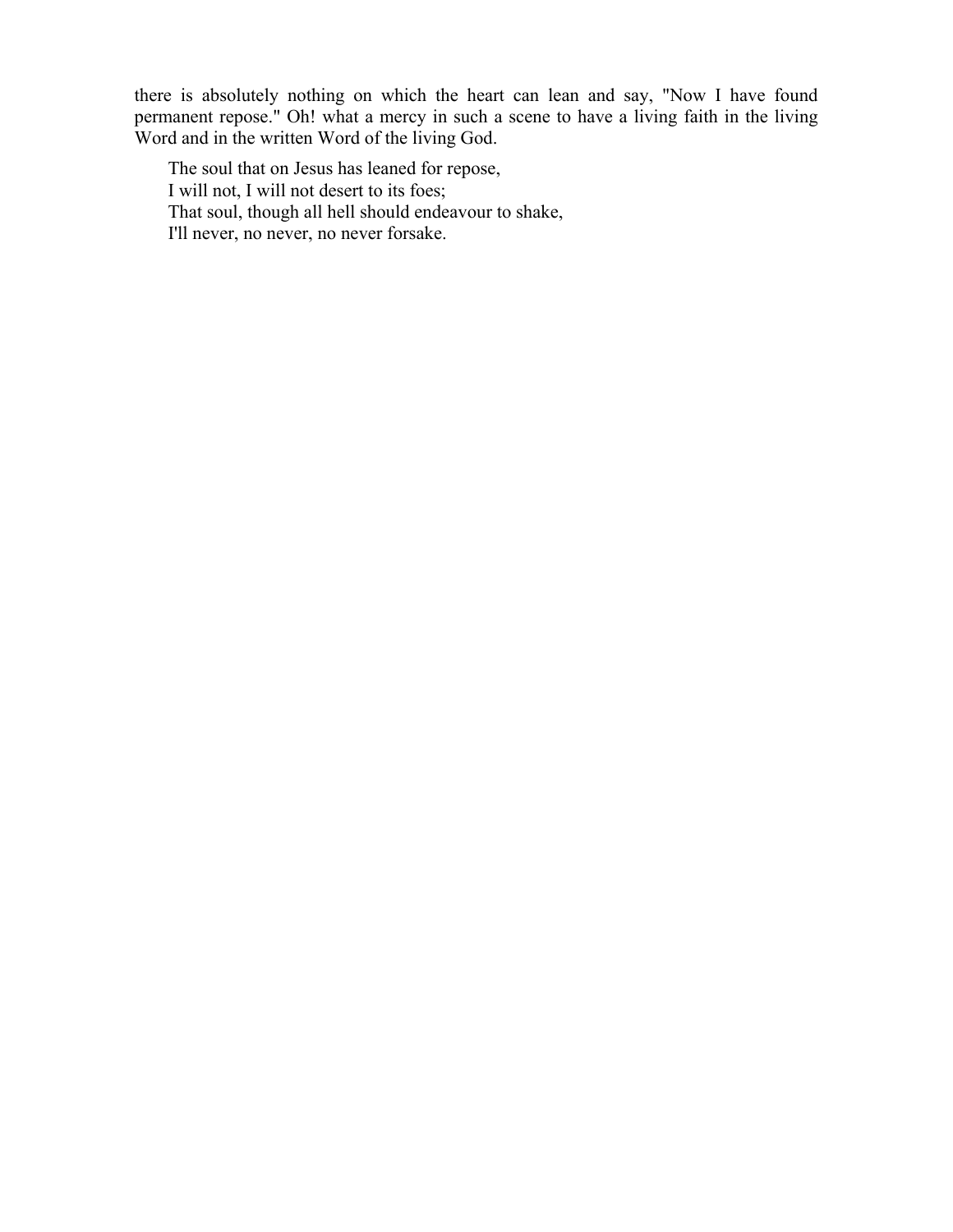**A Sermon on the 60th Anniversary of the Queen's Accession. August, 1897** 

# **By Me Kings Reign**

**Proverbs 8:15: "By Me kings reign."** 

In few things is it more conspicuously seen that man's thoughts and man's ways are the very opposite of God's than in this.

Man's thought is, that power exists in himself — power for government in temporal things; power for salvation in spiritual things.

Man's "wisdom" culminates here — that the source of all power, and the channel of it too, exists in, and is derived from the people; and that power for salvation exists also in himself.

Now, He who "knows what is in man," has forewarned us of this, and foretold us of it.

When God was about to commit power into the hands of the Gentiles, He took the greatest possible pains (if we may so speak), to impress upon the first recipient of that power (Nebuchadnezzar), and upon us through him, that which Daniel already knew (2:21):—"He changeth the times and the seasons: He removeth kings, and setteth up kings: He giveth wisdom unto the wise, and knowledge to them that know understanding."

To teach Nebuchadnezzar this, He afflicted him, and humbled him for seven years, until He made him a penitent worshipper and a royal preacher; until his throne was turned into a pulpit, and his state-paper into a sermon; and he was made to acknowledge this great truth. Thus the decree went forth, "And they shall drive thee from men, and thy dwelling shall be with the beasts of the field: they shall make thee to eat grass as oxen, and seven times shall pass over thee until thou know that the Most High ruleth in the kingdom of men, and giveth it to whomsoever He will." And thus it came to pass. "And at the end of the days, I Nebuchadnezzar lifted up mine eyes unto heaven, and mine understanding returned unto me, and I blessed the Most High, and I praised and honoured Him that liveth for ever, Whose dominion is an everlasting dominion, and His kingdom is from generation to generation: and all the inhabitants of the earth are reputed as nothing: and He doeth according to His will in the army of heaven, and among the inhabitants of the earth: and none can stay His hand, or say unto Him, what doest Thou?...Now I Nebuchadnezzar praise and extol and honour the King of heaven, all Whose works are truth, and His ways judgment: and those that walk in pride He is able to abase" (Dan 4:32,34,35,37).

God would not delegate power in the earth, without making it perfectly clear that He was not parting with it. Therefore, at the very same time He describes this power in its origin, its history, its character, and its end.

And you will notice also that in this Revelation, He shows us that in the case of Power, as with everything else ever entrusted to man, there is a deterioration. Man has ever perverted the best gifts of God!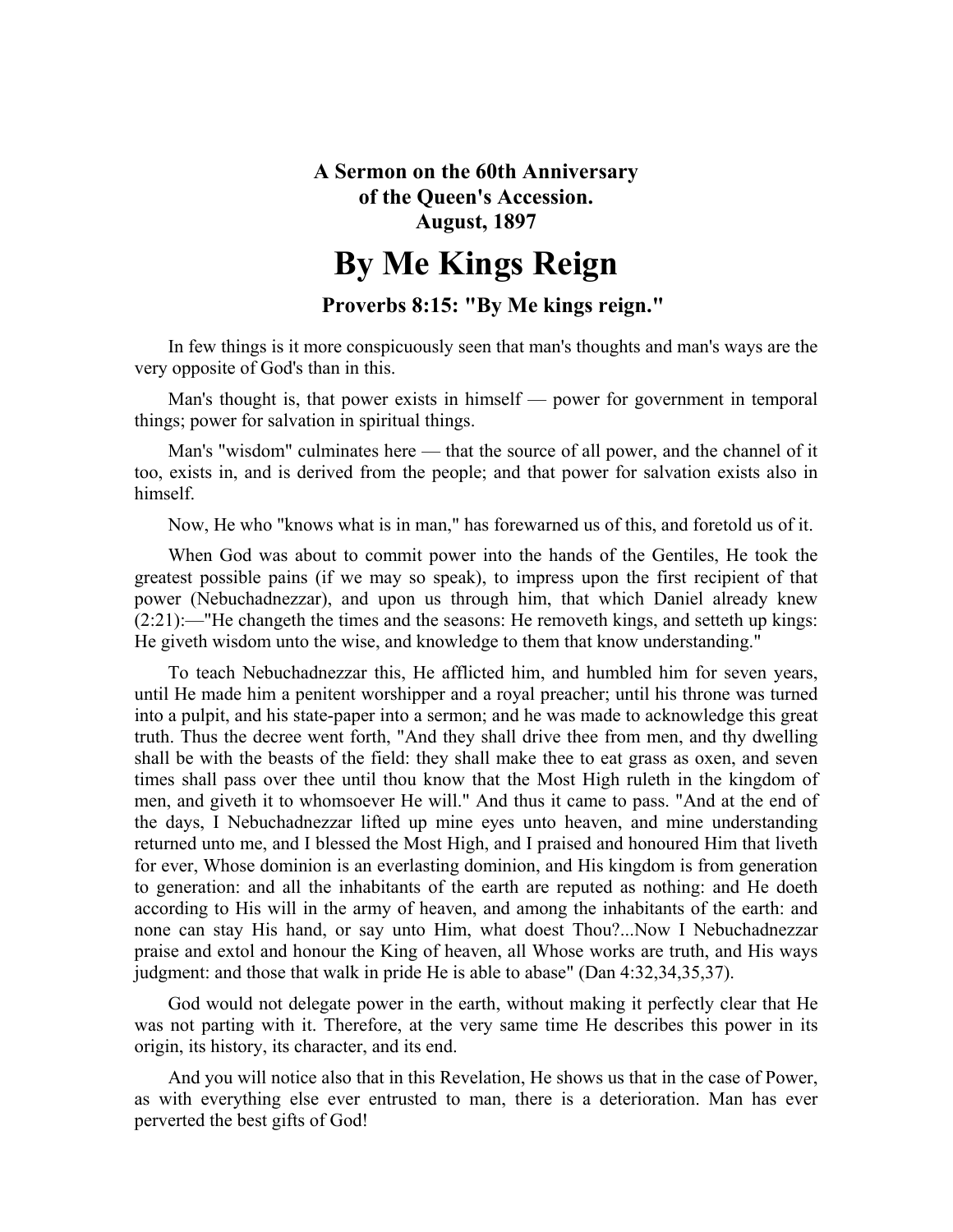Man claims indeed that he is ever advancing; political economists and statesmen assure us that progress is everywhere visible, and so it is: but it is a progress ever and everywhere downwards.

This power in the earth began with Gold, but it ends in the mud!

God sees it in its ever-tending, never ceasing, downward course. First, gold; the next stage, silver; the third (which man looks back to as the golden age), brass; and, then came the fourth, iron, — mingled in its later stages with miry clay, until now we have very much more mire than metal.

And as God foretold, so it has been.

Babylon was an absolute monarchy, and as such, God likened it to gold.

Persia was a monarchical government by king and nobles, and God likened it to silver.

Greece was an aristocracy, not of birth, but of intellect, and God likened it to brass.

Rome was at first a democratic Imperialism, and God likened it to iron. In its later stages of to-day, it is divided up into constitutional monarchies, and more republican forms of government, and God likens it to the mire of clay and the brittleness of pottery, which may be mixed up with iron, but can never really combine with it.

And what comes next? Ah! God has not left us in darkness. The next is to be the kingdom of universal power; and, because it is to be the kingdom of Christ, God likens it to a Stone which became a great mountain, and filled all the earth, because it is from the mountain that gold and silver and brass and iron are themselves derived and obtained. He who has "all power committed to Him in heaven and in earth," is presently to take unto Himself His great power and reign, and the kingdoms of this world are to become the kingdoms of our God, and of His Christ.

All history is but the fulfillment of what Jehovah has foreseen, and provided for, and provided against. Whatever motives may actuate and sway its actors, the counsel of God shall stand. Let us therefore do our duty, but let us never forget that there is a God in history.

"God" (said St. Paul, when he stood in the capital of the Third Empire), "God that made the world and all things therein, seeing He is Lord of heaven and earth...hath made of one blood all the nations of men for to dwell upon the face of the earth, and hath determined the times before appointed, and the bounds of their habitation."

In these words, we are taught that God is the Supreme Ruler and Over-ruler in history, giving to nations, as well as to individuals, their appointed times and bounds.

To the eye of sense, indeed, God's ways are unnoticed and unknown, but to the eye of faith a divine plan is seen running through the history of the past. With all the distracting events passing before him, the man of God, with the Chart of God's Word in his hand, the "more sure word of prophecy" in his heart, and the "law and the testimony" as "a lamp to his feet and a light to his path" — is enabled to estimate at their real value the tumult of sights and sounds by which he is surrounded.

He knows that his salvation is nearer than when he believed. He sees that empires and kingdoms have faded out from the recollection of the people that have come after; that the place of the mightiest dynasties knows them no more. But "in the volume of the book it was written" for peoples then unborn, so that, to the very ends of the earth, it might be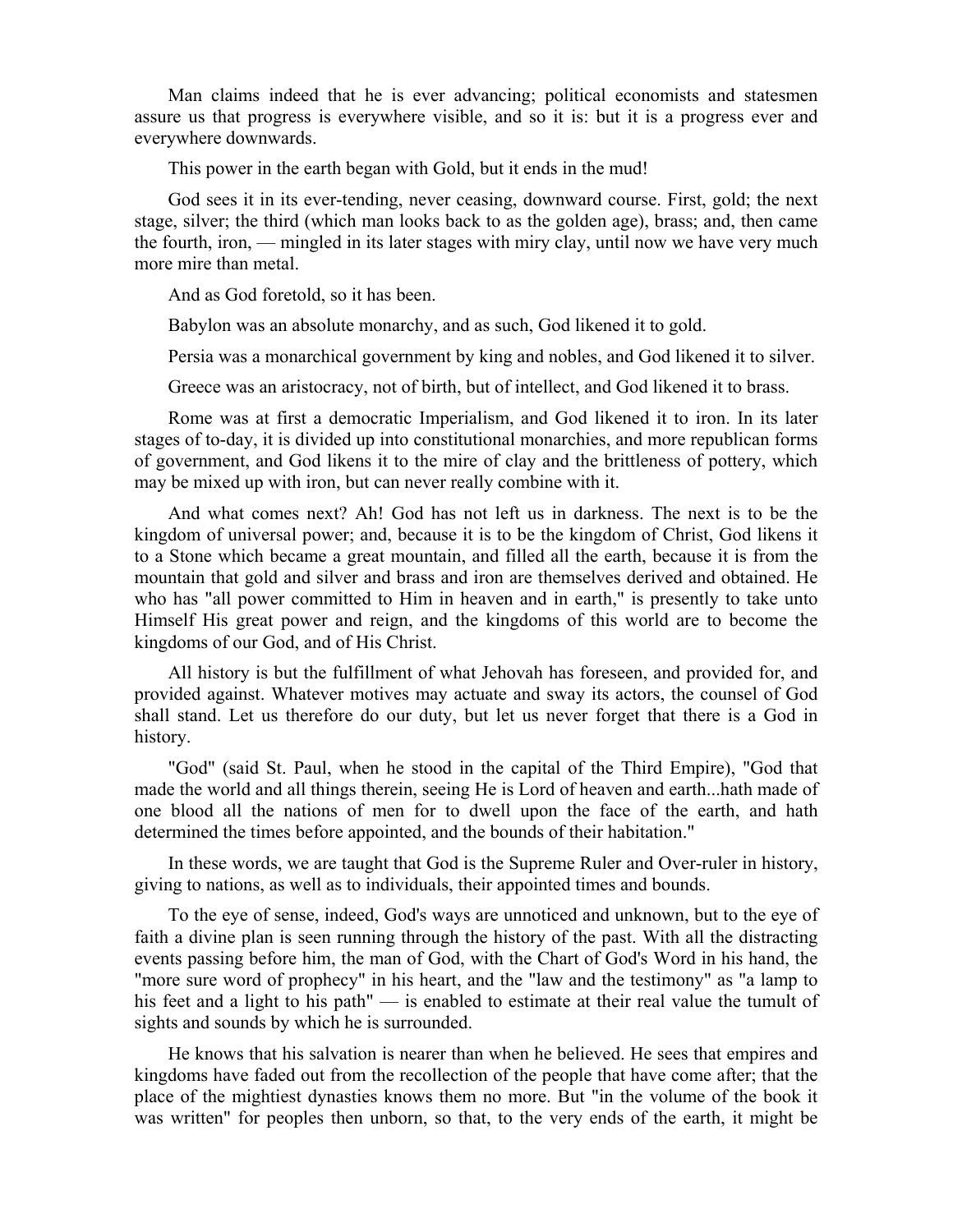made known that "there is a God in heaven": "He changeth the times and season: He removeth kings and setteth up kings: He giveth wisdom unto the wise, and knowledge to them that know understanding" (Dan 2:28,21).

As a nation, dear brethren, we pride ourselves on our wisdom and our understanding; but—Are we not ungratefully putting away from us more and more the remembrance, that our forefathers purchased our liberties for us with their blood?

Have you ever really considered the source of our present liberties? Have you ever reflected, that it was the entrance of God's Word which gave us light, enabled us to understand what true liberty is, and finally broke for us the bonds of tyranny and arbitrary power in which so many nations, ignorant of that blessed Word, still groan without any real hope of deliverance.

Everywhere we see discontent. Good government is the one universal want of the world. The fires of socialistic anarchy are ready to break forth in a vain attempt to secure it. But not so were our liberties gained. Our national freedom has gone hand-in-hand with that freedom wherewith Christ makes His people free. Our liberties are identified with the cause of Protestant Evangelical truth.

Many to-day have much to say concerning the growth of our Empire, the extension of our Colonies, the wonderful advances in Arts and Sciences, discoveries and inventions. We have had 60 years of the drama, 60 years of philanthropy, 60 years of literature, 60 years of everything.

But what about 60 years of Protestantism? Are our liberties more secure than they were 60 years ago? How many of our safe-guards have gone? How many of our bulwarks have been bartered away? How many of our defences have been removed?

Mid-way in these 60 years the service for November 5th was abolished out of deference to man, and out of a false charity to our enemies, we ceased to thank God for His merciful deliverances to our Throne and Church and Nation.

I stop not to speak of the increase of Popery in and out of Church, the decrease of true Evangelical truths.

Its influence is seen even in the very service appointed for use on this day.

Unlike the old service which it supersedes for to-day\* there is no reference to enemies, conspiracies and plots. No prayer "for God's protection of the Queen against all her enemies" in which special petitions to "weaken the hands, blast the designs, and defeat the enterprises of all her enemies, that no secret conspiracies, nor open violences, may disquiet her reign."

\* We hope the design to perpetuate the change will be frustrated.

The very service for June 20th has dropped out for some years past, and in very few Prayer-books does it find a place. No wonder the Queen and nation have time after time been subject to secret conspiracies and open violences.

Even in the many proposed new versions of the old National Anthem, whatever may be the merit or demerit of the proposed new verse, all are agreed in omitting the verse which prays:

"Confound their politics,

Frustrate their knavish tricks."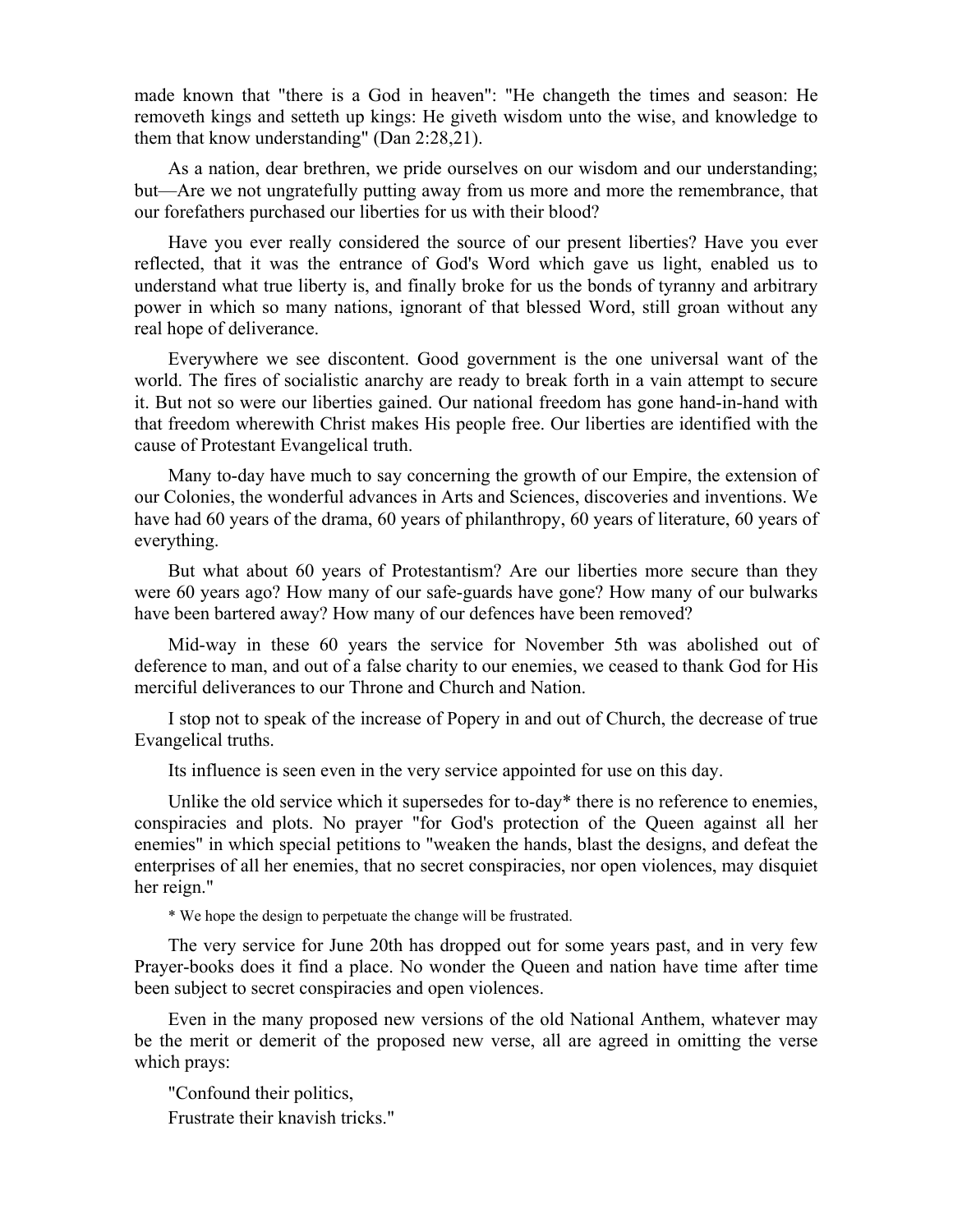This is too plain and palpable for the modern false toleration and charity which prevails in our day.\*

\* We are thankful to note that in compliance, as was generally understood, with Her Majesty's own wish the good old habitual text of "God Save the Queen" was faithfully maintained. In sturdy chorus the well-established verse rang out, of those who be our enemies:

"Confound their politics, Frustrate their knavish tricks."

(—Daily Telegraph, June 21, 1897)

The voices of the sentimentalists and the counsels of the Jesuits have prevailed.

The observance of these solemn days of thanksgiving was abolished! But is Rome pacified? Is she not as deadly hostile to England and to religious freedom as ever she was?

We may thank God we live to see a revival of the service for the 20th of June — thus publicly acknowledging the truth and teaching of our text. The opening sentence gives it its keynote —  $(1 \text{ Tim } 2:1-3)$ , "I exhort first of all that supplications, prayers, intercessions, and giving of thanks, be made for all men — for kings, and for all that are in authority; that we may lead a quiet and peaceable life in all godliness and honesty: for this is good and acceptable in the sight of God our Saviour."

Thus it is not urged as our duty, but in our own interest; that while we pray for our Sovereign, we at the same time promote the continuance of our liberties.

The command of God to His ancient people is still more explicit (Jer 29:7): "Seek the peace of the city whither I have caused you to be carried away captives, and pray unto the Lord for it: for in the peace thereof shall ye have peace." What motive could exist to bind the Jew to a compliance with this command which does not lie with tenfold weight on every subject of our empire?

For in spite of all that there is to deplore, there is much that we may truly praise God for. In offering up to-day our prayers and thanksgivings, we are doing His will, obeying His command as recorded in 1 Timothy 2:1-3 and 1 Peter 2:13-15. And if these exhortations were given when Nero was Emperor, how much more may they be given in our day!

If when Nero was destroyer of the faith, Christians were to submit and pray, how much more when Victoria is defender of the faith!

We have only to reflect on what our position to-day would have been if we had experienced 60 years of Queen Mary instead of Queen Victoria!

This reflection must surely bring even the most exclusive of Christians to his senses, and it exalts our service on to the very highest ground. It ennobles our loyalty to our Sovereign. It lifts it out of mere political partisanship, sentimental feeling, or servile flattery. It bids us to count up our mercies, national mercies and ecclesiastical privileges, which enable us to worship according to our conscience, without let or hindrance, none daring to make us afraid.

In estimating the cause of all our national mercies and greatness, men dwell on physical peculiarities, military and naval prowess, geographical position, natural resources and products.

But other nations have had these, and have passed away as a dream.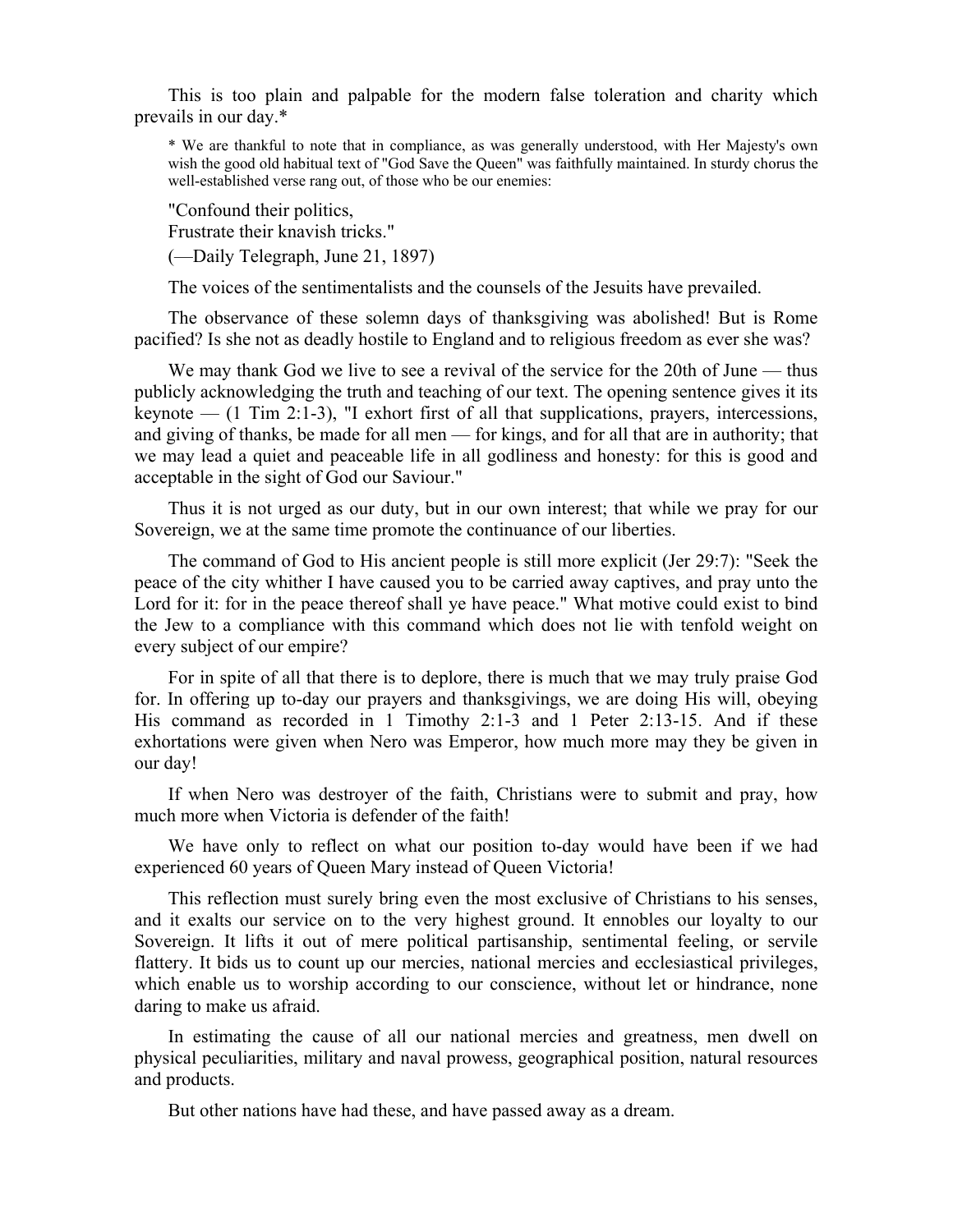No, these are not causes, they are conditions in which cause works.

The cause is God's blessing, and apart from this, all other things are nothing worth. The world may go on as it will, the "strange children" may utter their lies and "speak vanity," and say that national happiness consists in outward prosperity, but we reply, Nay. "Happy is that people whose God is the Lord" (Psa 144).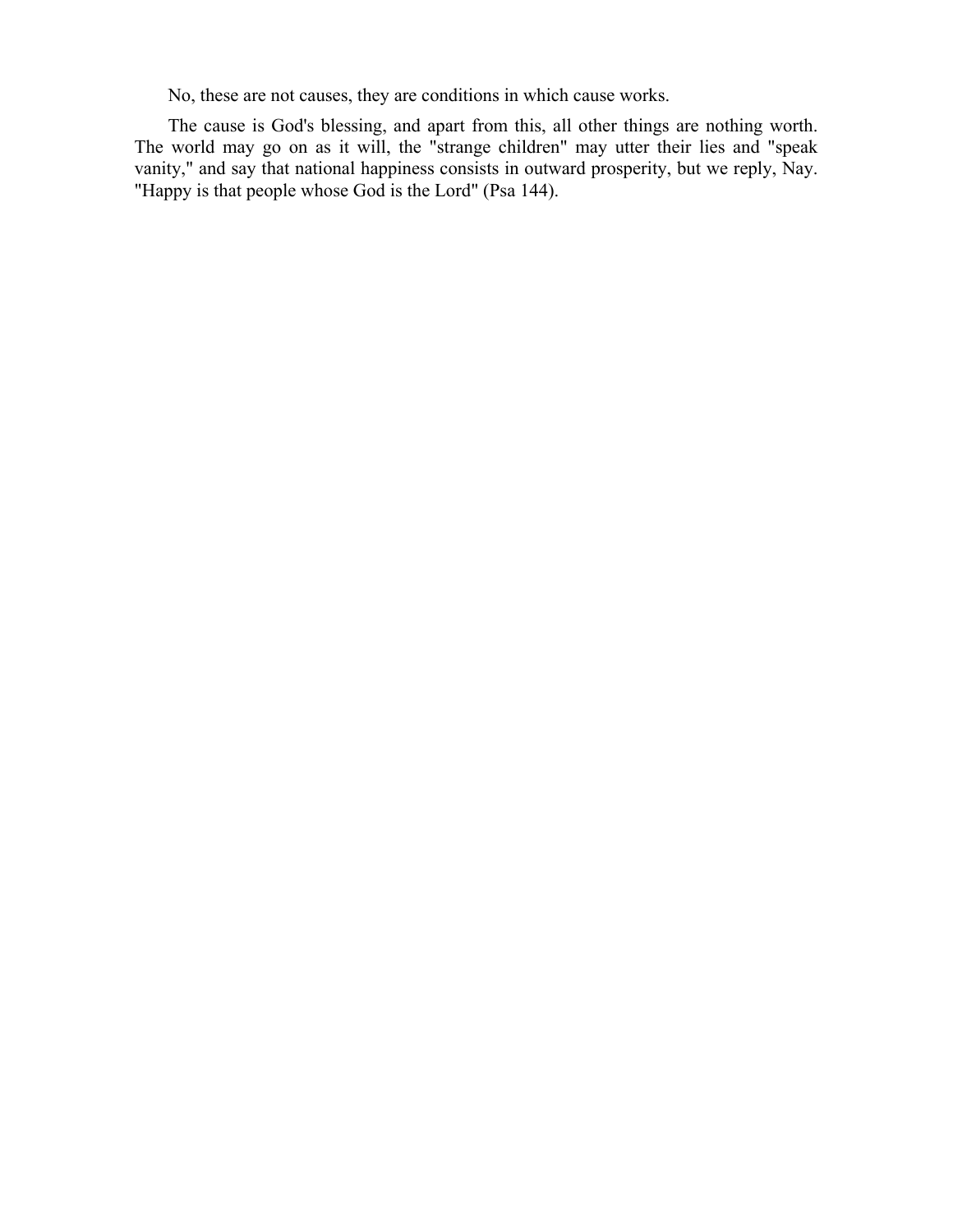# **Christ in the Separate Books of the Word**

In **GENESIS** we shall understand the record of Creation (ch. i.), for we shall see in it the counterpart of our new creation in Christ Jesus (II Cor. v. 17).

In the light which shined out of darkness (Gen. i. 2, 3) we shall see the light which has shone "in our hearts to give the knowledge of the glory of God in the face (or person) of Jesus Christ" (II Cor. iv. 6). No wonder that those who know nothing of this spiritual light of the New Creation know nothing of the light that was created on the first day as revealed in the record of the old creation.<sup>1</sup> The natural man sees only a myth and an old wives' fable in the Creation record, and seems actually to prefer the Babylonian corruption of primitive truth. These "other Gentiles walk in the vanity of their mind, having the understanding darkened, being alienated from the life of God through the ignorance that is in them, because of the blindness of their heart" (Eph. iv. 17,18). Woe be to those who follow these blind leaders, for "they shall both fall into the ditch" they have prepared for themselves by their fleshly knowledge and worldly wisdom.

In the Creator we shall see Christ (John i. 3. Col. i. 16).

In the first Adam we shall see the last Adam (I Cor. xv. 45. Rom. v. 14). In the first man we shall see "the second man, the Lord, from heaven" (I Cor. xv. 47).

In the "seed of the woman" (Gen. iii. 15) we shall see the coming son of Abraham, the son of David, the Son of man, the Son of God; while those who are in the black darkness of Rome see either a helpless Infant, or a dead man, and a living woman — he Virgin Mary; having corrupted their Authorized Vulgate Version (in Gen. iii. 15), $^2$  to make it the foundation of this blasphemy.

In Abraham's shield we shall see the Living Word, coming, speaking, and revealing Himself to him (ch. xv. i. John viii. 56).

In Isaac we shall see Christ the true seed of Abraham (Rom. ix. 7. Gal. iii. 16). In the Annunciation to the Mother (Gen. xviii. 10. Luke i. 30-33), the miraculous conception (Gen. xviii. 14. Luke i. 35) and the pre-natal naming (Gen. xvii. 19. Matt. i. 21. Luke i. 31; ii. 21). In the projected death of the one we see the foreshadowing of the other, two thousand years before, and on the same mountain, Moriah; and this Mount, selected not by chance, or for convenience (for it was three days journey), but appointed in the Divine counsels as the site of the future altar of burnt offering (Gen. xxii. 2. I Chron. xxi. 28-xxii. 1. 2 Chron. iii. 1). In the wood laid upon Isaac (Gen. xxii. 6), and not carried by the servants or on the ass, we shall see Him who was led forth bearing His Cross (John xix. 17).

In Joseph, of whom the question was asked, "Shalt thou indeed reign over us?" we see Him of whom His brethren afterwards said, "We will not have this man to reign over us" (Luke xix. 14). But we see the sufferings of the one followed by the glory, as we shall surely see the glory of the true Joseph following His sufferings in the fulness of time (1 Pet. i. 11), of which glory we shall be the witnesses, and partakers (1 Pet. iv. 13; v. 1).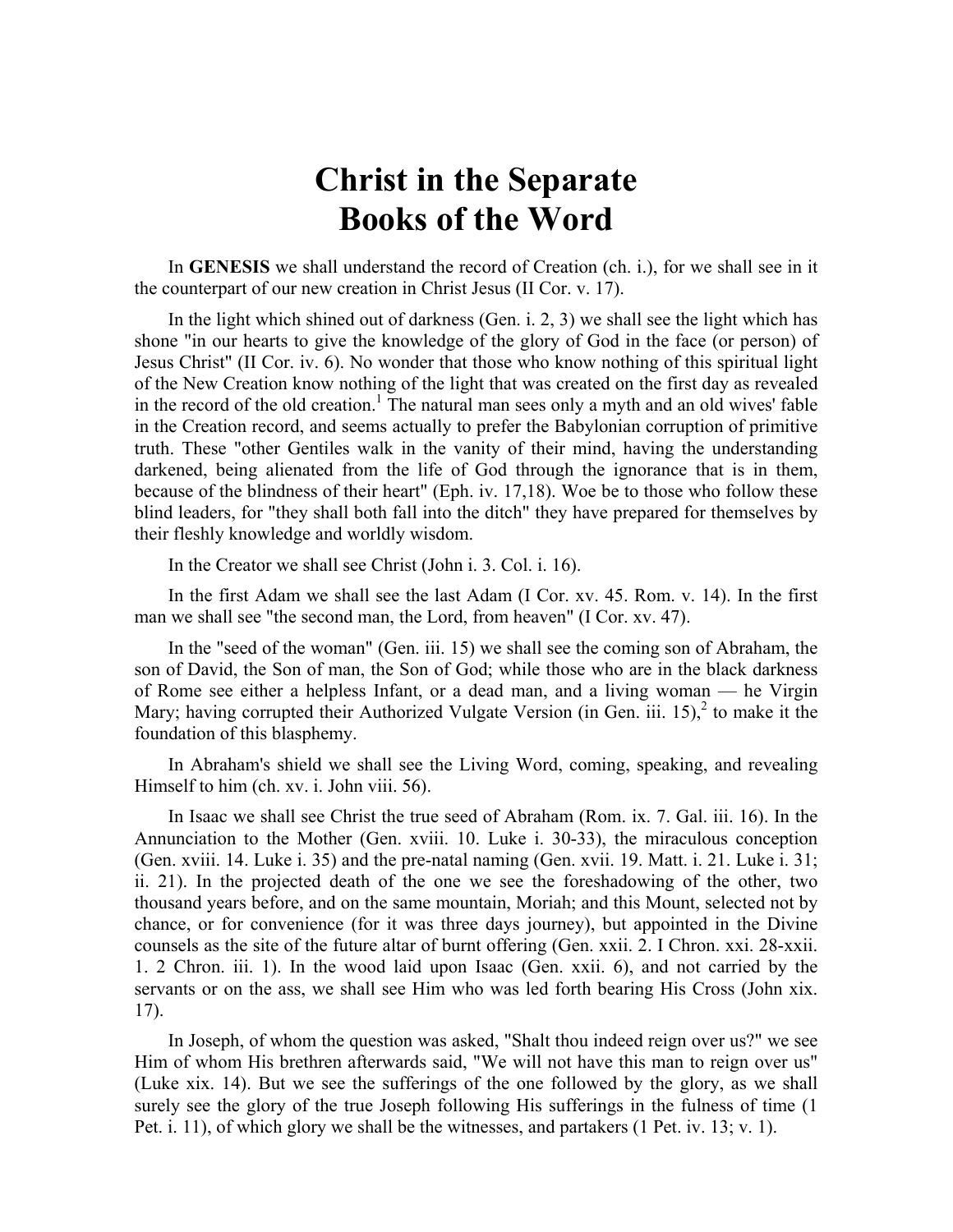We must not pursue this great subject or principle in its further details, though we have but touched the fringe of it, even in the book of Genesis. As the Lord Jesus began at Moses so have we only made a beginning, and must leave our readers to follow where we have pointed out the way.

It may be well, however, for us to indicate one or two of the leading points of the other books of the Old Testament.

**EXODUS** tells of the sufferings and the glory of Moses, as Genesis does of Joseph, and in both we see a type of the sufferings and glory of Christ.

Joseph's sufferings began with his rejection, his own brethren asking, "Shalt thou indeed reign over us? Or shalt thou indeed have dominion over us?" (Gen. xxxvii. 8). Moses' sufferings began with his rejection and the question of "two men of the Hebrews," — "Who made thee a ruler and a judge over us?" (Exod. ii. 14). In all this we see the rejection of Christ by a similar question, the thought of their hearts being put into their lips, in the parable, where "his citizens hated Him and sent a message after Him saying, 'We will not have this man to reign over us" (Luke xix. 11).

But the issue in all three cases is the same. Of each it is true, as it is said of Moses, "This Moses whom they refused, saying, 'Who made thee a ruler and a deliverer?' The same did God send to be a ruler and a judge by the hand of the angel which appeared to him in the bush (Acts vii. 35).

Even so will God surely "send Jesus Christ whom the heavens must receive until the times of restitution of all things which God hath spoken by the mouth of all His holy prophets since the world began" (Acts iii. 20, 21).

Thus early, in Genesis and Exodus, we have the great subject of the sufferings and the glory of Christ more than foreshadowed (1 Pet. i. 11; iv. 13; v. 1. Luke xxiv. 26).

Exodus tells us also of Christ as the true Paschal Lamb (I Cor. v. 7, 8); as the true Priest (Exod. xxx. 10. Heb. v. 4, 5); and the true Tabernacle which the Lord pitched and not men (Heb. ix).

**LEVITICUS** gives us, in the offerings, a fourfold view of the Death of Christ (the Sin and Trespass Offerings being reckoned as one), as the Gospels give us a fourfold view of His life.

**NUMBERS** foreshadows the Son of Man come to be lifted up" (ch. xxi. 9. John iii. 14, 15); the Rock (ch. xx. 11. I Cor. x. 4); the Manna that fed them (ch. xi. 7-9. Deut. viii. 2, 3. John vi. 57, 58); and the future Star that should arise "out of Jacob" (ch. xxiv. 17. Luke i. 78. II Pet. i. 19. Rev. ii. 28; xxii. 16).

**DEUTERONOMY** reveals the coining Prophet "like unto Moses" (ch. xviii. 15. Acts vii. 23-26); the Rock and Refuge of His people (chs. xxxii. 4; xxxiii. 27).

**JOSHUA** tells of "the Captain of the Lord's host" (ch. v. 13-15. Heb. ii. 10; xii. 2) who shall triumph over all His foes; while Rahab's scarlet cord (ch. ii. 12-20) tells of His sufferings and precious blood which will shelter and preserve His people in the coming day of His war.

**JUDGES** tells of the Covenant Angel whose name is "Secret," i.e. "Wonderful" (ch. xiii. 18, margin; compare Isa. ix. 6, where the word is the same).

**RUTH** reveals the type of our Kinsman-Redeemer, the true Boaz; and the question of ch. ii. 10 is answered in Prov. xi. 15.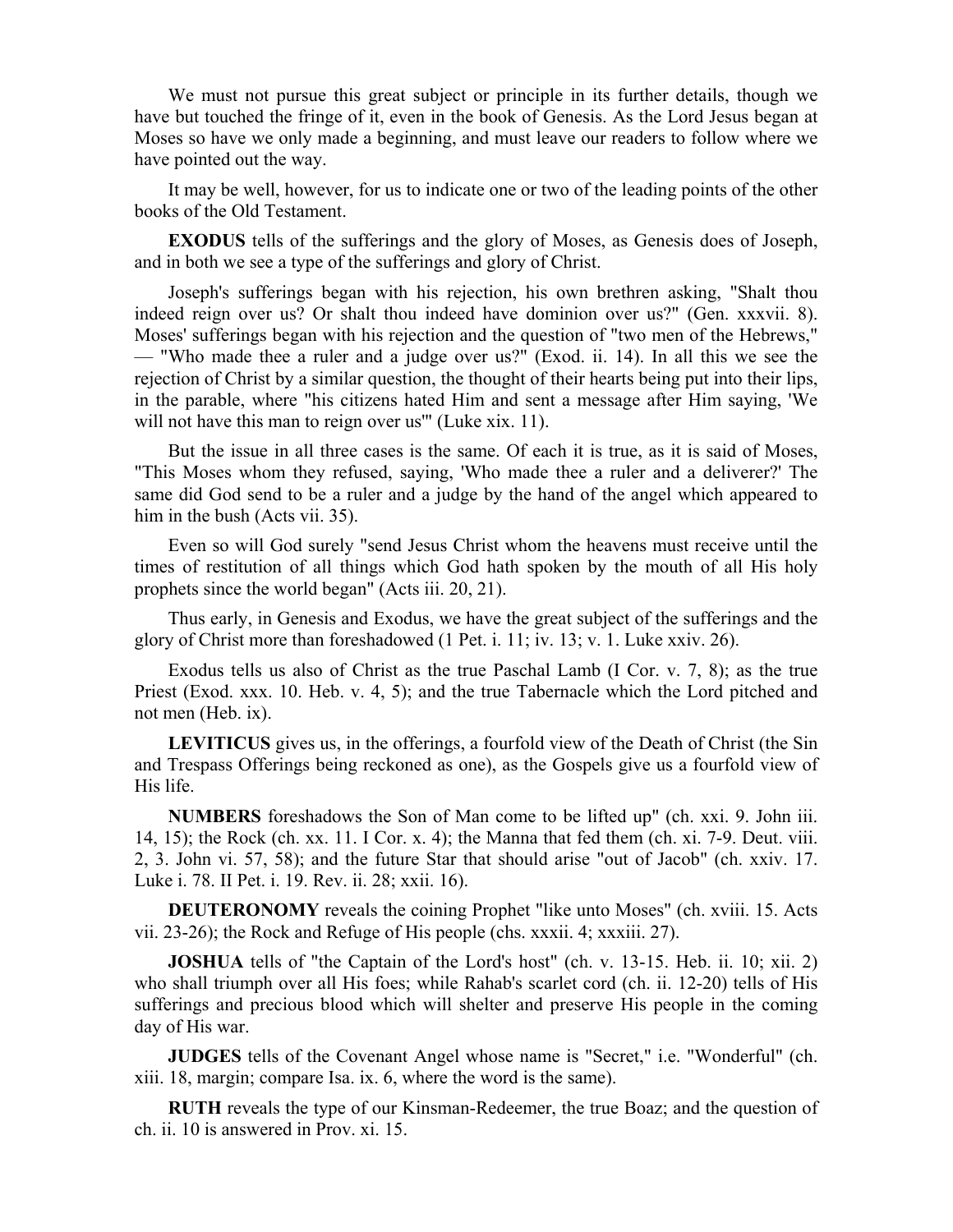**SAMUEL** reveals the "sufferings" and rejection of David, who became a "Saviour" and a "Captain" of his followers (I Sam. xxii. 1, 2), foreshadowing David's Son and David's Lord, "the Root and the Offspring of David" (Rev. xxii. 16).

**KINGS** shows us the "glory which should follow," and the "greater than Solomon" (Matt. xii. 42); the "greater than the Temple" (Matt. xii. 6), where everything speaks of His glory (Ps. xxix. 9 and margin).

**CHRONICLES** reveals Christ as "the King's Son," rescued "from among the dead," hidden in the House of God, to be manifested in due time, "as Jehovah hath said" (II Chron. xxii. 10–xxiii. 3).

**EZRA** speaks of "a nail in a sure place" (ch. ix. 8), which according to Isa. xxii. 23 is used of Eliakim, who typifies Christ.

**NEHEMIAH** tells of the "bread from Heaven" and "water out of the Rock" (ch. ix. 15, 20), which are elsewhere used as typical of Christ (John vi. 57, 58. I Cor. x. 4).

**ESTHER** sees the seed preserved which should in the fulness of time be born into the world. His name is there, though concealed, $3$  but His will and power is manifested in defeating all enemies in spite of the unalterable law of the Medes and Persians.

**JOB** reveals Him as his "Daysman" or "Mediator" (ch. ix. 33); and as his "Redeemer" coming again to the earth (ch. xix. 25-27).

**THE PSALMS** are full of Christ. We see His humiliation and sufferings and death (Ps. xxii.), His Resurrection (Ps. xvi.), His anointing as Prophet with grace-filled lips (Ps. xlv. Luke iv. 22); as Priest after the order of Melchisedec (Ps. ex. Heb. v. 6; vi. 20; vii. 17, 21); as King enthroned over all (Ps. ii.), and His kingdom established in the earth (Ps. ciii.; cxlv., & c.).

**PROVERBS** reveals Christ as the "Wisdom of God" (ch. viii. I Cor. i. 24); the "Path" and "Light" of His People (ch. iv. 18); the "Surety" who smarted for His people while strangers (ch. xi. 15. Rom. v. 8-10. Eph. ii. 12. 1 Pet. ii. 11); the "strong tower" into which the righteous run and are safe (ch. xviii. 10); the friend who loveth at all times, and the brother born for adversity (ch. xvii. 17).

**ECCLESIASTES** tells of the "one among a thousand in the midst of all that is vanity and vexation of spirit" (ch. vii. 28).

**THE SONG OF SONGS** reveals Him as the true and faithful Shepherd, Lover, and Bridegroom of the Bride, who remained constant to Him in spite of all the royal grandeur and coarser blandishments of Solomon.

**ISAIAH** is full of the sufferings and glories of Christ. He is the "despised and rejected of men, a man of sorrows, and acquainted with grief" (ch. liii. 5); wounded for our transgressions, oppressed, afflicted, and brought as a lamb to the slaughter; cut off out of the land of the living (ch. liii. 2–9). Yet the glory shall follow. "He shall see of the travail of His soul and be satisfied" (ch. liii. 11). He will be His people's "Light" (ch. lx. 1, 2. Matt. iv. 16); "The Mighty God" (ch. ix. 6. Matt. xxviii. 18); Salvation's Well (ch. xii. 3); the King who shall "reign in righteousness" (ch. xxxii. 1, 2); Jehovah's Branch, beautiful and glorious (ch. iv. 2).

**JEREMIAH** tells of "the Righteous Branch," and "Jehovah our Righteousness" (ch. xxiii. 5, 6); of the "Righteous Branch" and King who shall reign and prosper (ch. xxxiii. 15).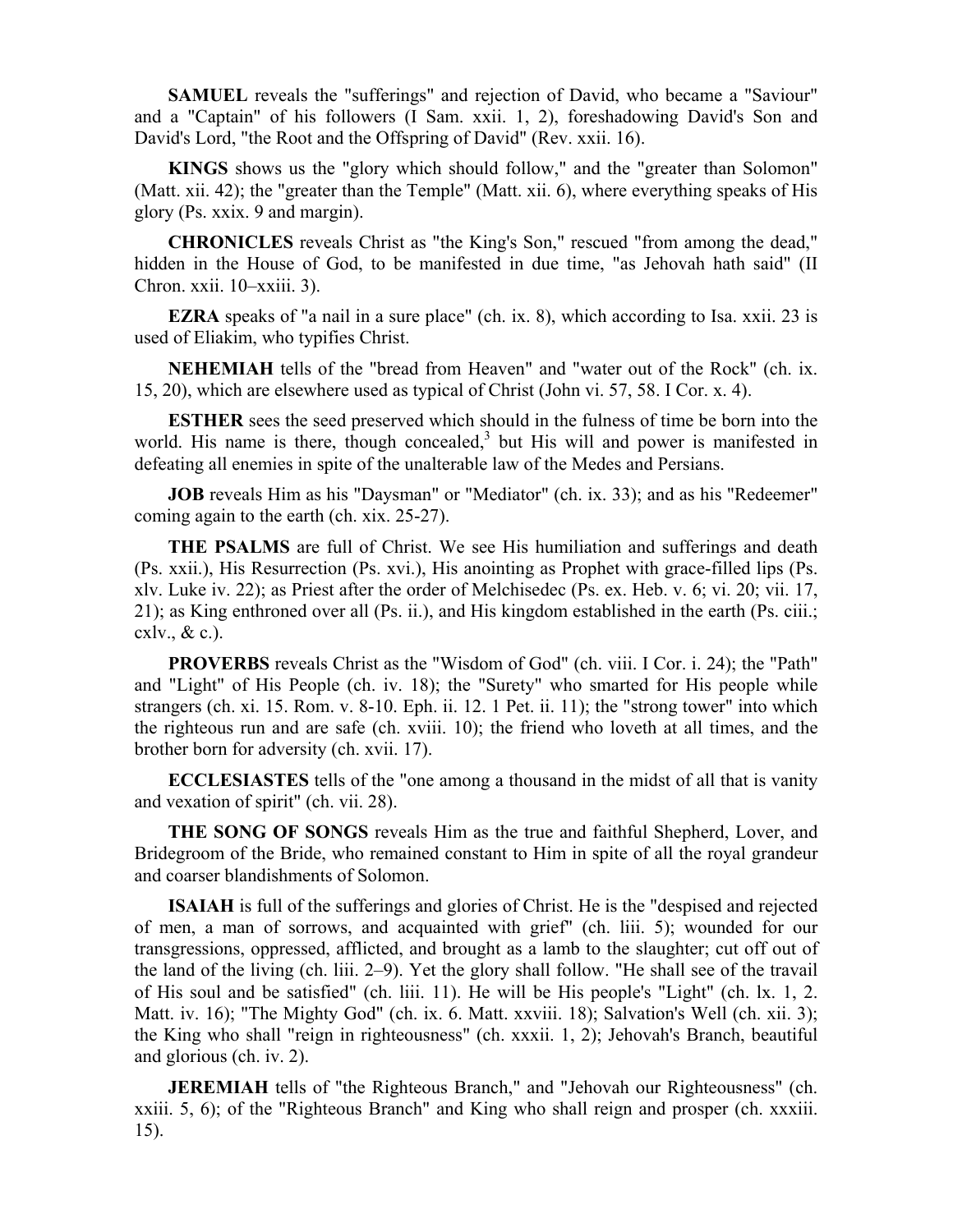**EZEKIEL** reveals Him as the true Shepherd (ch. xxxiv. 23), and as "the Prince" (ch. xxxvii. 25); the "Plant of Renown" (ch. xxxiv. 29), and "Jehovah Shammah" (ch. x1viii. 35).

**DANIEL** reveals Him as the "Stone" become the Head of the corner (ch. ii. 34. Ps. cxviii. 22. Isa. viii. 14. xxviii. 16. Matt. xxi. 42, 44. Acts iv. It. I Pet. ii. 4, 6). Also as the Son of Man (ch. vii. 13, 16); and "Messiah the Prince" (ch. ix. 24).

He is **HOSEA'S** true David (iii. 5), the Son out of Egypt (xi. 1);

**JOEL'S** "God dwelling in Zion" (ch. iii. 17);

**AMOS'S** Raiser of David's Tabernacle (ch. ix. 11; Acts xv. 16, 17);

**OBADIAH'S** "Deliverer on Mount Zion" (v. 17);

**JONAH'S** "Salvation" (ch. ii. 9); the "Sign" of Christ's resurrection (Matt. xii. 39-41);

**MICAH'S** "Breaker," "King" and "Lord" (ch. ii. 13; v. 2,5);

**NAHUM'S** "Stronghold in Trouble" (ch. i. 7);

**HABAKKUK'S** "Joy" and "Confidence" (ch. iii. 17, 18);

**ZEPHANIAH'S** "Mighty God in the midst of Zion" (ch. iii. 17);

**HAGGAI'S** "Desire of all nations" (ch. ii. 7);

**ZECHARIAH'S** Smitten Shepherd; The Man, Jehovah's Fellow (ch. xiii. 7); Jehovah's "Servant — the Branch" (ch. iii. 8); "the Man whose name is the Branch" (ch. vi.  $12$ :

**MALACHI'S** "Messenger of the Covenant" (ch. iii. 1); the Refiner of the Sons of Levi (ch. iii. 3); "The Sun of Righteousness" (ch. iv. 2).

Thus, the "Word" of God has one great subject.

That one great all-pervading subject is Christ; and all else stands in relation to Him. He is "the beginning and the ending" of Scripture, as of all beside.

Hence, the Word of God, at its ending, shows how the beginning all works out; and how, that to which we are introduced in Genesis is completed in Revelation.

Satan's first rebellion is implied between the first and second verses of the first chapter of Genesis, and his final rebellion is seen in Rev. xx. 7-9. His doom is pronounced in Gen. iii. 15, and is accomplished in Rev. xx. 10.

We have the primal Creation, "the world that then was," in Gen. i. 1 (II Pet. iii. 6). "The Heavens and the Earth which are now" in Gen. i. 2, etc. (2 Pet. iii. 7). And "The New Heavens and the New Earth" in Rev. xxi. 1 (2 Pet. iii. 13).

We have "night" in Gen. i. 1; and see "no night there" in Rev. xxii. 5.

We have the "sea" in Gen. i. 10; and "no more sea" in Rev. xxi. 1.

We have the "sun and moon" in Gen. i. 16, 17; and "no need of the sun or the moon" in Rev. xxi. 23; xxii. 5.

We have the entrance of sorrow and suffering and death in Gen. iii. 16, 17; and "no more death, neither sorrow nor crying" in Rev. xxi. 4.

We have the "curse" pronounced in Gen. iii. 17; and "no more curse" in Rev. xxii. 3.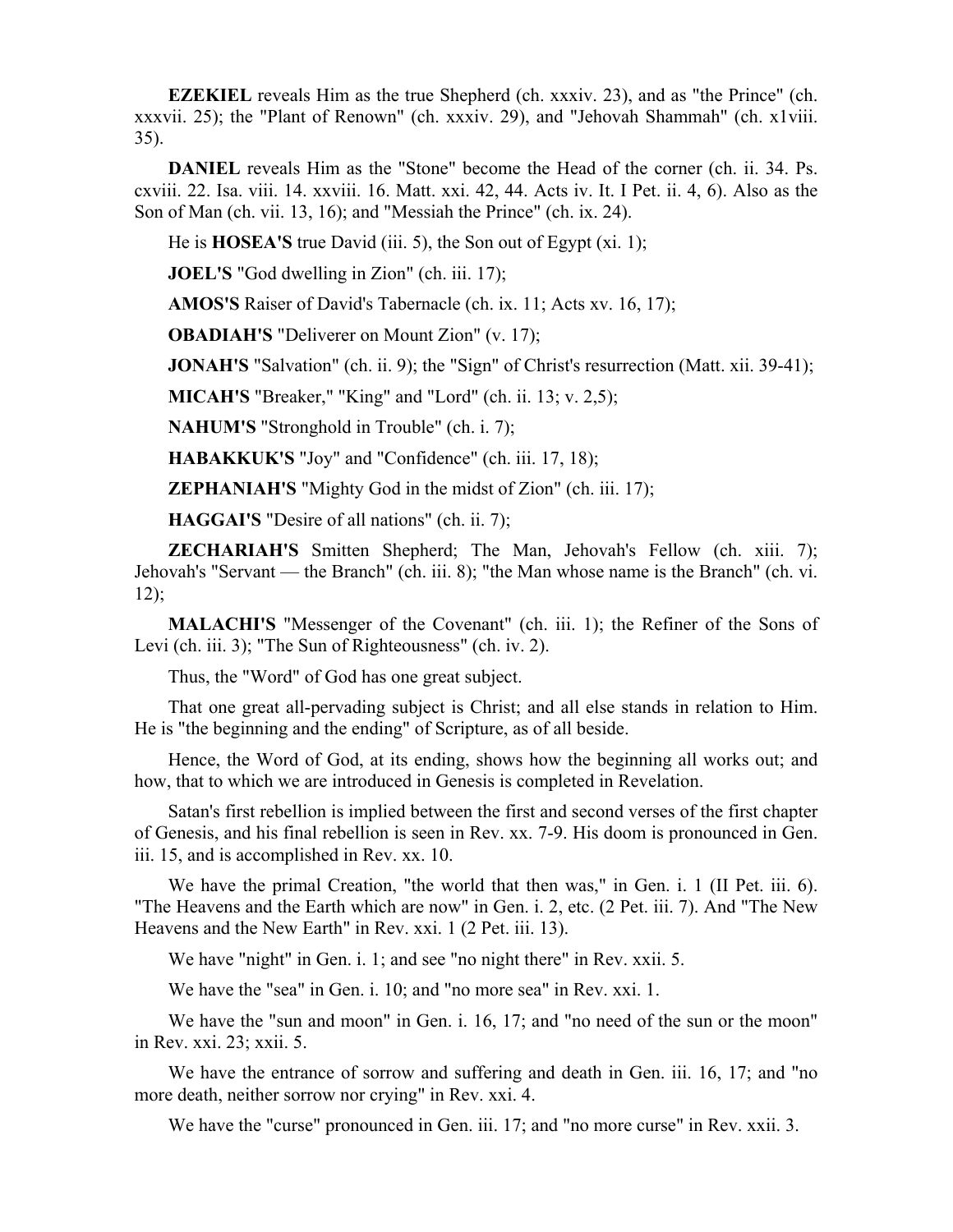We have banishment from Paradise and the Tree of Life in Gen. iii. 22-24; and the welcome back and "right to it" in Rev. xxii. 2.

This will be sufficient  $4$  to show the unity of the "Word" as a whole; and to stimulate Bible students to a further study of it on the line of this great fundamental principle.

1. Though the recent discovery of Radium is beginning to open our eyes and show bow light can exist without the sun.

2. Where the Hebrew masculine is misrepresented as feminine, and is thus made, as Dr. Pusey has said, the foundation of Mariolatry, and the basis of the Immaculate Conception.

3. See The Name of Jehovah in the Book of Esther, in Four Acrostics, by the same author.

4. More instances will be found in The Apocalypse, or, the Day of the Lord, republished as Commentary on Revelation, by Kregel Publications, pp. 58, 59.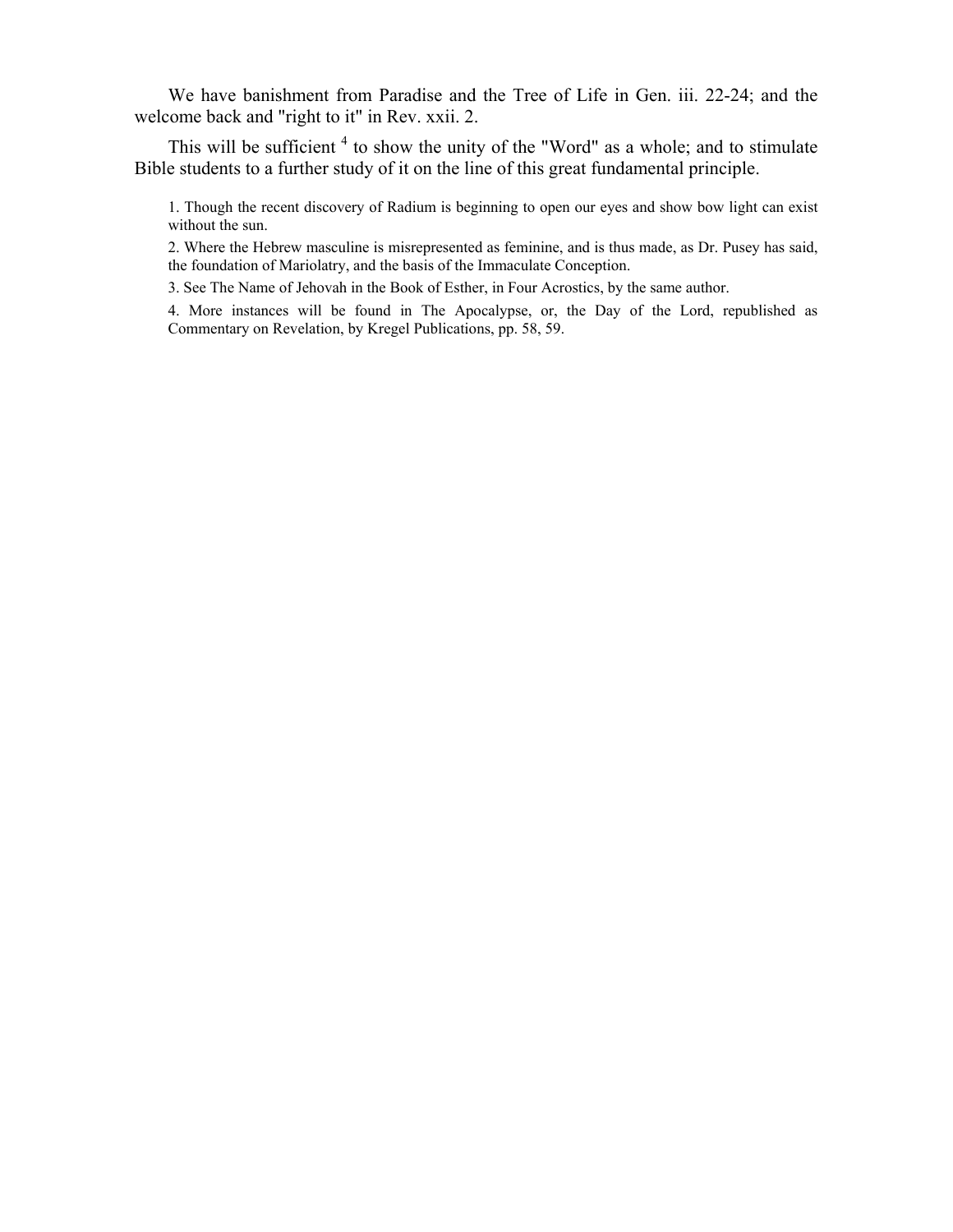# **Crucified with Christ**

"I am crucified with Christ, nevertheless I live, yet not I, but Christ liveth in me; and the life which I now live in the flesh I live by the faith of the Son of God, Who loved me and gave Himself for me." (Galatians 2:20).

"God forbid that I should glory, save in the cross of our Lord Jesus Christ, by whom the world is crucified unto me, and I unto the world. For in Christ Jesus neither circumcision availeth any thing nor uncircumcision, but a new creature" (Galatians 6:14,15).

These last words the Apostle Paul sums up his important letter to the churches of Galatia, and he emphasizes the great sum and substance, the essence and marrow of the Gospel of Christ, and of true Christianity. This is utterly and entirely opposed to the world and to the world's religion. The world is that which is opposed to the Father (I John 2:16). The world has always been willing to support religion, and even Christianity, provided it has been allowed to alter it, and adapt it, and put its own marks upon it. And in all ages Christians have been willing to comply with this condition, and have allowed its sacred deposits to be tampered with.

To such St. Paul says, "As many as desire to make a fair show in the flesh, they constrain you to be circumcised; only lest they should suffer persecution for the cross of Christ" (Galatians 6:12). It was the fear of the world that constrained Christians to submit to circumcision. They allowed themselves to be made bad Jews lest they should be persecuted for being good Christians. "Marvel not," said Christ, "if the world hate you"; but His followers grew weary of being despised and hated, and so they listened to the world's overtures of peace, and accepted the world's terms to gain for themselves the world's security and luxury. But the world has ever broken its promise, and will yet break it more and more! "The friendship of the world is enmity with God." We cannot purchase peace with the world without losing peace with God. Its last work will be to strip and destroy that church, which has purchased peace at the cost of disobedience to the Lord and by compliance with the requirements of man!

St. Paul's counsel here is, that mere religion without Christ is nothing, is useless, is worthless. Circumcision is useless without Christ, and uncircumcision is useless without Christ, i.e., the old nature in any shape is nothing. Man's thought ever is that it is something, that something can be made of it. Hence no effort has been spared. In one age restraint has been tried, in another, liberty. In one age discipline cuts it down, in another, indulgence lets it grow. One school advises, and tries monasticism, another believes in the development of man, but no modification of the natural man will suffice; it must be a "new creation" (II Corinthians 5:17, R.V., margin).

Man must be made over again, made anew. This is the great point on which the Apostle lays such stress here. He says, "From henceforth let no man trouble! me, for I bear in my body the marks of the Lord Jesus" (Galatians 6:17). There is a double reference in his words, when translated more closely, "Administer not to me your cuts." I need them not, I am crucified with Christ. It is not marks nor brands made by man upon the flesh that we want, but it is the brands of the Lord Jesus. He was crucified for us, "wounded for our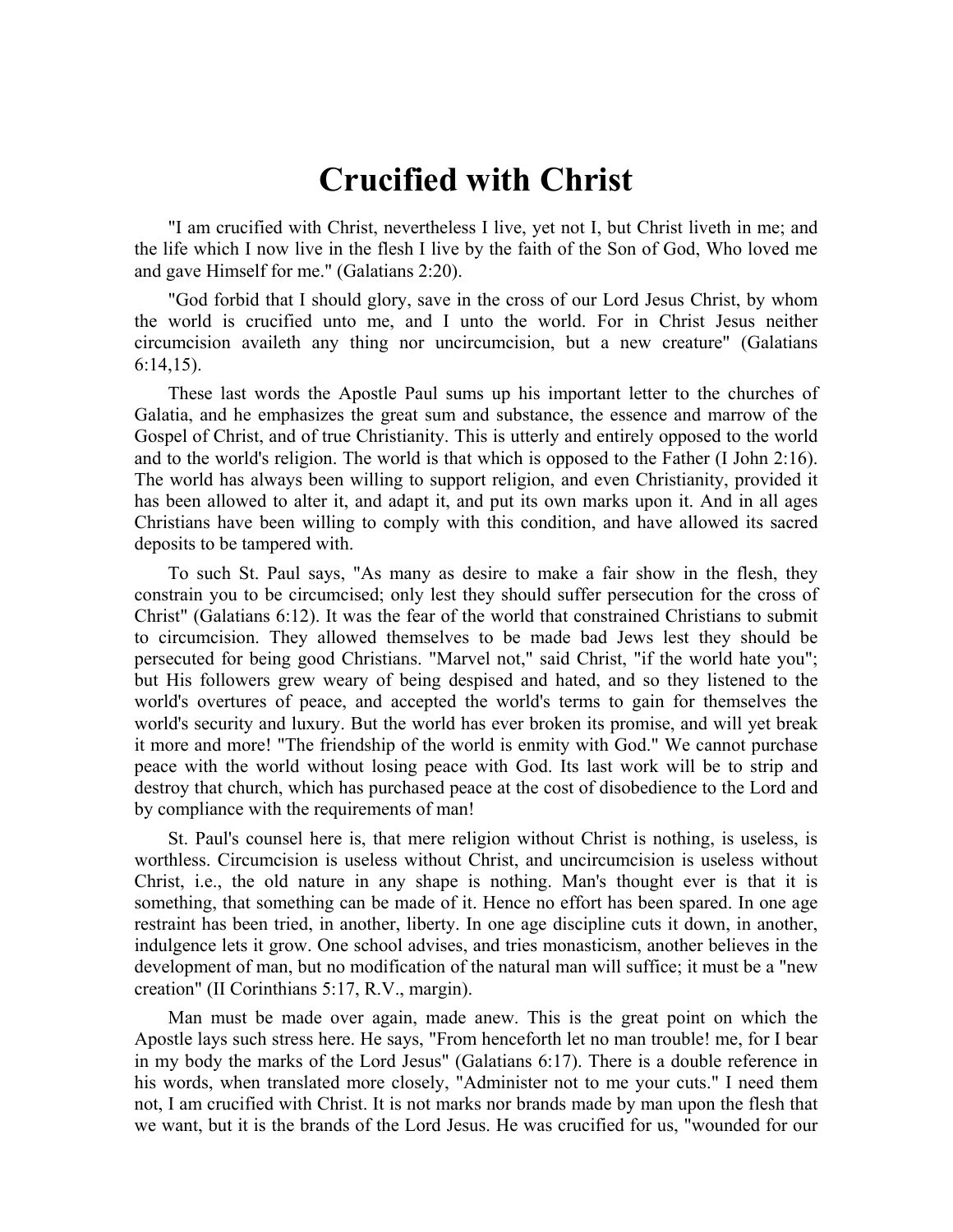iniquities," and those who are crucified with Christ have His marks on them, and to such can be said, "the grace of our Lord Jesus Christ be with your spirit (verse 18). This is the cry from Heaven to all who are crucified with Christ, this "grace" in them and with them is the "mark" and "brand" which the world will never countenance and approve.

The world threatens with loss all who are thus marked as the Lord's. But what says He to such? "Seek first the Kingdom of God and His righteousness and all these things shall be added unto you." "God shall supply all your need." We need not fear about not pleasing the world; Christ takes all excuses away. "Take no thought, saying, 'What shall we eat'? or 'what shall we drink' or 'wherewithal shall we be clothed?'... Take therefore no thought for the morrow; for the morrow shall take thought for the things of itself" (Matthew 6:31, 34). This is godliness, and godliness has the promise of this life as well as of that which is to come.

Thus we see that the Apostle's argument is based on the declaration of our Lord. We see that the only thing we can really glory in is the Cross of Christ, by which we are crucified to the world, because we are crucified with Christ, and this may mean perils and hardships. But there is a very important point connected with this matter — and it is, that it is a very personal and individual concern. The Apostle says, "I and Me." "I am crucified with Christ... He gave Himself for me" (Gal. 2. 20). This is the glory of the Gospel. The world talks about "man," and would deify "man "; but God, while he has condemned "man," saves "men." Men lose themselves in masses, and attempt to hide themselves in the multitude; but so soon as God speaks He separates one from the other, and deals with individual souls.

The Gospel does not deal with the masses as such; it takes out from the masses "a people for His Name." The Cross stands out in relation to all who are crucified with Christ. It is not that you have been born in a land where the Cross is honoured; it is not I that you have relations with a church that holds forth the Cross; it is not that you wear a cross, but that you are in living vital union with the crucified, so that you may say, "I have been crucified with Christ." Oh, what a wonderful expression! What a mysterious truth, when a lost sinner comes into the vital experience of it! Then for him these 1,800 years are blotted out, and he counts himself as being on Calvary in Christ.

So real is this great truth that the very crucifixion scene becomes part of our experience. In God's sight, in the Divine view, the saved sinner is identified with Christ Everything he gets from God is in Christ. He is "chosen in Christ," accepted in Christ, redeemed in Christ, and represented by Christ. Not only is this great fact and truth for every saved sinner, but in measure and in part the very experiences of Christ are ours. There is a sense in which they become true in our experience.

Take, first, His rejection. He was "rejected of men," not rejected of the Father! No. We must make the distinction which the Scripture of truth makes. Not as is commonly said that the Father hid His face from the Son, but it was God against man. "Awake, O sword, against... the man that is My fellow" (Zechariah  $13:7$ ) — "against the man," not against "My Son." "The Son of Man" was "rejected of men," and the penitent soul, the sinconvicted sinner, has this experience. The first thought of such an one is, "I am accursed before God." Never before has the sinner known the terrible weight of Divine rejection till the Holy Law of the Holy God is written by the Holy Spirit on the fleshy tables of his heart. He that has been crucified with Christ enters into the real positions and in measure and in part into the experience of the darkness which overspread the heavens when Christ as man hung upon the cross, being made a curse for us The death due by the law is realized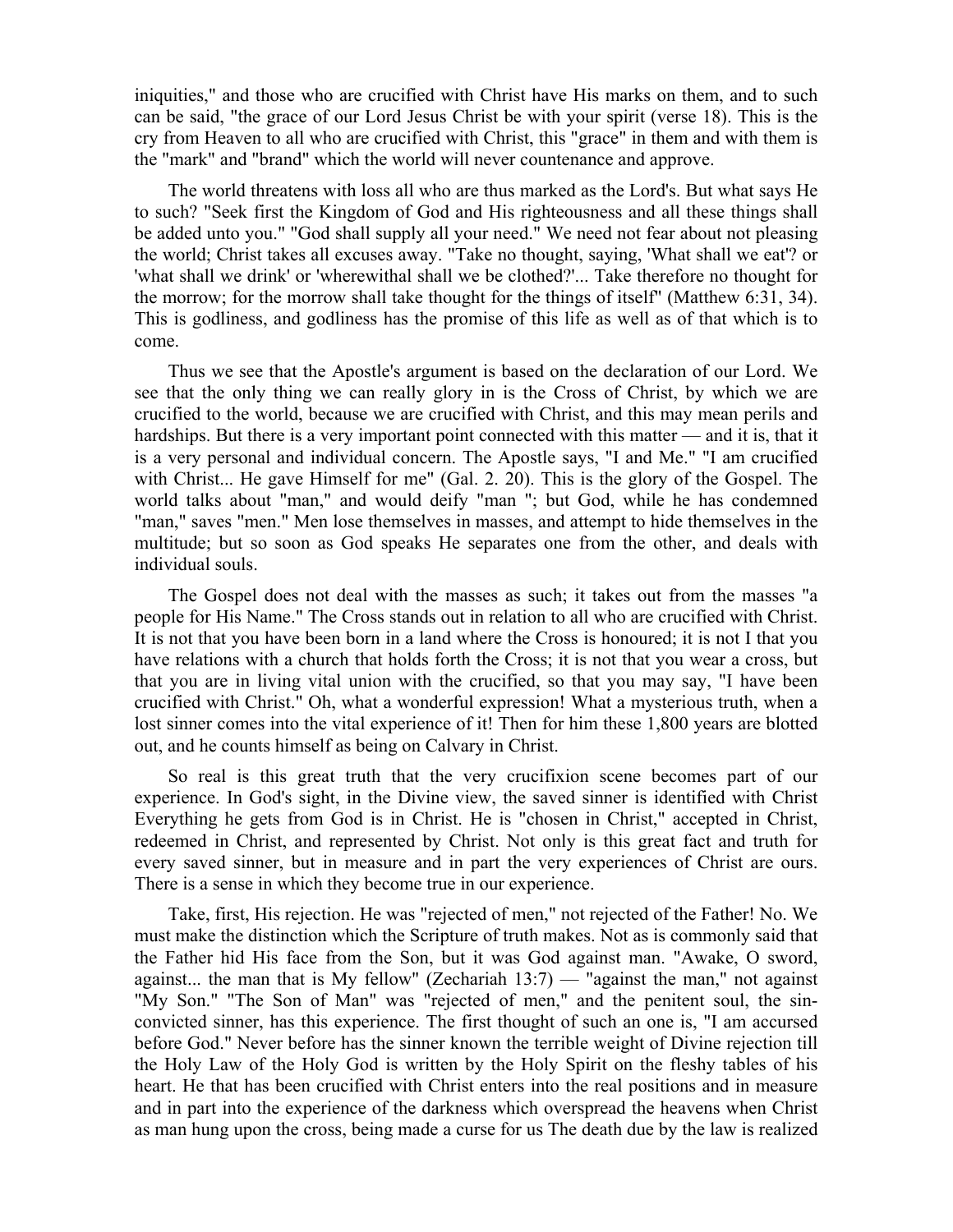by such an one; conscience is now for the first time awakened; sin now for the first time is seen as that which separates from God; and the sinner loathes himself, as he thus enters into the first experience of what it is to be crucified with Christ.

But, secondly, there is, thank God, another experience. There is another view of the Cross of Christ, a Divine view, that of acceptance. If at His baptism and transfiguration the testimony of heaven was, "My beloved Son, in whom I am well pleased," surely it was so here when that Beloved One was accepted; for the holiness of God was then vindicated, the law of God was then honoured, the majesty of God was then magnified, and the same words are pronounced over every sinner who can say, "I have been crucified with Christ." The Father in heaven declares of Him and of every such an one, "My beloved son, in whom I am well pleased," and this, just because he is "accepted in the Beloved." Oh what a mighty reality there is in this great truth! How great the merits of this Saviour who has thus stood in the sinner's place, that the sinner might stand in His! No wonder that of all such the Holy Spirit has written, "There is now no condemnation to them that are in Christ Jesus." What a perfect satisfaction do we present! Who can measure the glorious answer to the law, the vindication of God's holiness, which the man (who a little while ago was a poor forlorn outcast sinner) brings before God, as soon as by grace he is enabled to say, "I have been crucified with Christ." Ah, this is light that will dissipate our darkness: all our bondage and fear would be instantly gone if we could only realize what it means to be "crucified with Christ."

But more than this is contained in the truth: not only Christ's acts and position are ours, but His words and utterances become in part ours. We know what it is to cry, "My God, my God, why has Thou forsaken me?" It is our cry of felt helplessness; it says, if God should cast us out for ever, "just and true is He." No reason can we find in ourselves, no ground for our acceptance can we find in our past living or present feelings. If saved at all, it must be by grace. and grace alone; and it shews that even this cry is the result of life which has been given; for though we cry, we say " $My - my God$ ." This is the beginning of the end, all else is assured when we can say my God. But the full measure of our absolute unworthiness is never experienced by us until this life and light has been imparted. It was when God said, "Let there be light," that ruin and desolation was seen at its worst, and so it is with the sinner. Talk not about repentance or contrition as a preparation for coming to Christ, for if we "have been crucified with Christ," we will surely experience the horror of this great darkness, but it will be coupled with hope. "My God."

Then another cry, "It is finished." What a blessed confession is this for Christ and for us! He who is crucified with Christ may take it upon his lips, and claim it as his own. His salvation is finished, the work is complete and perfect, nothing can be put to it nothing can be taken from it. Of course, if we mean to be saved by our own merits it will never be finished, and if we hesitate to say this, it is a proof that we are trusting to our own merits. If we are seeking to be saved by anything we can produce, our rest will always be unrest. But if saved by Christ, in Christ, with Christ, "for Christ's sake," then it is presumption if we do not admit to their fullest extent such statements as these, "He that believeth hath everlasting life," "is passed from death unto life," "shall not come into condemnation." It is not presumption to claim these words, but it is presumption, and unbelief too, if we hesitate as saved sinners to confess them. Come, all ye that are going about to establish your own righteousness, all ye that are seeking some other way to the glory of God, listen to this joyful sound of a finished salvation for all who have been crucified with Christ.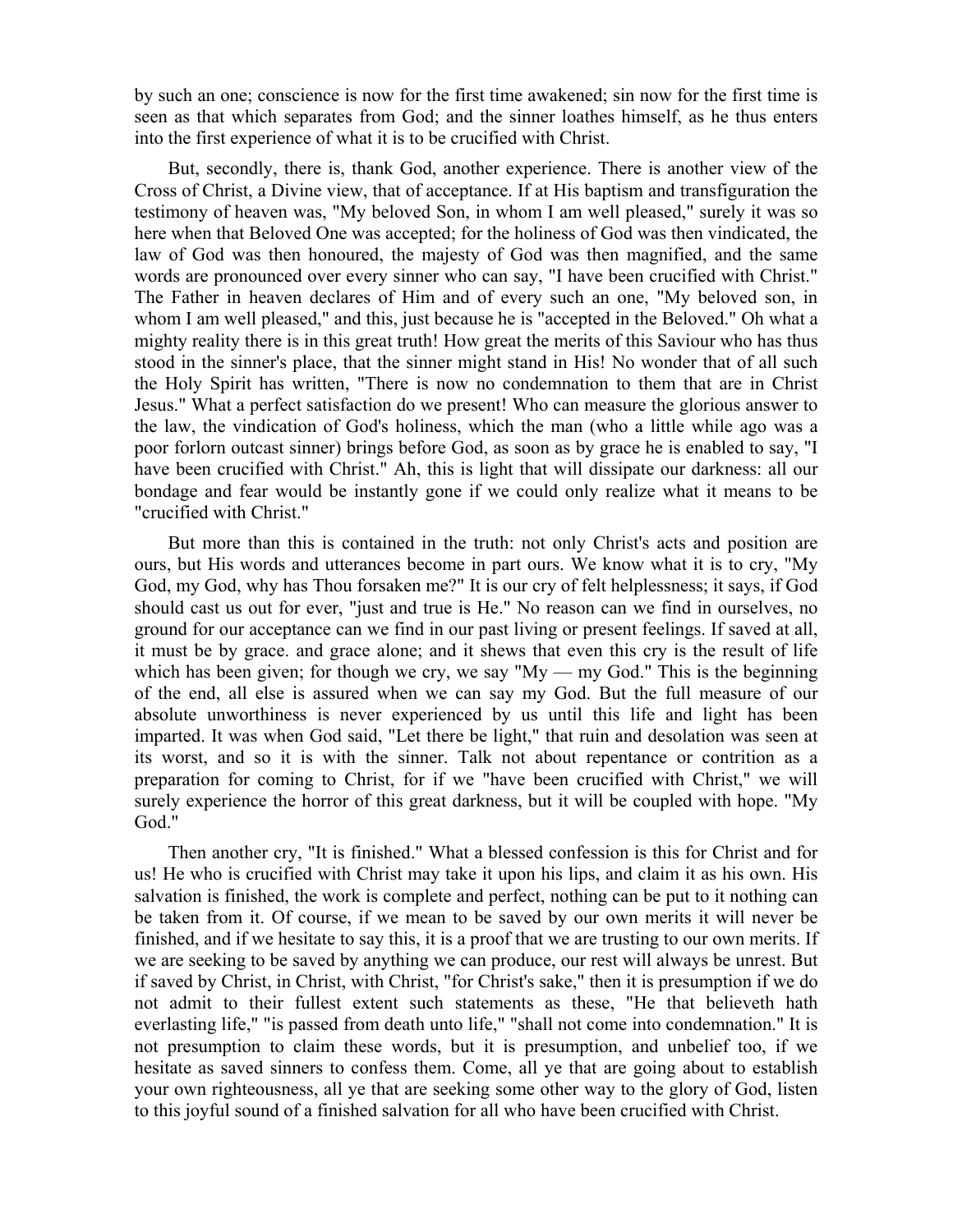We cannot follow all the other thoughts which gather round "Christ Crucified," but there are two other facts that we must not omit. The Apostle says, "By whom the world is crucified to me, and I unto the world" (Galatians 6:14).

What is the relation of the world to the crucified? Ah, it wore a very solemn aspect as the Crucified looked upon it, and he who is crucified with Christ sees it in the same way (in part and in measure). This is more than a figure. What did Paul mean when he said, "If ye be dead with Christ" — and "Ye are dead"? Not that we are actually dead, but judicially dead in God's sight, and therefore we are so to reckon ourselves. "If ye be dead with Christ," says the Apostle. "If ye then be risen with Christ, set your affections on things above, not on things on the earth, for ye are dead, and your life is hid with Christ in God" (Colossians 2:20; 3:1-3). What does this language imply? We are to be blind and deaf and indifferent to the world, as was Christ upon the cross. We are in the world, indeed, but rejected by it, not of it. All the hum and distracting noises fell upon unheeding ears, as they rose from Jerusalem and were wafted by the winds towards Calvary! If we are crucified with Christ we shall know something of this experience; only remember always that it is the effect and not the cause of being thus crucified. We cannot crucify our selves, we cannot make ourselves dead. How did the Lord Jesus pray? "I pray not that Thou shouldst take them out of the world, but that Thou shouldst keep them from the evil" (John 17:15). "Let me see life," says the man of the world, and he plunges into sin. "Let me see life," says the saved sinner, and he separates himself from sin. He only lives who is crucified and risen with Christ.

Those who are crucified with Christ know something of His sustaining joy. We are not left to imagine what this was, but we know that "For the joy that was set before Him He endured the cross, despising the shame" (Hebrews 12:2). Great were His sufferings, but greater still His joy. So it will be with us. This alone will support those who have been crucified with Christ. We shall never know the measure of His sorrow, but we shall know something of His joy. For a joy is set before us, and it will enable us to despise the shame and endure the suffering, and confess that "The sufferings of this present time are not worthy to be compared with the glory which shall be revealed in us" (Romans 8:18). "Our light affliction which is but for a moment worketh for us a far more exceeding and eternal weight of glory" (II Corinthians 4:17). Only those who have been crucified with Christ can truly say, "I live" (Galatians 2. 20), and I have the blessed hope of everlasting life. Can we say this? If we cannot, "What is our life?" Your life which you are living for yourselves? Let us not call this life. Let us not call our sinful pleasures joy. For what is our experience? Is it not a consciousness of a disappointed present, and a future without hope? Is it not a heart unsatisfied with earthly objects? Is it not a will at cross purposes with God's will? Do we call this life? Nay, call it what it is, death. Not dead with Christ, not dead to sin, but dead in sins.

May this testimony for the Crucified One quicken us together with Christ, that we may be able to say, "I have been crucified with Christ, nevertheless I live, yet not I, but Christ liveth in me; and the life which I now live in the flesh, I live by the faith of the Son of God, who loveth me, and gave Himself for me (Galatians 2:20).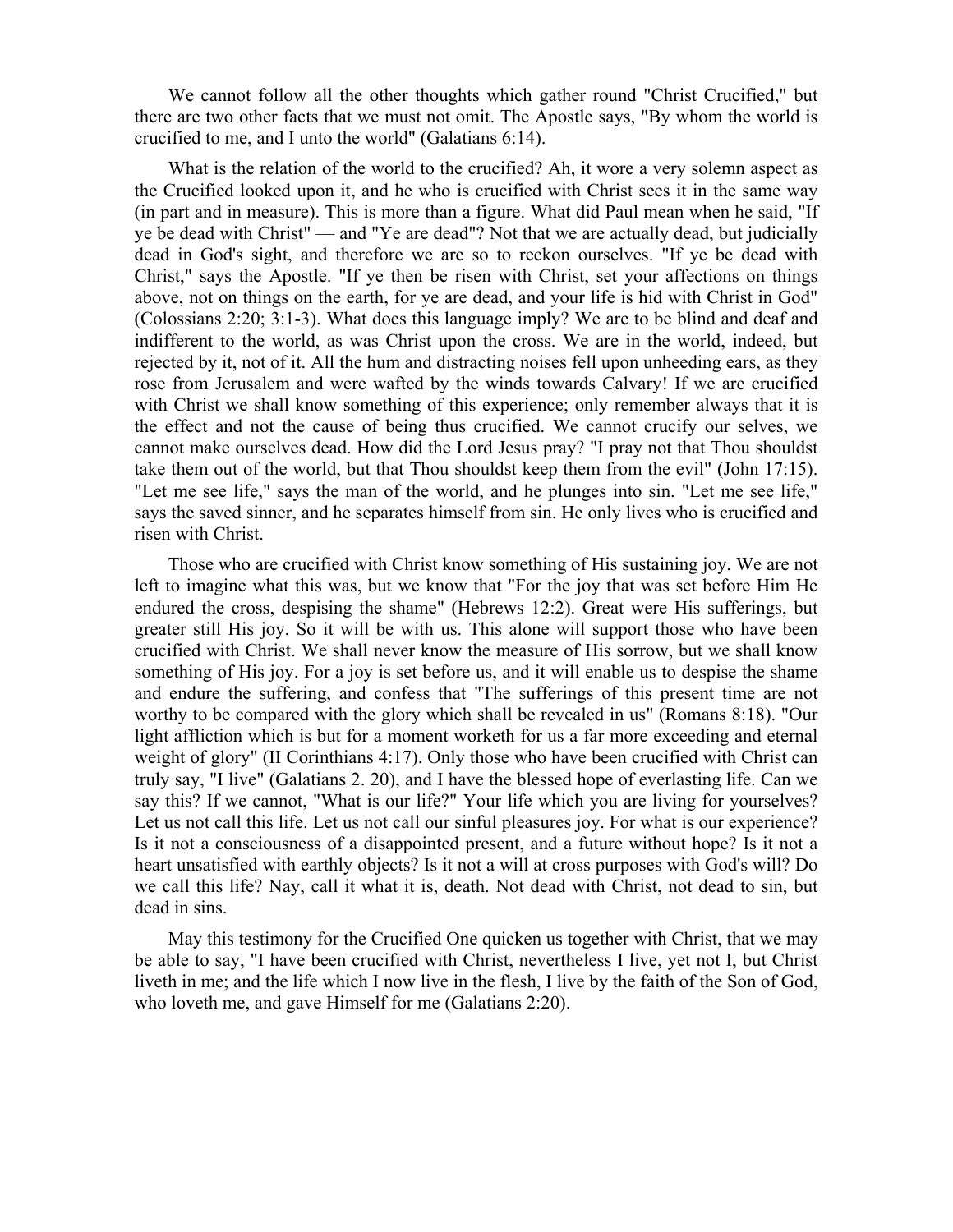# **Following Hard**

"My soul followeth hard after Thee; Thy right hand upholdeth me" (Psalm 63:8).

The title of this Psalm ("A Psalm of David when he was in the wilderness of Judah" — KJV) tells us that even in Canaan, though a fruitful country, there were wildernesses. But though David was in a desert, there was no desert in him; for he thirsted for the living God. The whole Psalm is one of the most beautiful in the Psalter. It has been said of it by Donne, that "as the whole book of Psalms is as ointment poured forth upon all sorts of sores — a cerecloth that supples all bruises — a balm that searches all wounds — so there are some certain Psalms that are imperial, Psalms which command all affections — universal Psalms that apply to all necessities... The spirit and soul of the whole book of Psalms is concentrated into this one."

Truly we do find described many of the exercises, the trials and the changes to which the living children of God are subject. David found that the path of his earthly pilgrimage was one of tribulation; but in the midst of all his darkness, difficulties and doubts, he found a secret something cheering his heart, and keeping him from despair. Though the dark shade of his manifold transgressions hung heavily upon his spirit, and the lowering cloud of perplexing providences wrung many a bitter cry from his heart, yet hope, sweet hope, sought in the gloom for one ray, however faint, of heavenly satisfaction in his God.

This Psalm is divided into two parts:

Those who seek after God (verses 1-8); Those who seek the soul of God's Servant (verses 9-11).

The first eight verses are divided into 7 members (alternated). Four showing God's goodness and a consequent resolve, alternating with three, of which the writer himself is the subject. Our text is part of the last of these four — Goodness and Resolve.

I. Thou art my God, Early will l seek Thee;

II. Thy lovingkindness is better than life My lips shall praise Thee.

III. God satisfying with marrow and fatness; My mouth shall praise Thee with joyful lips.

IV. God helping and upholding, My soul rejoicing and following.

May this gracious God be our Teacher, and warm our cold hearts with His love, and cheer us with Heavenly light, while we consider the beauties of these verses.

We have four subjects, each of which we may describe by a word beginning with "D". David's Darkness, Desire, Determination, and Delight.

## **David's Darkness**

Oh! what a mine of experimental truth. How well it agrees with those Scriptures which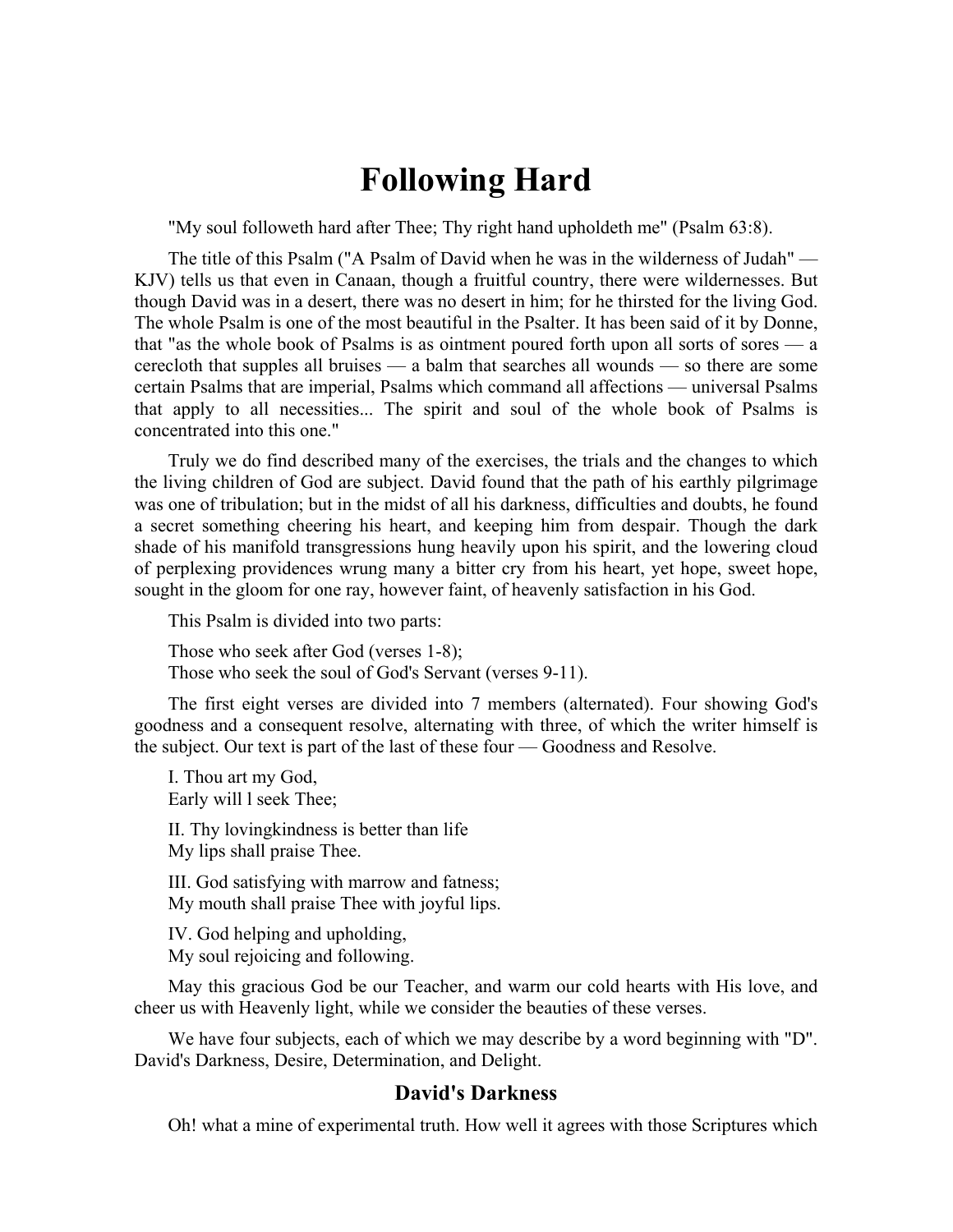describe the heartfelt trials of God's children! Often in their feelings they are at a distance, and question whether God has really anything to do with them or not. But the very cry, the very anxiety, is the strongest proof we can have that this felt distance would not trouble us except God Himself had come near to us in His Grace. It is a glorious fact that no trial, no tribulation, no temptation, however fierce, no way, no work, no warfare, however desperate, can make us feel that we have nothing to do with God. We often wonder how God can have anything to do with such unworthy sinners, but we also realize that we must have to do with God.

The heart charged with its bitterness heaves the heavenward sigh, and desires, and cries after the only object that can truly satisfy it. Now David's experience in verse 1 springs from this fact. He sought for God because no refreshment could be found. The land was barren, the clouds were dark. Hence his resolve — "Early will I seek Thee." In Hebrew these five words are expressed by one word, *shah-char*, which means to break, cleave, break through. Hence the noun means the dawn, the breaking forth of light, and the verb gets an additional idea of breaking forth, hence to seek carefully or earnestly. In our text the two thoughts are united. Similar is the teaching (though not the same word) in Psalm 46:5 (marg.), "God shall help her, and that right early." What volumes do these words contain for Israel and Jerusalem in the future, and for all anxious waiting souls now!

In the dark and dreary nights of trial which we are called to pass through, we wait and watch for the day's return. "My soul waiteth for the Lord more than they that watch for the morning" (Psalm 130:6). As surely as God's children experience the darkness of the Wilderness, so surely will God help, defend, and comfort them with the morning of His appearing Yes! God's deliverances are "early". Look at Exodus 14:24-27. The children of Israel are in straits. They know not what to do. The enemy is in hot pursuit, but "in the morning-watch the Lord looked unto the host of the Egyptians through the pillar of the fire and the cloud, and troubled the host of the Egyptians." The Lord looks destruction on His enemies; but He looks mercy and deliverance to His own. Israel's enemies are dismayed and destroyed, while the Redeemed of the Lord break forth with songs of deliverance, and joy, and gladness.

So with Hezekiah, when Sennacherib, King of Assyria, sent his blasphemous letter. Hezekiah made no stir, marshalled no forces, but went up to the house of the Lord. What was the result? "When they arose early in the morning they were all dead corpses" (Isaiah 37:36). Ah! it is blessed (and it will ere long be blessed for Israel), after a long night of darkness and sorrow, to behold the rising of the Sun of Righteousness, with healing in His wings" (Malachi 4:2).

And why did David long to see God's power? (verse 2). Because his own fancied strength was gone! The collect for the second Sunday in Lent exactly expresses David's mind. "Almighty God, who seest that we have no power of ourselves to help ourselves, keep us both outwardly in our bodies, and inwardly in our souls; that we may be defended from all adversities which may happen to the body, and from all evil thoughts which may assault and hurt the soul, through Jesus Christ our Lord." David knew that his own strength was perfect in weakness. He, like Paul, gloried in his infirmity, that the power of Christ might rest upon him.

And why did David long to see God's glory? Because God had stained all his pride, marred all his beauty, divested him of all boasting and self-glorying. Because the lovingkindness of God was better to him than life, David would praise Him with joyful lips. These were David's experiences, expressed, not only here, but in Psalm 119:25, where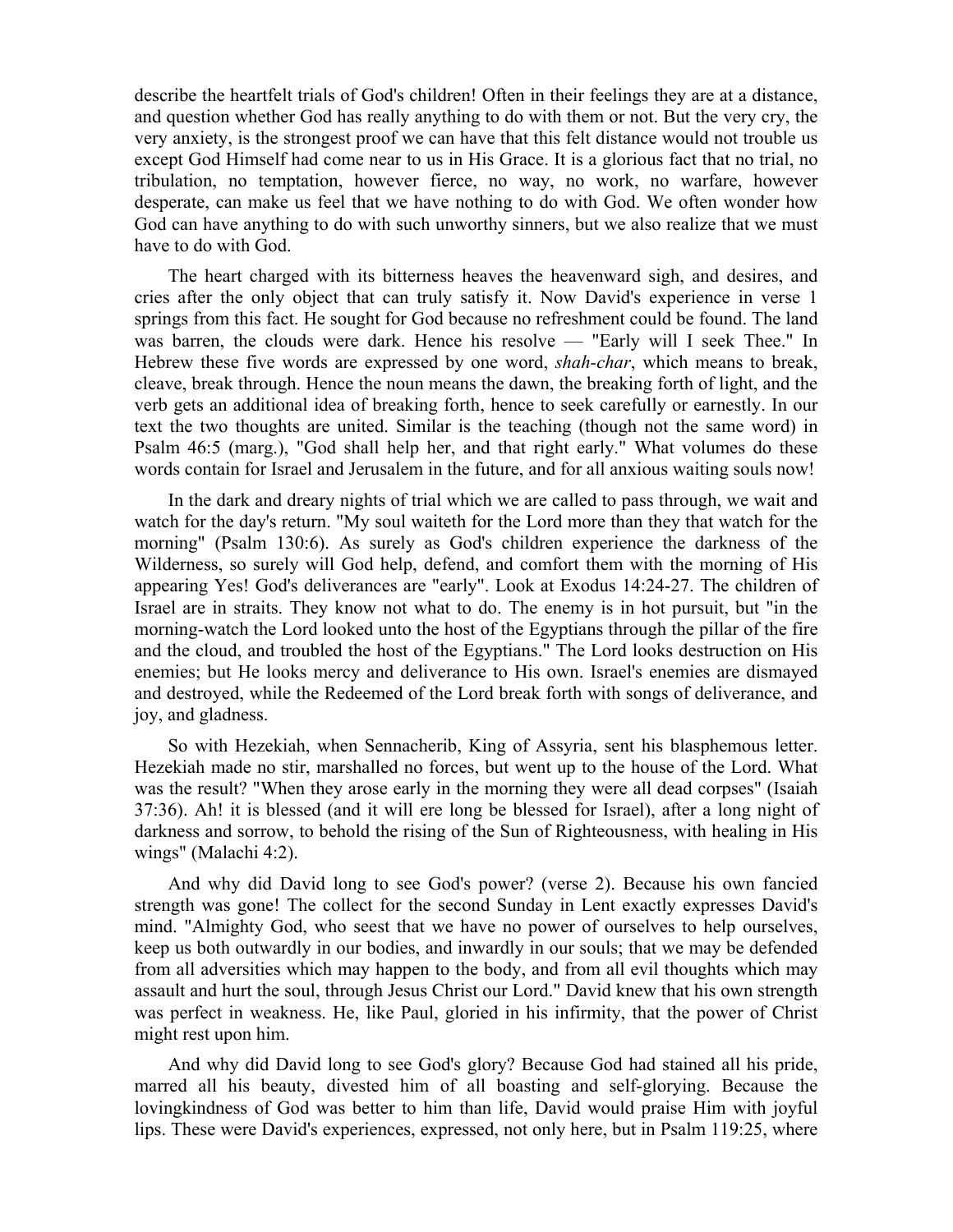he says, "My soul cleaveth unto the dust, quicken Thou me according to Thy word." With so firm a foundation as Jehovah's word, he could look up and say, "Thou, which hast showed me great and sore troubles, shalt quicken me again, and shalt bring me up again from the depths of the earth" (Psalm 71:20). David's faith was for the night as well as for the day, for the storm as well as for the calm. That is a faith which is worth having, a faith to live in, and a faith to die in.

## **David's Desire**

"Thee" — "after Thee"; nothing else could satisfy David's heart but David's God. He had a heart for God, and Oh! wondrous mercy, he had God for his heart, though he did not realize it as he would. This is the essence of true faith; it is all in a Person. This is the essence of the Gospel. The Gospel of God is concerning His Son — "A Saviour, Christ the Lord." "Ye shall be witnesses unto Me." This, I repeat, is the work of grace. All short of this is only religion, and you see it at every step. What is man (unregenerate man in search of? Pleasure, Fame, Reputation, Power, Riches, a name in the world. Man will have anything, everything, without God. So also with the religious man! He will have his creed, his sect, his belief, his responsibility, his zeal and his earnestness, but if he have not Christ he will be lost though he have all the appliances and all the forms and ceremonies of religion. What are these things to nay heart, without a knowledge of God in Christ as my God? Nothing but deception and delusion.

So with the true Christian. The temptation is ever to add something to Christ, as if He were not enough, or to substitute something for Christ as if He were not necessary, instead of being All in all. We are told to seek "the blessing." But blessings without Christ are so many burdens which our poor, proud nature cannot carry. No! If Christ is our one object, then we have the Blesser with us, with all His Blessings with Him, making them to abound in us for our good and for His glory. We are told to rest upon the many "exceeding great and precious promises"; but promises without the Faithful Promiser to make them good in our experience, are but so many words — meaningless words to make our hearts ache with an unsatisfied longing. "That I may know Him" was the prayer of the Apostle. "That I may know Him" will be the desire and prayer of every Spirit-taught child of God. Yes, Spirittaught; for look at the first verse of the Psalm, "My soul thirsteth for Thee." Now compare this with Psalm 65:9, "Thou visitest the earth, and waterest it"; but see the rendering in the margin, "After thou hadst made it to desire rain." This brings us to...

## **David's Determination**

"My soul followeth hard after Thee." The original word is *dah-vak*, which means literally to stick to, cleave to (as with glue). "My bones cleave to my skin " (Psalm 102:5). "My soul cleaveth to the dust" (Psalm 119:25). "I have stuck unto Thy testimonies" (Psalm 119:31). "The tongue of the sucking child cleaveth unto the roof of his mouth for thirst" (Lamentations 4:4). But here it is with the preposition "after," and therefore "followeth hard after," suitably supplies the ellipsis and exactly expresses the meaning. Boaz says, "Abide here fast by my maidens" (Ruth 2:8). The word *dai-vak* occurs in Proverbs 18:24, "There is a friend that sticketh closer than a brother." David means, therefore, that he followed after the Lord, not at a distance, but having overtaken Him, he abode fast by Him.

There is everything to make the child of God do this: a world at enmity with Him; the devil at constant war with Him; a deceitful heart that cannot believe in Him; a cowardly self that will not acknowledge Him. Truly my soul followeth hard after Him; we long to breathe our desires to Him; but the flesh is weak, and language is lame, and ability is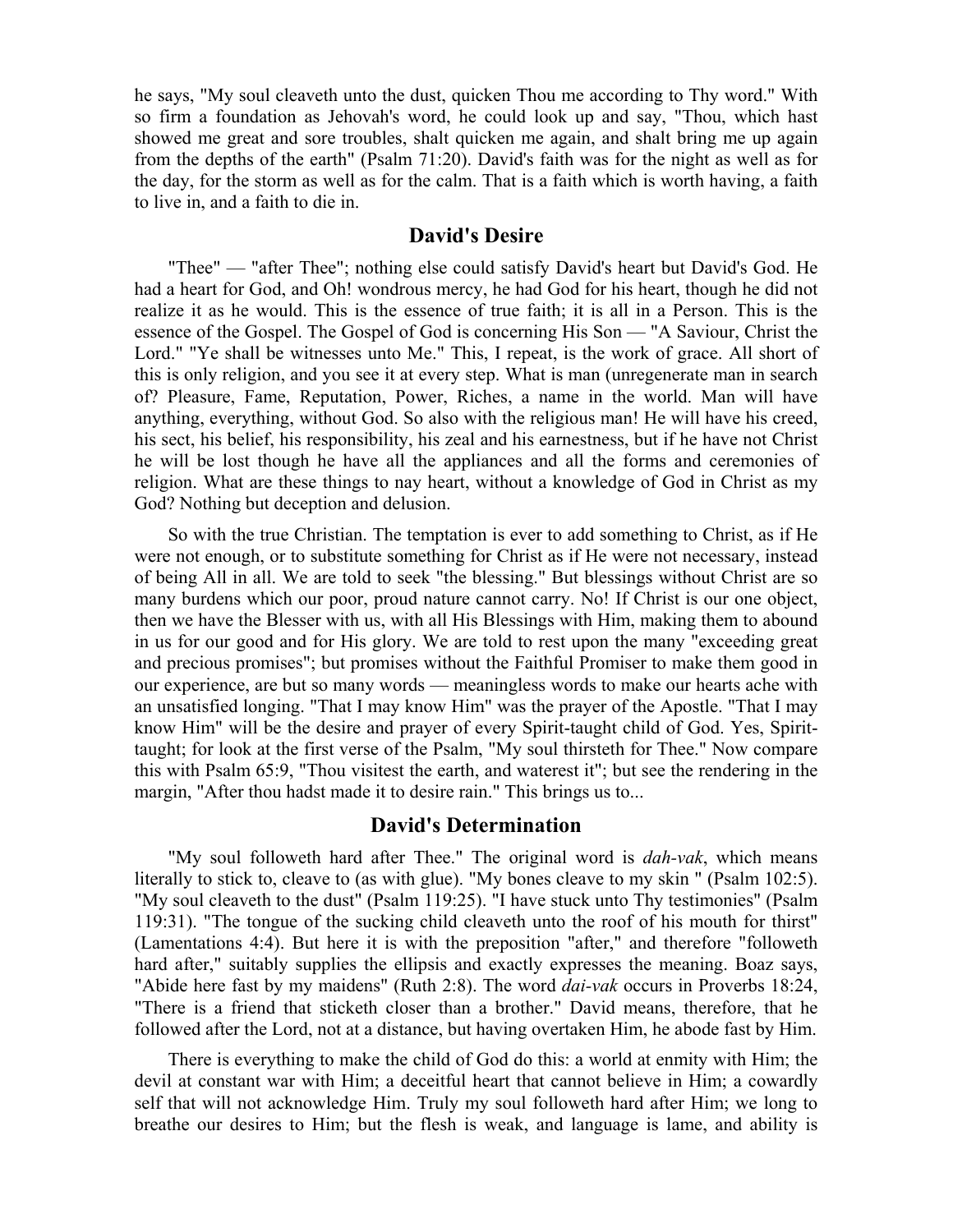wanting. We would live a life of praise to the God of all our mercies, but we cannot do the thing that we would. We desire that love should burn more fervently, but the flames break not forth as we would have them. It is a following hard after God; it is our determination. It is our "toiling in rowing," but Jesus Christ is on the mount of intercession, and soon He will come and bless His toiling ones with His own presence, with the full enjoyment of the peace and quietness which He now deals to them only in measure. Lastly, we come to...

## **David's Delight**

"Thy right hand upholdeth me." This is closely connected with the other experience, for why do we cleave to the Lord? Because the Lord cleaves to us, and holds us We have the same word in Genesis 2:24. "For this cause shall a man leave his father and mother, and shall cleave unto his wife." The comment of the Holy Spirit on this is in Ephesians 5:32. "This is a great mystery, but I speak concerning Christ and the Church." It is not, then, we who cleave to Christ, but it is Christ who cleaves to us. "Thy right hand upholdeth me." This is the secret of David's determination to cleave unto the Lord. Were it not for the unseen hand of Jehovah, there would be no following hard.

Now it is all explained. David's desire is now understood. The world does not understand these blessed spiritual realities. The world represents the poor seeker who would follow after and find God, as a weak woman struggling in the water, and trying to get hold of a cold lifeless rock, and in danger of being washed away by the very next wave. The Holy Spirit of God here represents her as a poor, weak vessel indeed, but held fast in the loving embrace of the living God Himself! Oh what a distance between man's imagination and God's revelation! This is David's delight here. Not Satan's subtlety, nor Saul's cruelty, nor his own infirmities, nor all of them together are of sufficient force to cut asunder this anion with Christ! The cleaving of David's spirit was the work of the Friend that sticketh closer than a brother, it was the cleaving of the Heavenly One Himself. A union of the Lord's making is altogether incapable of the devil's breaking.

But there's more in this "right hand of the Lord." It is a beautiful figure. "The right hand of the Lord is exalted... doeth valiantly" (Psalm 118:16). This is the Lord who, having saved His people from their sins, now lives ever lives to make intercession for them, and at God's right hand is pledged to deliver them from all trial, tribulation, and temptation. David knew this. Hence his prayer, "That Thy beloved may be delivered, save with Thy right hand, and hear me" (Psalm 60:5). As salvation was accomplished by the Lord Jesus, so it is applied by the Holy Spirit; and what a mercy it is to know that all our wants, all our joys, are in the right hand of our risen and exalted Saviour! Blessed with the knowledge of this, the redeemed of the Lord can say, "O sing unto the Lord a new song, for He hath done marvellous things. His right hand and His holy arm hath gotten Him the victory" (Psalm 98:1).

He who triumphed over all our foes will protect and defend us from them until our life's end. But he will teach us to bless and praise Him for His grace, His goodness, and His gentleness, as did the sweet singers of Israel: "Thou hast also given me the shield of Thy salvation, and Thy right hand hath holden me up, and Thy gentleness hath made me great" (Psalm 18:35). Well may we, poor doubting, fearing, trembling ones, whose daily cry is, "Hold Thou me up, and I shall be safe" (Psalm 119:117), apply and feed on this precious promise for our spiritual comfort and refreshment. "Fear thou not, for I am with thee, be not dismayed, for I am thy God. I will strengthen thee, yea, I will help thee, yea, I will uphold thee with the right hand of My righteousness" (Isaiah 41:10).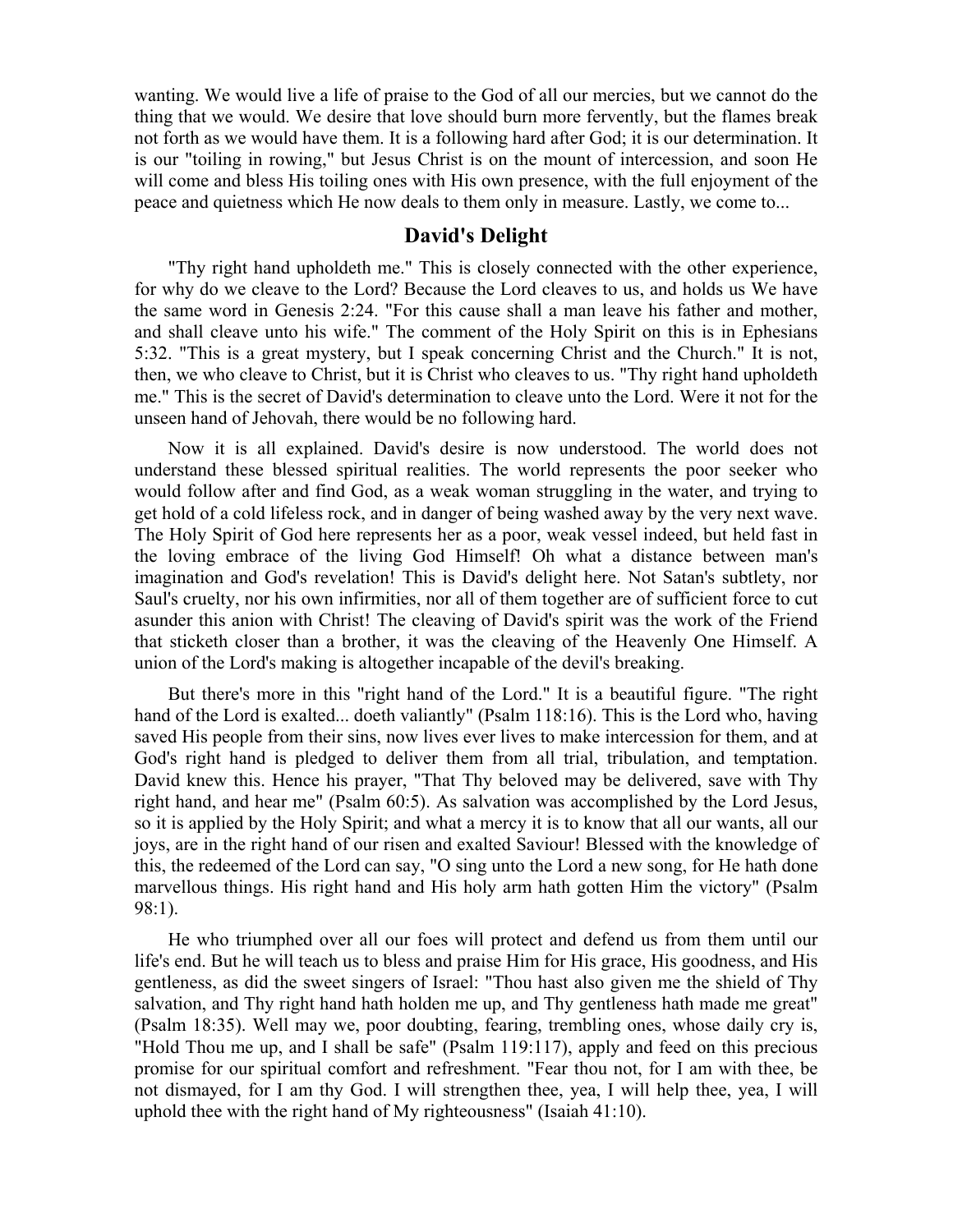# **Jehoshaphat: A Lesson for our Times**

The history of Jehoshaphat is written not only in the Book of Chronicles, but in the Book of Kings: and it is well to be quite clear as to the difference between those two books; or at least between Samuel and Kings on the one hand and Chronicles on the other. It is the same history, about the same people, mostly the same events; and yet there are differences between the two — not discrepancies, but differences. The natural man can only see something to stumble at in this: but when once we see the difference between the two books, we shall not only see nothing to stumble at, but we shall see the beauty and accuracy of the Word of God.

In the Books of Samuel and Kings we have the history viewed from MAN'S STANDPOINT — we have what the outward eye would see: but in Chronicles we have the same events from the DIVINE STANDPOINT — we are taken behind the scenes, and shown the secret reasons for the history. That is the difference. One example will be better than a great number of words.

In Samuel we read of Saul's death; and from all that we read there, it was the Philistines who slew him: but when we turn to the record of the very same event in the First Book of Chronicles and the 10th chapter, we see very little reference to how Saul died, but in the 13th and 14th verses we are told why: "So Saul died for his transgression which he committed against the LORD, even against the word of the LORD, which he kept not, and also for asking counsel of one that had a familiar spirit, to enquire of it; And enquired not of the LORD: therefore He slew him, and turned the kingdom unto David the son of Jesse." In i Sam. xxxi. it says that the Philistines slew Saul; but in Chronicles it says the Lord slew him. God had a double purpose to perform: He had to punish in Saul his great and grievous sin; and He had to accomplish His purpose of setting David upon the throne of Israel. So we see the simple event in one book, and the secret reasons for it in the other. Another example is seen in Hezekiah. His reign was divided into two great parts his military exploits, and the reformation which he made in the Temple, and in the worship of God. In the Second Book of Kings (chap, xviii. 4-6) we have three verses about his Reformation, and in the Second Book of Chronicles three chapters (xxix. to xxxi.): and with regard to his military affairs it is just the reverse.

This will be the key whenever a difficulty arises in reading these books. This is why more than one history was necessary. We have the human and the Divine standpoint; that which was the outward appearance is given in Samuel and Kings: while that which had to do with " the heart," and the secret reason for it all, is given in Chronicles.

With this explanation we turn to the 19th chapter of the Second Book of Chronicles. There is not a word about this chapter in Kings. Why? Because it contains the whole secret of Jehoshaphat's life; and enables us to understand all that we read afterwards.

Now the opening words of any book, any history, or a part, of the Word of God are always important. The first words are everything; the first occurrence of any word, the first occurrence of any expression, is always valuable, giving the key to all that follows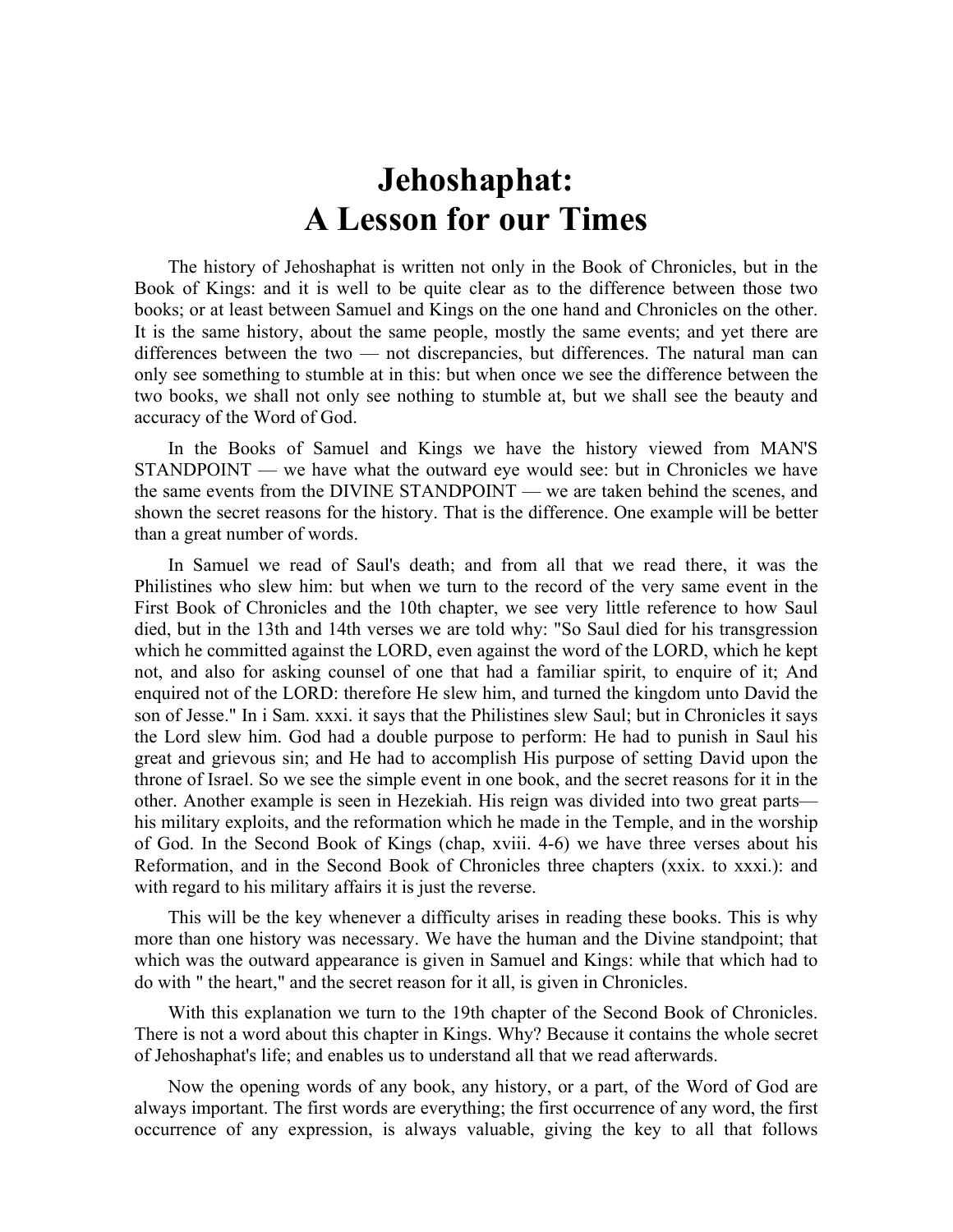afterwards. Look at the first words of the Lord Jesus. He must have spoken from the time that all children speak: but not a word that He uttered is recorded until He was twelve years of age. When God the Holy Spirit singled out for preservation the first words the Lord Jesus, there was a good reason. What are the words? Only these: "Wist ye not that I must be about My Father's business?" What wonderful words these a when we look at them in connection with the 40th Psalm, and the 10th of Hebrews, "Lo, I come to do Thy will, O God." It was the "Father's business" that He had come to "about." Now put this utterance beside His last words, "IS FINISHED!" What was "finished"? The Father's business which the Lord Jesus came to "be about." To see the importance and beauty of this great principle, it will be well for us to follow that rule in what we say and write: for we have a saying about "first impression being very important."

Now the first impression that the Holy Spirit has given us about Jehoshaphat is this,— "And he strengthened himself against Israel" (2 Chron. xvii. i). These words are a key to all his history: and to understand it we must remember that when Jeroboam, King of Israel, set up the calves at Bethel and Dan, the idolaters' backs were turned again to the Temple of God. Jehoshaphat "strengthened himself against" idolaters and idolatry. We are to read this in all the Old Testament histories, in order to find what is pleasing to God. He leaves us in no doubt.

We further read that Jehoshaphat "placed forces in all the fenced cities of Judah;" and in the third verse it says, "The LORD was with Jehoshaphat, because he walked in the first ways of his father David, and sought not unto Baalim." In those few words we have the key which will enable us to understand all that we read afterward. Jehoshaphat began his reign by strengthening himself against idolatry; and, in mentioning this, the Holy Spirit would have us bear in mind that every word of God is of importance in reading the Scriptures. Not only are the words perfect in themselves, but they are perfect also in their order, as well as in their truth.

Now turn to the next chapter, and we see in the first verse, "Now Jehoshaphat had riches and honour in abundance, and joined affinity with Ahab." Are we not struck with this? He first "strengthened himself against Israel," and here he "joined affinity with Ahab." If we had not read those opening words before, we might think there was not much in these: but in the 19th chapter we are taken behind the scenes; and hence, when we read about his joining affinity with Ahab, we are startled. He had left off strengthening himself against Israel, and joined affinity with Ahab! This affinity means that he married his son Jehoram to Ahab's daughter, Athaliah. What an awful change, is it not? He began by strengthening himself against Ahab, and now he marries his son to Ahab's daughter. The Holy Spirit has recorded these words in order that we may note, and connect, and weigh the two facts, and see the consequence of his thus joining affinity with Ahab.

"And after certain years he went down to Ahab to Samaria. And Ahab killed sheep and oxen for him in abundance" (2 Chron. xviii. 2). If he had not joined affinity with Ahab, he would not have gone to partake of Ahab's hospitality; and we see at once that Ahab's daughter, and Ahab's sheep and oxen, accomplished what all Ahab's men of war could never have done: because the Lord was with him when he strengthened himself against Ahab, but, when he joined affinity with Ahab, the Lord was no longer with him, although His eye was upon him.

The next fact put before us, as the result of this visit, was that Ahab "persuaded him to go up to Ramoth-gilead" (v. 2) which was one of the Cities of Refuge. This city had fallen into the hands of the Syrians, and Ahab wanted to regain it, but he felt he could not do so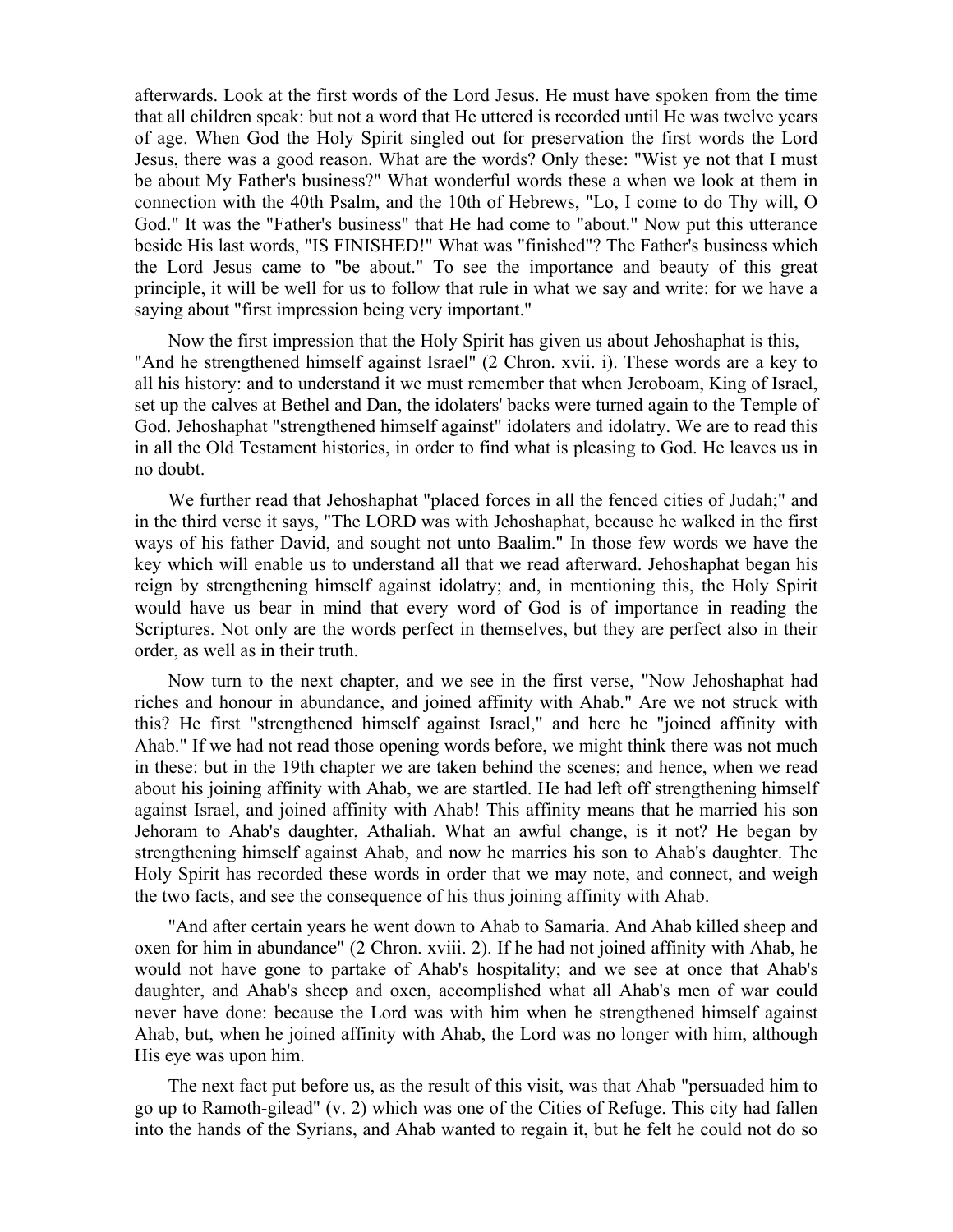without Jehoshaphat's aid; so he said (v. 3), "Wilt thou go with me to Ramoth-gilead?" And Jehoshaphat answered him, "I am as thou art, and and my people as thy people; and we will be with thee in the war."

Now there may have been some godly people in Judah who said, "We do not quite like this; we do not like Jehoshaphat joining in an enterprise with that wicked idolater Ahab": and there may have been some who answered, "Oh, but see what a good man he is; he would not do it if it were wrong; and see what a good work he is doing! It is one of our 'Cities of Refuge.' Ought we not to reclaim Ramoth-gilead which God gave it to us?" Whether that was ever said or not, I do not know, but we do know that it is exactly what people say to-day. "I am sure such a good man would not such and such a thing if it were wrong." But we have find out what God thinks of it. We have to ask what is "good" work. Do not take man's definition of a "good work" God has defined it in Eph. ii. 10 (marg.): where He speaks of "good works" as being works "which God hath prepared for us to walk in." Only those are good works; no other. They may be great works, but not "good." Had He "prepared" this work for Jehoshaphat? We may be perfectly certain from what follows that He had not.

Jehoshaphat not only pledged himself, but his people; and he was very uneasy. Look at the next verse: "And Jehoshaphat said unto the king of Israel, Enquire, I pray thee, at the word of the LORD to-day."

But this was too late, after he had said, "We will be with thee in the war." It is just like people today; they settle what they intend to do, and then "enquire of the Lord." Surely we have got beyond that. Surely we do not want the Lord to help us in anything unless it is His work, unless it is what He prepared for us to do. Surely we are far in advance of those who content themselves with being merely willing to do God's will. If we knew how infinitely wiser God's will is than our own, we should say, "Wilt Thou, Lord, order EVERYTHING for me?" and we should not be found settling what we will do, and then asking God to guide us or to help us in the doing of it. We can see that Jehoshaphat was uneasy; because, although he had made the agreement without God, he wanted to "enquire of the LORD" in the hope that the Lord would approve of what he had agreed to do. Therefore the king of Israel gathered together of prophets four hundred men, and said unto them, Shall we go to Ramoth-gilead to battle, or shall I forbear? And they said, Go up; for God will deliver it into the king's hand" (v. 5). But they were "false prophets," the prophets of Baal, and Jehoshaphat knew it; and yet he had to sit there and hear what those men said. This must have made him still more uneasy; for the next verse says: "But Jehoshaphat said, Is there not here a prophet of the LORD besides, that we might enquire of him?" This shows that he was very troubled in his mind: for Ahab said, "There is yet one man, by whom we may enquire of the LORD: but I hate him." Yes, that is always the case: if we are faithful spokesmen for the Lord, we shall be hated by the world; am if we are not hated by the enemy, it shows that we are not very faithful in our testimony. It is a very bad sign for us if the enemy can afford to treat us as a negligible quantity. If we are faithful to God, we are sure to be hated. "All that are determined to live godly in this present evil world will suffer persecution" (2 Tim. iii. 12). It is perfect true: and so, here, Ahab says: "There is yet one man, but hate him." Let us count it all joy if we are called to prove the truth of the Lord's words: "Marvel not that the world hateth you; ye know that it hated Me before it hated you." If we seek the friendship of the world, it will despise us well as hate us. If we are to be hated, let us, at least, respected. We know the subsequent history of Jehoshaphat and how that Micaiah, the prophet of the Lord, intimated that Israel would lose their King as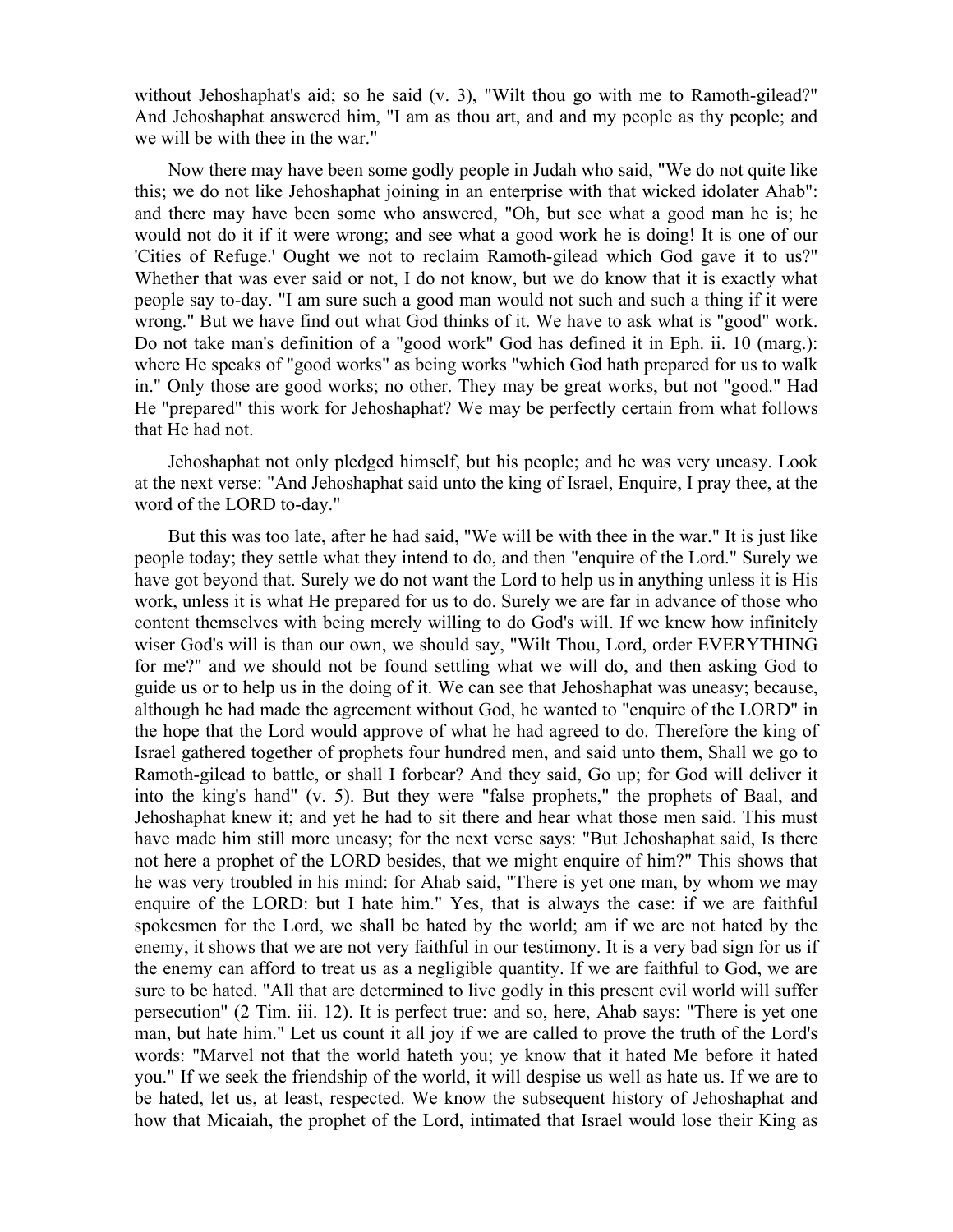the result of this expedition: "I saw all Israel scattered upon the mountains, sheep that have no shepherd."

But now look at Jehoshaphat. In what a pitiable position he finds himself. He had to sit there and see the faithful witness for God smitten, bound, and led away prison. He knew he was "a prophet of the LORD," and he did not lift up his voice on Micaiah's behalf. Oh, difficulties we get into when once we leave the straight path of faithfulness to God. And now the battle is coming on; but, before it begins, the Holy Spirit takes us aside into the camp of Israel to Jehosaphat, and lets us hear what the king of Israel says; He then He takes us into the camp of Syria, and lets us hear what the king of Syria says to his captains.

We all of us have more than one name; and each name bespeaks the special relationship in which we stand to the person who uses it. We have all a name by which we are known to strangers; another by which we are known to friends; and, in our own household, we have a name by which we are known only to the inner circle there. Each name tells us what the relationship is. And so with the Divine names. The Lord our God has many names by which He is known; and each name bespeaks a particular relationship. He is known as GOD! What is the relationship? Creator! How do we know that? What did we say above just now about the first occurrences being the key? Where is the first occurrence of the word "God" In Gen. i.i. There we have it thus: "In the beginning GOD created the heaven and the earth." Hence, wherever we have the word "God," we have the thought of the Creator "In the beginning God created" and you will see this all through the Scriptures.

Then in Gen. ii. you have JEHOVAH, or LORD, in small capital letters. He had created man, and He is now dealing with him on covenant ground. This word, therefore, expresses the covenant relationship between Himself and His People. Now we are in a position to understand what follows.

In the 20th verse we read: "And the king of Israel said unto Jehoshaphat, I will disguise myself, and will go to the battle; but put thou on thy robes." We are then taken over into the camp of the Syrians, and hear the king of Syria, command "the captains of the chariots that were with him, saying, Fight ye not with small or great, save only with the king of Israel." (v. 30). And with these two wonderful keys we can see and understand what is going to happen. Those two verses tell us the whole matter in a very few words. When the Syrians came into the battle, and saw Jehoshaphat in his royal robes, they thought he was the king of Israel. Oh, what a solemn thing it was to be mistaken for the war of Israel's kings! That was the position into which he step by step brought himself. What a mercy for him th God did not take him at his word when he said to Ahab, "I am as thou art."

In the 31st verse we read: "And it came to pass, when the captains of the chariots saw Jehoshaphat, that they said, It is the king of Israel. Therefore they compassed about him to fight, but Jehoshaphat cried out, and THE LORD helped HIM; and GOD moved THEM to depart from him. Jehoshaphat cried out, and the LORD, Jehovah, his Covenant God, helped him; and God the Creator moved them to depart from him. God stood only in the relation of Creator to those Syrians; but to Jehoshaphat He stood in His covenant relation, as LORD, and therefore He helped him. We do not know with what Almighty power the Create moved the Syrians, his creatures, to depart; but is not this verse wonderful? Does it not show us something of the perfection of the Divine Word? One would naturally think the different names were used to avoid tautology; but it was nothing of the kind.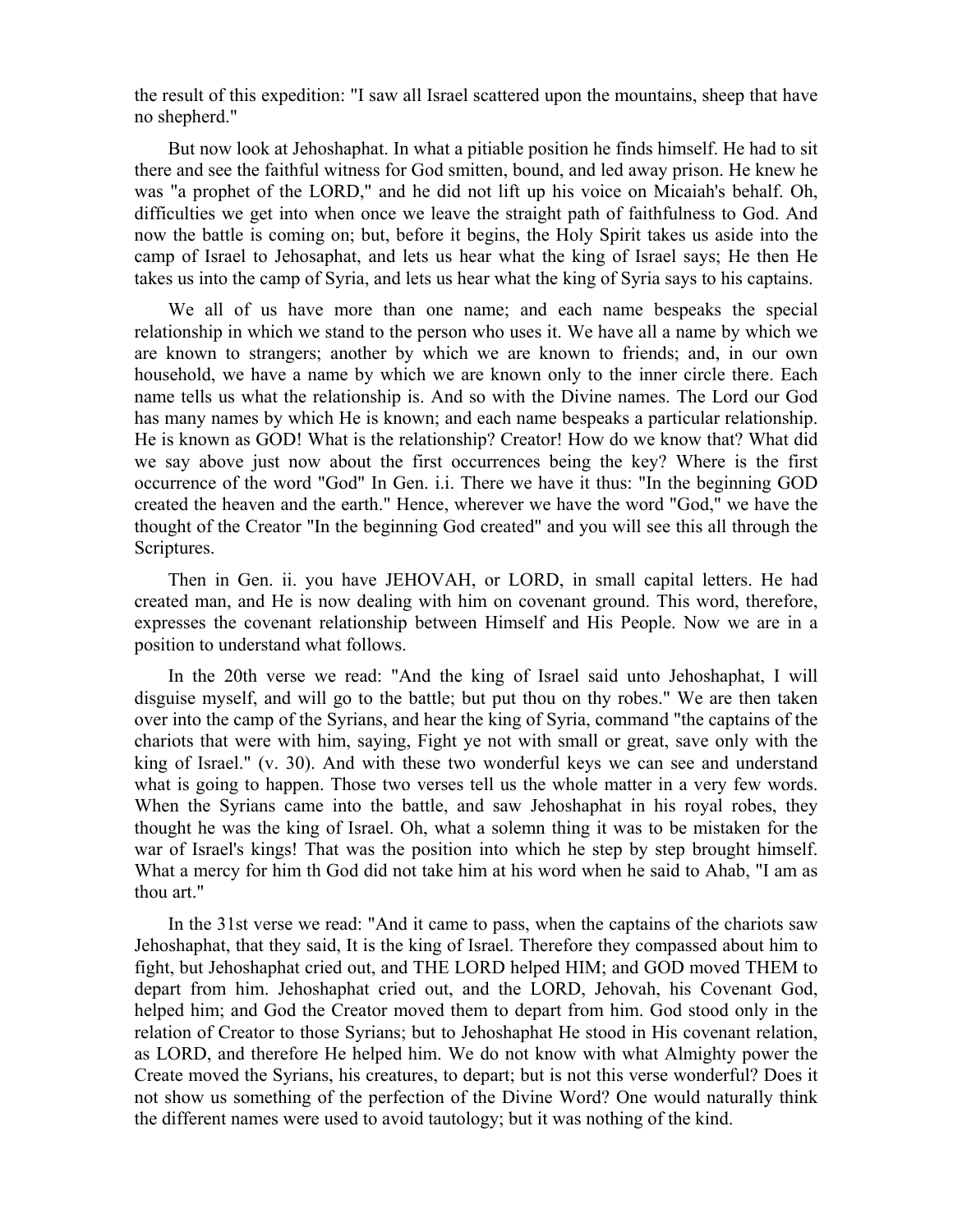Then we know the sequel. "And a certain man drew bow at a venture, and smote the king of Israel between the joints of the harness: therefore he said to his chariot man, 'Turn thine hand, that thou mayest carry me out of the host for I am wounded.'" The Syrians did not know Ahab, although they thought they saw him; but God guided the arrow to a little opening in his armour, and Ahab was killed. Jehoshaphat was not as Ahab; for Jehovah saw him as one of His own people.

And now we study this Scripture, which is "written for our learning," in order to discover what the Lord thought of all this. He had been pleased with Jehoshaphat when he "strengthened himself against Israel"; but what was His judgment when Jehoshaphat "joined affinity with Ahab"? The next chapter tells us. Jehu the son of Hanani the seer went out to meet Jehoshaphat, and said, — "Shouldest thou help the ungodly, and love them that hate the LORD? therefore is wrath upon thee from before the LORD."

Do we desire to please the LORD? Here is a lesson for us: Do not let us mix ourselves up with idolaters! Let us not "join affinity with them in any way whatever." If Romanists are not idolaters, then there never have been any idolaters. Romanists and Ritualists say they do not worship the actual bread, but Christ in it: but, if that is not idolatry, there is no idolatry in the world. Romish idolatry is far worse than any other. Romanists and Ritualists are not only idolaters, but they degrade their God by eating Him. We learn from this history that we must not have anything to do with idolaters if we wish to please God. "Whatsoever was written aforetime was written for our learning" it was written to teach us. The Word of God is not only as a light for our eyes, but a lamp for our feet, to show us where to place them in passing through the quagmire of this evil world. But, notwithstanding all that Jehoshaphat had gone through, we are told (chap. xix. i) that "he returned to his house in peace to Jerusalem." Note the contrast of this with Ahab's return. He did not return in peace. This is just a picture of how "the God of all grace" deals with us; He is our covenant God. The God of Jacob means practically the God "of all grace." The God of Jacob means the God that Jacob had to do with when he deserved nothing but wrath. God met him, and gave him unmerited grace and favour! He gave him everything, although he deserved nothing: therefore it is written: "Happy is he that hath the God Jacob for his help" (Ps, cxlvi. 5).

We should have thought that Jehoshaphat had now learn his lesson thoroughly: but look at the 35th verse of the 2nd. chapter. We are coming to the end of his reign, and must notice the beauty and perfection of the words, and the fulness of the truth that is in them. And after this terrible mistake, and the great trouble he got into after the wonderful grace of God that delivered him, after solemn warning he had received Jehoshaphat king of Judah JOINED HIMSELF with Ahaziah king of Israel." We might think, perhaps, that Ahaziah was a better man than his father; but no — it adds, "who did very wickedly." JOINED HIMSELF to "make ships to go to Tarshish." This was a commercial alliance. First we have a matrimonial alliance; then we have a military alliance; and, lastly, have a commercial alliance, and then we read, "Eliezer son of Dodavah of Mareshah prophesied against Jehoshaphat, saying, Because thou hast JOINED THYSELF to Ahaziah, the Lord hath broken thy works." That is the sum of it. Three times the Holy Spirit repeats these words "joined thyself" in order to show us the true secret of the evil: but from the Book of Kings (i Kings xxii. 48) we have this additional fact: — When the ships were broken, the enemy did not let him go without another assault. True, the ships which they were building were broken, but there were others, and Ahaz said, "Let my servants go with thy servants in the ship" but "Jehoshaphat would not." Thank God! He had learnt his lesson at last. Oh, that we may have grace to learn And now, there are two great lessons for our times.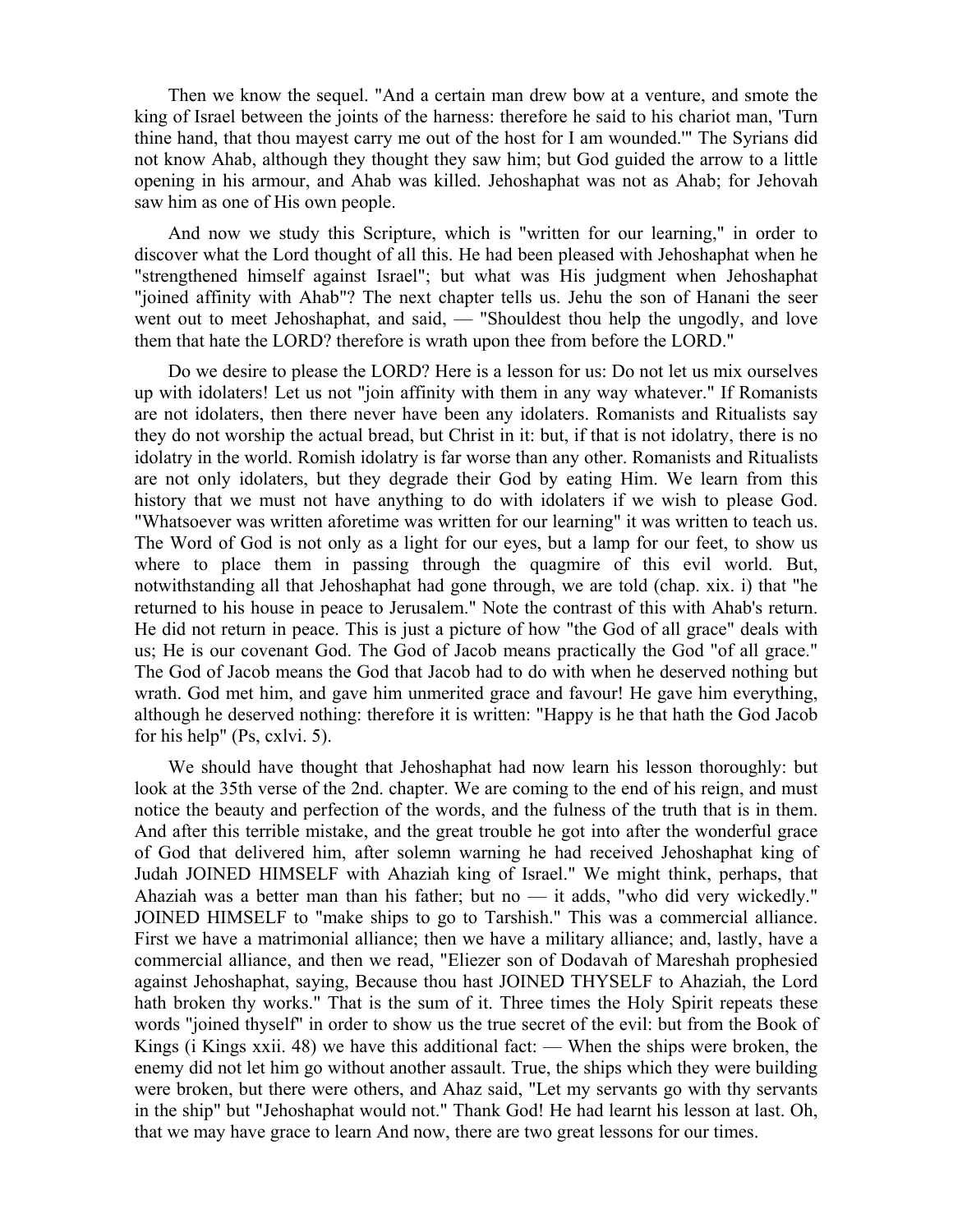(i) It is a remarkable thing that in England we have gone through this same experience in our national history. Our Jehoshaphat was James I. It is through him that we have our Authorised Version; he was a good but weak man.

James I., like Jehoshaphat, married his son Charles to an idolatress, Henrietta, the daughter of Henry, King of France. Of course we know he should not have done it; and, if he had read this narrative, he would have saved the country a vast amount of misery. It led to just the same trouble as it did in the case of Jehoshaphat; it led to national disaster. Jehoshaphat's sin made Jerusalem run with blood. Jehoram made a beginning by killing all his brethren (2 Chron. xxi); and then the Arabians came, and killed all his sons except one (Ahaziah, 2 Chron. xxi. 16, 17; xxii. i); and then Athaliah slew all Ahaziah's sons, with the exception of Joash (2 Chron. xxii. 10-12). It was nothing but a scene of bloodshed and murder: and it was the same in England. James married his son Charles to this idolatress, and she came to England in great state. A writer of that period said: "If the people of London had known what troubles were coming with that woman, they would have put on mourning instead of their holiday attire." England was at war on behalf of the Protestant cause, and was engaged in the siege of Rochelle. As fast as the King and Council resolved to do certain things, it went through the Confessional, and all their plans were frustrated. Things went so far that Parliament actually sent a remonstrance to the King. It led to trouble; it ended in civil war. The whole country ran with blood. Charles lost his head, and James II lost his throne, all through this "joining affinity" with idolaters. The people who had gone through that sea of trouble were determined that England should never again pass through such an experience; and they set up great bulwarks, so as to prevent the throne of England ever be: occupied by a Papist, again. But for the last fifty years have been allowing these bulwarks to be destroyed. We have now little left beyond the King's Declaration, and the enemy is doing his utmost to take that away; and he will so if we are foolish enough to allow it. The cause of all the trouble was alliance with idolaters. Let us therefore learn this lesson in our private life, and in our public life; for it the root of all the evil.

(2) But there is another lesson. The former was politic. This is religious, and is connected with Christian work.

In 1804 the British and Foreign Bible Society was formed in London. The late Mr. John Radley (a member of its committee tells us, in a pamphlet published in defence of that Society that one of the earliest letters on record was from a Roman Catholic Priest in Swabia, asking the Committee to circulate Roman Catholic Versions of the Latin Vulgate. But the founders of the Society would on no account join themselves thus with idolaters and their works. The request was repeated, but the answer was a final refusal and a grant of Protestant Versions.

Some time after this, one of the Society's agents abroad expended the sum of £200 in the purchase of these corrupts Versions; but the Committee of that day paid the whole sum out of their own pockets, "rather than involve the Society in a transaction, the propriety of which might be questioned." While these assaults were being made on the Society the enemy of God's Truth, and apparently without success a more insidious attempt to undermine its work was undertaken.

Where Ahab's men of war failed, Ahab's daughter succeeded. From the first, the aid of Socinians and Arians was invited; and, before many years had elapsed, a Committee was found which went back on the principles of their faithful predecessors, and formally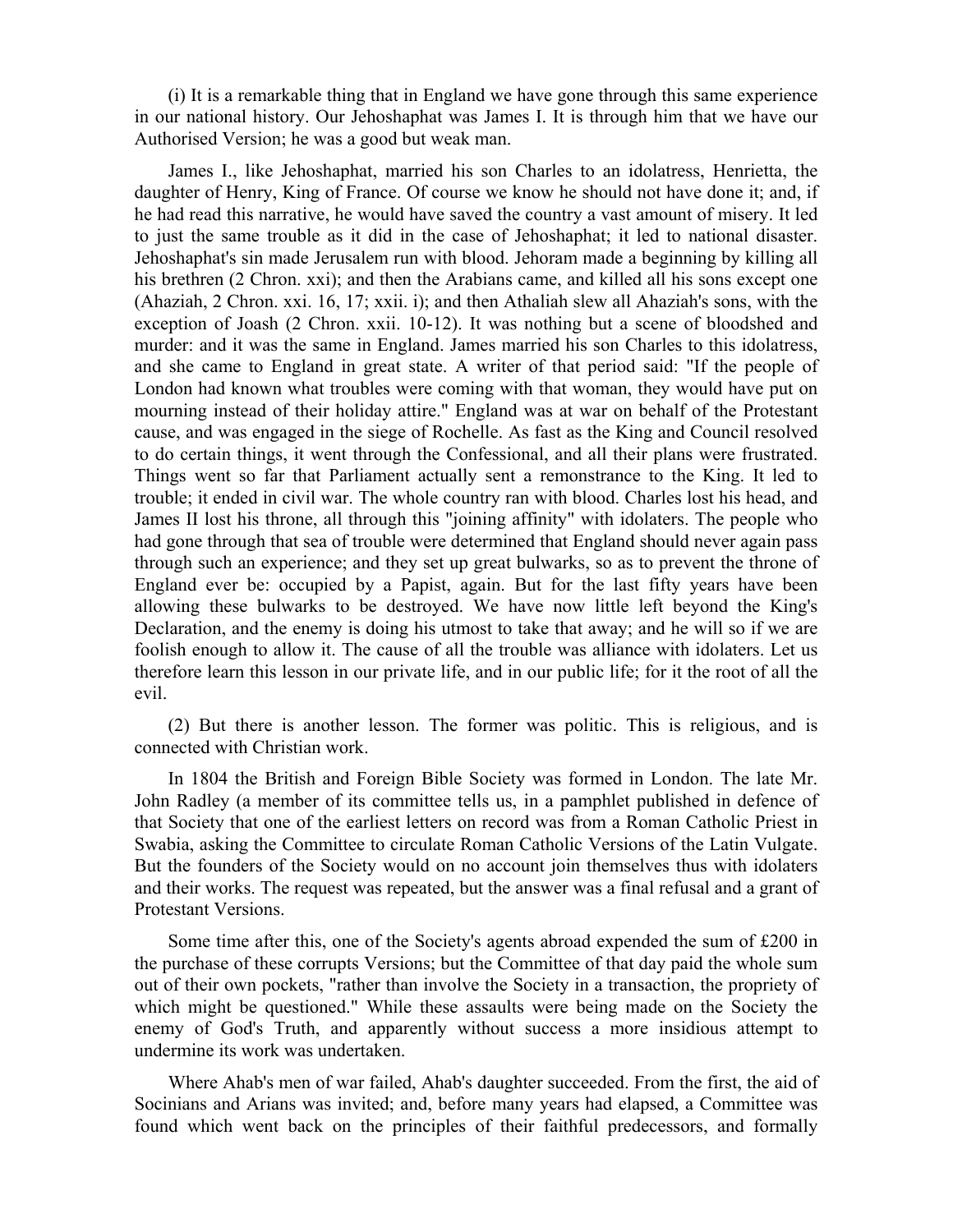adopted the circulation of Romish or Vulgate Versions. They thus joined themselves in the use of the false Versions prepared by the enemies of the Protestant Faith.

The result of these alliances was disaster, as it had been in the cases of Jehoshaphat, in Judah, and of James I, in England: for these Romish Versions contained the Apocryphal books, and a great controversy arose which had its chief seat in Scotland. The late James and Robert Haldane and Dr. Andrew Thompson were the champions of a. Pure Bible; while the circulation of the Apocrypha was defended by arguments which undermined the Canon of Scripture itself.

The first disaster came in the secession of Scotland.

Separate Bible Societies were formed in Edinburgh, Glasgow and Aberdeen; which were afterwards united in "The National Bible Society of Scotland" in 1861. Alter this first disaster, new laws were passed, and added to the Constitution of the British and Foreign Bible Society, forbidding the circulation of the Apocryphal books in any form or manner. This was in 1824 and 1825.

But all this time the Society differed from other Societies in not opening its meetings with prayer; and the godly among its members set themselves to repair the breaches and prevent further trouble by moving, at the Annual Meeting of the Society in 1831, that the word "Christians" in Law ix. "should not be taken as including those who denied the Divinity and Atonement of Christ." This resolution was rejected: and then the second great disaster came, by secession of many of its "best and holiest" members, who formed a new Society, and called it "The Trinitarian Bible Society," the name being intended as an explanation and a justification of its separate existence. Prayer was adopted by the old Society on June 8, 1857 but Socinian ministers, being members, are still able "attend and vote" at the meetings of its committees; the Vulgate Versions are still circulated (though without Apocryphal books). As the circulation of the Apocrypha was defended arguments which undermined the Canon of Scripture, the circulation of these versions is defended by arguments which undermine the Inspiration of Scripture.

Moreover, the plea is made that good men (ie. Jehoshaphat) would not approve of this policy if it was wrong; and that it is a "good work" to circulate these books (as Jehoshaphat thought it good to regain Ramoth gilead).

But it is written: "Better is he that ruleth his spirit than he that taketh a city" (Prov. xvi. 32). Jehoshaphat did not rule his spirit; neither did he take the city.

But we are not left in any doubt as to the Lord's verdict on these alliances, either with Romish Versions, Jesuit policy, or Socinian fellowship. The word of the prophet Jehu is written for all time, and it comes with its solemn note of warning for all the Lord's People today: " Shouldest thou help the ungodly, and love them that hate the LORD?" — 2 Chron. xix. 2.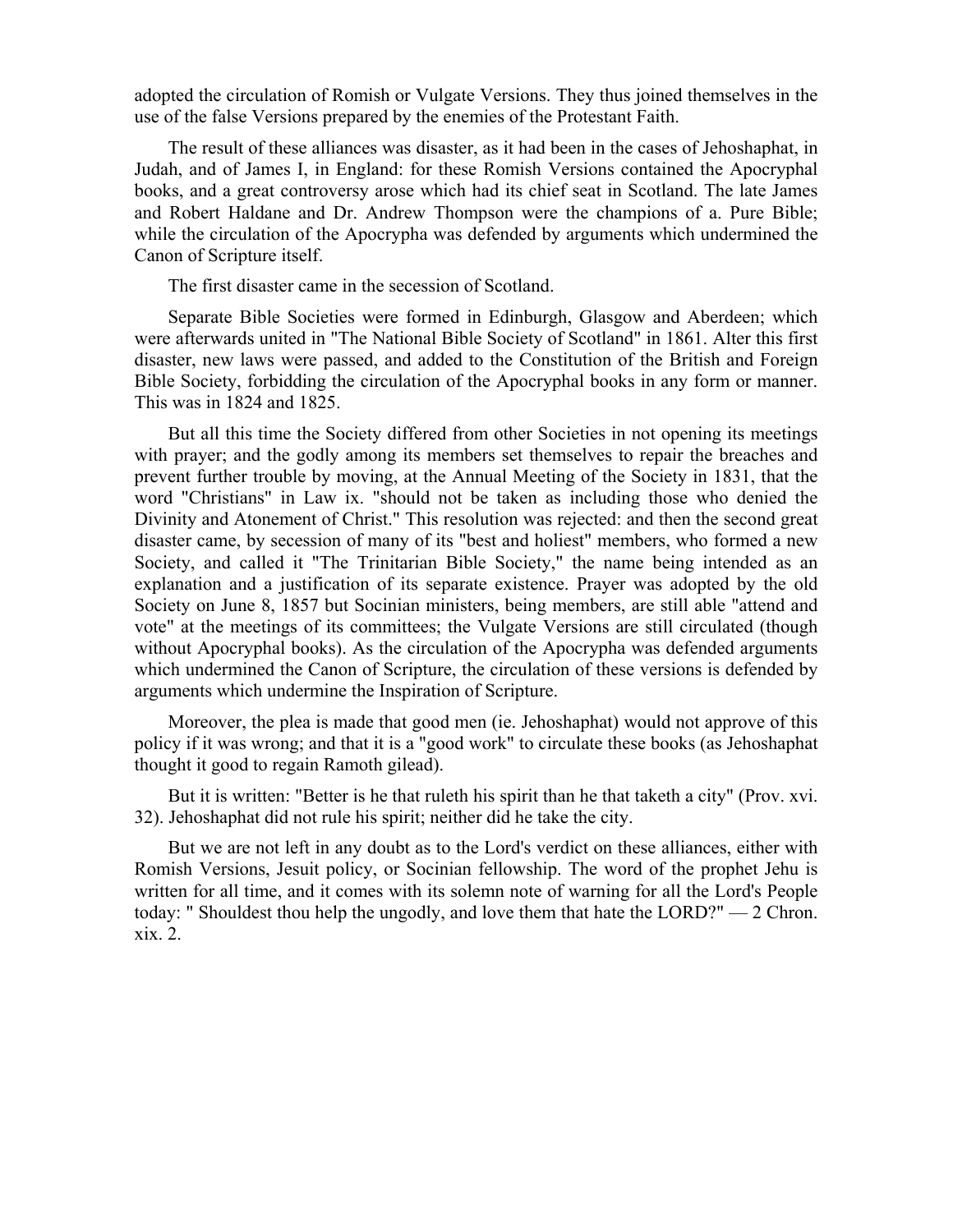## **Praise for Divine Goodness**

"Oh, that men would praise the Lord for His goodness, and for His wonderful works to the children of men" (Psalm 107:3).

This sacred exclamation, this devout desire is repeated four times in this Psalm. It seems as though, when God had heard the cry of His people and had delivered them, they failed to glorify Him for it. Like their forefathers they were a faithless and thankless generation. This lack of gratitude seems stamped on human nature. Hence when the Lord had healed ten lepers of their despised, loathsome and incurable disease, only one came back to give God thanks: out of the ten, only one cried out, "O that men would praise the Lord for His goodness." May we learn this lesson ourselves. May our hearts be roused to thankfulness, that we may be uplifted by the spirit of our text to give thanks to His name for His wonderful works to the children of men. God's people are here regarded as crying to Him in their trouble, when in the hand of the enemy, when hungry and thirsty, when their soul fainted within them, when exceedingly depressed, when wandering in the wilderness, but when the time of deliverance came, their praise was silent. There was need for the exclamation of the text, "Oh, that men would praise the Lord for His goodness... Let the redeemed of the Lord say so, whom He hath redeemed from the hand of the enemy."

#### **Two subjects of praise**

There seem to be two subjects of praise here; the goodness of God, and His wonderful works, and both these are blessed subjects of meditation, as well as of praise. We are not sufficiently accustomed to dwell on God's attribute of goodness. Sometimes we dwell on God's mercy, and love, and holiness, but our text invites us to contemplate this glorious declaration, His goodness. In all that He has revealed of Himself in His Word what else can we discover? Yes, even in His judgments on sinners we can see it; for if He be not able to manifest His abhorrence of sin, where is His goodness in having mercy on sinners?

He will not overlook sin, "He will by no means clear the guilty," then how good is He in providing a surety for sinners and a saviour for the lost, and an atonement for the guilty. He will not overlook sin in His people; this Psalm is a witness of how He brought trouble on them, and chastened them sore, brought them low and afflicted them. Was this goodness? Yes, for if He had not thus visited them they would have gone on from iniquity to iniquity, and have never cried out for mercy. So would you, so would I. Oh, what goodness there is in thus bringing us back from our wanderings, our rebellion, our ingratitude and our departure from God!

Note David's words, "Thou Lord hast made me glad through Thy work" (Psalm 92:4). "Thy work," not "my work." This will indeed make us glad and ready to praise the Lord. That is why he says in the last verse of our Psalm, "Whoso is wise and will observe these things, even they shall understand the loving kindness of the Lord." See the work of God in Hannah after her prayer! She went home with her countenance no more sad, but with a blessed song in her mouth. See the work of God with Naomi, she went out contrary to faith in God. Though chastened sore she was not given over to death. God loved her the same in Moab as in Judah, and He made her glad through His work. In one Psalm David says, "I am shut up, I cannot get forth" but in another "Bring my soul out of prison." Why? "That I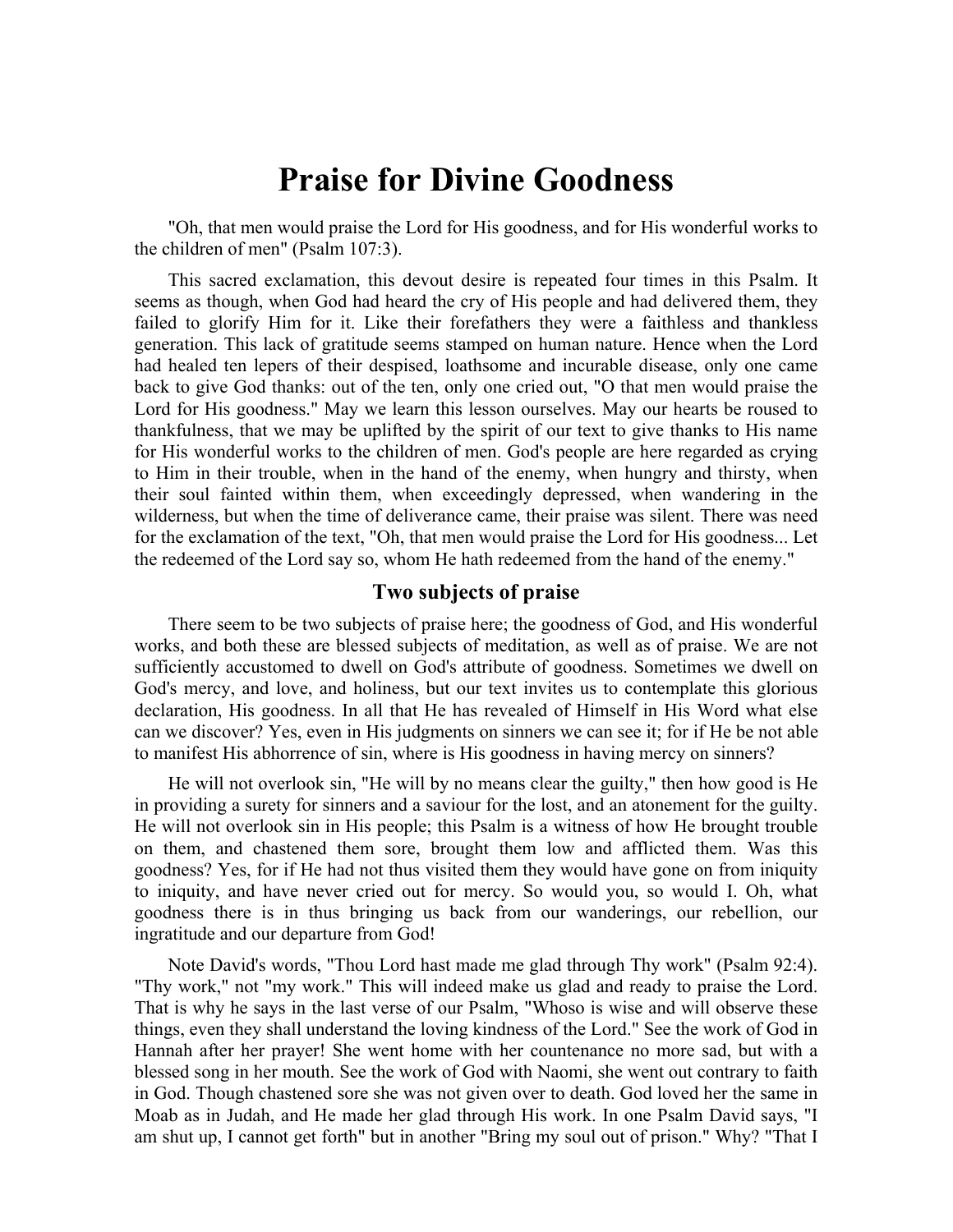may run after the vanities of the world? No! "That I may praise Thy name." This is the burden of this Psalm (verses 6, 13, 19, 28). And so, whether we look at the Lord's power, omniscience, omnipotence, immutability, compassion, or faithfulness, we find the goodness of God exhibited in all. If His mercy were exercised at the expense of His justice, His faithfulness would be violated, His truth would be broken. But God is good in all the perfection of His nature, and in all His attributes.

#### **God's purposes**

We specially behold His goodness in His purposes. "My counsel shall stand, and I will do all Thy pleasure." Just think for a moment of these purposes:

(1). He purposes to have a family as His own distinct from the world, distinct from angels, and to make them partakers of the Divine life. Was there not goodness in this? The whole posterity of Adam had perished but for the goodness of this purpose.

(2). Moreover He purposed to adopt them as sons, to give them into the hands of a Surety under solemn responsibilities. He purposed that this Surety should deliver them from the guilt of sin, from the dominion of sin, and from the power of Satan, and to be "zealous of good works." Oh, the goodness of this wonderful purpose!

Man can speak about the goodness of God in creation, how His sun shines on the evil and the good, how His showers descend on the just and the unjust, how He giveth food to all flesh, and the fruits of the earth in due season. All has been His own doing, and it excites our wonder! Others can speak of His goodness in providence, how He has protected righteous kings, delivered them from their enemies, and caused the winds to blow and change for this purpose. But only those who know His goodness as displayed to His living Church can really enter into the words of our text and say "Oh, that men would praise the Lord for His goodness and for His wonderful works to the children of men."

You may view it as "putting down the mighty from their seat, and exalting the humble and meek." You may view it as overturning empires and kings; there is goodness in all this, but it pales before that which is connected with the salvation in Christ Jesus. All the purposes of redemption, satisfaction, substitution, all the purposes of operation upon sinners' hearts in their calling, justification, sanctification, preservation and glorification, all were purposed in the goodness of God, and therefore cannot fail. You could not talk about goodness if all these things were matters of chance and might all fail. If all were left to the caprice of man, and the decision of carnal worms of the earth. But when we see all that pertains to the salvation of a sinner as settled and secured in the eternal purpose of God, then we exclaim, "Oh, that men would praise the Lord for His goodness, and for His wonderful works to the children of men!"

#### **Goodness in the Saviour**

Then look at it as displayed in the Saviour Himself. All is goodness here. Had all this purpose to save and pardon been left to the individual transactions of carnal men, to the efforts of mortals all must have been a failure! But when we look at this eternal purpose, anointing, ordaining, appointing, providing, giving, sending a Saviour in the person of Christ, constituting Him as the Covenant Head, making Him "head over all things to His Church," constituting every individual believer a member of His Body, trusting them all to His care so that He should not lose one even in death, numbering them every one into His hand, then we see the goodness of God who purposed all this in Christ. Then we see the goodness of our precious, glorious Saviour in accomplishing all that he undertook. "Then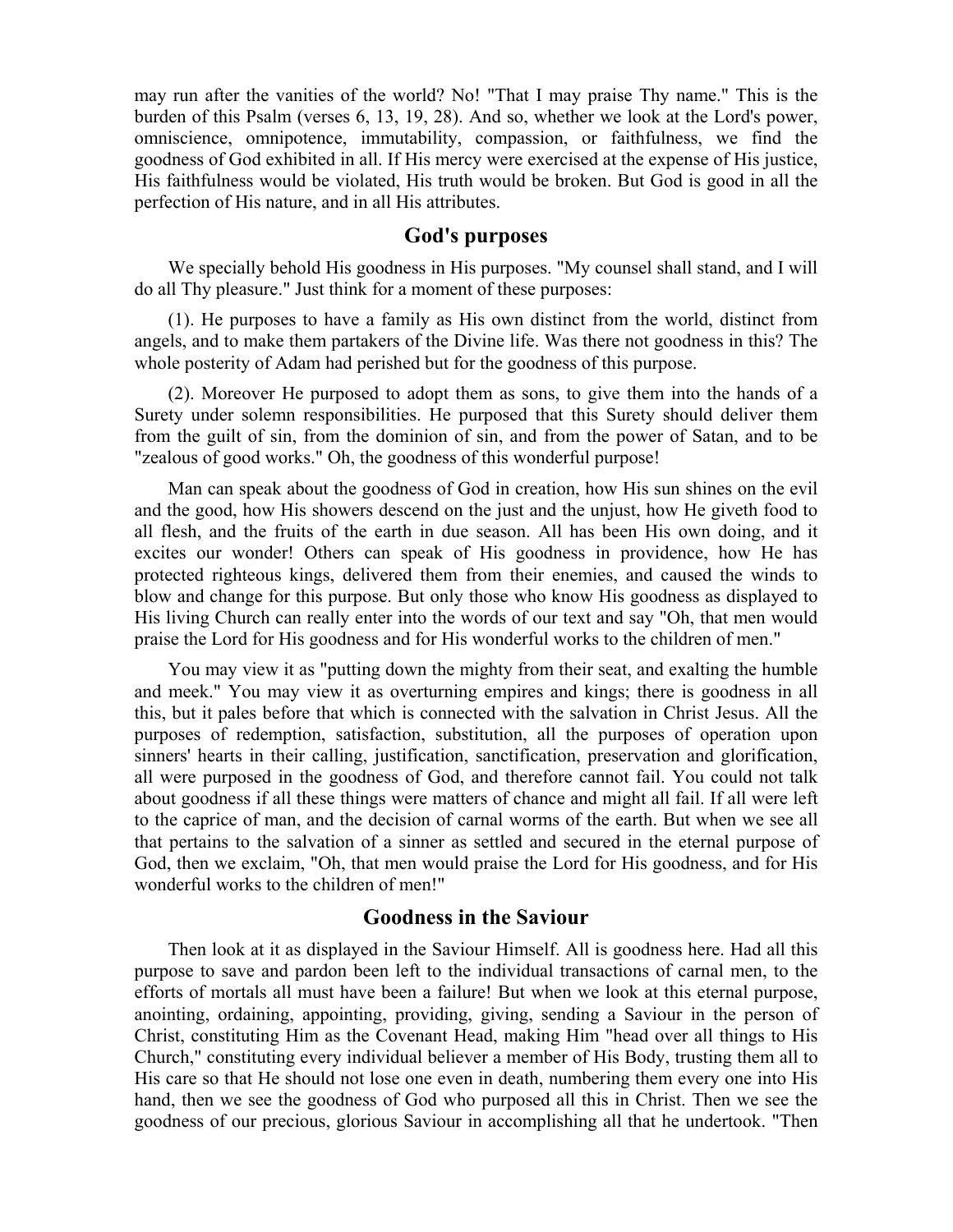said I, Lo, I come; in the volume of the book it is written of me, I delight to do Thy will, O my God, yea, Thy law is within my heart" (Psalm 40:7,8). Oh, what goodness! "Lo, I come" equal with the Father, sharing the eternal glory. He looked down as it were and saw the fallen, apostate race, the devil leading them captive, and He undertakes to rescue His own sheep. He saw the depravity of man's heart, and He undertook to subdue its enmity, conquer its rebellion and fit His arrows sharp and fast in men's consciences. Was not this goodness? Then it is not as if He left them alone! If so, they would have destroyed themselves every one.

#### **God's goodness to the Church**

We pass over the goodness of His earthly life and sufferings and death, all was goodness in the Good Shepherd giving His life for the sheep, but let us turn our thoughts to Him now. Ascended up again to the right hand of the Father, ever living to make intercession for us, not tired of His work, not leaving us ever, when He has bestowed upon us the spirit of prayer — no, for we use His name and plead His merits and He intercedes and prays for us Himself. Oh, what goodness! And while our souls are overwhelmed with it, hear him saying, "Father, I will that they also, whom Thou hast given me, be with me where I am; that they may behold my glory which Thou hast given me; for Thou lovedest Me before the foundation of the world" (John 17:24).

And not only individually, but collectively we see this goodness to His Church. The members thereof could not exist a day without His own preservation. They must be ruined by their own depravity. The devil would destroy them if it were possible, but Christ preserves them; their preservation is in Christ Jesus. So with the increase of His Church. The Lord is the great Worker, and whilst He works, there is no rebel so proud, no enemy so stout, no infidel so bold, no sinner so vile, but Christ can conquer him and His goodness can lead him to repentance.

### **God's goodness in His gift**

Then mark the goodness of God in the gift of the Holy Spirit. He is now the Doer of those wonderful works to the children of men. What a wonderful work when He creates in a depraved heart a capacity for the enjoyment of God. When He makes the dead to hear the voice of the Son of God, and gives him life to praise God. It is this that makes all the difference between carnal men and spiritual men, between the world and the Church of God, between believers and the ungodly. No one can enjoy God but living souls, those into whom the Spirit of God has breathed the breath of life, and who have become "living souls" in this new creation. Apart from this the duties of religion (so-called) are an irksome task, but with it they are real Christianity, the soul's meat and drink. Then His wonderful works are manifested in His comforts, His consolations, His implanting of graces, fulfilling of promises, providing strength equal for the day, and taking of the things of Christ and revealing them to His people. It was the contemplation of all this that established the confidence of St. Paul: "Being confident of this very thing that He which hath begun a good work in you will perform it into the day of Jesus Christ" (Philippians 1:6). "Oh that men would praise the Lord for His goodness and for His wonderful works to the children of men!"

Where this goodness is realized, and these wonderful works experienced the praise will be real. It will not be the repetition of prayers, it will not be mere sounds of harmonies correctly sung, it will not consist merely in a bright service, a pretty tune and appropriate words, but these precious truths will be the experimental expression of the heart. Oh that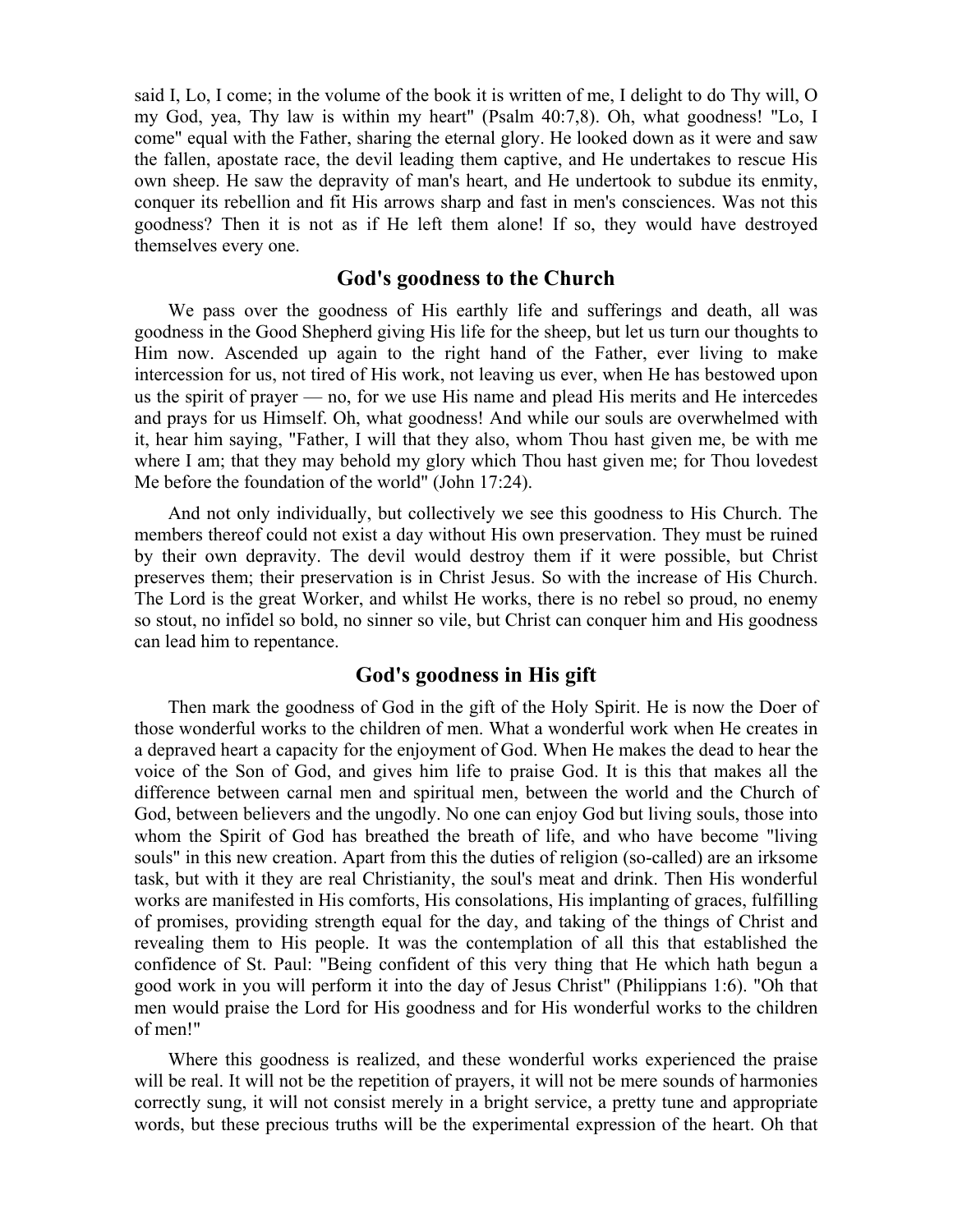men — ! What men? Find the answer in verse 2. "Let the redeemed of the Lord say so." No other men can say so. Say what? "Give thanks unto the Lord, for He is good, for His mercy endureth for ever (verse 1). Because the Lord hath forgiven their iniquity, redeemed them from the hand of the enemy, from the curse of the law, from the power of Satan, from the thraldom of sin; because He hath redeemed them with His precious blood.

Are there any who disobey the exhortation of this Psalm, and have never praised God for His great salvation? Man can glorify man, glorify himself, glory in his possessions, his acquirements, but forget to glorify God. Let us rather be of the number of those who cry with the Psalmist, "Bless the Lord, O my soul, and forget not all His benefits."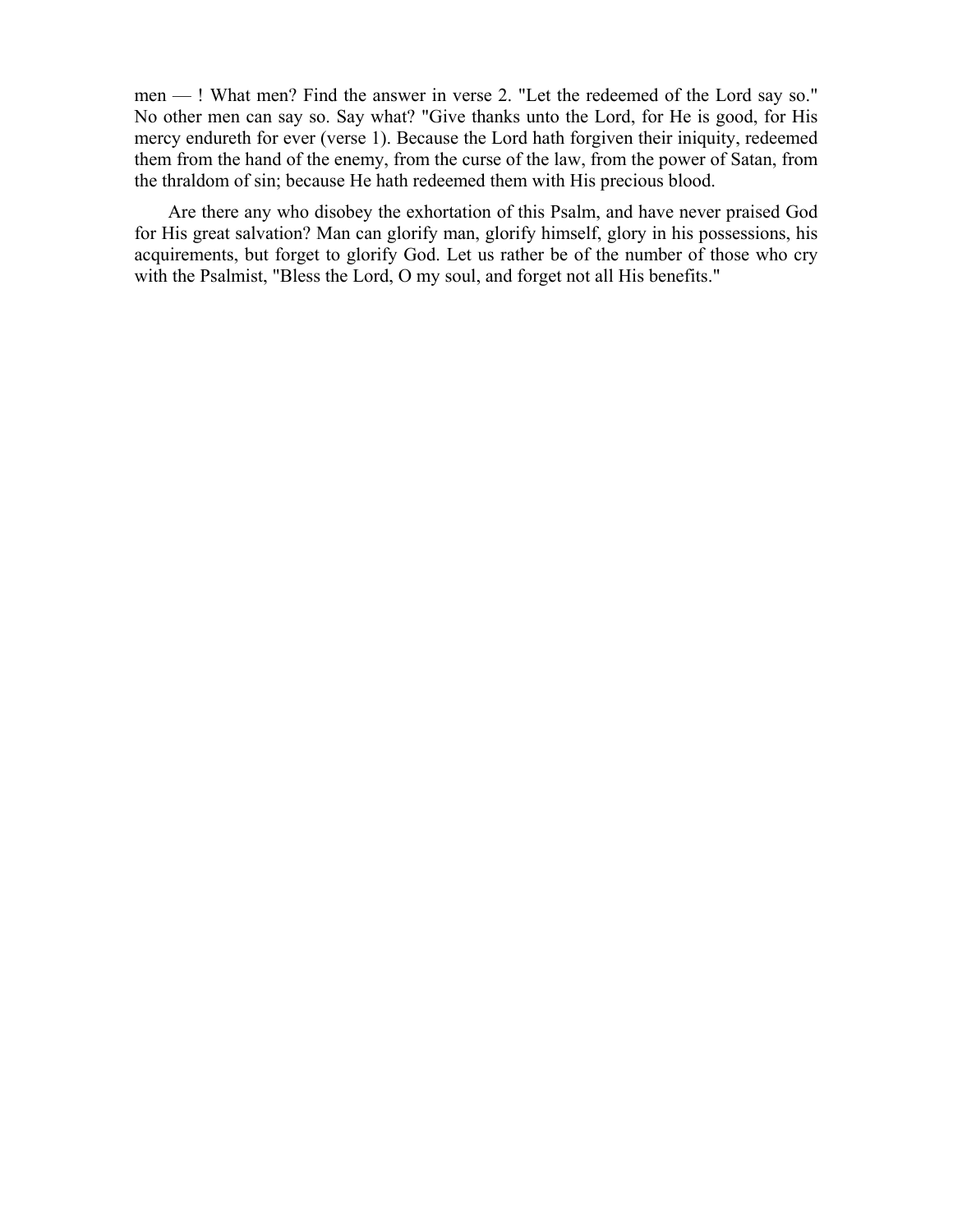# **Right Division**

The one great requirement of the Word is grounded on the fact that it is "the Word of truth." And this fact is so stated as to imply that, unless the Word is thus rightly divided we shall not get "truth"; and that we shall get its truth only in proportion to the measure in which we divide it rightly. The Requirement is thus stated in II Tim. 2:15: "Give diligence to present thyself approved to God, a workman having no cause to be ashamed rightly dividing the word of truth."

The word in question here *orthotomounta*. As this word occurs in no Greek writer, or even elsewhere in the New Testament, we can get little or no help from outside, and are confined to Biblical usage.

It is used twice in the Septuagint for the Hebrew *vashar*, to be right, or straight. In Prov. 3:6; 11:5, the Hebrew is *Piel* ,to make right (as in II Chron. 23:30; Prov. 15:21; Isa. 40:3; 45:2,13). But it is the Greek word that we have to do with here, in II Tim. 2:15; and we cannot get away from the fact that *temno* means to cut; or, from the fact that we cannot cut without dividing. To divide belongs to the very nature of the act of cutting. Even as applied to directing one's way it implies that we divide off one way from others — because we desire to follow the right way and avoid the wrong.

The only Biblical guide we have to the usage of the word is in Prov. 3:6, "In all thy ways acknowledge him, and he shall direct thy paths." In the margin the R.V. gives, "make straight or plain" as an alternative rendering for "direct." But our ways can only be made straight or plain by God's causing us to proceed on our Way aright  $-$  i.e., by avoiding all the ways that are wrong, and going in the one way that is right; in other words, the right way is divided off from all the wrong ways.

What else can the word mean in II Tim. 2:15? It matters little what others have thought or said. We could fill a page with their names and their views, but we should learn but little and only become confused. The duties of Priests, Furriers, and Ploughmen have been referred to as indicating the correct meaning. But we need not leave the Biblical usage, which associates the word with guidance in the right way.

The scope of the verse plainly teaches that:

Our one great study is to seek God's approval, and not man's.

We are to show all diligence in pursuing this study.

As workmen, our aim is to have no cause to be ashamed of our work.

In order to gain God's approval and avert our own shame we must rightly divide the word of truth.

To do this we must direct our studies in the right way.

This great requirement is associated with the Word in its special character as being the Word of truth; i.e., "the true Word."

All this tells us that we shall not get the truth if we do not thus rightly divide it; and that we shall get the truth only in proportion to our "rightly dividing" it.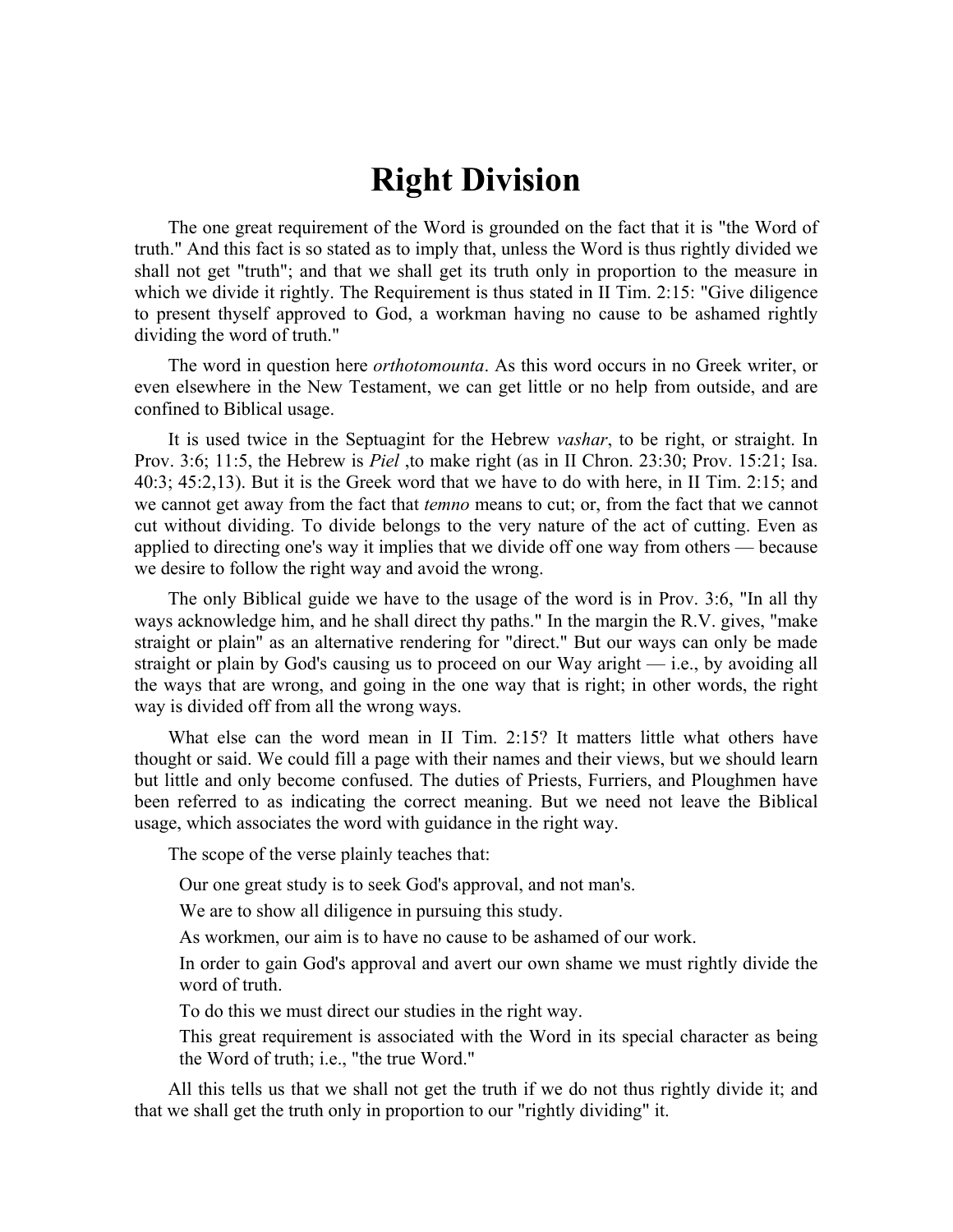Other titles of the Word have their own special requirements. As "the engrafted Word" it must be received with meekness (Jas. 1:21). As "the Faithful Word" we must hold it fast (Tit. 1:9). As "the Word of life" we must hold it forth (Phil. 2:16). But, because this is "the Word of truth," its paths must be well noted, the sign-posts must be observed, the directions and guides which are in the Word itself must be followed. We are to "give diligence" to this great Requirement of the Word just because it is "the Word of truth."

#### **Rightly dividing the Word as to its Subject Matter**

It is the common belief that every part of the Bible is to be interpreted directly as referring to the Church of God; or as pertaining to every person, at every stage of the world's history. This neglect of the precept to rightly divide it is an effectual bar to the right understanding of it, and to our enjoyment in its study. This non-understanding of the Word is the explanation of its neglect, and this neglect is the reason why so many who should be feeding on the spiritual food of the Word are so ill-fed in themselves; and so illfurnished for every good work (II Tim. 3:17). While the Word of God is written for all persons, and for all time, yet it is as true that not every part of it is addressed to all persons or about all persons in all time.

#### **Three distinct classes of persons**

Every word is "written for our learning," and contains what all ought to know: yet, its subject-matter is written according to the principle involved in I Cor. 10:32, and is written concerning one or other of three distinct classes of persons:

"The Jews, The Gentiles, and The Church of God."

According to the general belief, everything that goes to make up the subject-matter of the Word of God is about only one of these three: and, whatever may be said about the other two (the Jews and the Gentiles), all is to be interpreted of only the one, viz., the Church of God. This comes of that inbred selfishness which pertains to human nature: which, doing with this as with all beside, is ever ready to appropriate that which belongs to others. But no greater impediment to a right understanding of the Word could possibly be devised.

We are quite aware that, in saying this, we lay ourselves open to the charge which has been made by some, that we are "robbing them of their Bible." But the charge is groundless; and it arises from a total misapprehension of what we mean, or from a perversion of what we have said. It is necessary, therefore, for us to repeat, and to state categorically our belief that every word from Genesis to Revelation is written for the Church of God. There is not one word that we can do without: not one word that we can dispense with, without loss. We deprive no one of any portion of the Word of Truth. We protest against robbery in this sphere, as in all others.

It is not we who rob the Church of God; but it is they who rob the Jews and the Gentiles. We would fain restore stolen property to the rightful owners; property which has been stolen by the very persons who charge us with robbery! We may indeed retort in the words of Rom. 2:21: "Thou that preachest a man should not steal, Dost thou steal?" We are prepared to make this counter-charge, and to sustain it. The charge against us we disclaim; while those who make it are themselves guilty of the very offence for which they condemn us.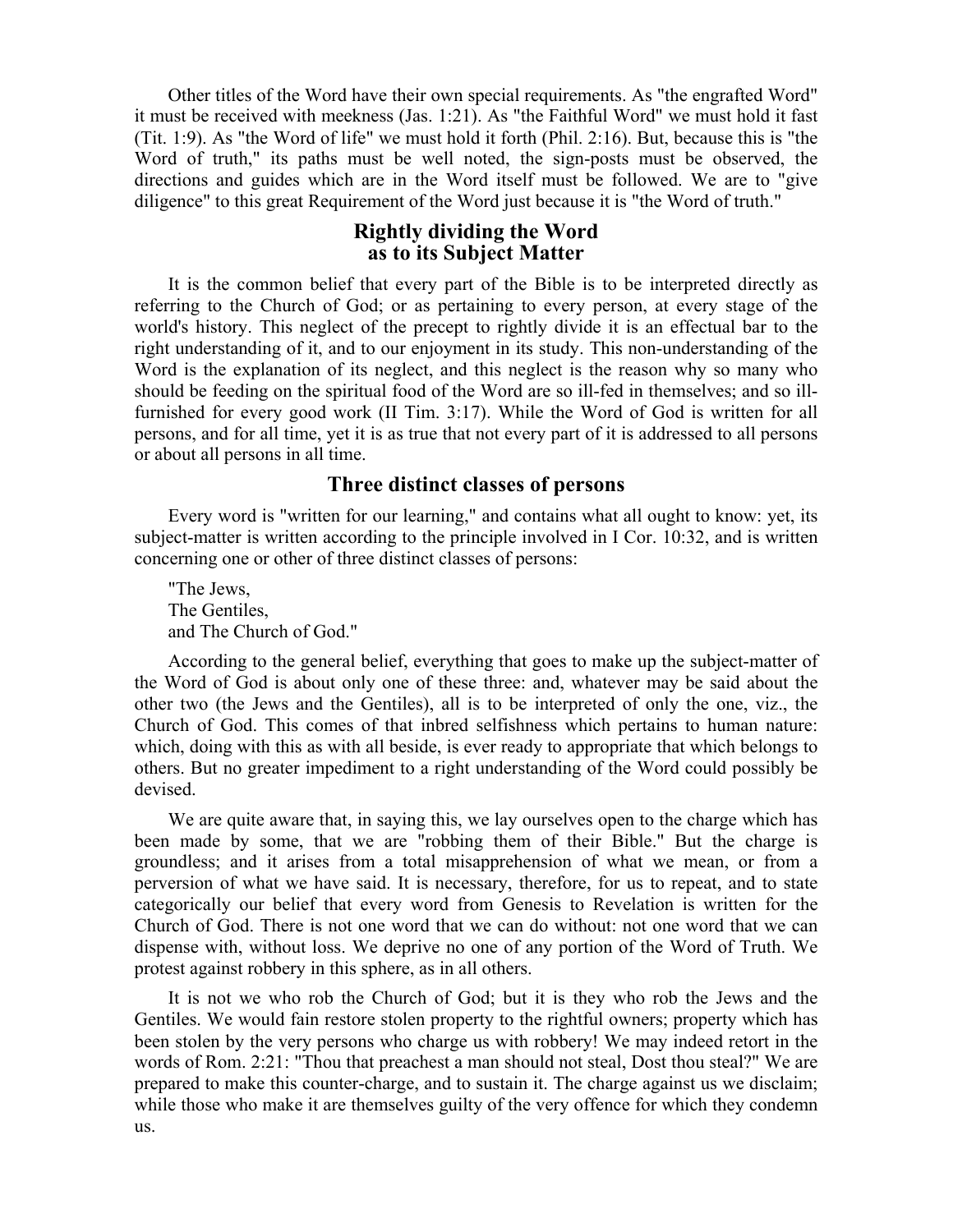We hold that what is written to and about the Jew, belongs to and must be interpreted of the Jew. We hold that what is written of and about the Gentile; belongs to and must be interpreted of the Gentile. We hold that what is written to and about the Church of God, belongs to and must be interpreted of the Church of God. Is this robbery? or, Is it justice? Is it stealing? or, Is it restitution?

Evidence of the misappropriation (to use a milder term) is furnished by the Bible which lies open before us. In speaking of the page-headings of Isa. 29 and 30, in our current editions of the English Bibles (KJV), in which the former is declared to be "Judgment upon Jerusalem"; and the latter, "God's mercies to his church." What is this but not only wrongly dividing the Word of truth, but the introduction of error, by robbing Jerusalem of her promised "mercies" and appropriating these stolen mercies to the Church? while the "judgments" are left for Jerusalem, just as burglars take away what is portable, and leave behind what they do not want or cannot carry away.

We believe God when He says that the Visions shown to Isaiah were "concerning Judah and Jerusalem" (Isa. 1:1). True, they were written for us; and "for our learning " (Rom. 15:4); but they are not addressed to us, or written concerning us, but "concerning Judah and Jerusalem."

It would be an act of dishonesty, therefore, for us thus to appropriate, by interpreting of ourselves, that which was spoken of Israel. In like manner, if we take, as some do, the words of the Epistle to the Ephesians as though they were written to or concerning the Gentiles (or the unconverted world), then we not only rob the Church of God of its most precious heritage, but we teach the ''Universal Fatherhood of God" instead of His Fatherhood of only those who are His children in Christ Jesus. It will thus be seen that unless we rightly divide the subject-matter of the Word of truth we shall not get the truth, but shall get error instead.

Every part of the Bible is written "concerning" one or other of these three divisions, or classes of persons. Sometimes in the same passage or book there may be that which is concerning all three. Sometimes a whole book may be concerning only one of these three, and the other two be altogether excluded. We may all three learn much from what is written of only the one; for the inspired, God-breathed Word is "profitable for doctrine, for reproof, for correction, for instruction," for all who shall read it (II Tim. 3:16). That which happened to Israel happened unto them for ensamples; "and they are written for our admonition " (1 Cor. 10:11). "Whatsoever was written aforetime was written for our learning" (Rom. 15:4).

But while this is so, and remains true; what we mean is that every Scripture is written concerning one or other of these three classes; and is especially addressed to that particular class. This class has therefore the prior claim to that Scripture. The interpretation of it belongs to that class; while the other two may apply it to themselves, and are to learn from it. But, inasmuch as it is only an application and not the interpretation, such application must be made only so far as it agrees with the interpretation of those Scriptures which are specially addressed to and relate to such class. Otherwise we shall find ourselves using one truth to upset another truth; we shall be setting what is true of one class in opposition to what is true of another class.

All that we are concerned with now is the right dividing of the subject-matter of the Bible, which is three-fold. And the great requirement of the Word as to this is, that we should, and must, whenever we study any portion of the Word of God, ask the question, "Concerning whom is this written?"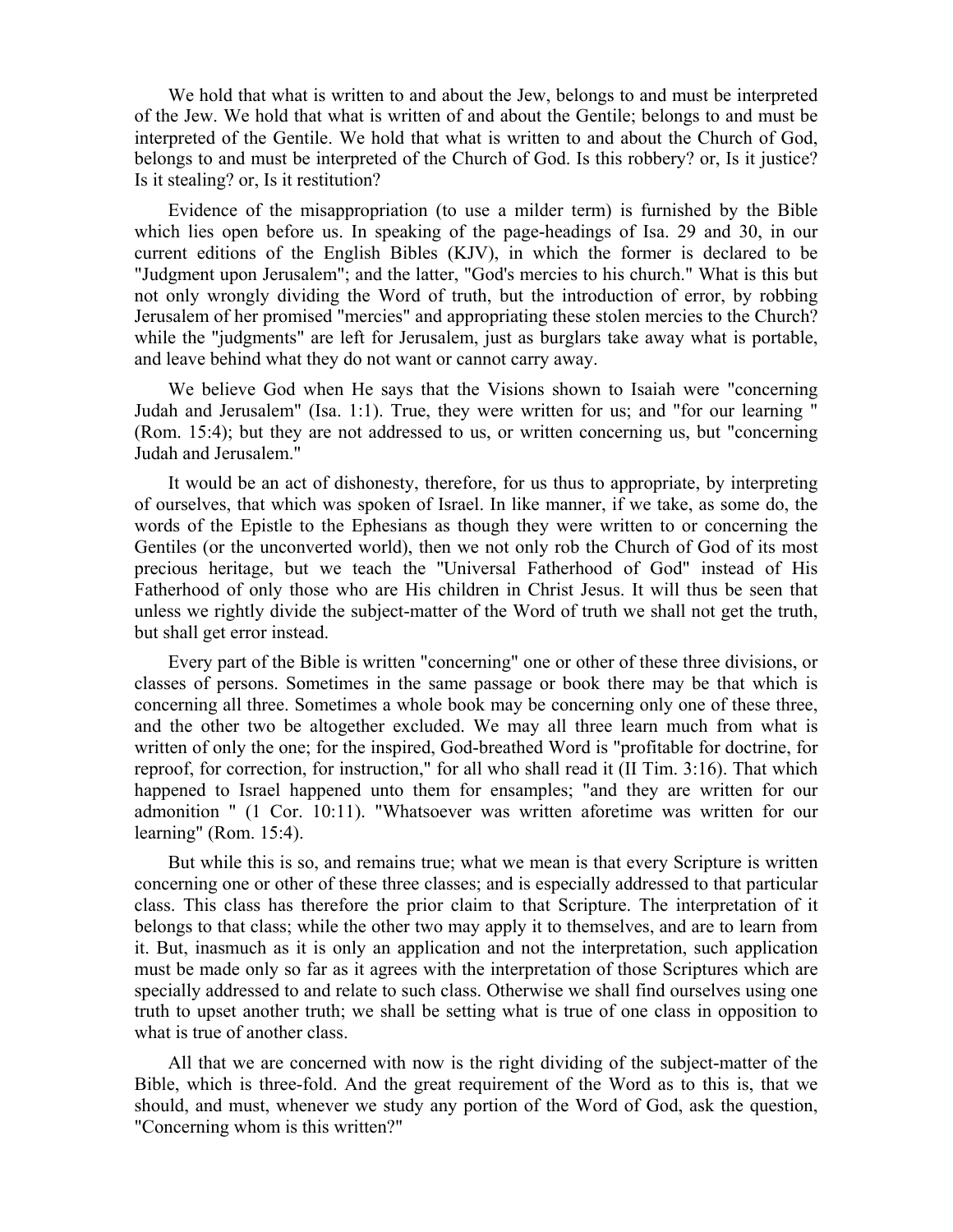Whichever of the three it may be, we must be careful to confine and limit the interpretation of that passage to the class whom it concerns; while we may make any application of it to ourselves so long as it does not conflict with what is written elsewhere concerning "the church of God."

We must not take that which concerns the Jew and interpret it of the Church. We must not take that which concerns the Church and interpret it of the world. We must not take what is said concerning the Gentile and interpret it of the Church. If we do, we shall get darkness instead of light, confusion instead of instruction, trouble instead of peace, and error instead of truth.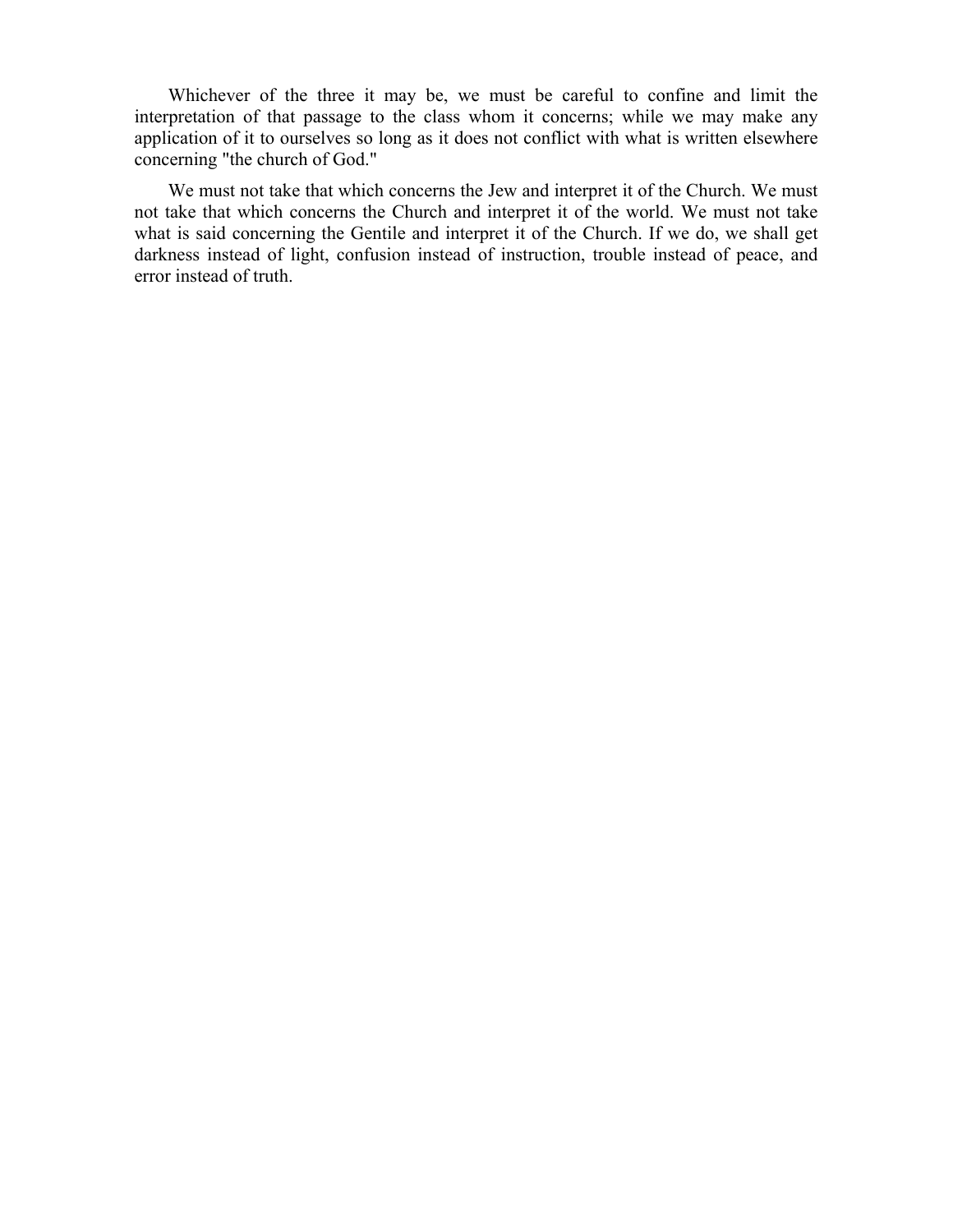# **Stablished — Strengthened — Settled**

"The God of all grace who hath called us unto His eternal glory, by Christ Jesus, after that we have suffered awhile, make you perfect. stablish, strengthen, settle you. To Him be glory and dominion for ever and ever. Amen" (I Peter 5:10,11).

These words contain a prayer for a very special blessing. But in order to obtain it we are cast upon the God of all grace — God, who performeth all things for us. Thus we have in this verse four things:

- (1) The God of all grace.
- (2) His effectual calling.
- (3) The necessary suffering.
- (4) The certain blessing.

#### **1. The God of all grace**

We must not dwell on the first of these (if we are to consider the others), for it is a subject in itself — a vast subject. For we are lost in wonder, love, and praise, the moment we enter upon the consideration of "the God of all grace," and survey His sovereign grace, His redeeming, grace, His saving grace, His justifying grace, His providing grace, His abounding grace, His exceeding grace: and all this uninfluenced grace, invincible grace, inexhaustible and immutable grace.

What grace! All treasured up in Jesus Christ who is "full of grace," and He alone. It can never be said of any mortal as it is said of Mary, "Hail, Mary, full of grace!" in perversion of Luke 1:28, in all the Romish versions. No! all grace is treasured up for us in Christ, and He holds it at His own disposal. Let us pass on to the second point.

#### **2. His effectual calling**

"Who hath called us unto His eternal glory," not, who is calling us, not, who may call us, but "who hath called us," a past, completed act, and that not to a temporal glory, nor to a fleeting transient glory, but to a glory which knew no beginning and can know no end. If He has called us, it is to His eternal glory. If He has called us, we shall have experienced our inability to obey. That is why it is here, "The God of all grace." When God commands, the first thing we do is to discover our inability to obey; it is this which fills us with anxiety to be saved.

When He calls, we immediately discover that we are like Mephibosheth in II Samuel 9. We are at *Lo-Debar*, a "place of no pasture." We have nothing really to sustain us, we are clothed in filthy garments, we are not worthy to come into the King's presence, not meet to sit at the King's table, and, moreover, "lame on both feet" (verse 13). When King David called Mephibosheth, how could he obey? But David called him not for his own sake. He said, "Is there yet any that is left of the house of Saul that I may shew him kindness for Jonathan's sake?" (verse 1). "Fear not: for I will surely shew thee kindness for Jonathan thy Father's sake" (verse 7). Still, how could he obey, being lame on his feet? We learn in verse 15, only by being sent for, fetched and carried. And so with us. The Lord Himself must be the carrier, the sender, the fetcher, or the appointer of those who shall do so.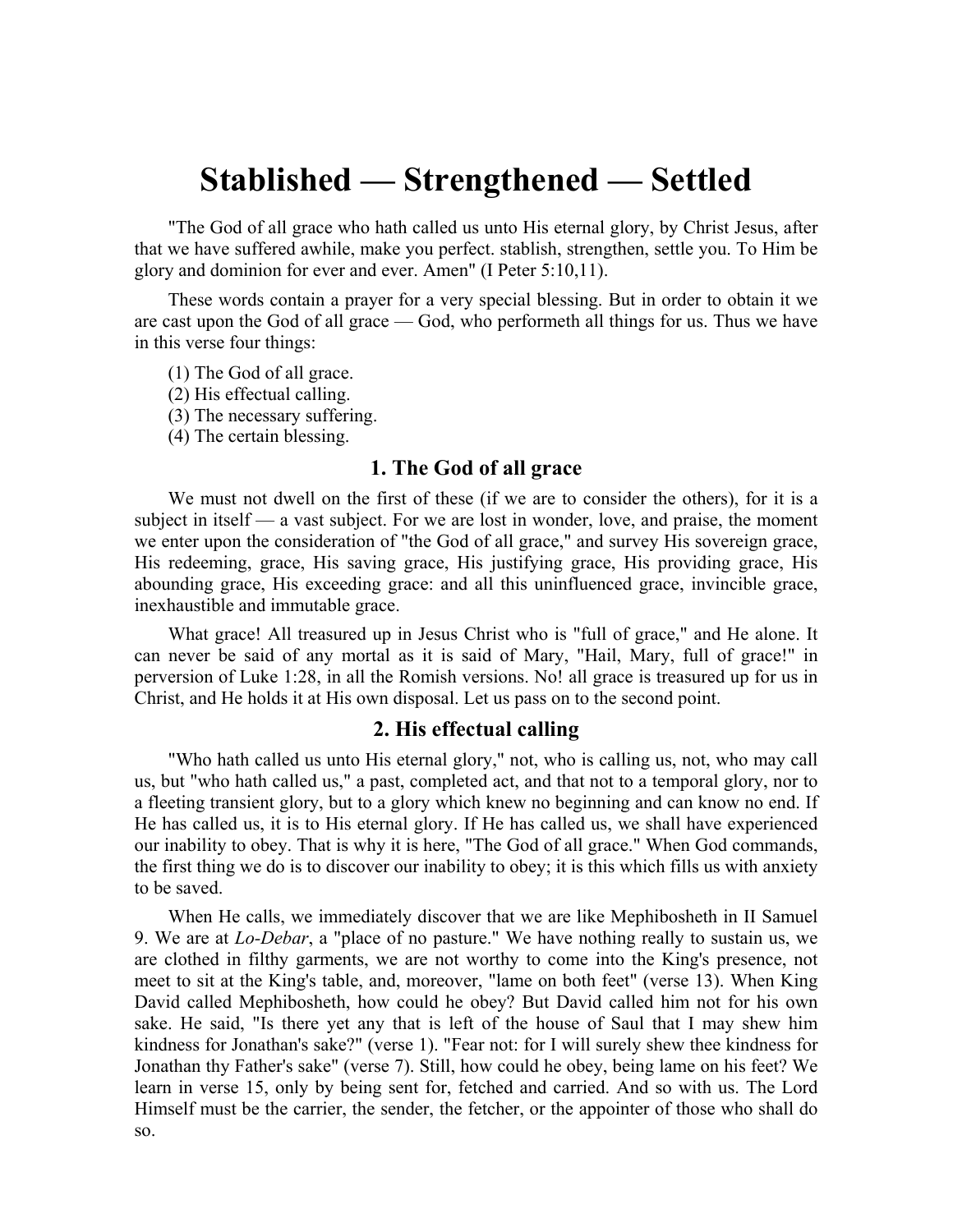Like the man sick of the palsy; he was carried to the Lord Jesus Christ, and it is written, "Jesus seeing their faith." Why is it that we immediately and universally think of the four and not of the five. Why do we exclude the man himself ? Had he no faith, no desire? How do we know but that it was he who urged his friends to carry him? It is only our own perversity that thus limits God's grace. Yes, and "When Jesus saw their faith" He saw the desire of His own heart, the work of His own hands. Where there is the Master's gracious call, there will also be His careful carrying.

"Who hath called us unto His eternal glory?" How does He call? By Jesus Christ, it says. Yes, it is all by Christ, with Christ, through Christ, in Christ. Called by Christ to the experience of identification with Him in the glory of God the Father, we are comforted with the fact that as the Head is, so are the members of the body of Christ. As the Father sees Him, so He sees His members. They are glorified together in the purpose of God. But as Jehovah the Spirit brings them into the apprehension of what they are in Christ, it is then that they discover their corrupt and depraved condition. It is then they cry, "I am black," "I am vile," "I am undone." But the declaration of His grace-filled lips is, "Thou art all fair, my love, there is no spot in thee." That is glory! Can we believe it? Only as He brings this precious truth home to us by the power of the Holy Spirit. It is thus that we, as the members of His body, realize something of the glory we possess in and through Him.

#### **3. The necessary suffering**

"After that ye have suffered awhile." Have we been called to His eternal glory? Then we have the call to suffering also. Has Christ left us the legacy of His peace (John 16:33)? He has left us the legacy of tribulation also. Then in the world we shall have tribulation. Do the consolations of Christ abound in us? Then the sufferings also abound (II Corinthians 1:5). But we have this testimony concerning them: "That no man should be moved by these afflictions: for yourselves know that we are appointed thereunto, for, verily, when we were with you, we told you before that we should suffer tribulation, even as it came to pass, and ye know" (I Thessalonians 3:3, 4). Is it not a mercy to know this blessed truth, so that we may not be moved? To know that there is not a pain or anxiety or trial or care but what comes in all wisdom, and is accompanied by infinite love.

Have you experienced any of them? What have you done with them? Does your conscience condemn you for having taken them to anyone but to Him, who calls you by them to Himself? May the Lord ever enable us to carry our anxieties, our cares, our distresses and our sorrows to Himself. He alone can comfort us, He alone can deliver us in His own good time. Hence we pray in our service, "We commend to Thy Fatherly goodness all those who are anyways afflicted in mind, body or estate, that it may please Thee to comfort and relieve them according to their several necessities, giving them patience under their sufferings, and a happy issue out of all their afflictions." Our hearts respond to that. There is true fellowship there. "The God of all grace who hath called us unto His eternal glory by Christ Jesus, after that ye have suffered awhile, make you perfect, stablish, strengthen, settle you." Christian sympathy breathed in that prayer.

If we are called to His eternal glory, we shall be called to suffering also. If we are called to experience spiritual union with a risen Christ in the heavenlies, to enjoy fellowship with the Father, Son and Holy Spirit (Ephesians 2:6), we shall also experience conflict with wicked spirits in the same heavenlies (Ephesians 6:12). The very place of favour is the scene of conflict. You see this in the case of the Lord Jesus Himself. "Lo, a voice from heaven saying, 'This is My beloved Son in whom I am well pleased.' Then was Jesus led up of the Spirit into the wilderness to be tempted of the devil." You see the same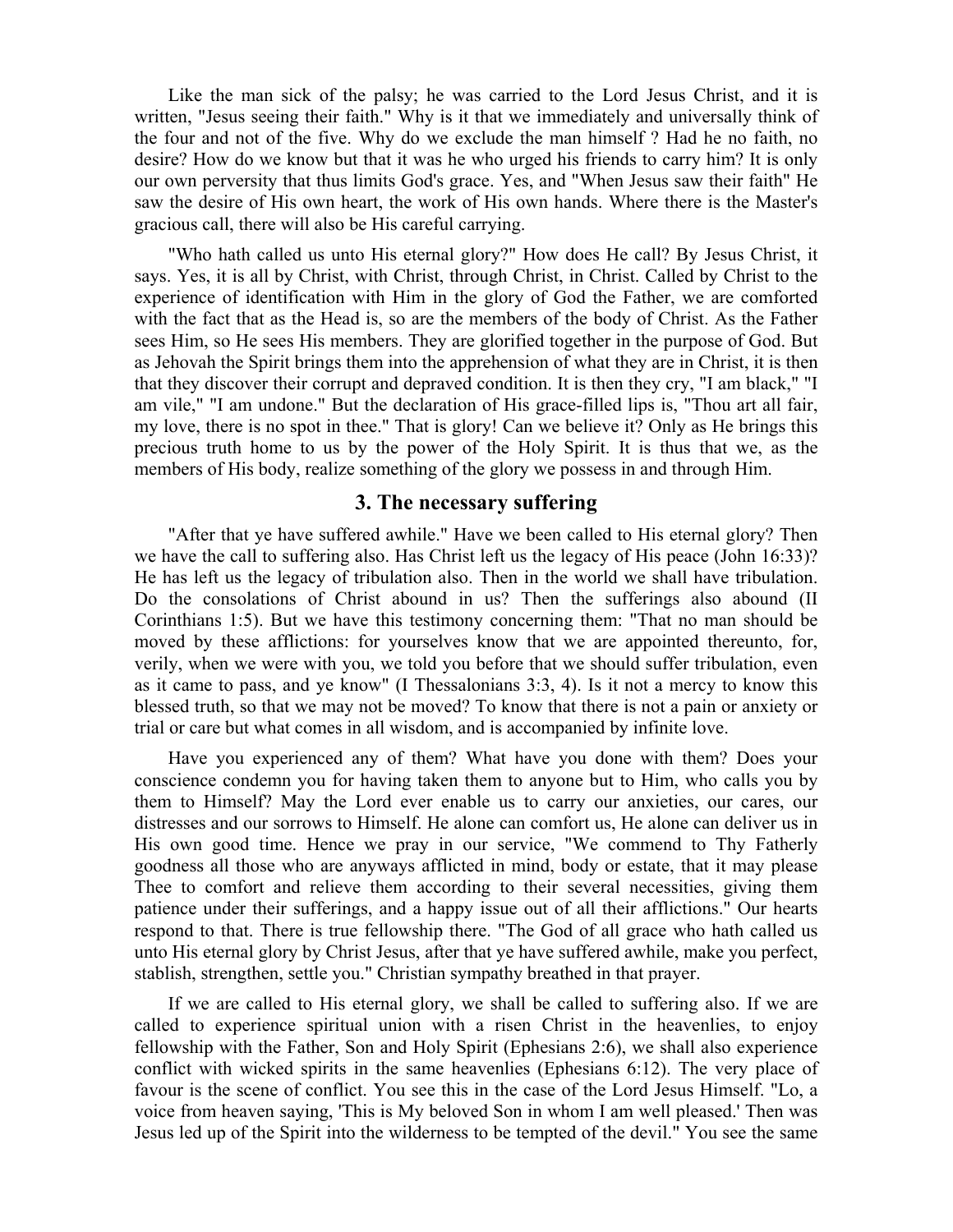in His servant Paul (II Corinthians 12:1-10). Paul was in the third heaven, blest with extraordinary revelations of eternal glory, yet there was the necessary suffering, '"a messenger of Satan to buffet him." "A man in Christ," yet a man "buffeted" by an angel of Satan. But after he had suffered awhile he was stablished, strengthened, settled by those gracious words, "My grace is sufficient for thee for My strength is made perfect in weakness." This brings us to...

#### **4. The certain blessing**

"Make you perfect." What are we to understand by these words? It is a word of simple meaning, but full of instruction. It means to adjust, put in order again. Among the Greeks it was the technical surgical term for setting a bone, a medical term for making up and preparing medicine. It was also a nautical term for fitting out, refitting or repairing a ship. We have its various meanings, all true in a spiritual sense, expressed in this prayer; it is the prayer for us to pray, and it expresses the work of God for us.

The following are some occurrences of the word, and they illustrate its use: (Matthew 4:21), "He saw other two brethren... with their father mending their nets." (Galatians 6:1). "If a man be overtaken in a fault, ye that are spiritual restore such a one." (Hebrews 10:5), "A body hast Thou prepared (margin fitted) Me." (I Corinthians 1:10), "Perfectly joined together." Who can mend our ways and repair our nets? Restore us when overtaken in a fault, prepare our hearts, join us together in the same mind, the same mind that was in Christ Jesus, but the God of all grace?

It is He also who can stablish us. This speaks of permanency. "It came to pass when the time was come that He should be received up He steadfastly set His face to go to Jerusalem (Luke 9:51); i.e., His purpose was stablished, fixed, settled; nothing could move it. "And the Lord said, 'Simon, Simon, Satan hath desired to have you (plural) that he may sift you (plural) as wheat, but I have prayed for thee that thy faith fail not, and when thou art converted strengthen (i.e., stablish) thy brethren'" (Luke 22:31,32). That is the very thing Peter is doing by the Holy Spirit here in our text. He was obeying by the Spirit this very command. May he by these words stablish us his brethren now. His very example stablishes us, for though Peter failed and fell, his faith did not fail, it was the faith of the operation of God, and neither men nor demons, neither Peter's sins, Peter's wavering, or Peter's doubting could ever mar the fair beauty of that faith which stood not "in the wisdom of men, but in the power of God" ( I Corinthians 2:5).

Peter's faith had many a shaking, but it was stablished upon the truth of his God, upon the person and work and righteousness of Jesus Christ. A faith, so stablished by the "God of all grace," reconciles the heart to His mysterious and sometimes perplexing providences, and nothing shall ever remove it from its foundation. Peter does not say that we are to arrive at any state of perfection, or at this stablishing by praying, by believing, or by any act of faith or act of surrender as it is popularly called. No. He looks to the God of all grace to do it all for us.

"Strengthen." Why are those who are stablished in Christ to be strengthened? Because in themselves they are weak and often faint and weary. See how we read of this strengthening in the case of Paul (II Corinthians 12:5-10). Paul had no strength out of Christ, and yet he was "strong in the Lord, and in the power of His might" (Ephesians 6:10). He could do all things through Christ strengthening Him (Philippians 4:13). He was "strengthened with all might according to His glorious power unto all patience and longsuffering with joyfulness" (Colossians 1:11). God, having commanded strength for His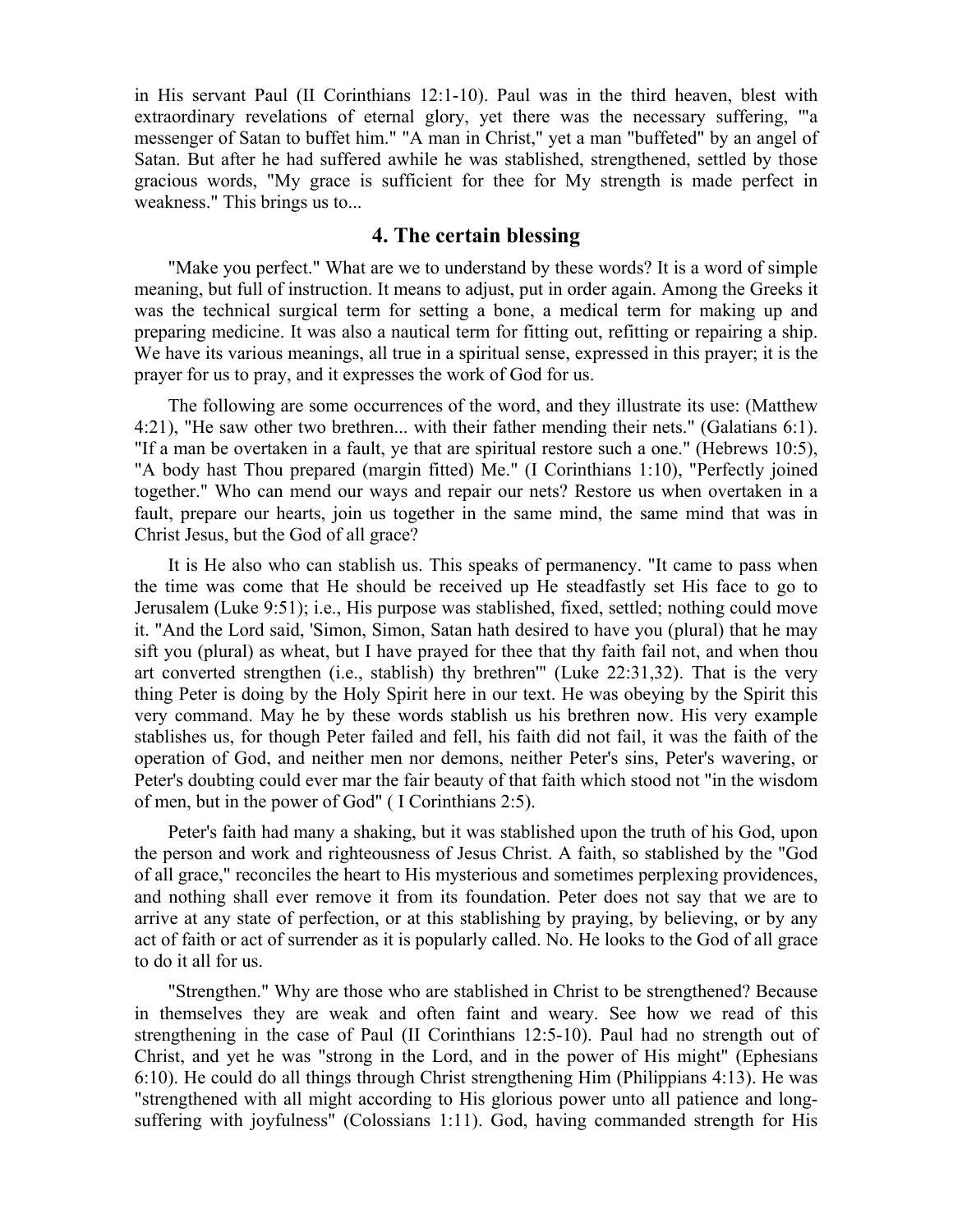people, secures it to them in the Son of His love, and performs it in them by His Spirit. Therefore this is their supplication. "Strengthen, O God, that which Thou hast wrought for us" (Psalm 68:28).

"Settled." Settled means grounded, founded as on a foundation. What mercy to be grounded and settled in the faith so as not to be "moved away from the hope of the gospel" (Colossians 1:23). It is a great blessing to be on God's sure foundation, but it is a greater blessing to be settled thereon. If we know anything of this spiritual settling upon the one foundation which God has laid in Christ, that settling will be experienced in connection with suffering, stablishing, and strengthening.

Those who are by the God of all grace called unto His eternal glory, and are suffering for a little while in fellowship with a despised and rejected Lord, who are perfect only in Christ, those whom He is stablishing, strengthening and settling in the faith, the fear, the truth of God, will be able to sing the glorious doxology of I Peter 5:11, "To Him be glory and dominion for ever and ever. Amen."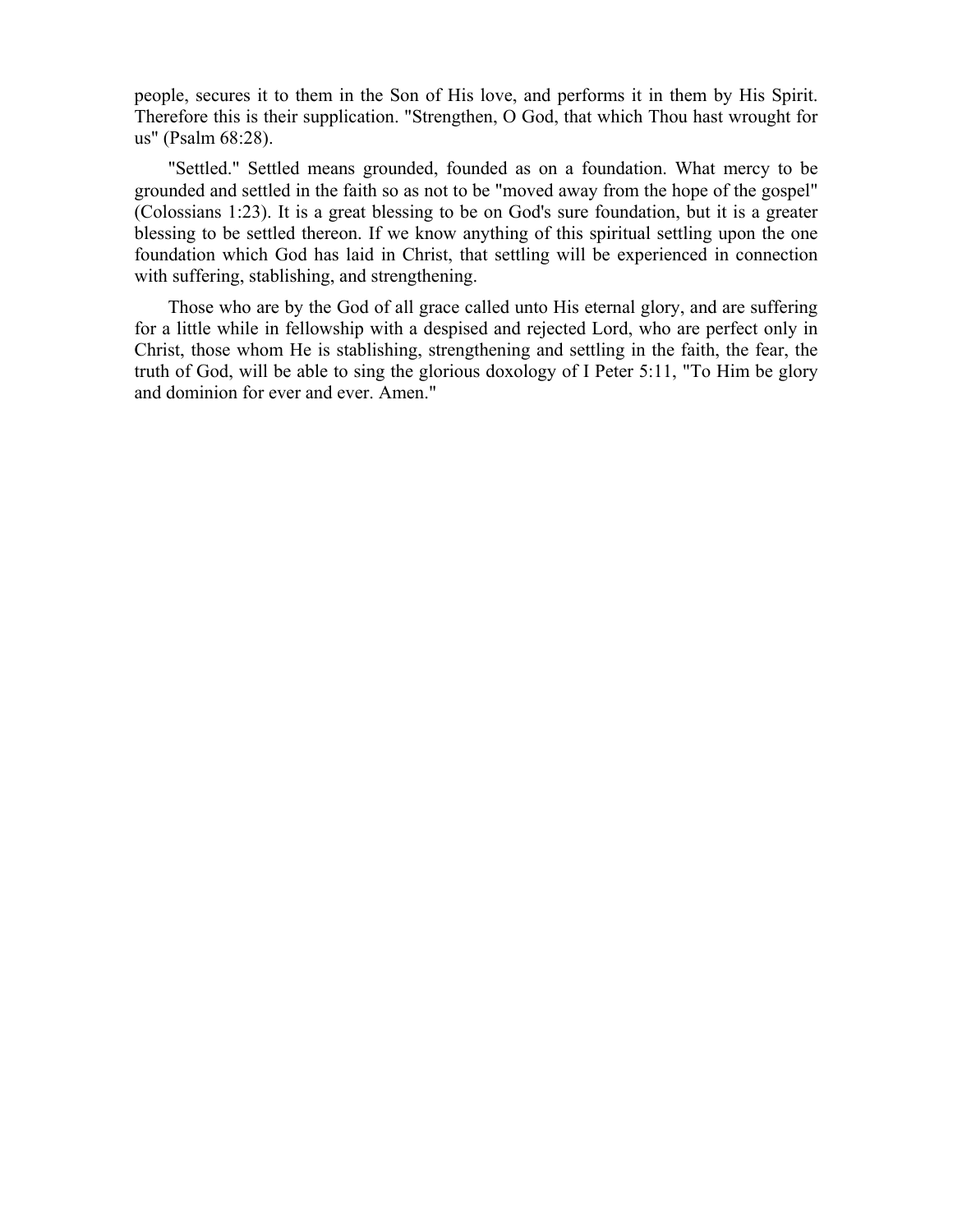# **The Christian's Greatest Need**

There is one thing that the Christian needs more than he needs any other thing. One thing on which all others rest; and on which all others turn.

It is certain from the Word of God, and also from our own experience, that "we know not what we should pray for as we ought." But "the Spirit Himself helpeth our infirmities" (Romans 8:26). He knoweth what we should pray for. He knoweth what we need. He maketh intercession for us and in us. He teacheth us how to pray, and in Ephesians 1:17, we have His prayer set forth in these words: "that the God of our Lord Jesus Christ, the Father of glory, may give unto you the spirit of wisdom and revelation in the knowledge of him."

This, then, must be our greatest need: A true knowledge of God.

If the Holy Spirit thus puts it before all other things, it must be because it is more important than any other thing; yea, than all others put together.

This, it is, that lies at the foundation of the Christian Faith; at the threshold of Christian life.

It is the essence of all trust.

We cannot trust a person if we do not know him. At least, it is safer for us not to do so; and as a rule we do not.

But on the other hand, when we know a person thoroughly well, we cannot help trusting him! No effort to trust is required when we perfectly know a person. The difficulty then is, not to trust.

Why, then, do we not thus trust God? Is not the answer clear? It is because we do not know Him!

Thus we see how this knowledge of God is our greatest need; the very first step of our Christian course. Our trust will ever be in proportion to our knowledge.

If we knew, for example, a billionth part of God's infinite wisdom, we should see our own to be such utter folly, that we should not merely be "willing" for His will, but we should desire it. It would be our greatest happiness for Him to do and arrange all for us. We should say, "Lord, I am so foolish and ignorant; I know nothing, and can do nothing; I can see only this present moment; I know nothing of to-morrow. But Thou canst see the end from the beginning. Thy wisdom is infinite, and thy love is infinite; for, our Saviour and Lord could say of us to Thee, as Thy beloved Son — "Thou hast loved them, as thou has loved me" (John 17:23). Do, then, Thine own will. This is my desire, the desire of my heart. This is what I long for above 'all things.' "

This is far beyond being "willing." We may be willing for a thing, because we cannot help it. It may be even a low form of Christian fatalism. A Mahommedan may be thus resigned to the will his god.

But what we are speaking of is far, far beyond the modern gospel of holiness; far in advance of merely being "willing."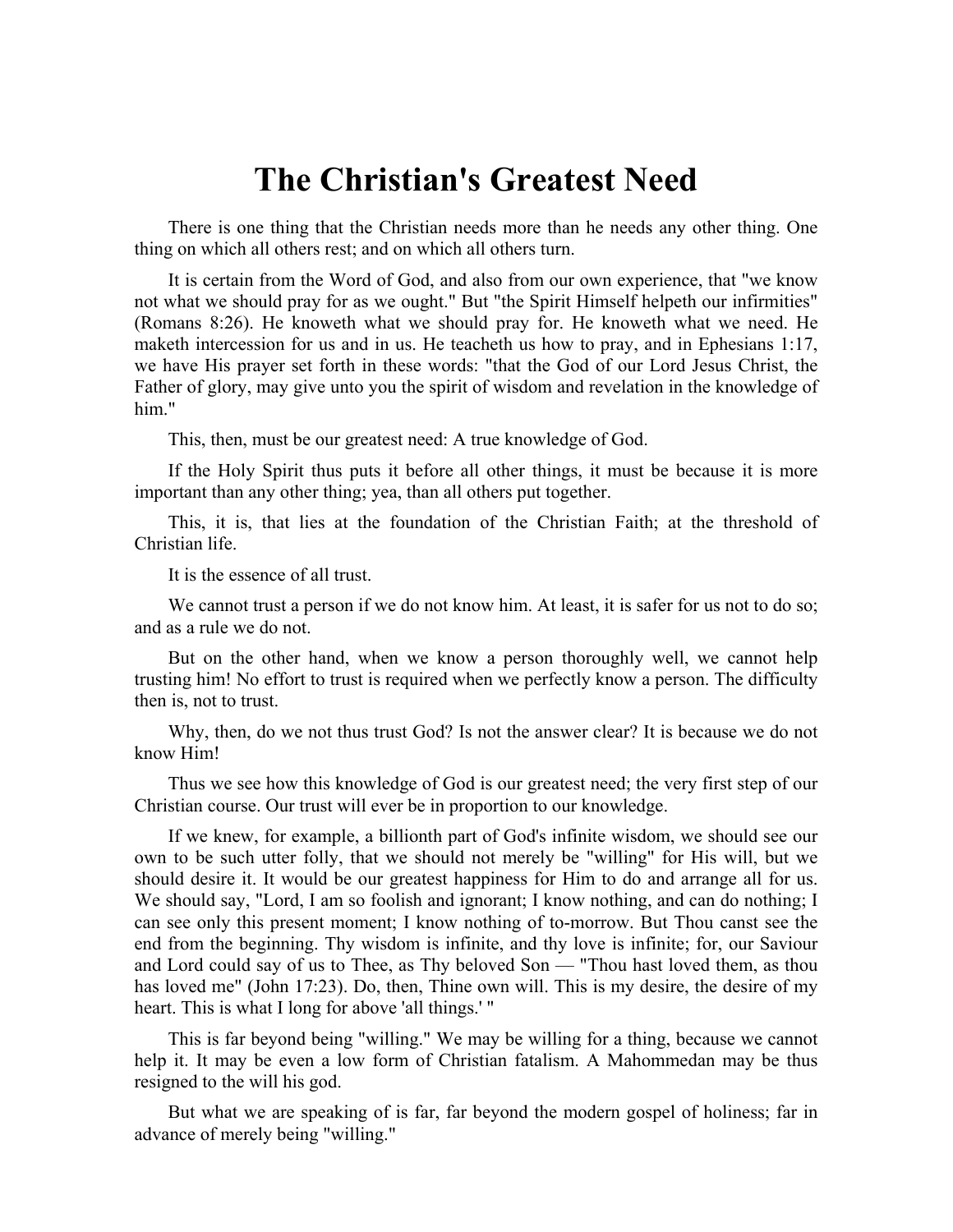Those who are in the still lower condition; not "willing," but "willing to be made willing," do not see that this condition arises from not knowing God; not knowing how infinite is His love, how vast is His wisdom, how blessed and how sweet is His will. If they did but know something of this, they would yearn for His will. It would be the one great earnest desire and longing of their hearts for Him to do exactly what is pleasing in His own sight, in us, and for us, and through us.

Not knowing this secret, Christians, everywhere, are striving and labouring to be "willing" by looking at themselves; and by some definite "act of faith" to do something of themselves. Instead of thinking of His wisdom and His love, they are thinking of themselves and of their "surrender."

But this is labour in vain. Even if it should seem to accomplish something, it is only like tying paper flowers on a plant. They may look natural and fair; but they have no scent, and no life; no fruit, and no seed. It is an artificial, fictitious attempt to produce that which, if they did but know God, would come of itself, without an effort: yea, the effort would be to stop or hinder the mighty power of a true knowledge of God.

The trouble with us is, if we prove our hearts to their depth, that, at the bottom, we think we know better. We would not say it for the world, we would hardly admit it to ourselves. But there it is; and the difficulty of being "made willing" is the proof of it.

If we really knew Him, and believed that He knows better than we do what is good for us, there would be no effort whatever, but only a blessed irrepressible desire for His will.

Before we proceed further to consider some other of the practical effects of this knowledge, let us notice the fact that there are two words in the original for this knowledge of God, two verbs which mean to know. As these are used some times in the very same verse, it is very important that we should carefully distinguish that which the Holy Spirit has so especially emphasised. There are, indeed, six Greek words which are translated to know, but these two are the most common.

1. The one, *oida*, means to know without learning or effort; and refers to what we know intuitively, or as a matter of fact or history.

2. The other, *ginōskō*, means to get to know; by effort, or experience, or learning. (See Two Words for Knowledge for more information).

#### **Practical Christian living**

The importance of getting to know God is our one great need. This knowledge is not only the basis of trust in God; not only the foundation of Christian faith; but of Christian life. Practical Christian life and walk will be in direct proportion to our knowledge of God.

Look at Colossians 1:9, 10, where we have the practical outcome of the prayer in Ephesians 1:17. In Ephesians 1:17 we have the prayer itself. In Colossians 1:9, 10, we have it applied for our correction and instruction. Carefully weigh the words. "For this cause, we also, since the day we heard it, do not cease to pray for you, and to desire" — Desire what? "that ye might be filled with the knowledge (the noun from No. 2, i.e., acquired knowledge) of his will in all wisdom and spiritual understanding." Why? For what purpose? To what end? "That ye may walk worthy of the Lord unto all pleasing, being fruitful in every good work, and increasing in the knowledge of God."

Then, to walk worthy of the Lord, I must know Him? Exactly so. If I would please Him in all things I must know what will please Him. Is this all that is required? All that I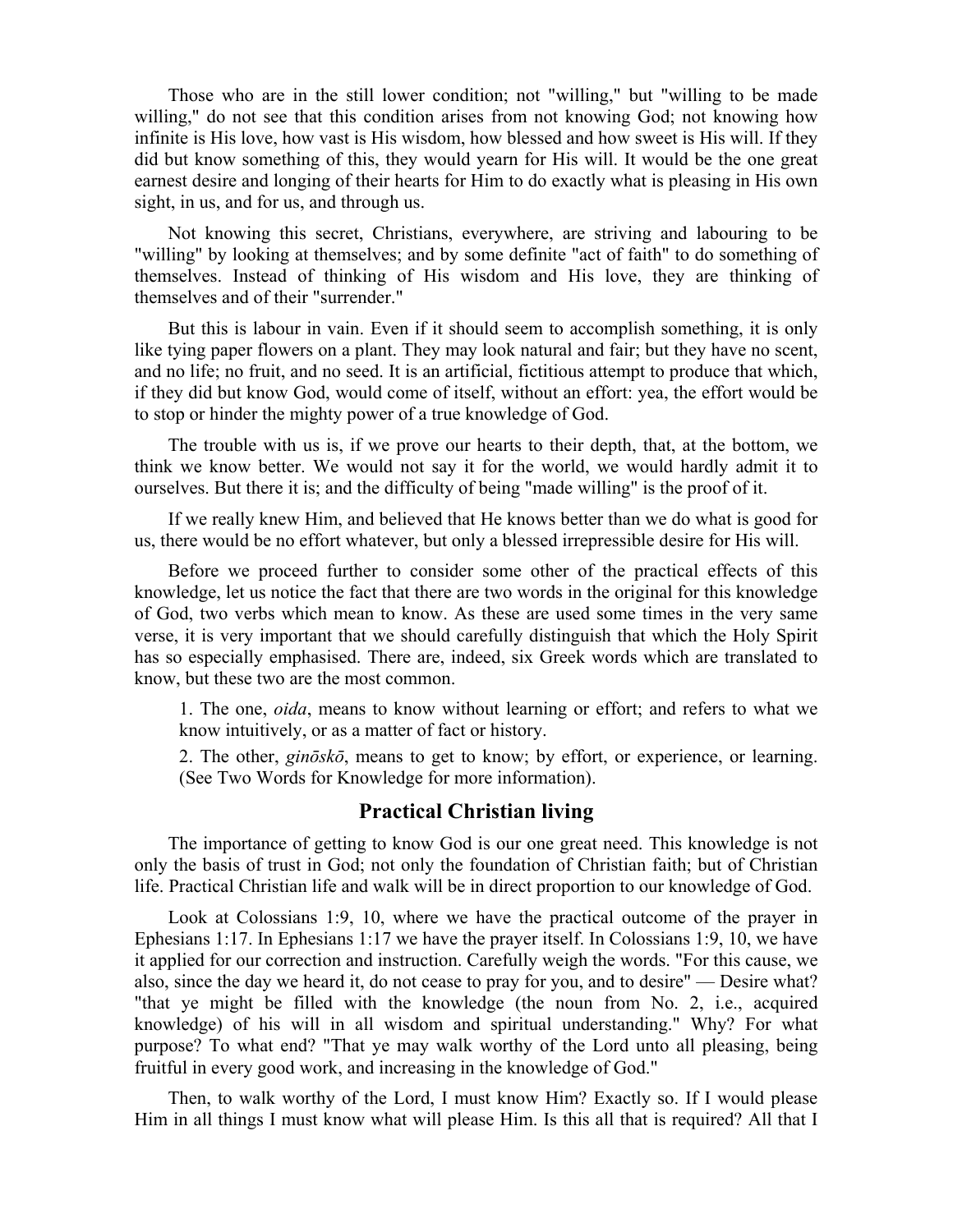have to do? Yes, this is all. Then I have not to rush hither and thither; from Convention to Convention? No, I have to sit down before God's Word, and get to know Him through that. There is no other way of getting to know Him. And He has given us His Word, and revealed Himself therein, on purpose that we may study it and find out what it is that pleases Him; what it is He loves; what it is He hates; what it is He does. To get to know His wisdom, His will, His infinite love, His almighty power, His faithfulness, His holiness, His righteousness, His truth, His goodness and mercy, His long-suffering, His gentleness, His care, and all the innumerable attributes of our great and glorious God.

See how this knowledge is absolutely necessary, if we would please God.

We cannot please any of our friends unless we know what they are pleased with. If we would make a present to one of them, we naturally think, or try to find out, what it is he or she needs or would be pleased to have. If we are receiving a guest, we naturally try to remember or find out what pleases him in food or drink, in occupation or recreation. If we cannot find this out, then we have to guess at it, and we may or may not succeed in our effort to please. We may take the greatest trouble and pains, and yet, after all, we may arrange for or provide the very thing which is most disliked. It is even so with our God.

#### **Where can we go?**

How are we to find out the things that please Him? How are we to discover the things He approves?

#### **Only from His Word.**

There, and there alone can we get to know Him. There alone shall we learn the fulness of the Spirit's prayer for us in Ephesians 1:17; and the blessed practical outcome of it in Colossians 1:9, 10.

No man has this knowledge of God intuitively. No minister can even help in imparting it, except in and by the ministry of that Word. His own thoughts are valueless. Only so far as he enables us to understand that Word can he be of any assistance to us. He may be mistaken himself, and very easily be a hindrance instead of a help. God has revealed Himself in His written Word, the Scriptures of truth; and in the Living Word His Son, Jesus Christ. And it is by the Communicated Word revealed in our hearts by the Holy Ghost that we begin thus to get to know Him, whom to know is Life Eternal.

This is the one great reason why the written Word is given to us. It is not given merely as a book of general information, or of reference; but it is given to make known the invisible God.

Why do we read it? Why do we open it at all? What is, or ought to be, our object in reading it?

Do we read a portion that someone else has selected for us? Do we read that portion because we have promised someone we would do so? Or do we open it, and sit down before it with the one dominant object to find out God; to discover His mind; to get to know His will.

Those who are not thus engaged make their own god out of their own thoughts and imaginations. They have to fall back on what they think their god likes!

Thousands make their gods with their hands, out of wood, or stone, or bread. Thousands more make him out of their own heads. But, being ignorant of God's Word, they are alike ignorant of the God Who has there revealed Himself.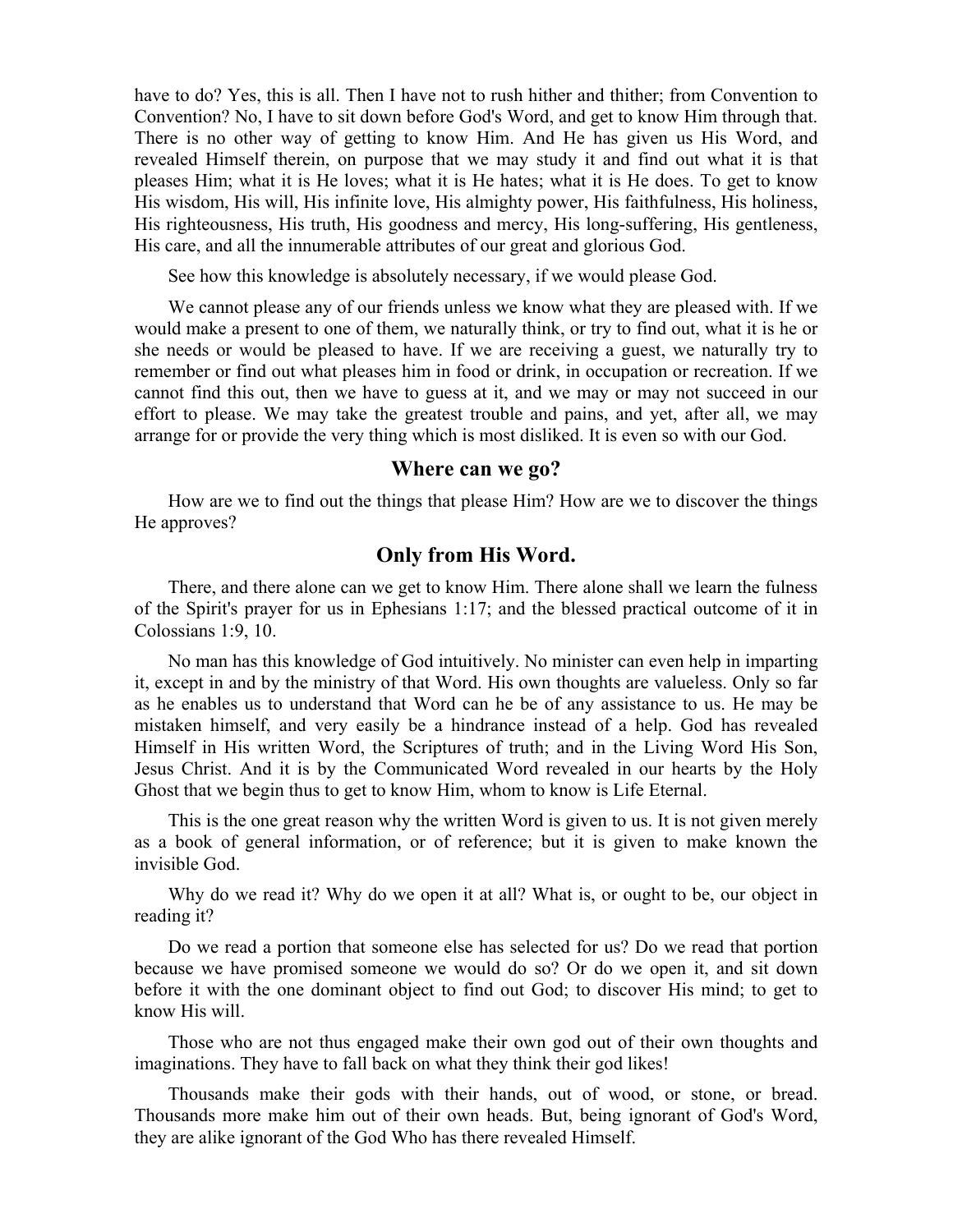#### **We must worship Him in spirit**

See the power of this truth as it is applied to what is called "Public Worship" or "Divine Service." How many still worship "the unknown God," and serve themselves; and do what is pleasing in their own eyes, studying only their own tastes! Ignorant of that great rubrick, John 4:24, "God is a Spirit, and they that worship Him must worship Him in spirit and in truth" (i.e., truly in spirit), they talk of the kind of service they prefer, and say, "I don't like that at all"; or, "I do like that so much"; as though "places of worship," so-called, were opened merely for persons to go in and do what pleases themselves, forgetful of that word "must," which dominates the whole sphere of what we call worship.

Worship "must" be only with the spirit. We cannot worship God — who is a Spirit with our eyes, by looking on at what is being done. We cannot worship God with our noses, by smelling incense, whether ceremonially or otherwise used. We cannot worship God with our ears, by listening to music, however well it may be "rendered." No! worship cannot be with any of our senses; or by all of them put together. It must be spiritual, and not sensual. The worshippers must be spiritual worshippers, for "the Father seeketh such to worship Him" (John 4:23).

How many of such worshippers frequent our churches and chapels? How many are still worshipping "the unknown God" (Acts 17:23)?

Is it possible that, if the true God were known — the great, the High and Holy God, who dwelleth not in temples made with hands; the God who inhabiteth eternity; the God in whose sight the very heavens are not clean, and who chargeth His angels with folly  $-$  is it possible, we ask, that any who know Him could imagine, for one moment, that He "seeks" or could be pleased with, or accept, or regard a congregation turning the Bible into "a book of the words," and listening, for example, to a girl singing a solo, getting as high a note as she can, and holding it out as long as she can! Is that what The Great and Infinite God is seeking? Is that the occupation of the heart with Himself which He says He "must" have? No indeed! and the greater the ignorance of God, the deeper and more degraded will become the accompaniments of what is called "Public Worship."

#### **A true knowledge of Christ**

So far we have spoken only of a knowledge of God — the Father. But it is also of the greatest importance that we should have a true knowledge of Christ.

This is the Christian's one object, as well as his greatest need.

This is set forth with remarkable clearness and force in Philippians 3. In the ninth verse we have our standing in Christ expressed in the words:

#### **"Found in Him."**

This is explained as not having our own righteousness, but that which is through the faith of Christ; "the righteousness which is of God by faith."

Clothed in this righteousness, nothing of self is seen by God. Like the stones in the Temple, they were covered over first with cedar-wood; and the cedar-wood was covered over with gold. Then it is added, "there was no stone seen." These words are not necessary either for the grammar, or for the sense; for how could the stone be seen if thus doubly covered up? No! the words are graciously added to emphasize the antitype, and to impress upon us the blessed fact that, when covered with Christ's righteousness there is nothing of self seen in our standing before God. We are already "in the heavenlies, in Christ"; and are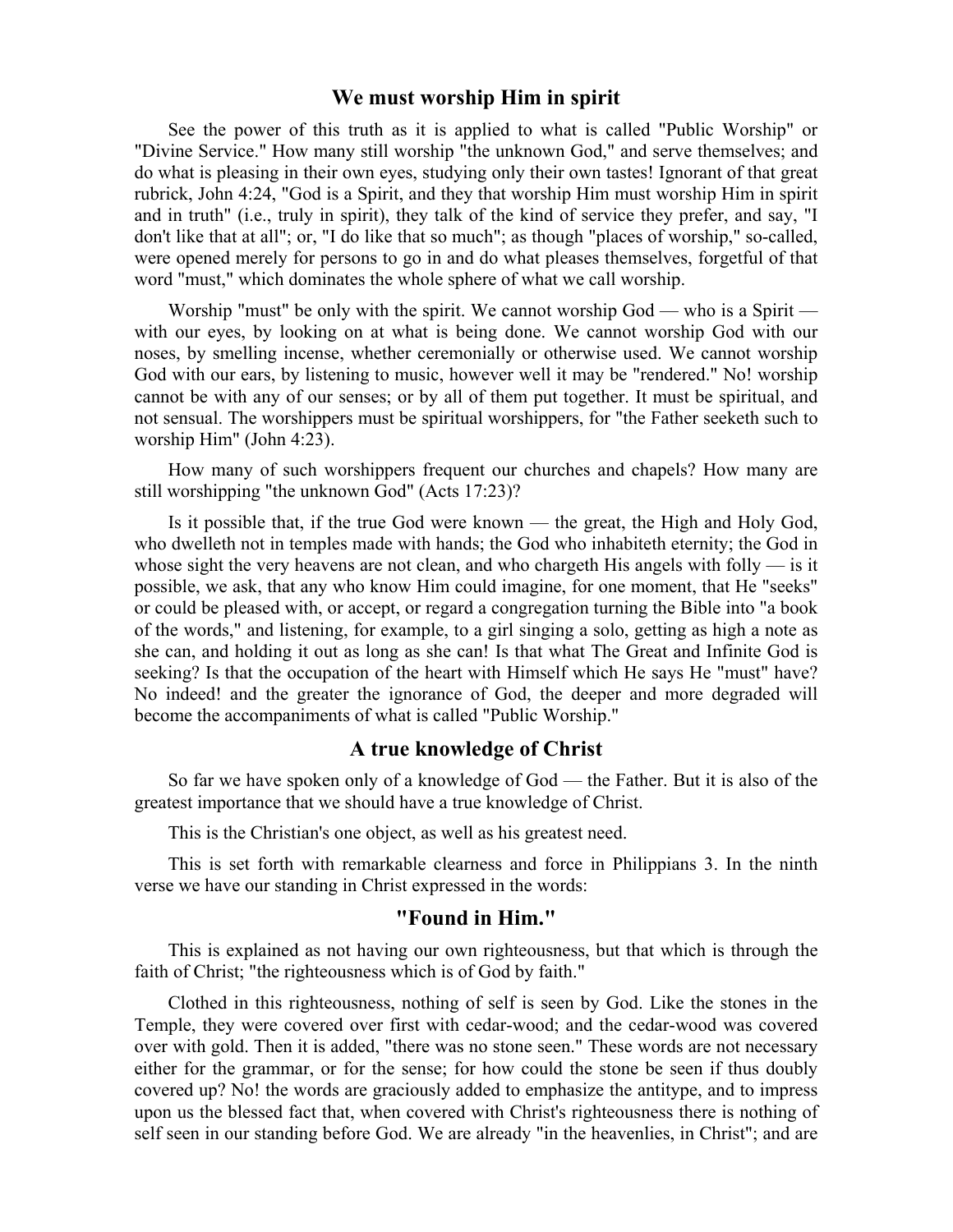comely in all His comeliness, perfect in all His perfection, accepted in all His merit, righteous as He is righteousness; yea, holy as He is holy, and loved as He is beloved. All this is included in those words, "found in Him."

And being thus "found in Him" for our standing, we have in verses 20, 21 our hope; which, is to be:

#### **Like Him**

In resurrection and ascension glory at His coming. Hence "we look for the Saviour, the Lord Jesus Christ: who shall change our vile body, that it may be fashioned like unto his glorious body, according to the working whereby he is able to subdue all things unto himself."

This is our "blessed hope." We have referred to it here, and not in the order in which it stands in this chapter, in order to show what it is that lies between the two — the beginning and the end of our Christian course. What is it that is to fill the place between these two? What is to occupy our hearts from the moment when we were in Christ, who is our life, to the moment when we shall be like Christ, who shall be our glory? What is the one object that is to ever fill our hearts and occupy our minds?

### **"That I May Know Him."**

This is henceforth the Christian's great object. Nothing but this aim to get to know Christ (for this is the word used here, in Philippians 3:10).

As verse 9 contained the explanation of the words "found in Him," so this verse (10) contains the explanation of how and why we are to get to know Christ.

We are henceforth no longer to know Him after the flesh, but to get to know Him as risen; the head of the New Creation in resurrection (II Corinthians 5:16, 17).

For this is how this knowledge is explained: "that I may get to know him and the power of his resurrection." Not to know merely the historical fact of his resurrection, but the "power" of it: i.e., what its wondrous power has done for us. But how can we get to know this "power"? Ah! only by experiencing "the fellowship of His sufferings": by learning that when He, the Head of the Body, suffered, all the members of that Body suffered in mysterious and blessed "fellowship with Him." Thus shall we get to know how we were "made conformable to Him in His death." Only when we have thus learned that we suffered when He suffered, and died when He died, can we begin to learn how we have risen also with Christ; and "get to know the power of His resurrection."

How few of us know what this "power" is, as it takes us out of the old creation and sets us in the new creation, where "all things are of God" (II Corinthians 5:17).

This then is our object, to get to know all that Christ is made unto us in resurrection power.

How startling must these words have been as they fell upon the ears of Greeks (for this is the first city Paul set his foot in Europe). They had been brought up on the great motto of Solon, the wisest of the seven wise men of Greece. His motto was supposed by them to embody in itself the essence of all wisdom; and it consisted of only two words, which were carved over the entrance to the schools and colleges of Greece: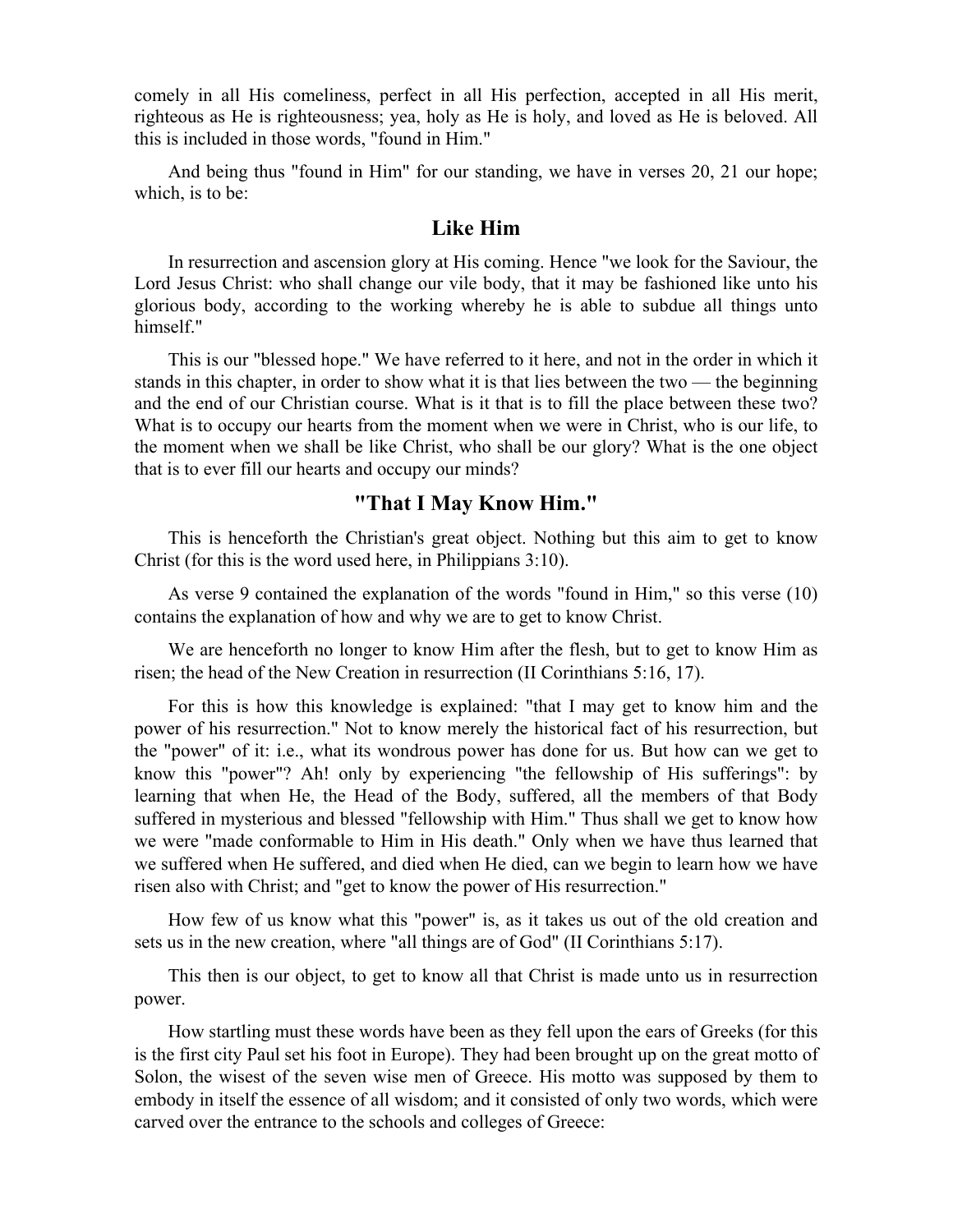#### **"Know Thyself."**

But yet, how foolish are those words. For how can one know anything of himself by considering himself ? If he looks at others, then he can see how different he is from them; and how much better or worse he may be than they.

But it is only when we compare ourself with Christ, who is the wisdom and glory of God, that we learn what we really are; and how far short we come of that glory (Romans 3:23). It is only as we see ourselves in "the Balance of the Sanctuary," or by the side of the plumb-line of that Perfection, that we see, and get to know, our absolutely lost and ruined condition. Hence this new motto was thundered from heaven into the ears of those who sought to know themselves —

### **"That I may get to know Him."**

Yes; this is our one object. This it is that will have the mighty transforming power over our lives. Every moment spent in seeking to know ourselves is a moment lost: and not only lost, but used to keep us from the one thing that alone can accomplish our object and teach us ourselves. Trying to know ourselves, we not only fail in the attempt, but we cease to learn Christ, which alone teaches us to know ourselves.

And yet, how many are spending their lives in this vain search? Running hither and thither to hear this man and that man. And, being constantly directed to this selfoccupation, self-surrender, and self-examination, they are only led into trouble; or, into a joy which lasts only while the excitement is kept up.

Oh! to be occupied with Christ; to have Him for our object; and His resurrection power for our lives.

This we shall have; and have increasingly as we get to know Christ.

Again. What was it that led the heathen world into all its darkness, corruption, and sin? Just this: "they did not like to retain God in their knowledge. Professing themselves to be wise, they became fools, and changed the glory of the incorruptible God into the likeness of corruptible man" (Romans 1:22,28).

Like people to-day who, ignorant of God as He has revealed Himself in His Word, make their god, some with their own hands, or out of their own heads, vainly imagining He is what they think He is, and worshipping, like the heathen, "the unknown God," such an one as themselves.

What was it that led Israel astray and brought upon them all their sorrows and sufferings? Isaiah opens with the Divine indictment, which gathers up in the briefest form the one great cause which lay at the root of all:

"The ox knoweth his owner, And the ass his master's crib; But Israel doth not know, My People doth not consider."

See how the Lord Jesus confirms this in Luke 19:42-44, as He weeps over Jerusalem. All is summed up in the opening and closing words:

"If thou hadst known! even thou, at least in this thy day, the things that belong unto thy peace."

And then, turning to the reason for that judgment He adds:

"Because thou knewest not the day of thy visitation."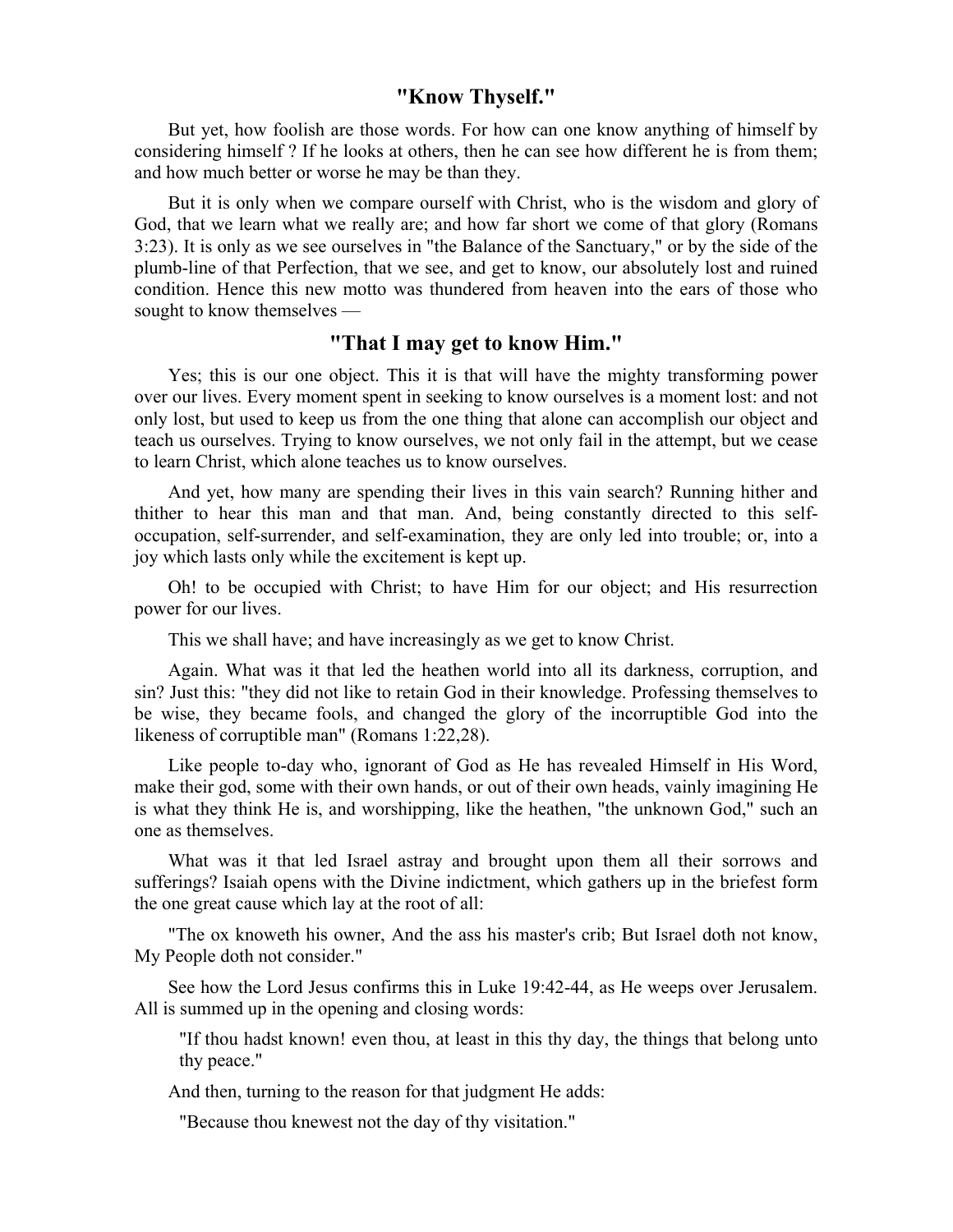And what is to be the acme of Israel's glory in the day of her restoration?

Ah! then it shall come to pass that "they shall no more teach every man his neighbour saying, Know the Lord: for they shall all know me, from the least of them unto the greatest of them, saith the Lord" (Jeremiah 31:34).

And what shall be Creation's glory; and the peace and joy of the whole earth? This sums up all:

"The earth shall be full of the knowledge of God, As the waters cover the sea" (Isaiah 11:9).

And what is the secret of our being able to glory only in the Lord, and to enjoy His blessing in this the day of our visitation? It is given in Jeremiah 9:23, 24:

"Let not the wise man glory in his wisdom, Neither let the mighty man glory in his might, Let not the rich man glory in his riches: But let him that glorieth, glory in this, that he understandeth and knoweth Me."

We are thus brought round, and brought back to the one great duty, which should henceforth absorb our hearts and minds, and fill our days and years; viz., to be instant in our study of the Word of God, which is given to us with the one great, express, commanding purpose — the revelation of Himself, in order that we may

Get to Know Him.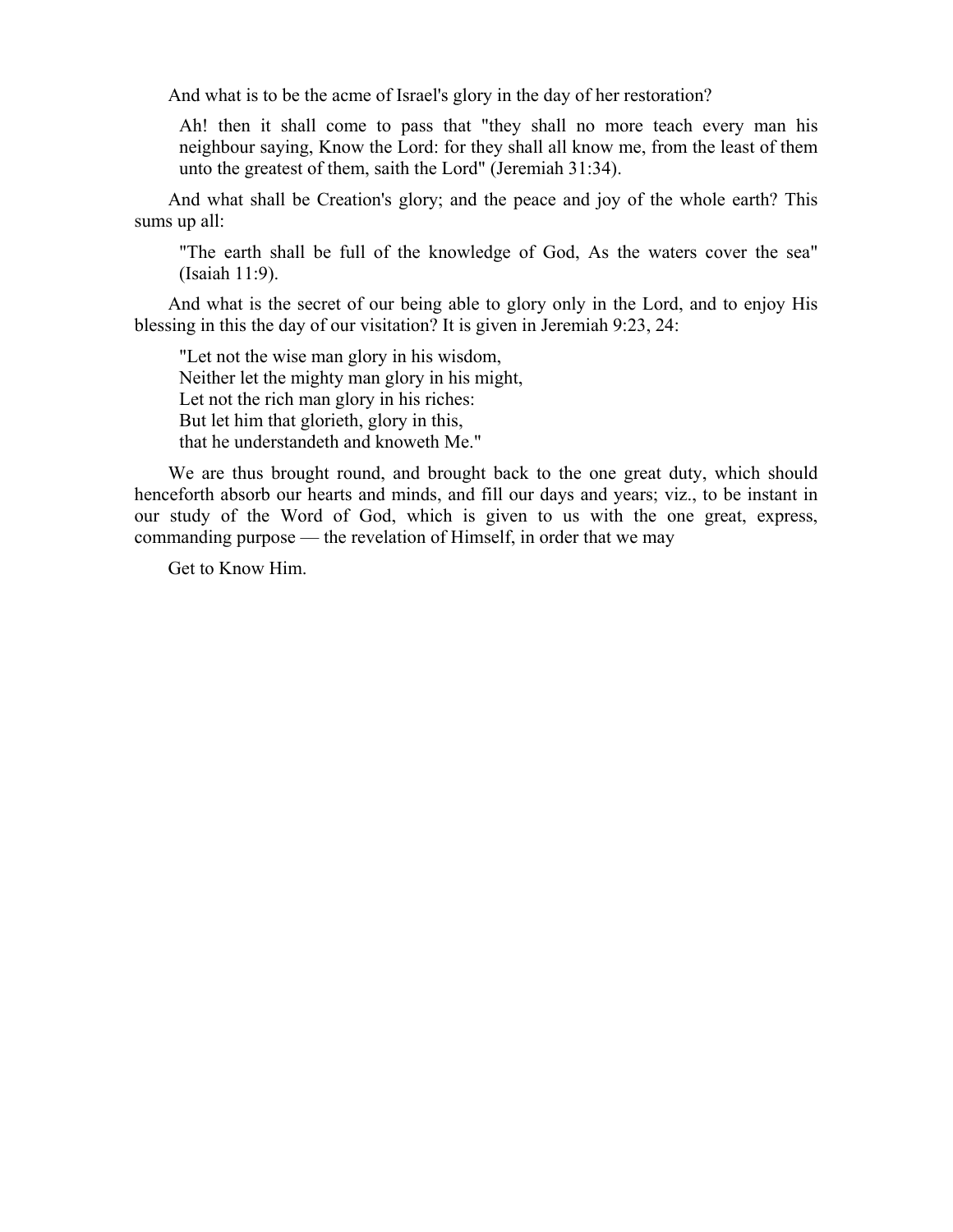# **The Christian's Standing, Object, and Hope**

"Brethren, be ye followers together of me" (Philippians 3:17). "Those things which ye have both learned and received and heard and seen in me, do" (Philippians 4:9).

It is interesting to note the character in which Saint Paul, by the Holy Spirit, speaks to us in the passages quoted. In the Epistles to the Romans, I and II Corinthians, Galatians, Ephesians, and I and II Timothy, he calls himself "Apostle." In I and II Thessalonians he uses no term at all in regard to himself. In Philemon, he is "a prisoner of Jesus Christ," and in Philippians, only, "a servant of Jesus Christ."

So that when he writes and speaks here, and says, "be ye followers of me," he speaks not as one endowed with extraordinary gifts, or one privileged to see unspeakable visions, not as a laborious Apostle, nor as a gifted vessel, but as the "Servant of Jesus Christ," the simple Christian. We could not follow him in his labours as an Apostle, in his rapture to the third heaven and Paradise; but we can follow him in his simple Christian character as a servant, and this Epistle where he exhorts us to follow him, is the only Epistle in which he thus describes himself simply as a servant. It is true that in Romans he styles himself a "servant of Jesus Christ," but he adds, "called to be an Apostle"; and in Titus, "a servant of God, and an Apostle of Jesus Christ."

We can follow him when he sets the pattern as he does in I Timothy 1:16. "Howbeit for this cause I obtained mercy that in me first, Jesus Christ might, show forth all longsuffering, for a pattern to them which should hereafter believe on Him to life everlasting." What a pattern! What a hope-inspiring pattern! What an encouraging pattern! What a blessed pattern! What a pattern for poor lost sinners (I Timothy 1:13)! What a pattern for such as have been "blasphemers, persecutors, injurious"! The Apostle couples himself with another servant of God when he says to Titus (3:3), "We ourselves were sometimes foolish disobedient, deceived, serving divers lusts and pleasures, living in malice and envy, hateful and hating one another." But he touches the lowest depth of all when he says, "Sinners; of whom I am Chief" (I Timothy 1:15).

What a pattern for Pharisees, for all who are seeking to be saved by works! He refers to this in Philippians 2:3, where he declares that he has no confidence in the flesh," although possessing all the advantages enumerated in verses 4-6. So that, however far any may go in working out a righteousness of their own, so that they may have confidence in the flesh, they hear a voice from a higher height saying, "I more" (verse 4). No one could excel Saul of Tarsus. Hear him in verses 5, 6. The point here is not about sins as in I Timothy 1, but about his "gains". Hence in verse 7 he is not speaking of his needs as a sinner, but of his advantages as a religious man; it was not that Saul as a sinner needed righteousness, but that Saul as a Pharisee preferred the righteousness of God because it was infinitely better and more glorious than any other. It would be a positive loss for anyone to have a righteousness of his own, seeing God has provided "that which is through the faith of Christ, the righteousness which is of God through faith."

This brings us to the first of three things which are revealed in this chapter as making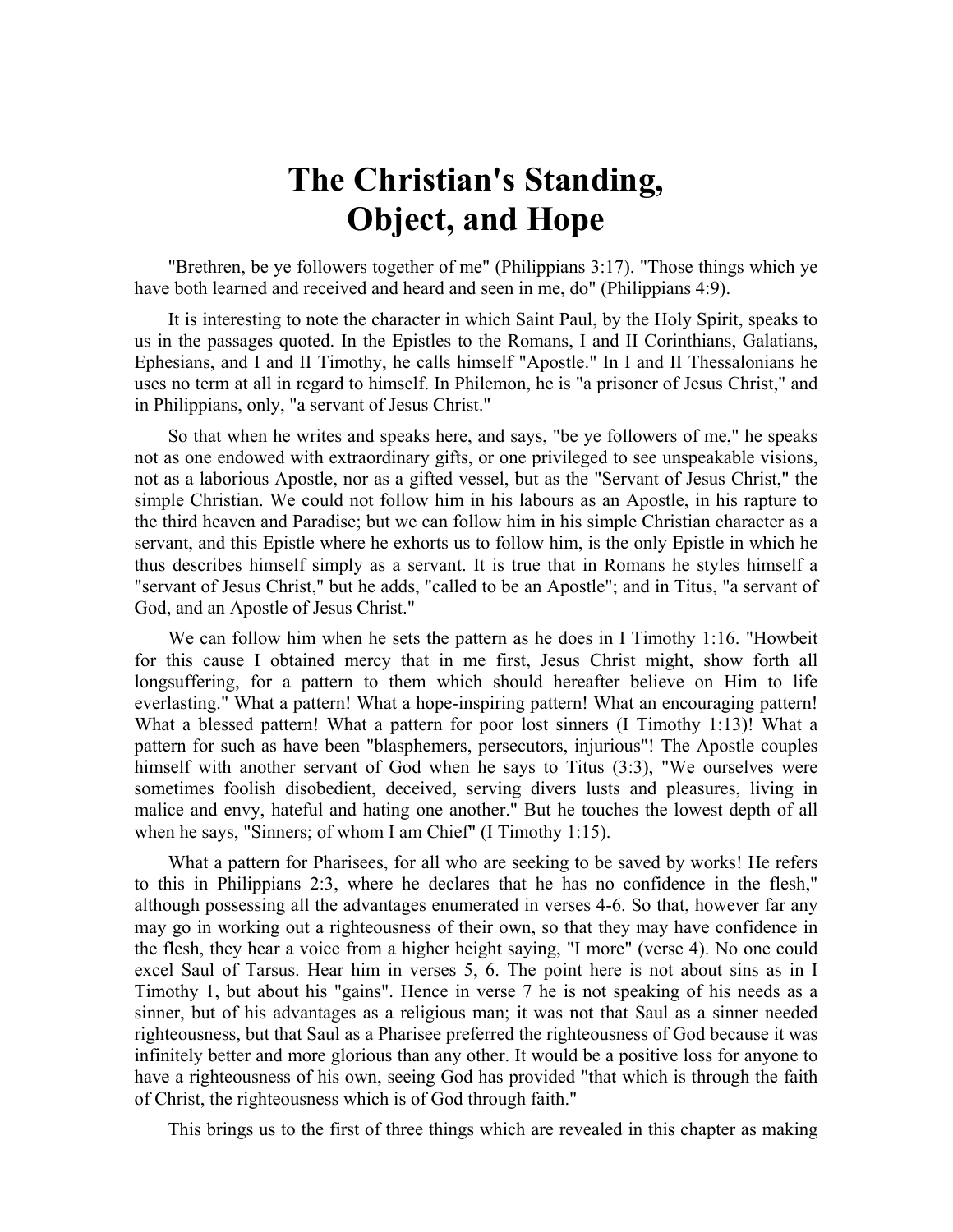the perfect character of a true Christian. They are like the three things of I Thessalonians 1:9, 10.

### **1. The Christian's Standing — Turning from idols (verse 9)**

"Found in Him" (Philippians 3:9). This is the Christian's standing. Nothing less, nothing lower, nothing different. Not partly in Christ and partly in a church, but "found in Him." It is in Christ that we must be found, in His righteousness. Like stones in the Temple, hid in Christ. If we are not found in Him, it matters little where else we are. If we are found in Him, it matters little where we are not found. Oh, to be found "in Him," in our own experience! This, then, is the proper Christian standing. See also Galatians 2:15-24.

#### **2. The Christian's Object — To serve the living and true God (verse 9).**

"That I may know Him" (Philippians 3:10). Here, again, true Christianity throws us back on Christ, and takes up the thoughts from verse 8. Our object is not this or that church, or this or that work, but Christ Himself in His own glorious Person.

As to the natural man, all is different. The ancient philosophy had a motto continually sounding in its ears, "Know thyself." This saying was introduced by Solon, one of the seven wise men of Greece, and the wisest of them all. A lawgiver, a great reformer, and a great patriot, 638 years before Christ, Solon gave this as his most precious wisdom. It was carved over all the schools and seats of learning, its letters may be seen to-day carved in the marble ruins of Greece. It was good, so far as man's wisdom went; it was the best that man could do! But oh! how impossible to obey it! It is the one thing man never could do. It is the one thing none of us know." The heart is deceitful above all things and desperately wicked. Who can know it?" And if we could know ourselves thus, what then? When we came to this knowledge, and saw ourselves and our ruin, would it not end in despair? No, we can only know ourselves by the knowledge of Christ.

Christianity came and brought with it a loftier motto, a heavenly wisdom, a Divine truth: "That I may know Him." And why? Because it is only by comparing ourselves with that which is perfect that we can form a true judgment (II Corinthians 10:12). How can we know whether anything measures what it ought to?

Only by bringing it to the standard. How can we tell whether a weight is correct? Only by putting it in the balances. How can we tell whether anything is perfectly upright or perpendicular? Only by applying a plumbline to it. How can we tell whether anything is perfectly straight or horizontal? Only by applying a straight edge, or a spirit level to it. We could never tell, though we tried for years, unless we applied the true test. We might think a thing was right measure; we might believe a thing was right weight; but we could not possibly know it. So it is with ourselves. We might study ourselves all our lives, we might compare ourselves with others — I might fancy I was this, or hope I was that, or believe I was the other, but apart from Christ's perfect standard, I could never know it.

Hence we see the highest earthly wisdom is at fault. This was the best it could do, but it was a failure! Not until Christianity came, could a man know himself. Why? Because Christianity is Christ. Tried by other standards we might compare more or less favourably, but tried by Christ, God's standard, tried by Christ, God's glory, there is only one result for all. "All have sinned, and come short of the Glory of God." That is why we must be "found in Him," not having our own righteousness, but covered over with His righteousness. But the desire of the Apostle here is the object of the Christian, and this is Christ, always CHRIST, only CHRIST. Alas! How many have other objects, how many are occupied with lower objects!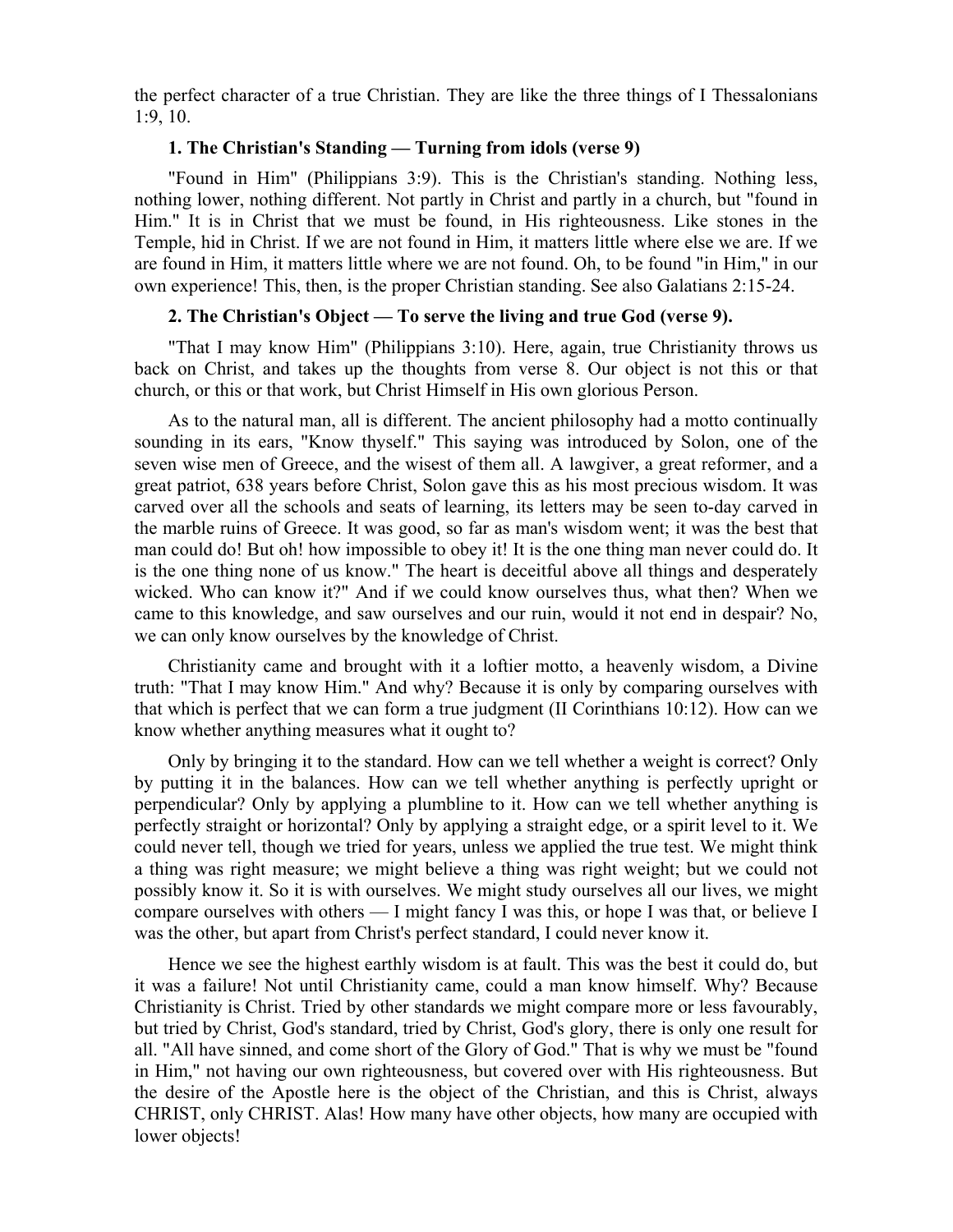#### **Paul's spiritual gain**

We have considered St. Paul's natural advantages, which he once considered his gains, but which he had learnt to count as loss. We now come to his real spiritual gain. In Philippians 3 we learn what this was, viz., "The power of Christ's resurrection." Paul knew he had died with Christ, and had risen with Christ, but he wanted to know (to get to know) what the power of Christ's resurrection was, what it meant to his own life and service. Too many are occupied with the church and its service; Paul wanted to be occupied with Christ's service, with the things of Christ. Even the Word of God is useless without Christ, for "the letter killeth." The one great reason of the lowness of Christian walk is that the eye is taken off from Christ, and rests on some lower object, either on one's self, or on others, or on one's service. Now Saint Paul's object was one (verse 13). "This one thing I do," whether he was resting or travelling, making tents or planting churches, Christ was his object (verse 10). At home or abroad, by sea or by land, by night or by day, alone or with others, "This one thing I do"; and this, remember, not as the Apostle, not as the enraptured Saint, but as the Servant, the one who addresses us in the words of the passages quoted.

Nor should we ever be satisfied with anything lower than this. True, we all fail sadly. Why? Why do we fail in other things? What were we told when we learned to write? "Look at the copy." The copybook had a line of perfectly-shaped letters printed at the top, we looked at it, and perhaps our first line was fairly well done, but what was our tendency? Each line we looked at the last we had written, instead of looking at the copy, so the writing grew worse and worse. This is our tendency in the spiritual life. We copy one another: we are copies of copies, instead of copies of Christ. No! Christ must be our object, and this includes all else. In this way alone can we walk worthy of the vocation wherewith we are called (Ephesians 4:10).

Christ is our strength as well as our righteousness, "In the Lord have I righteousness and strength." This being so, it is our adversary's one aim to keep us from Christ. To accomplish this, he will occupy the sinner with his sins; he will occupy the penitent with his repentance; he will occupy the believer with his faith, as though it and not the Object of it were the ground of his salvation. He will occupy the servant with his service; and the saint with his holiness. It matters not what it is, anything can be used for the same end, and if the end is not gained by one thing it is by another: Christ is shut out of view.

How many Christians are taken up with something short of Christ! They are occupied with their holiness instead of with the Holy One; they are occupied with the promises instead of with the Promiser; they are occupied with the blessing instead of with the Blesser. And yet having Him we have everything. The promises of God "in Him are yea and in Him Amen." His holiness is mine. His blessing is mine. The full occupation with a Heavenly Object will alone make us Heavenly without an effort. We have not to try to be this or that: we "beholding ... ARE changed" (II Corinthians 3:18). Nothing else will form our character. It is the object that forms the character; therefore let us run with patience the race that is set before us looking unto Jesus" (Hebrews 12:1, 2).

And now, to help us and make us look to Christ we have a blessed Hope given to us, a hope in Christ. This will ensure our looking to Him. This brings us to the special object of Philippians 3. (See I Thessalonians l:10, "to wait for His Son from heaven.")

#### **3. The Christian's Hope — To be like Christ (verses 20, 21)**

"Our conversation is in heaven; from whence also we look for the Saviour, the Lord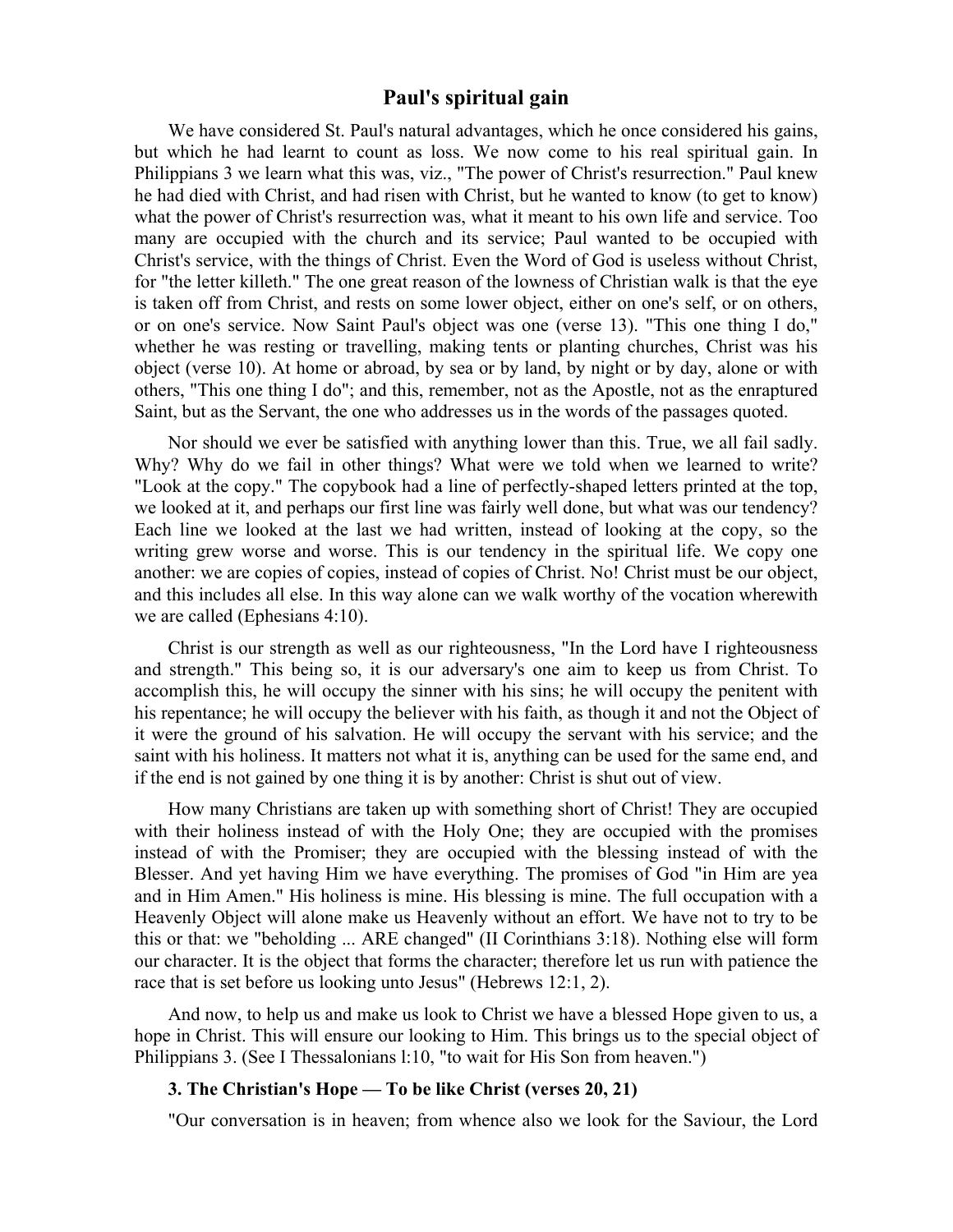Jesus Christ, who shall change our body of humiliation that it may be fashioned like unto His glorious body " (verses 20, 21).

Here our hope is presented in a manner quite as characteristic as our standing and our object. If our standing is to be found in Christ, then our object is to know Christ, and our hope is to be like Christ. Our hope is not the glory of the Kingdom, but "the Saviour"; not the "Restoration of Israel," but Israel's King; and when we see Him, we shall be like Him (I John 3:1,2). That is the hope presented here.

Here we have a "body of humiliation," but we shall be changed. There we shall have a body like His own glorious Body — for we shall be like Him.

Here we have a body in which we groan, but we shall be changed. There we shall be free from all sin and sorrow, for we shall be like Him.

Here we have a body of suffering and death, but we shall be changed, There we shall have a body of immortality and life, for we shall be like Him.

This is our hope. No sooner do we find ourselves in Christ as our righteousness, than we desire to know Him as our Object, and look for Him as our Hope.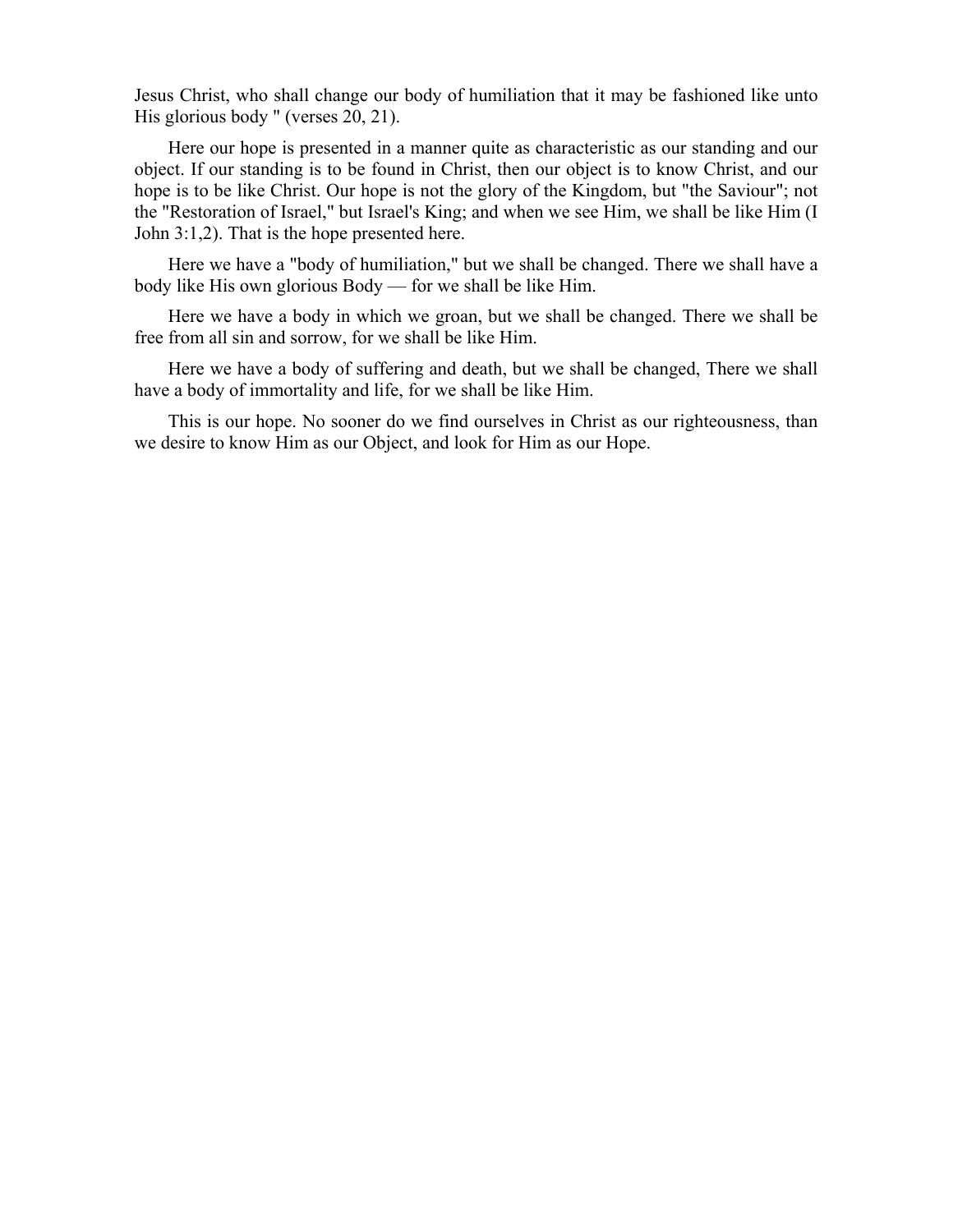### **The Divine Names and Titles — No. 13: "The Son of Man"**

#### **July, 1897**

This is one of the most significant titles given to the Lord Jesus Christ.

It is difficult to define it, on account of all that it means, and all that it contains and teaches.

As applied, without the article, to men, it means merely a descendant of Adam — a human being.

But as used of Christ (with the article — "The Son of Man") it is different, for He was not a descendant of the first Adam, at any rate on the father's side. He was man "of the substance of his mother," but His generation was by the Holy Ghost. Herein lies the difference between Christ and mere man. He was "the second Man — the Lord from heaven." We can never dissociate this thought from "the Son of Man." He is "the Last Adam" — not another man like all the other sons of Adam, but a different man. "In the likeness of sinful flesh" of course, with the "infirmities" of the flesh, but not with its sins! We must not confound "infirmities" with sins.

The first man fell by one sinful act, and the second man in righteousness and grace stood under more severe temptation, and by one act of obedience bore the penalty of sin at the Cross. Thus He became the head of a new race. He is the glorified man in resurrection.

Now, to understand the significance of the title, we must go to its first occurrence. In Psalm 8 we have it. And here we are taken back to Genesis 1 and 2. We have God's purpose concerning man: "Thou madest him to have dominion over the works of Thy hands" (Psa 8:6). But man fell, and lost that dominion — yes, and lost it for ever had not God made a new provision in another — the Second Man!

With regard to the first man — who and what was he? "When I consider Thy heavens, the work of Thy fingers, the moon and stars which Thou hast created, What is man, that Thou art mindful of him?" As regards sentient beings, he trembles in the presence of an angel. As for the animals, the ox is stronger; the eagle more acute of vision, soaring aloft into the heavens while man creeps upon the ground; the lion can rend and tear him in pieces; the fish can go down as man cannot into the depths of the sea and live! and yet, marvellous purpose! — dominion in the earth is for man!

In the structure of the Psalms, Psalm 8 corresponds in subject matter with Psalm 2, but it stands in contrast with it. In Psalm 2 Man sets himself against the Lord's anointed. We see his thoughts and his counsels, and they are "against Jehovah and against His anointed." In Psalm 8 we have God's thoughts and counsels about man. He is nothing, and less than nothing. He has lost dominion in the earth, and now all is to be restored in Christ, "the Son of Man"—"the Second Man." He, too, was made a little lower than the angels, but He came to do the will of His Father, and He did it, and now all things in heaven and earth are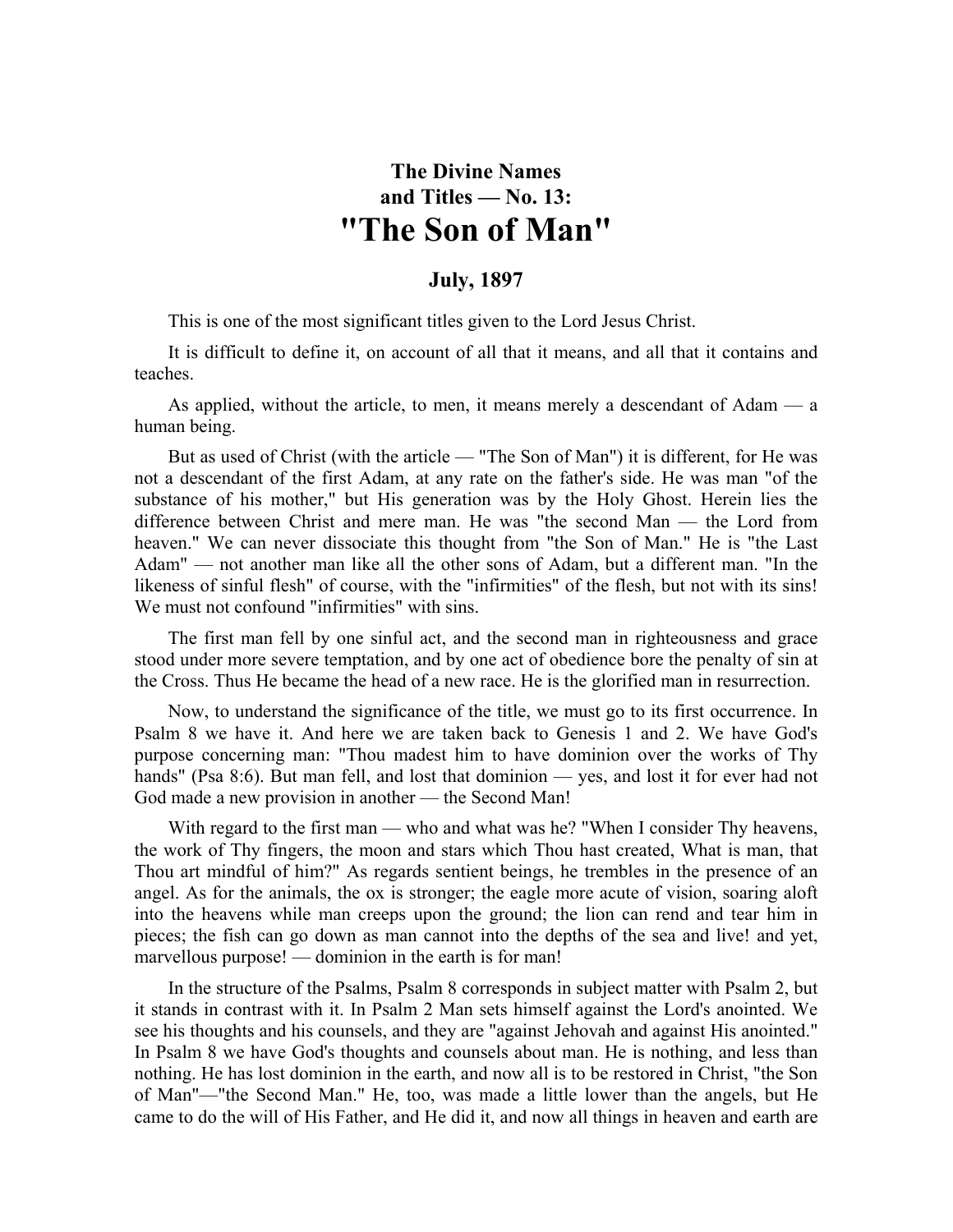put under His feet. In Him — "the Son of Man," "our Adonai" — man regains dominion in all the earth! In Him, God's purposes to exalt man above the earth and above the glittering heavens will yet be carried out; and it is this thought and the sight of this wondrous purpose which calls forth the exclamation, "Lord, what is man?" The question is not answered! We can only, like the same David, sit before the Lord and say, "Who am I?"

Psalm 8 thus contains and gives us the essence of the meaning of this title. It begins and ends with the words, "O Jehovah, our Adonai, how excellent is Thy name IN ALL THE EARTH." This is the point. The title, wherever it is used, has reference to Christ's right to dominion "in all the earth." It is His special title as "the Heir of all things." It is the title, in virtue of which "all things shall be put under His feet" in reality as well as in purpose.

"But now we see not yet all things put under Him. But we see Jesus, who was made a little lower than the angels...that He, by the grace of God, should taste death for every\* man" (Heb 2:8,9). Dominion in the earth is in abeyance until He comes again to claim His rights.

\* I.e., Every man, without distinction, not without exception! Before His death the sacrifices were slain only for Israel. But His death was for all, without any such distinction or limitation.

In this view the first occurrence of the title in the New Testament is deeply significant: "The Son of Man hath not where to lay His head" (Matt 8:20). That is the first thing spoken of "the Son of Man." It refers to the earth in which "foxes have holes and the birds of the air have nests."

The second likewise refers to the earth, but it sets forth the fact that the Son of Man — "the second Man — the Lord from heaven," is God as well as Man, for "the Son of Man hath power on earth to forgive sins" (Matt 9:6). It is this forgiveness of sins that is the basis of all future blessing for man in the earth, and the secret of his restored dominion in it.

The third occurrence refers to the time when this forgiveness shall be proclaimed, and how that proclamation shall go forth and not be finished "till the Son of Man be come" (Matt 10:23).

Thus in beauteous harmony the teaching is carried on. Every occurrence is worthy of deep and patient study. Our object is rather to point out the lines on which such study should be pursued.

The use of this title teaches us that it has nothing whatever to do with the Church of God, and only slightly with Israel. It has to do special with the earth, judgment, rule and dominion in the earth.

As contrasted with the title, "Son of God," it is most significant (see John 5:25-27): "Verily I say unto you, the hour is coming, and now is, when the dead shall hear the voice of the SON OF GOD, and they that hear shall live. For as the Father hath life in Himself, so hath He given to the Son to have life in Himself; and hath given Him authority to execute judgment also, because HE is the SON OF MAN!"

As the Son of Man He had not in this sense life in Himself. Before the hour can come when "the Son of Man should be glorified," that precious "corn of wheat" must fall into the ground and die (John 12:23, 24). But having died and brought forth much fruit in resurrection life and on resurrection ground — as "the Lord from heaven" — then all judgment is committed unto Him because He is "the Son of Man" (Acts 10:40-42). And "God hath appointed a day in which He will judge the world in righteousness by THAT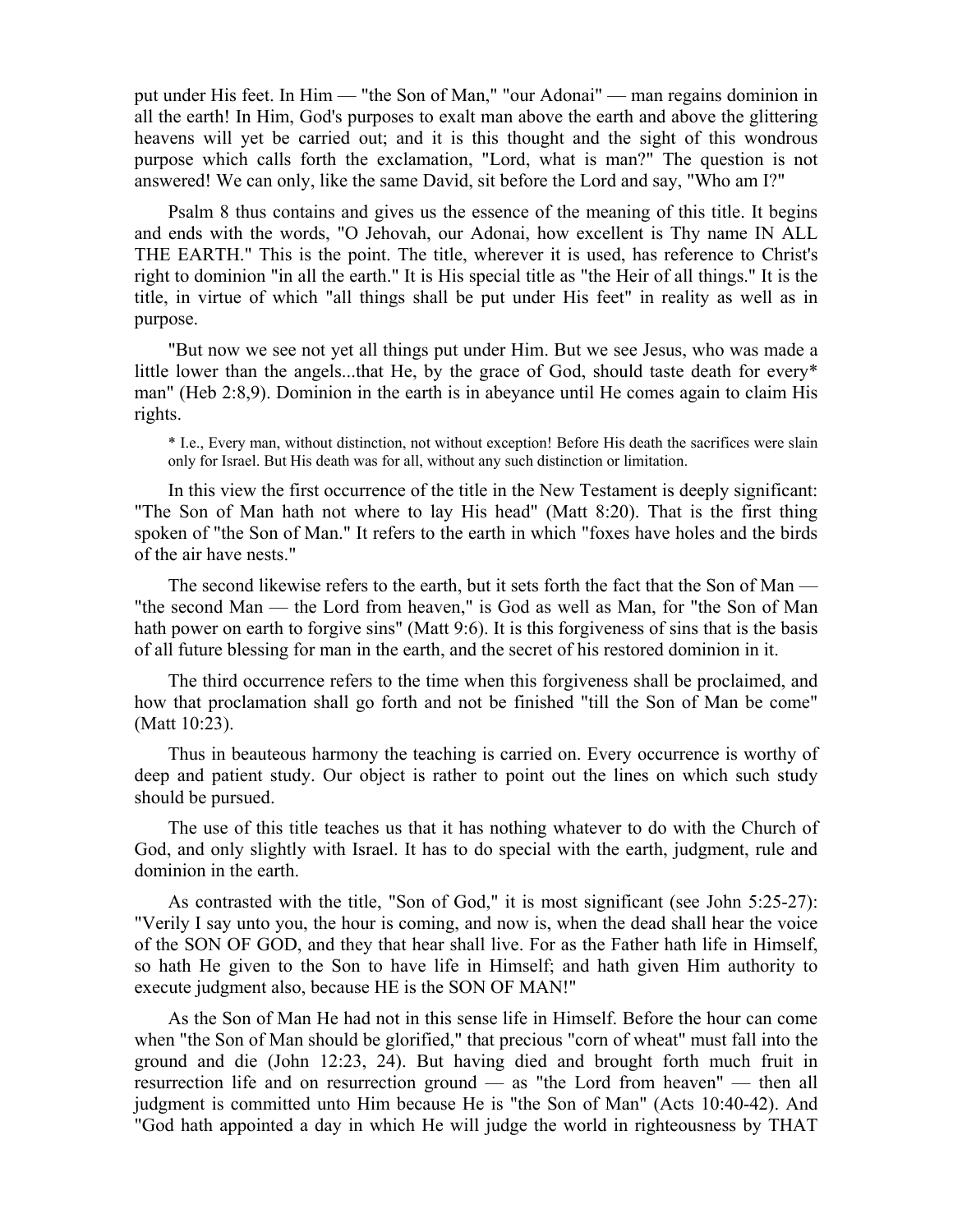MAN whom He hath ordained, whereof He hath given assurance unto all, in that He hath raised Him from the dead" (Acts 17:31).

Thus it is clear how carefully and divinely and exactly these titles are used by the Holy Spirit of God.

How incongruous it would be! How confusing to the thought and the teaching if the title, "Son of Man," were used in connection with the Church of God, or with reference to Christ as the Head of the Body!

No, the fact is that it is never once so used! Not once in all the epistles! Only in Hebrews 2:7 is Psalm 8 quoted to prove that Psalm 8 is spoken of Christ.

The title occurs 84 times.\* Seven times twelve (7 x 12). Twelve the number of governmental perfection and seven of spiritual perfection. Thus the number of the occurrences corresponds with the meaning and teaching of the title, for it will be as the Son of Man that His name will be excellent in all the earth, and that He shall judge the world in righteousness.

\* This is omitting with RV, Matthew 18:11, 25:13 and Luke 9:56.

It is interesting also to notice how these 84 occurrences are distributed. Out of the whole number, 80 are in the four Gospels! And the number in each Gospel is also significant.

In Matthew it is 30, which is  $5 \times 6$ . The number of grace and the number of man, for it was in perfect grace that the King had not where to lay His head.

In Mark it is 14, which is twice seven. The two of testimony and seven of spiritual perfection, for the Servant is spiritually perfect.

In Luke, which is the special Gospel setting forth Christ as the Perfect Man, this is balanced by the number 25, five times five, or the square of five — the number of grace.

While in John it occurs eleven times, a number which stands associated with Divine designs. It is the fifth prime number, and stands alone.

Then we have one occurrence in the Acts (7:56), one in Hebrews (2:6), and two in the Apocalypse (Rev 1:13, 14:14). It was "the Son of Man" whom John saw in the midst of the seven golden lamp-stands, showing that the Lord from Heaven was there in judgment and not in grace. And it is "the son of Man" whom John saw, "having on His head a golden crown and in His hand a sharp sickle" — for the vision has reference to the time when it shall be said "the harvest of the earth is ripe," "and He that sat on the cloud thrust in His sickle on the earth, and the earth was reaped" (Rev 14:14, 15).

Thus we see that the Lord Jesus, when He is first named as "the Son of Man" in Matthew 8:20, "had not where to lay His head." Yet in this last mention of Him in the New Testament, that head has upon it "a golden crown."

Similarly significant are the first and last occurrences in each of the four Gospels.

In Matthew, where we behold the King, the first (8:10) shows Him as the Son of Man, with nowhere to lay His head, while the last (26:64) proclaims Him coming hereafter in the clouds of heaven.

In Mark, where we behold the Servant, the first  $(2.10)$  shows that He is no mere Servant, but is the Lord of all, and has power on earth to forgive sins, while the last (14:62), as in Matthew, shows Him sitting at the right hand of power.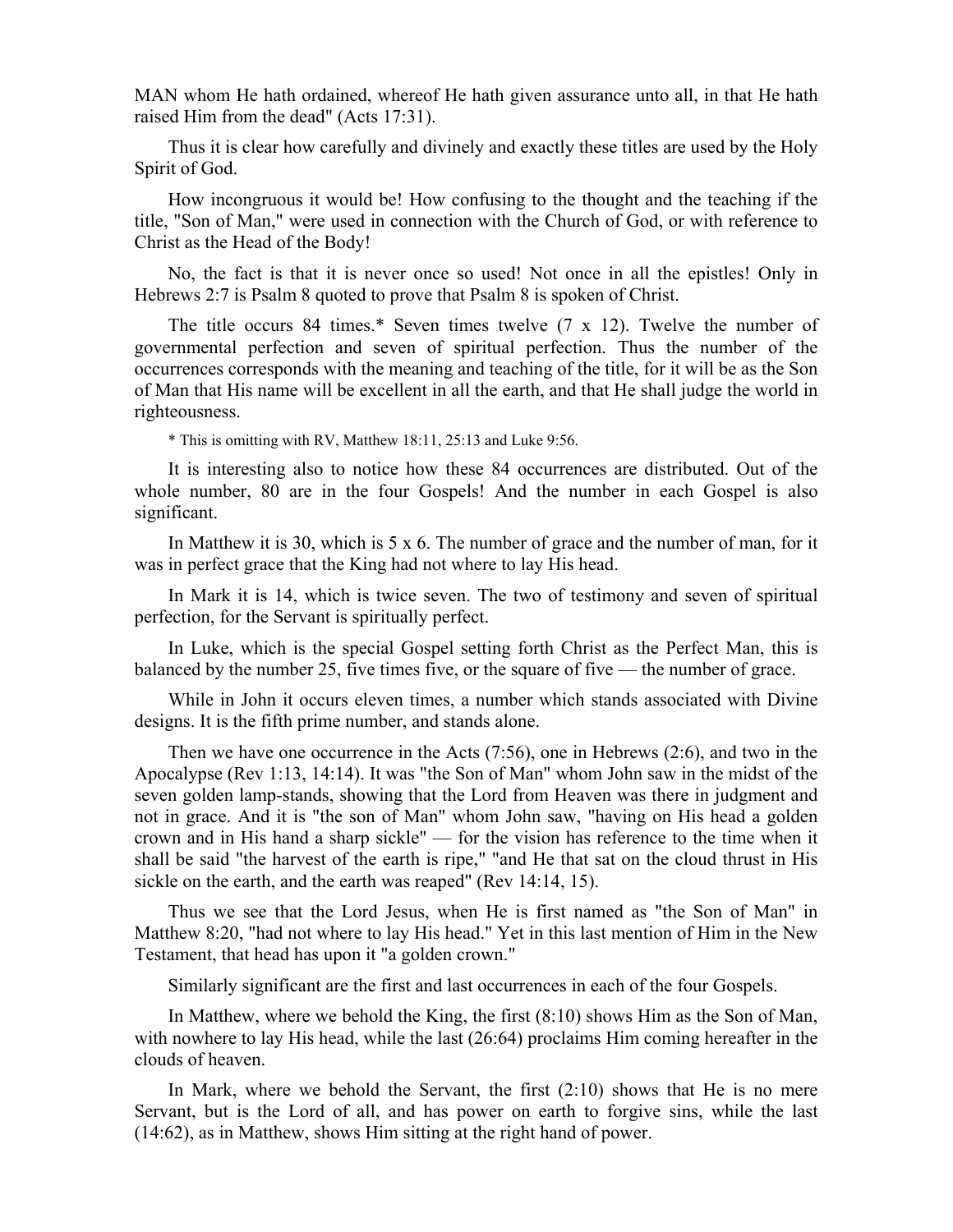In Luke, where we "behold the Man," the first (5:24) shows Him, as in Mark, to be God, with power on earth to forgive sins, and the last (24:7) the Son of Man proclaimed as betrayed, crucified, and risen again from the dead.

In John, where we behold our God, the first (3:13, 14), shows the Son of Man, which was in heaven, lifted up as Moses lifted up the serpent in the wilderness, while the last (13:31) shows Him in the darkest hour of that last "night," saying, "Now is the Son of Man glorified, and God is glorified in Him"!

In the Acts, the only reference (7:56), Stephen sees "the son of Man standing on the right hand of God" — the pledge that He will one day rise up to avenge the blood of His servants; while in the Epistles the only occurrence is, as we have seen, in Hebrews 2:6, where Psalm 8 is quoted to connect it with the Lord Jesus as the Son of Man.

In all this we have a key to and a help to the rightly dividing of the Word of Truth; and, if we heed the lesson thus taught us, we shall never be found interpreting of the church of God any passage (such as Matt 24) where this title is used. It is a finger-post pointing us to the fact that we are to interpret it of Christ as the One whose right it is to exercise universal dominion, and Whose name shall one day be excellent in all the earth, and His glory above the heavens.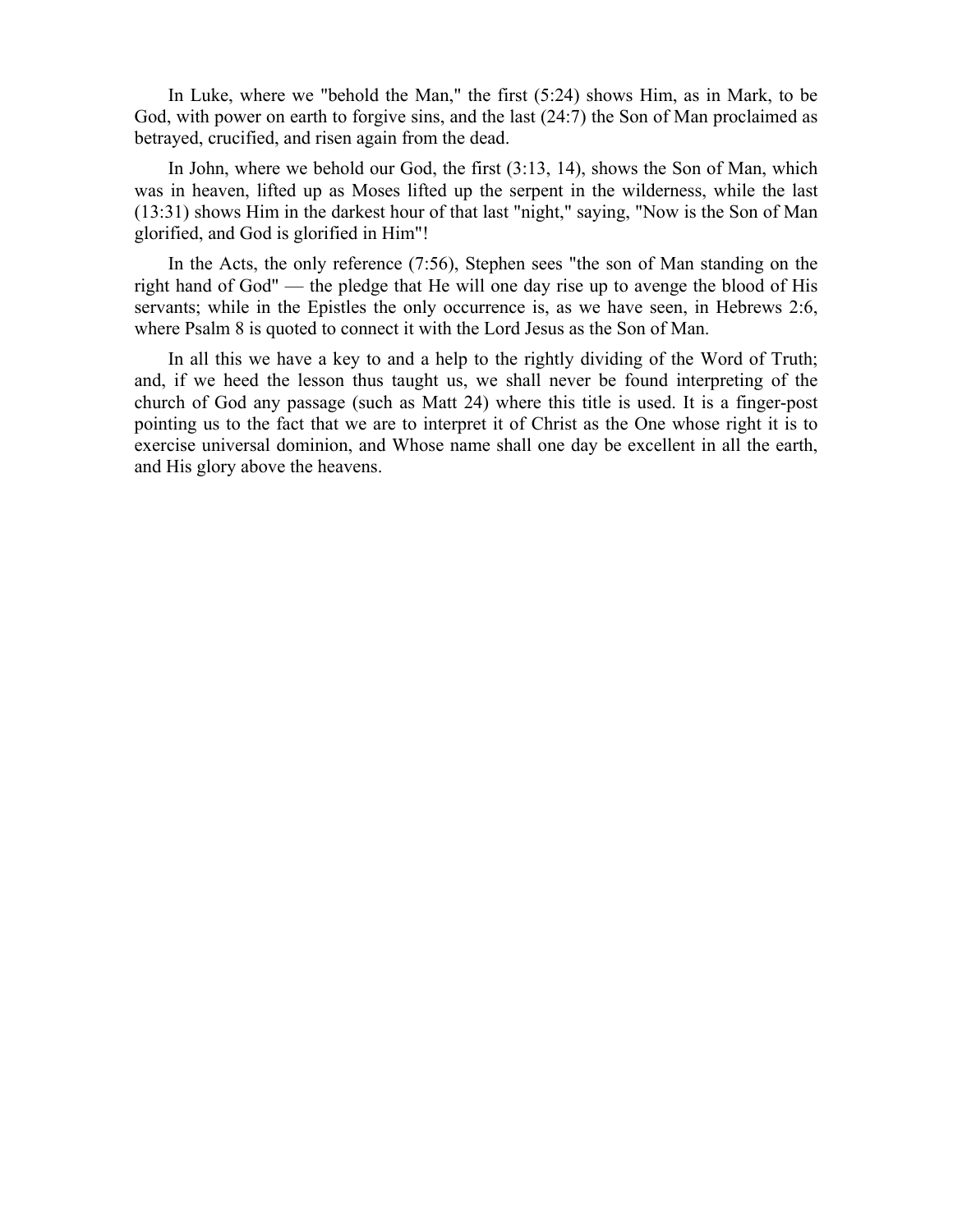# **The Ground is Thirsty**

A figure is simply a word or a sentence thrown into a peculiar form, different from its original or simplest meaning or use. These forms are constantly used by every speaker and writer. It is impossible to hold the simplest conversation, or to write a few sentences without, it may be unconsciously, making use of figures. We may say, "the ground needs rain": that is a plain, cold, matter-of-fact statement; but if we say "the ground is thirsty," we immediately use a figure. It is nor true to fact, and therefore it must be a figure. But how true to feeling it is! how full of warmth and life! Hence, we say, "the crops suffer"; we speak of "a hard heart," "a rough man," "an iron will." In all these cases we take a word which has a certain, definite meaning, and apply the name, or the quality, or the act, to some other thing with which it is associated, by time or place, cause or effect, relation or resemblance.

Some figures are common to many languages; others are peculiar to some one language. There are figures used in the English language, which have nothing that answers to them in Hebrew or Greek; and there are Oriental figures which have no counterpart in English; while there are some figures in various languages, arising from human infirmity and folly, which find, of course, no place in the word of God.

It may be asked, "How are we to know, then, when words are to be taken in their simple, original form (i.e., literally), and when they are to be taken in some other and peculiar form (i.e., as a Figure)?" The answer is that, whenever and wherever it is possible, the words of Scripture are to be understood literally, but when a statement appears to be contrary to our experience, or to known fact, or revealed truth; or seems to be at variance with the general teaching of the Scriptures, then we may reasonably expect that some figure is employed. And as it is employed only to call our attention to some specially designed emphasis, we are at once bound to diligently examine the figure for the purpose of discovering and learning the truth that is thus emphasized.

From non-attention to these Figures, translators have made blunders as serious as they are foolish. Sometimes they have translated the figure literally, totally ignoring its existence; sometimes they have taken it fully into account, and have translated, not according to the letter, but according to the spirit; sometimes they have taken literal words and translated them figuratively. Commentators and interpreters, from inattention to the figures, have been led astray from the real meaning of many important passages of God's Word; while ignorance of them has been the fruitful parent of error and false doctrine. It may be truly said that most of erroneous and conflicting views of the Lord's People, have their root and source, either in figuratively explaining away passages which should be taken literally, or in taking literally what has been thrown into a peculiar form or Figure of language: thus, not only falling into error, but losing the express teaching, and missing the special emphasis which the particular Figure was designed to impart to them.

This is an additional reason for using greater exactitude and care when we are dealing with the words of God. Man's words are scarcely worthy of such study. Man uses figures, but often at random and often in ignorance or in error. But "the words of the Lord are pure words." All His works are perfect, and when the Holy Spirit takes up and uses human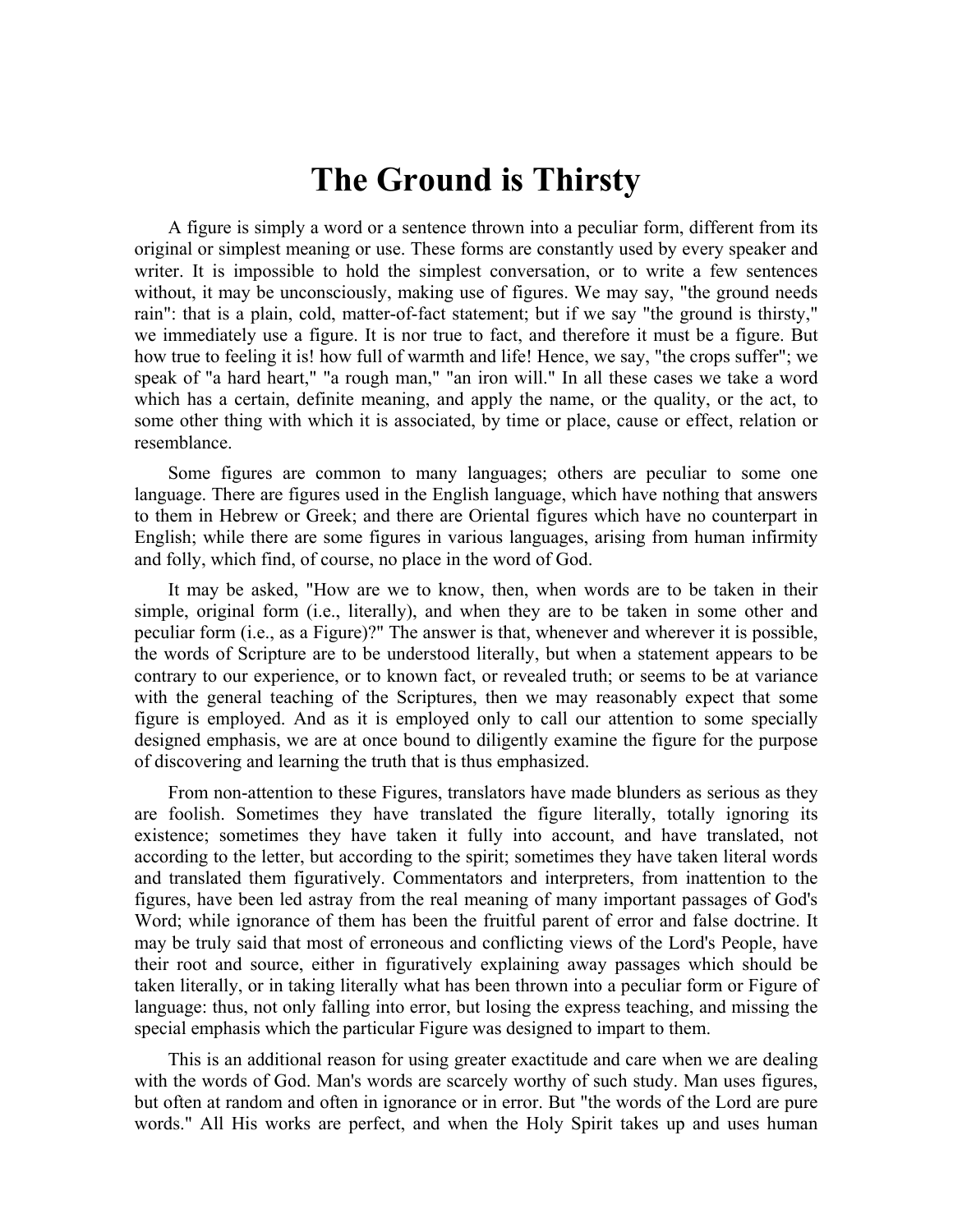words, He does so, we may be sure, with unerring accuracy, infinite wisdom, and perfect beauty.

We may well, therefore, give all our attention to "the words which the Holy Ghost teacheth."

### **Introduction**

Jehovah has been pleased to give us the revelation of His mind and will in words It is therefore absolutely necessary that we should understand not merely the meanings of the words themselves, but also the laws which govern their usage and combinations.

All language is governed by law; but, in order to increase the power of a word, or the force of an expression, these laws are designedly departed from, and words and sentences are thrown into, and used in, new forms, or figures.

The ancient Greeks reduced these new and peculiar forms to science, and gave names to more than two hundred of them.

The Romans carried forward this science: but with the decline of learning in the Middle Ages, it practically died out. A few writers have since then occasionally touched upon it briefly, and have given a few trivial examples: but the knowledge of this ancient science is so completely forgotten, that its very name to-day is used in a different sense and with almost an opposite meaning.

These manifold forms which words and sentences assume were called by the Greeks *Schema* and by the Romans, *Figura*. Both words have the same meaning, viz., a shape or figure. When we speak of a person as being "a figure" we mean one who is dressed in some peculiar style, and out of the ordinary manner. The Greek word *Schema* is found in I Cor. 7:31, "The fashion of this world passeth away"; Phil. 2:8, "being found in fashion as a man." The Latin word *Figura* is from the verb *fingere*, to form, and has passed into the English language in the words figure, transfigure, configuration, effigy, feint, feign, etc.

We use the word figure now in various senses. Its primitive meaning applies to any marks, lines, or outlines, which make a form or shape. Arithmetical figures are certain marks or forms which represent numbers (1, 2, 3, etc.). All secondary and derived meanings of the word "figure" retain this primitive meaning.

Applied to words, a figure denotes some form which a word or sentence takes, different from its ordinary and natural form. This is always for the purpose of giving additional force, more life, intensified feeling, and greater emphasis. Whereas to-day "Figurative language " is ignorantly spoken of as though it made less of the meaning, and deprived the words of their power and force. A passage of God's Word is quoted; and it is met with the cry, "Oh, that is figurative" — implying that its meaning is weakened, or that it has quite a different meaning, or that it has no meaning at all. But the very opposite is the case. For an unusual form (*figura*) is never used except to add force to the truth conveyed, emphasis to the statement of it, and depth to the meaning of it. When we apply this science then to God's words and to Divine truths, we see at once that no branch of Bible study can be more important, or offer greater promise of substantial reward.

It lies at the very root of all translation; and it is the key to true interpretation... As the course of language moves smoothly along, according to the laws which govern it, there is nothing by which it can awaken or attract our attention. It is as when we are travelling by railway. As long as everything proceeds according to the regulations we notice nothing; we sleep, or we read, or meditate as the case may be. But, let the train slacken its speed, or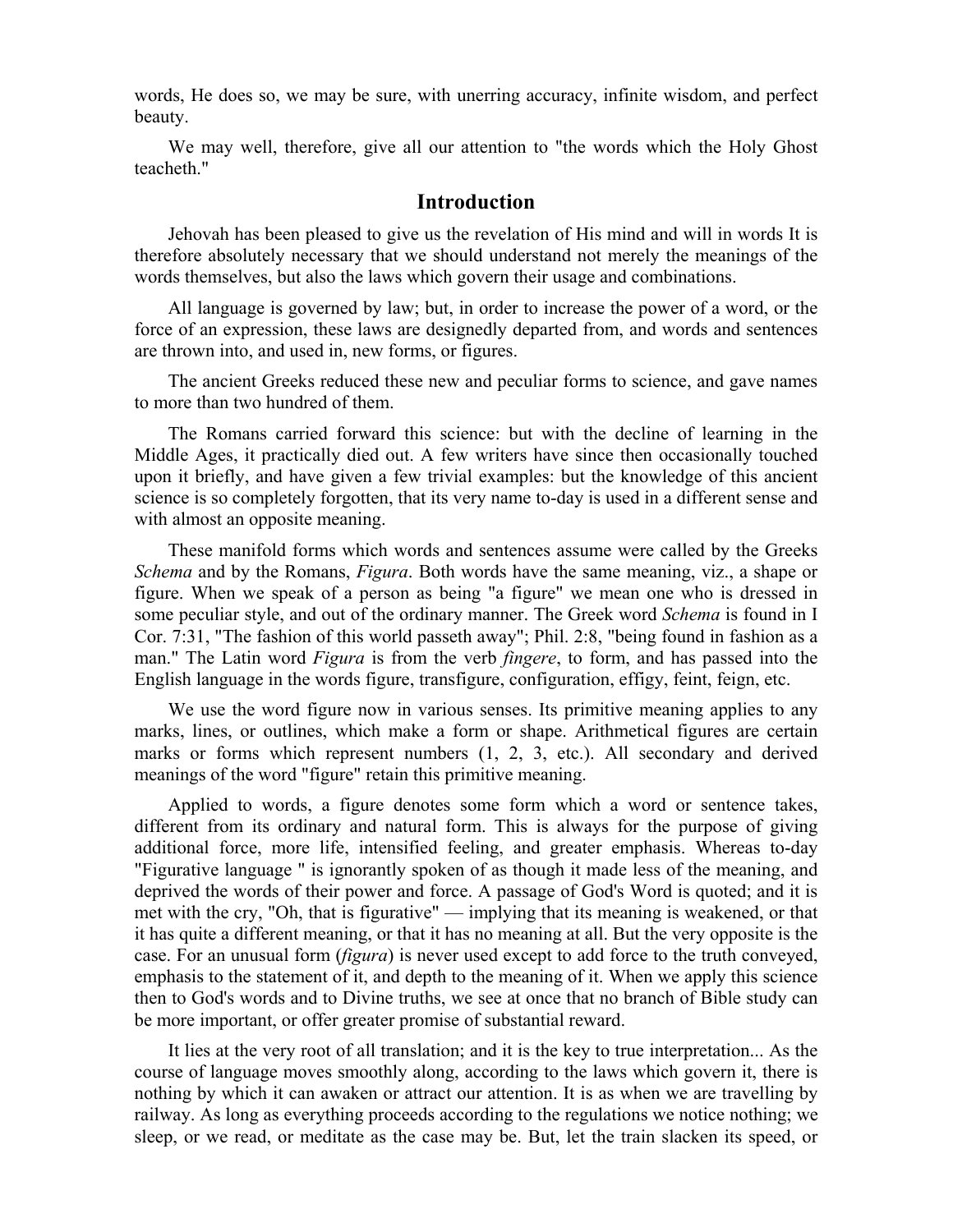make an unexpected stop; — we immediately hear the question asked, "What is the matter?" "What are we stopping for?" We hear one window go down and then another: attention is thoroughly aroused, and interest excited. So it is exactly with our reading. As long as all proceeds smoothly and according to law we notice nothing. But suddenly there is a departure from some law, a deviation from the even course — an unlooked for change — our attention is attracted, and we at once give our mind to discover why the words have been used in a new form, what the particular force of the passage is, and why we are to put special emphasis on the fact stated or on the truth conveyed. In fact, it is not too much to say that, in the use of these figures, we have, as it were, the Holy Spirit's own markings of our Bibles.

This is the most important point of all. For it is not by fleshly wisdom that the "words which the Holy Ghost teacheth" are to be understood. The natural man cannot understand the Word of God. It is foolishness unto him. A man may admire a sun-dial, he may marvel at its use, and appreciate the cleverness of its design; he may be interested in its carvedwork, or wonder at the mosaics or other beauties which adorn its structure: but, if he holds a lamp in his hand or any other light emanating from himself or from this world, he can make it any hour he pleases, and he will never be able to tell the time of day. Nothing but the light from God's sun in the Heavens can tell him that. So it is with the Word of God. The natural man may admire its structure, or be interested in its statements; he may study its geography, its history, yea, even its prophecy; but none of these things will reveal to him his relation to time and eternity. Nothing but the light that cometh from Heaven. Nothing but the Sun of Righteousness can tell him that. It may be said of the Bible, therefore, as it is of the New Jerusalem — "The Lamb is the light thereof." The Holy Spirit's work in this world is to lead to Christ, to glorify Christ. The Scriptures are inspired by the Holy Spirit; and the same Spirit that inspired the words in the Book must inspire its truths in our hearts, for they can and must be "Spiritually discerned" (I Cor. 2:1-16).

On this foundation, then, we have prosecuted this work. And on these lines we have sought to carry it out.

We are dealing with the words "which the Holy Ghost teacheth." All His works are perfect. "The words of the Lord are pure words"; human words, indeed, words pertaining to this world, but purified as silver is refined in a furnace. Therefore we must study every word, and in so doing we shall soon learn to say with Jeremiah (15:16), "Thy words were found, and I did eat them; and Thy word was unto me the joy and rejoicing of mine heart..."

It is clear, therefore, that no branch of Bible-study can be more important: and yet we may truly say that there is no branch of it which has been so utterly neglected.

A figure is, as we have before said, a departure from the natural and fixed laws of Grammar or Syntax; but it is a departure not arising from ignorance or accident. Figures are not mere mistakes of Grammar; on the contrary, they are legitimate departures from law, for a special purpose. They are permitted variations with a particular object. Therefore they are limited as to their number, and can be ascertained, named, and described.

No one is at liberty to exercise any arbitrary power in their use. All that art can do is to ascertain the laws to which nature has subjected them. There is no room for private opinion, neither can speculation concerning them have any authority.

It is not open to any one to say of this or that word or sentence, "This is a figure," according to his own fancy, or to suit his own purpose. We are dealing with a science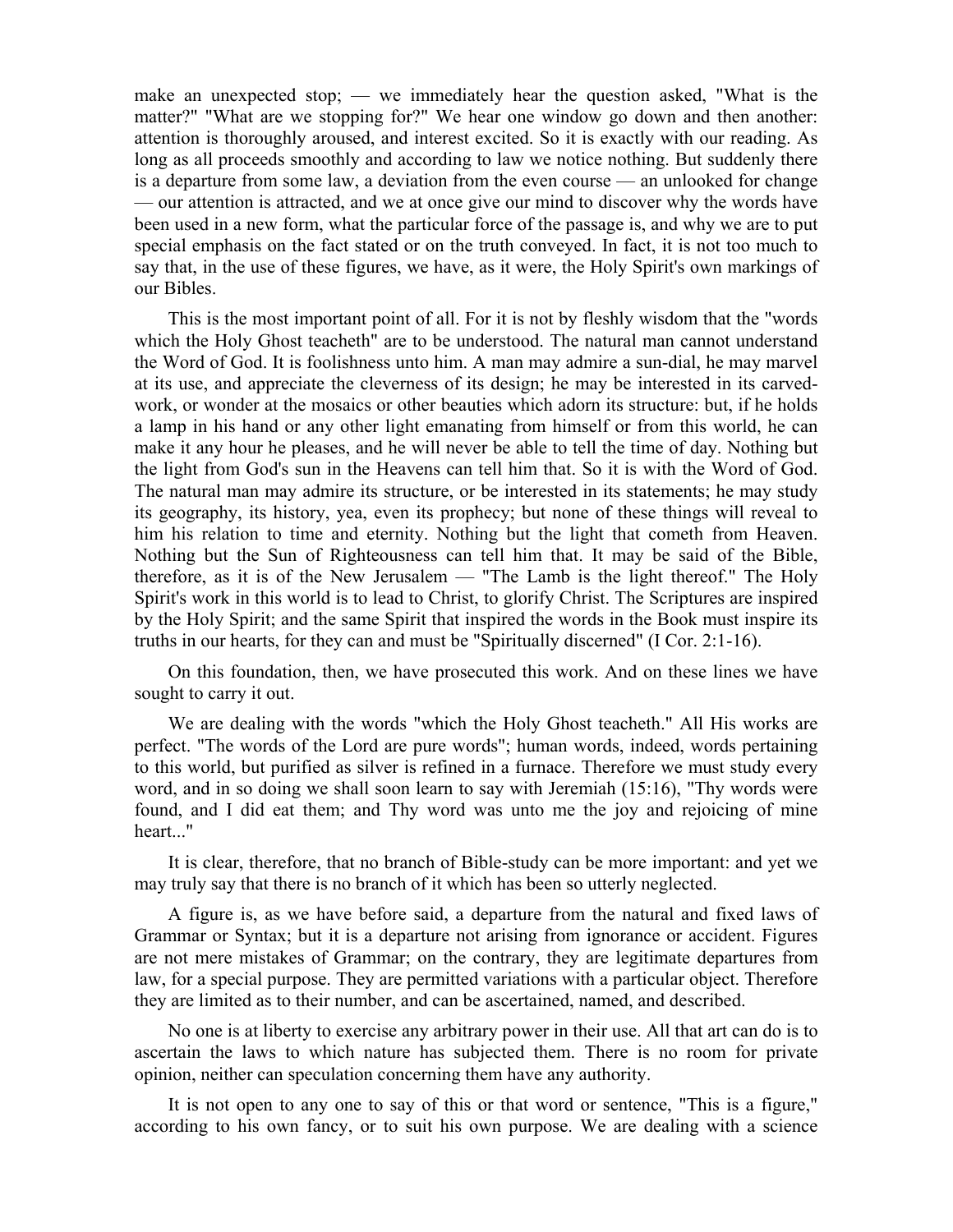whose laws and their workings are known. If a word or words be a figure, then that figure can be named, and described. It is used for a definite purpose and with a specific object. Man may use figures in ignorance, without any particular object. But when the Holy Spirit takes up human words and uses a figure (or peculiar form), it is for a special purpose, and that purpose must be observed and have due weight given to it.

Many misunderstood and perverted passages are difficult, only because we have not known the Lord's design in the difficulty.

Thomas Boys has well said (Commentary, I Pet. 3), "There is much in the Holy Scriptures, which we find it hard to understand: nay, much that we seem to understand so fully as to imagine that we have discovered in it some difficulty or inconsistency. Yet the truth is, that passages of this kind are often the very parts of the Bible in which the greatest instruction is to be found: and, more than this, the instruction is to be obtained in the contemplation of the very difficulties by which at first we are startled. This is the intention of these apparent inconsistencies. The expressions are used, in order that we may mark them, dwell upon them, and draw instruction out of them. Things are put to us in a strange way, because, if they were put in a more ordinary way, we should not notice them."

This is true, not only of mere difficulties as such, but especially of all Figures: i.e., of all new and unwonted forms of words and speech: and our design in this work is that we should learn to notice them and gain the instruction they were intended to give us.

The Word of God may, in one respect, be compared to the earth. All things necessary to life and sustenance may be obtained by scratching the surface of the earth: but there are treasures of beauty and wealth to be obtained by digging deeper into it. So it is with the Bible. "All things necessary to life and godliness" lie upon its surface for the humblest saint; but, beneath that surface are "great spoils" which are found only by those who seek after them as for "hid treasure."

Ethelbert W. Bullinger. November, 1899.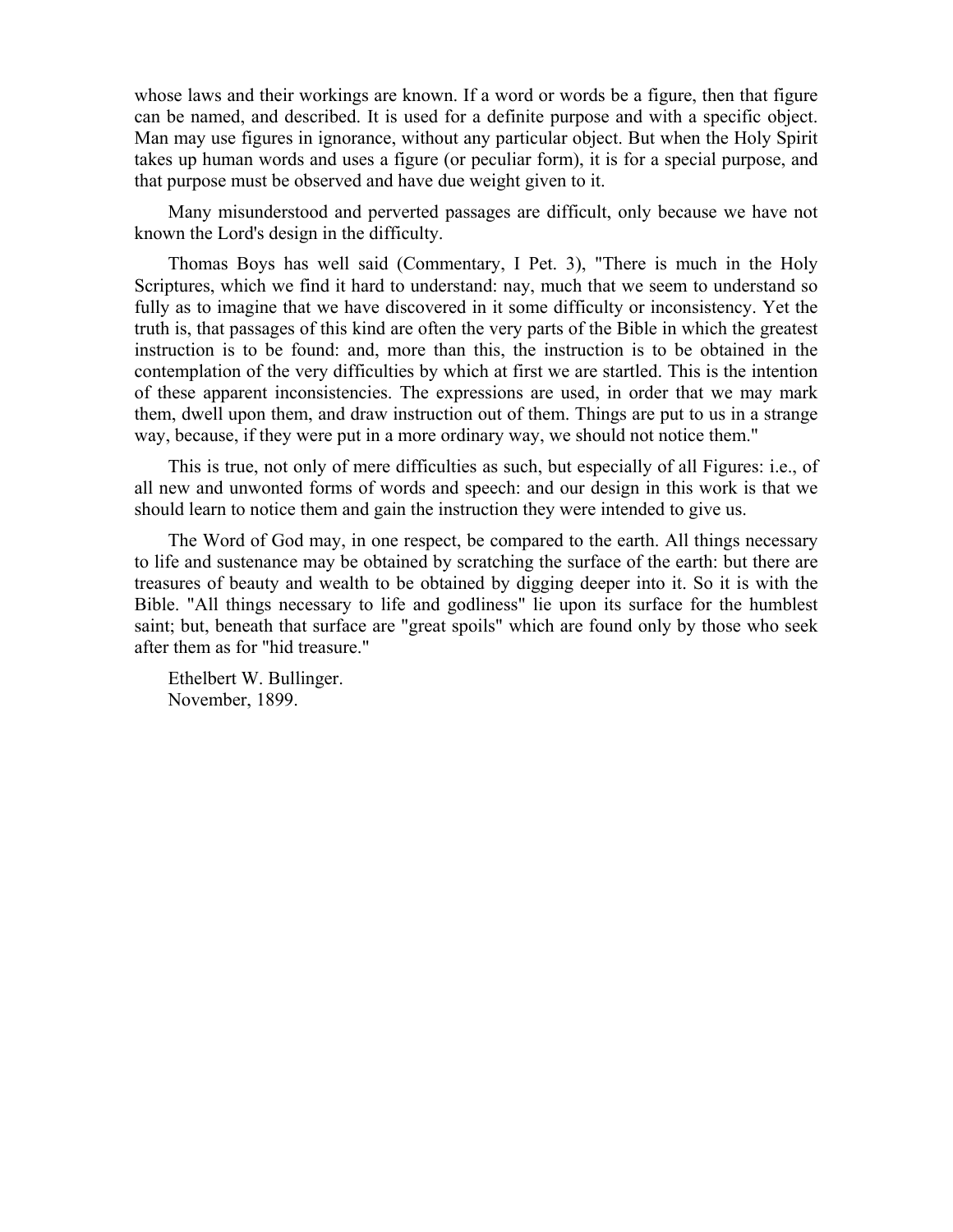**Taken from "Questions and Answers" August, 1897** 

# **The Inscriptions on the Cross**

## *Question No. 2*

We have had several Questions addressed to us on this important subject.

These have always been a source of perplexity to many a Bible student.

It is well known that four different forms are forced on our attention, being for some reason usually printed in large capital letters, as follows:—

Matthew: This is Jesus the King of the Jews (27:37). Mark: The King of the Jews (15:26). Luke: This is the King of the Jews (23:38). John: Jesus of Nazareth the King of the Jews (19:19).

Some explain the apparent discrepancy by assuming that there was one full inscription ("This is Jesus of Nazareth the King of the Jews"), and that each evangelist selected the words which best accorded with the character in which Christ was presented in his gospel. This is ingenious, but it affords too wide a scope to human instrumentality in Inspiration to please or satisfy us.

Others assume that as it was written in three languages, there might have been some variation in each of the three, and that each evangelist gives one of the three versions. This, we believe, is the more popular or general explanation of the difficulty.

But is there a difficulty? If so, is it in the Text, or do we put it there by starting with the assumption that there was only one Inscription? If there was only one, then of course there cannot be several different forms of it and each be correct. One must be right and the others wrong. This is where the difficulty lies, and our belief is that it is created by the readers and not by the writers.

We answer the question therefore by asking another: — Was there only one Inscription; or were there more? Let us look and see.

First, with regard to Mark, we may put him aside for the moment, because he does not profess to give a version which he or anyone else had seen. He merely mentions "the accusation" or bill of indictment, which may or may not have been the same as "the title" of which the others speak.

If it were, then it is sufficiently like Luke's to be identical with one of the Greek, Latin, or Hebrew inscriptions which he gives.

Secondly, as to time: — In John 19:19 we read that "Pilate wrote a title and put it on the cross." Whether written by Pilate's own hand or by some person acting for him, it was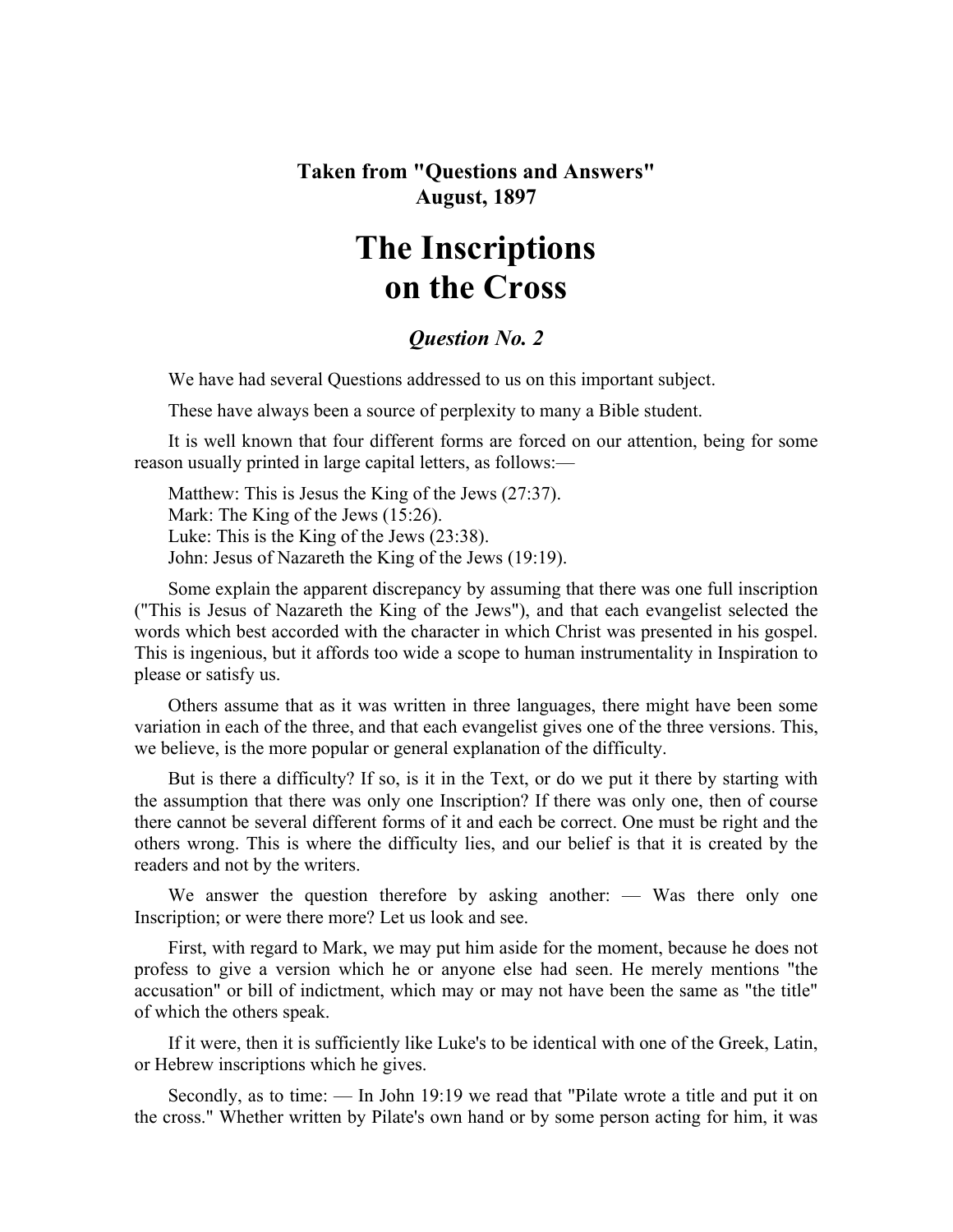undoubtedly written in Pilate's presence and put then and there upon the cross before it left Pilate. For the act is recorded in connection with his delivering Jesus to the Jews and His being "led away" to be crucified. This was written, not like Luke's in "Greek and Latin and Hebrew" characters, but in "Hebrew and Greek and Latin." Pilate would certainly have written in the official language — Latin — and therefore the last was evidently regarded by him as the place of authority. This would distinguish it from Luke's in which the Hebrew was put last. In any case it was put on the cross itself, and that before it left Pilate's presence and before it arrived at Golgotha.

We know that the Jews objected to this particular title, and tried to induce Pilate to alter it. Pilate merely replied, "What I have written, I have written" (John 19:22). He implies that he is not disposed to alter it: but there is nothing to make a subsequent alteration impossible. We cannot tell how earnestly or pertinaciously the objections were urged, or with what success they met: we are told, however, of the commencement of the altercation.

We only know that some time after Jesus was put upon the cross, and after the garments were divided, and after they had cast lots upon His vesture, that they then sat down and watched Him there (Matt 27:36), while they were watching "they" then and there "set up over His head" another inscription. By what means it was obtained we are not told, or by what authority. It may have been without authority, for it appears as if it were in only one language (probably Greek).

This Inscription may have taken the place of Pilate's, or have been added to it, being placed "over His head." But it was put there, not by the "soldiers" who nailed Him and parted His garments, but by "they" who had crucified Him.

The official mockings followed the setting up of this title (Matthew's: compare Matt 27:37-43 with Luke 23:35-37); and then, after the mockings of the "rulers," Luke tells us that another three-language title was put up or written over Him.

So that it would appear (1) that Pilate's was the first official title, put on the cross in his presence; (2) that while the arguments were being pressed, the title recorded in Matthew was put up in addition to it or in substitution for it, and was intermediate until (3) the one mentioned by Luke was brought in official form, modified according to the request of the Jews in John 19:21. This was seen about the sixth hour (Luke 23:44).

There is nothing unreasonable in our explanation. We know that there were altercations, but we are not told how the tide of victory fluctuated or what was the result; we submit that these three different titles are the evidences of that conflict and mark its various stages and its final issue.

In any case, those who may hesitate to accept our explanation, have got to account not only for the variation in the words, but for the differences of the times and occasions.

#### *Question No. 3*

Nemo, London. "How shall we reconcile such passages as Matthew 23:34-36 and Revelation 18:24 with Luke 23:34? How was the prayer on the cross answered?"

As in Acts 2:22-40, and not as the religious world teaches.

There was no petition for indiscriminate forgiveness whether they wanted or not; it was a request, under plea of their ignorance of the full extent of the wickedness they were consummating, that judgment might be suspended and that door re-opened for mercy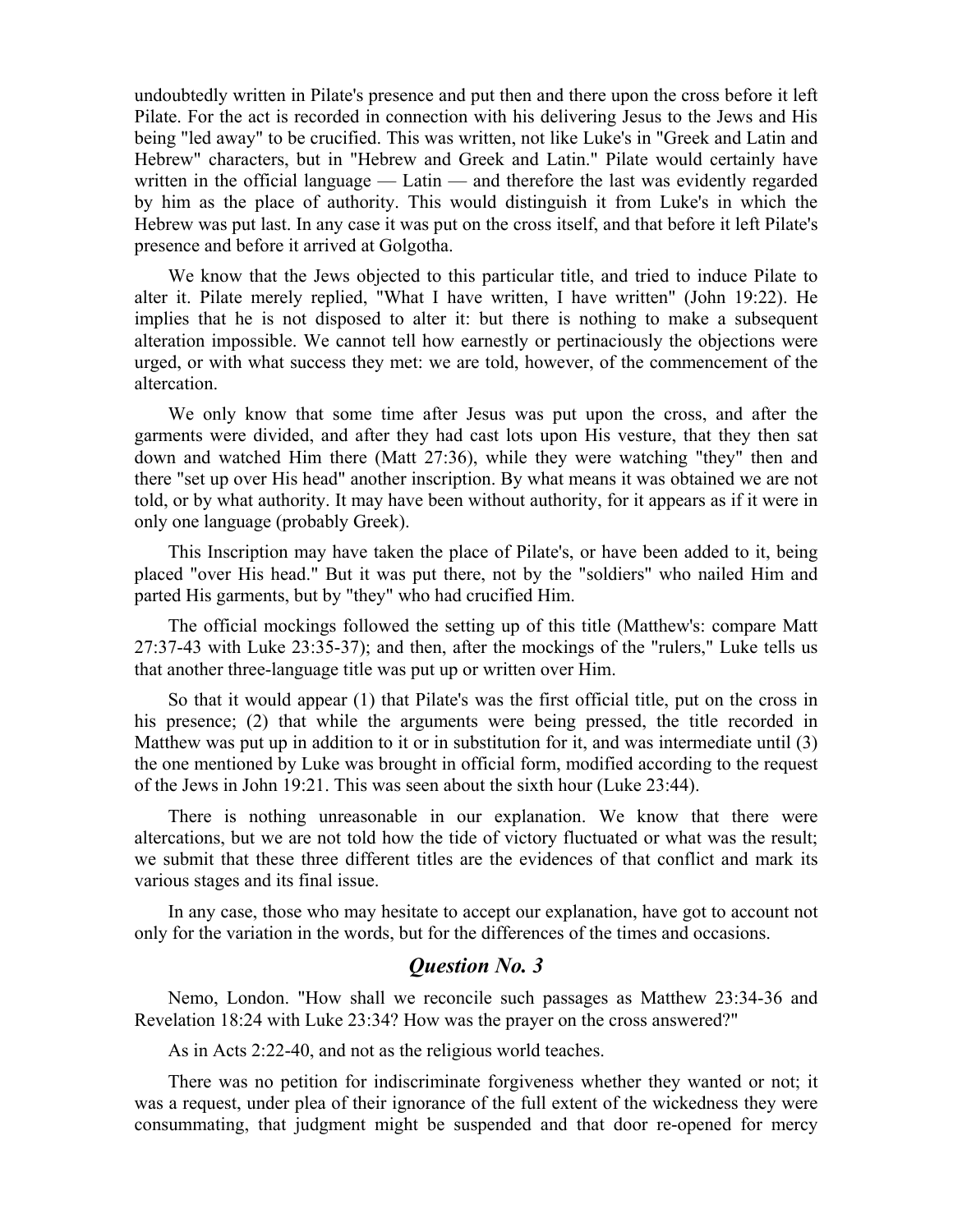which Israel and her rulers had closed by the murder of the Root and Offspring of David, the Holy One of God, the nation's Lord and Messiah. With the seventy weeks running out, what cold save Jerusalem from instant destruction? But for the covenant with David, nothing stood between Jehovah and Israel to ward off the curse for the broken law. The sacrifices had only been restored for seventy weeks, and only for the express purpose of presenting the Son of David, i.e., Messiah, to the nation. They were back where they were in 2 Chronicles 21, having neither the house of David nor sacrifices to stay the sword of Jehovah; for, whether the king broke the covenant or they destroyed the line of David, the practical result to them was the same.

But that prayer was sufficient.

The distinction between God's purpose and man's responsibility clears all up. It was open to every individual Pharisee, to every individual scribe, to every individual chief priest; nay, to every individual Israelite by repentance to deliver himself on the day of Pentecost from that evil generation of Jews which the Lord had said should not pass away till vengeance should overtake it for all the righteous blood shed upon the earth. It was called "Jerusalem" in those days; but its true name is "Babylon," a name which will be openly stamped upon it at some time between to-day and the commencement of the Apocalyptic judgments.

The offer of "Messiah" was repeated as a result of this prayer; but at the stoning of Stephen, the Lord had again exchanged this title for that more comprehensive one of "Son of Man," which, now that He had been "lifted up," was the sign of impending judgment. Stephen's prayer, however, further availed to ward off the judgment — as the continuation of the Book of Acts proves. But at last came the destruction of Jerusalem; and the curse for the broken law fell upon the Jews. The "Son of Man," however, did not descend. That was owing to God's most gracious purpose in calling the apostle Paul; so that from Acts 8 and thenceforward, the title "Son of Man" does not occur again in Scripture until, in view of the completion of that purpose by the rapture of the Church, the question of judgment is reopened in the Apocalypse.

The basis of these is clear enough from Daniel. The Chaldee portion of the Book closes with a reference to the Lord under His comprehensive title of "Son of Man." Daniel was puzzled. So he is afterwards told in the Hebrew portion that "Messiah" would be rejected and cut off, and Jerusalem destroyed — which explains the position.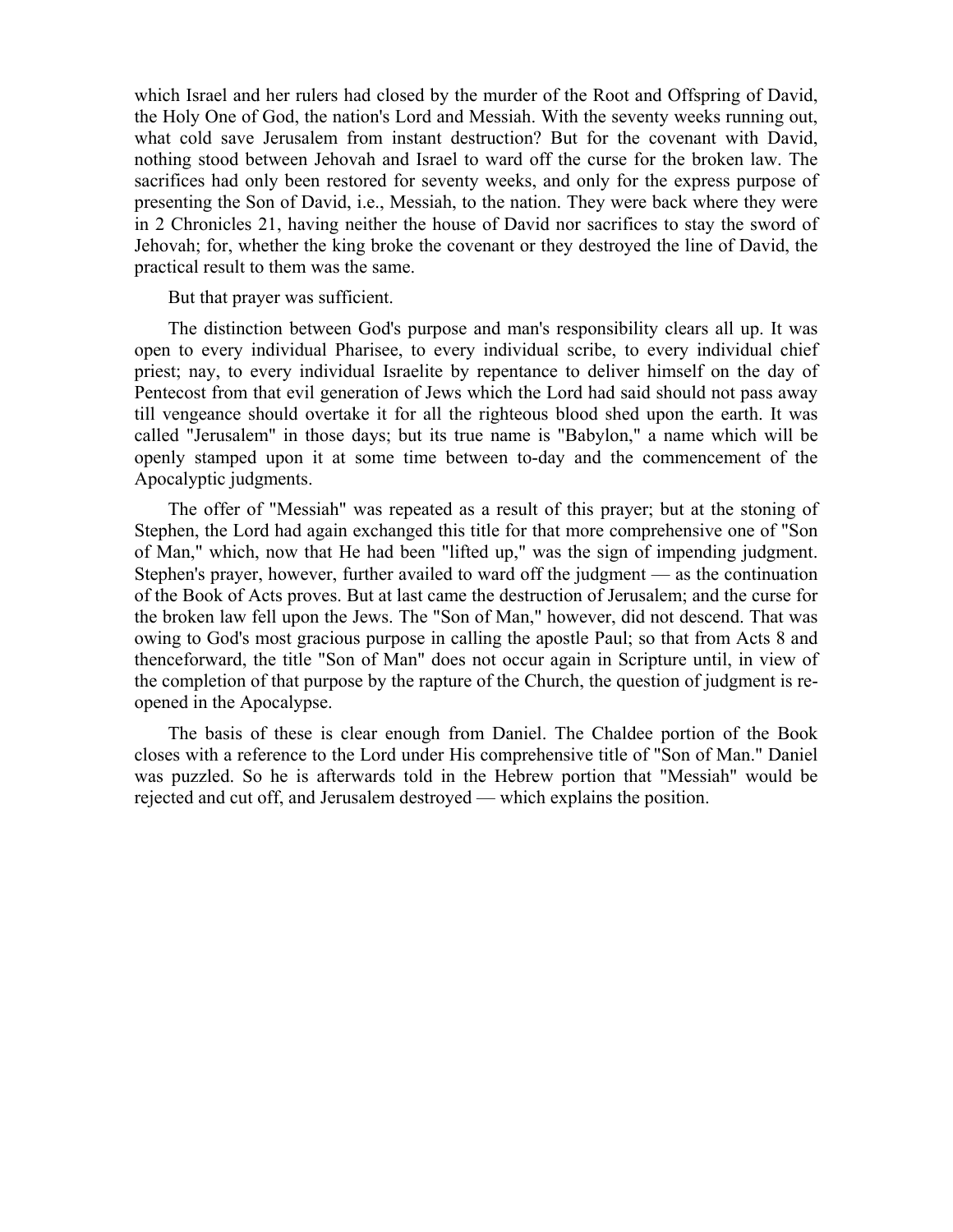## **Taken from "The Dispensational Parables" August, 1897**

# **IV. — The Marriage of the King's Son**

### **(Matthew 22:2-14)**

"The kingdom of heaven is like unto a certain king which made a marriage for his son."

The parable is concerning "the king's son" when about to receive his bride and to enter into possession of his inheritance. It refers to the fulfillment of Psalm 2:8-12.

The guests had been bidden by the preaching of John the Baptist that "the kingdom of heaven is at hand."

To these "bidden" guests the Lord Jesus sent out His twelve apostles still to preach, saying, "The kingdom of heaven is at hand" (Matt 10:7).

After His resurrection the Lord Jesus sent His apostles to preach "the things pertaining to the kingdom of God," that "all things are ready"; for the Scriptures concerning the sufferings of Christ had been fulfilled (Acts 3:18). All things were ready for his return in power, when His foes should be made His footstool. Although the heathen did rage, and the people imagined vain things. "The kings of the earth stood up, and the rulers were gathered together against the Lord, and against His Christ" (Psa 2:2; Acts 4:26). Christ being raised from among the dead to sit upon the throne of David, as God had sworn; all things were ready for God's King to be set upon the holy hill of Zion (Psa 2:6; Acts 2:30- 33).

But the nation through its rulers at Jerusalem rejected each successive invitation. Not only so, they took His servants and entreated them spitefully and slew them. For the record of the Gospel testimony at Jerusalem ends with the death of Stephen (Acts 7:59).

"When the King heard thereof He was wroth, and He sent forth His armies, and destroyed those murderers, and burned up their city."

From the destruction of Jerusalem, i.e., the burning up of their city, the parable passes over the time during which the Lord is sitting in the heavens, and is being declared as the Son of God among the Gentiles (Psa 2:4,7), unto the time of verse 8 when He shall receive the heathen for His inheritance, and the uttermost parts of the earth for His possession. Jesus "having received the kingdom" sends forth His apostles first to the nations to claim their submission to His authority. "Go ye therefore into the highways, and as many as ye shall find, bid to the marriage"  $(v 9)$ .

This bidding to the marriage is parallel with Psalm 2:10-12, Matthew 24:14, and 28:19, 20. The proclamation of Christ to the Gentile nations, as "the Son of God" and "the King of Israel" by a Jewish ministry, a revived apostleship, at the end of the age, calling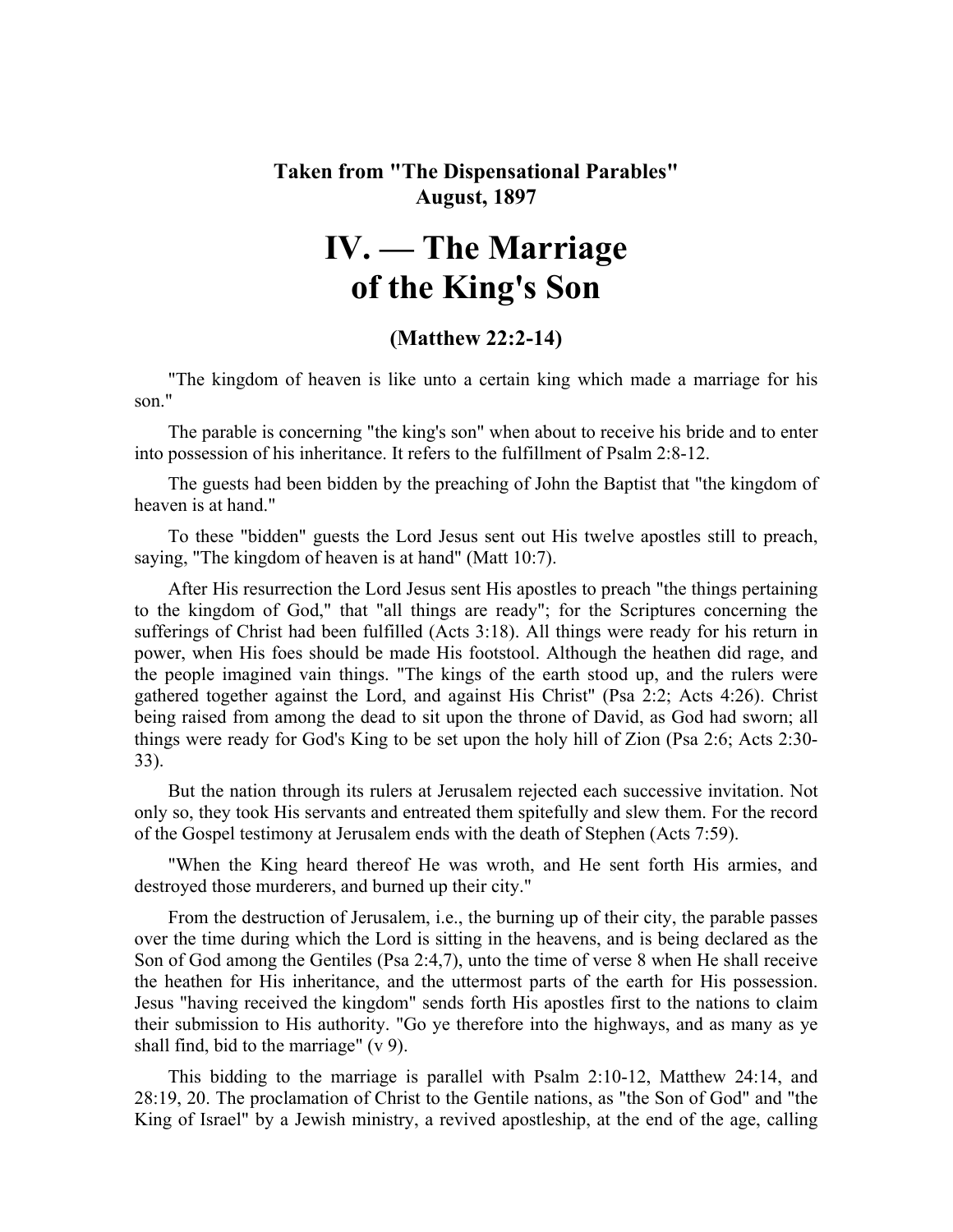the Gentiles to submit themselves to his authority before the great day of His wrath; that they may be spared when His foes shall be made His footstool, to share the joy of the bridegroom, and to be blest in His kingdom.

The Gospel whereby the nations will be bidden to the marriage feast will have its own special characteristics. Its subject will be the authority given to the King's Son: "All power in heaven and in earth" (Matt 28:18), the Son having received the heathen for His inheritance. Those who receive it will be baptized in the name of the Father, and of the Son, and of the Holy Ghost; thus confessing the God of Israel in each Divine person as dwelling with His people from their deliverance out of Egypt to the day of Pentecost (Exo 29:46; Matt 1:23; Acts 2:4).

Each Divine person has been manifested as dwelling with His people and in Jerusalem. It was as "The Father" that God was known to Israel dwelling in the temple built by Solomon (Isa 63:16; Jer 3:19; Mal 1:6). The Son was manifest in flesh, and dwelt in Nazareth and Capernaum, and was declared as such in Jerusalem (Mark 14:61, 62; John 5:17, 18). The Holy Ghost came down on the day of Pentecost, and His presence was manifest in the miraculous gifts. At the end of the age those who receive the testimony will be baptized in confession of each Divine person as manifested to Israel, to be the true God, the God of Israel; in contrast with the Man of sin, the Antichrist then sitting in the temple of God in Jerusalem, and shewing himself that he is God (2 Thess 2:4).

This parable shows very clearly the peculiar character of the Gospel by Matthew as looking onward to the time of Israel's deliverance as a nation, at the end of the age, and not at all to the present time of grace to the Gentiles. There is absolute silence as to all that takes place between the destruction of Jerusalem ("the burning up of their city," v 7) and the gathering of the "guests for the King" immediately before His return at the time of the wedding-feast (vv 9-11).

The same silence as to the present time of grace is apparent in chapter 27:50-53. As soon as the Lord's death is announced, it is immediately connected with His death and His resurrection and with the circumstances that accompany the deliverance of the nation at the time of the Great Tribulation (compare Matt 27:50-53 with Dan 12:1, 2), and from that point to the end of the Gospel there is not a word of reference to the Lord's absence from the earth or to the presence of the Holy Spirit, the two great facts which characterize the present time.

It was on a mountain in Galilee that the Lord proclaimed to His disciples the coming kingdom and its principles (chap 5-7); it was also on a mountain in Galilee that after His resurrection He gave the commission to his disciples to proclaim Him as the King of Israel to the nations, for use at the end of the age. He spoke to them prophetically as having already received the kingdom, "all power in heaven over the earth" and as come to take possession of it by power.

The subject of the Gospel is Christ the Son of David, Emmanuel, God present with His people Israel for their salvation (1:21-23). Therefore the time of His absence and of the desolation of Jerusalem and of grace to the Gentiles is passed over in silence, except as it is referred to in some of the parables, but never the subject of the Lord's direct teaching. The last words in chapter 28:20 show that the application of that commission is at "the end of the age."

The sequel to the Gospel by Matthew is the Book of the Revelation.

Then the Gentile disciples are to be taught subjection to the rulers of the Jews.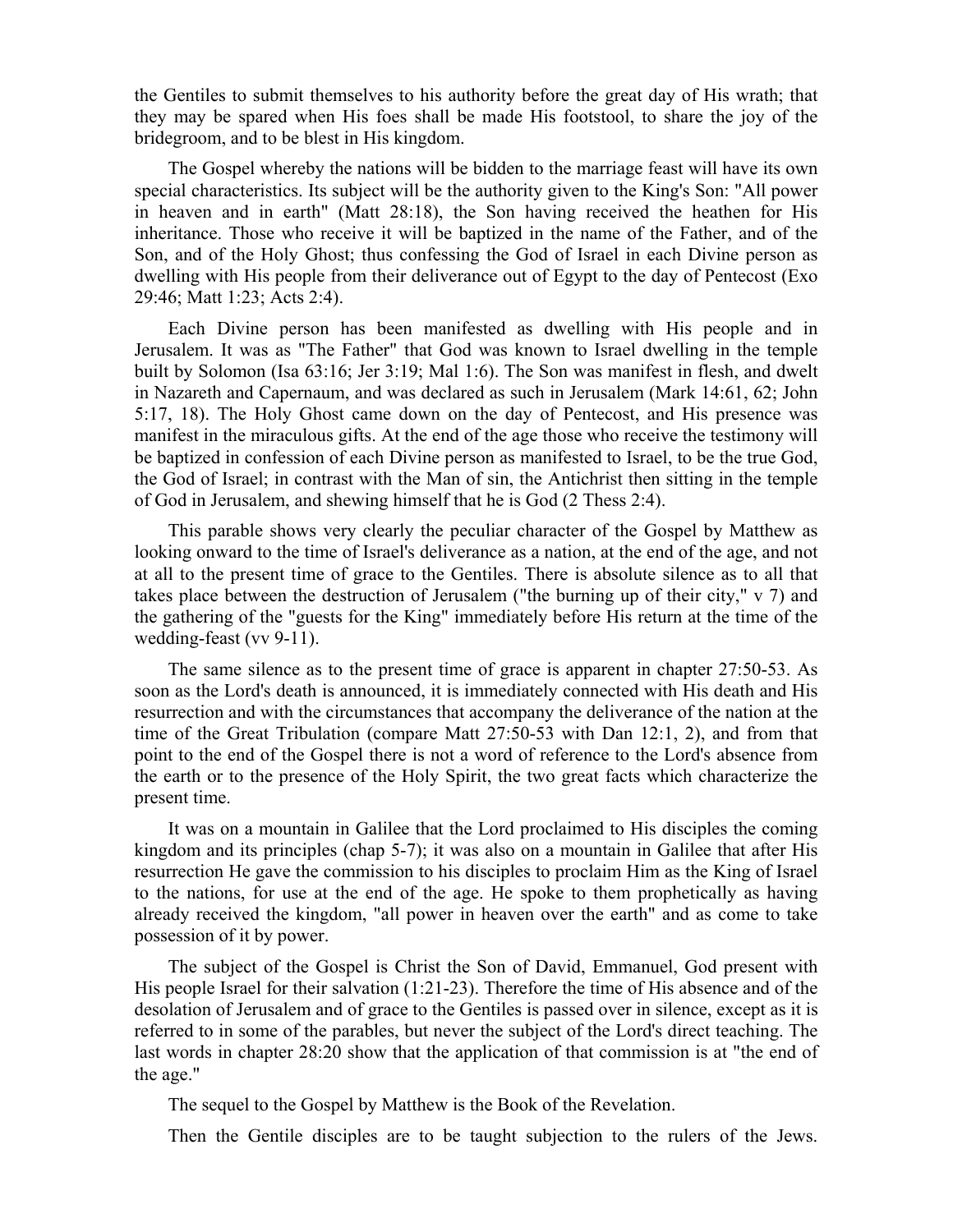"Teaching them to observe all things whatsoever I have commanded you." The Lord Jesus commanded His disciples to "observe all things whatsoever the Scribes and Pharisees bid you observe"; for they "sit in Moses' seat" (Matt 23:2, 3). These things the Gentile disciples are to be taught to observe (Matt 28:20). To recognize the authority of Moses in the Scribes and the Pharisees. The Gentile nations are to be subject to Israel as a nation, for the Lord has said concerning Israel, "The nation and the kingdom that will not serve thee shall perish" (Isa 60:12).

"And when the King came in to see the guests, He saw there a man which had not on a wedding garment."

The authority of the King is the subject of the Parable, but it is associated with the grace of the Son of God. A "wedding garment" (justification in Christ) is provided for each guest. For truth once revealed is not withdrawn however ordinances may change. But the guests are bidden, and are not compelled as in Luke 14:23. The invitation is addressed to the responsibility of those bidden, and may be accepted feignedly or in truth. Some will accept it professedly and yield feigned obedience (Psa 18:44 and 66:3, and 81:15), as did Simon in Acts 8:13, and will obey a command without a new heart. The Lord can discern between subjection to ordinances to fulfil a legal righteousness, and the heart that accepts and responds to the word of His grace.

The false professor is judged as the avowed unbeliever, is cast into outer darkness, that is, eternal judgment.

The difference between those who are gathered from the highways in Matthew 22:10, and those who come in Luke 14:23 is the difference between being bidden and being compelled.

In the future ministry indicated in Matthew 22 the guests are bidden as the Jews were by the ministry of John the Baptist, and also by the Lord's disciples (Matt 10:7). The people are addressed as under law, and the responsibility is theirs to accept or to reject the invitation. It was the same in the ministry of Peter in Jerusalem (Acts 2 and Matt 22:4). In Luke 14:23\* the present time of grace to the Gentiles is referred to, and those who are compelled to come are those ordained to everlasting life, whose faith is the result of the action of the Holy Spirit, the Spirit of life in Christ Jesus; among such there is no one without a wedding garment (Acts 13:48).

\* The principle in Matthew 22 is government. The principle in Luke 14 is grace.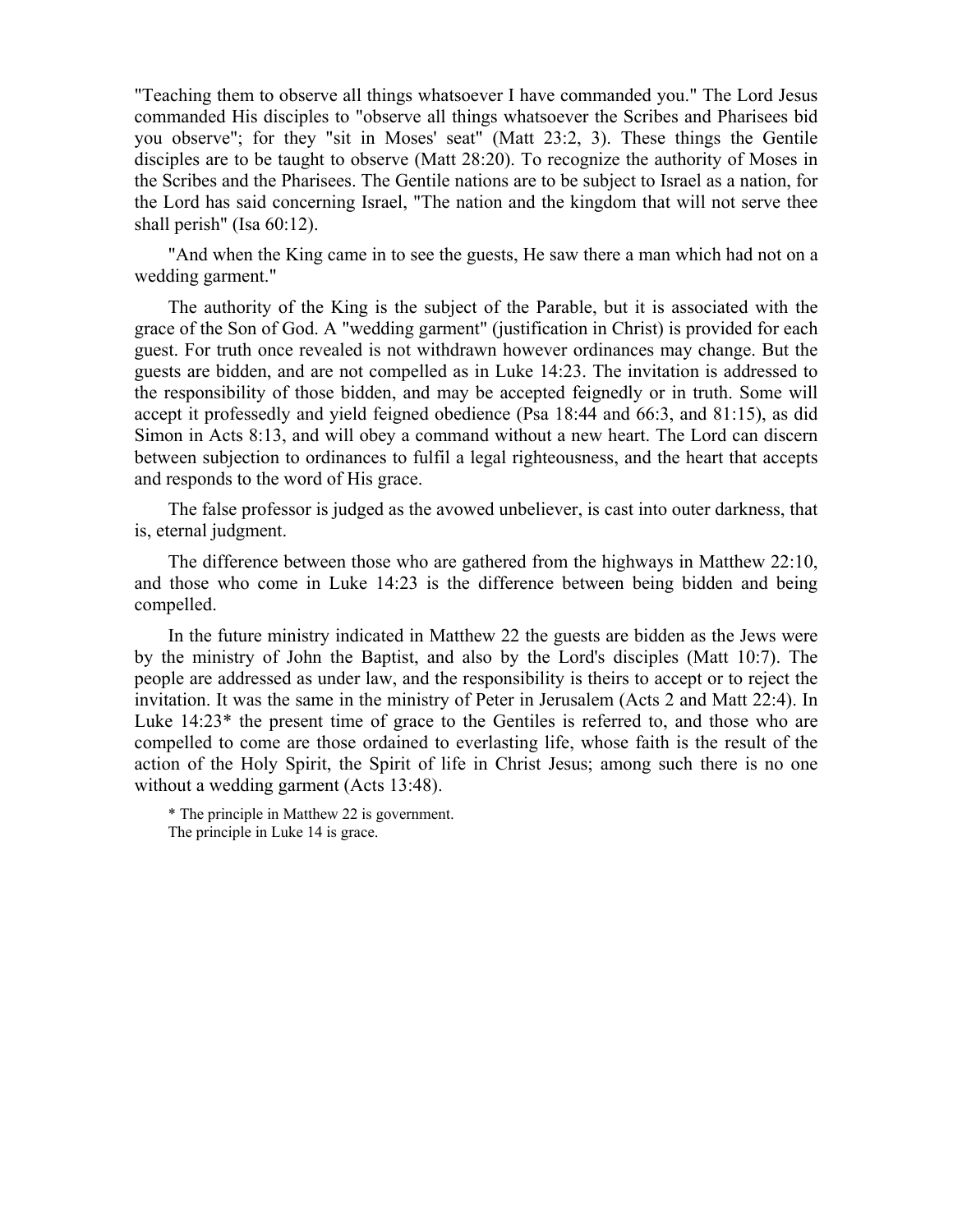# **The Names of Jesus**

So little attention has been paid to these titles of the Lord Jesus Christ, that few imagine there is any significance in their choice or order. But enough has already been said to convince us of the importance of accuracy in noticing and studying every detail. So numerous are these variations, that in Paul's epistles alone there are seventeen different combinations of the words "Lord," "Jesus" and "Christ." This includes the article, and in three cases the word "our."

Unless these words are used at random, there must be a reason why, if certain words are used, no other words would have answered the same purpose. For example, if it says "Jesus Christ" we must believe that "Christ Jesus" would not have been appropriate. Whether we may ever discover a reason, or whether the reason I now submit may be the right one, does not alter the fact.

I was led to the conclusion at which I have arrived from the circumstances of counting the number of occurrences of each name and the various combinations. When I discovered that the Resurrection was the great line of demarcation, the reason was not far to seek. When I found that in the Gospels "Jesus" occurs alone 612 times, and in the other books only 71 times (out of which 38 are in the transitional book of the Acts); while in all the four Gospels "Christ" occurs alone only 56 times, and in the other books 256 times, the reason was clear. But let us look at the names in order:

#### **"Jesus"**

"*Iēsous*." It means not merely "a saviour" because there is another word for that. It means really Jehovah our Saviour. "Thou shalt call His name Jesus, for He shall save His people from their sins" (Matthew 1:21). It was therefore, the name of His earthly life, and was associated with Him as the sin-bearer, the sufferer, the man of sorrows. It was the name of His humiliation and shame. It was the name under which He was crucified. "This is Jesus" was the inscription on the Cross.

Notice then, that though it occurs alone some 683 times, it never occurs with an adjective. Let us learn to observe accurately what is omitted as well as what is written, and never say with sentimental Christians "blessed Jesus," "dear Jesus," "sweet Jesus." Nothing can add to the perfection of His person, His works or His ways; He needs no adjective to set Him forth.

Let us also be accurate in our use of scripture expressions. If we were all more careful in this matter, there would not be so many and great differences between us. Again, the expression "in Jesus" is not a scriptural expression. It does occur once in the English version in I Thessalonians 4:14, but following the Greek, this should read "by" or "through Jesus." "Yours in Jesus" is written in epistolary correspondence because the writers have not noticed that we are never said to be "in Jesus": but, as we shall presently see, we are always said to be "in Christ."

Jesus was His earthly name; and suffering, sorrow, and death were His earthly lot. But God raised Him from the dead, and then all was changed. "God hath made that same Jesus,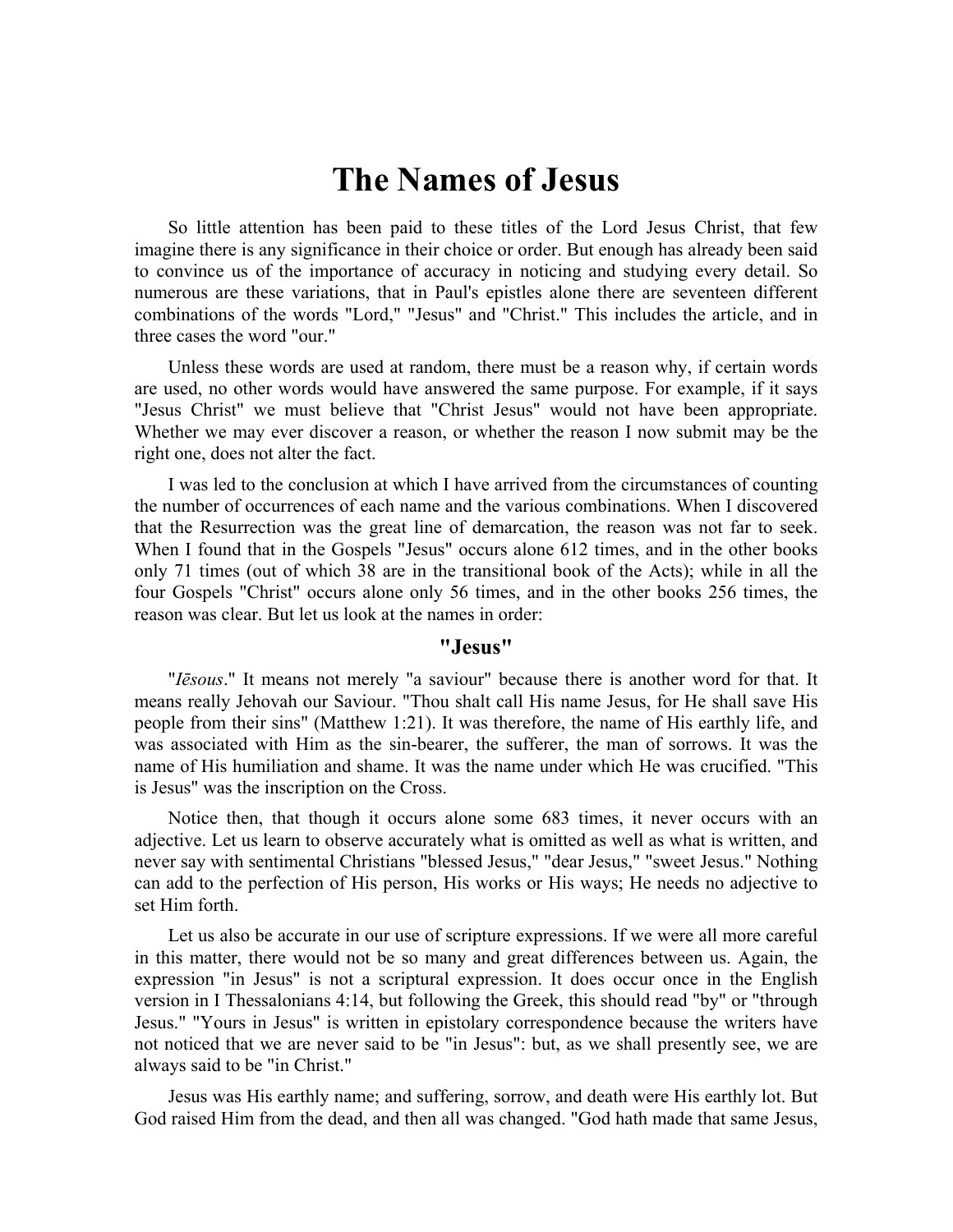whom ye have crucified, both Lord and Christ" (Acts 2:36). God has now ordained that the scene of His suffering shall be the scene of His glory, and "that at the name of Jesus (not the Lord or Christ) every knee shall bow... and that every tongue should confess that Jesus Christ is Lord, to the glory of God the Father" (Philippians 2:10, 11).

Whenever, therefore, you meet with the word "Jesus" alone, it bids you think of "the man of sorrows" who humbled Himself to death for you.

#### **"Christ"**

"*Christos*." This word means "anointed." It speaks of Him as the Anointed One. Anointed and appointed to carry out the gracious covenant of Jehovah as the light to lighten the Gentiles, and the glory of His people Israel.

As I have said, it occurs only about 56 times in the four Gospels, and then it is generally with the article, the Christ, His official title. The Christ who came unto His own, and was set for the blessing of Israel. But Israel knew not the day of their gracious visitation. They saw no beauty in Him that they should desire Him. But now, as raised from the dead, He is made the Head of His body — the church, anointed for blessing to His people.

In the other books therefore, we have this title 256 times, setting Him forth as the risen and glorified One, defining the believer's position as justified and accepted in Him. And hence, believers are always said to be "in Christ," quickened with Him, raised with Him, sitting together in the heavenlies with Him, blessed with all spiritual blessings in heavenly places in Him. We connect our position with Him as Christ, but we connect our responsibility to Him as —

#### **"Lord"**

"*Kurios*." This title, according to its meaning, sets Him forth as the One who owns, and therefore as one having power and authority. Whenever we find this title, this is the thought connected with it. It is a title connected with the privileges and responsibilities of our position and standing "IN Christ." All the various conditions of life are associated with Him as "Lord" —

Marriage: "Marry only in the Lord" not merely "in Christ." That would mean you must marry only a Christian, but this means more, — not only that you are to marry a Christian, but, in doing so, you are to say "If the Lord will": you are to recognize His authority, whom you are to acknowledge in all your ways.

Wives: "As it is fit in the Lord" (Colossians 3:18).

Children: "Children, obey your parents in the Lord" (Ephesians 4:1).

Servants: "Do it heartily as to the Lord" (Colossians 3:23).

Believers: It is "the Lord's supper," "the cup of the Lord," "the body and blood of the Lord," "the Lord's table" (1 Corinthians 11). He, therefore, has a right to command, and say "Do this in remembrance of me."

Unbelievers: "No man can say that Jesus is the Lord but by the Holy Ghost." He may say He is Jesus or Christ, but to say that He is "Lord" is to take Him for our Master as well as our Saviour, it is to bow our wills to His, and take His yoke upon us. That is the work of the Holy Ghost.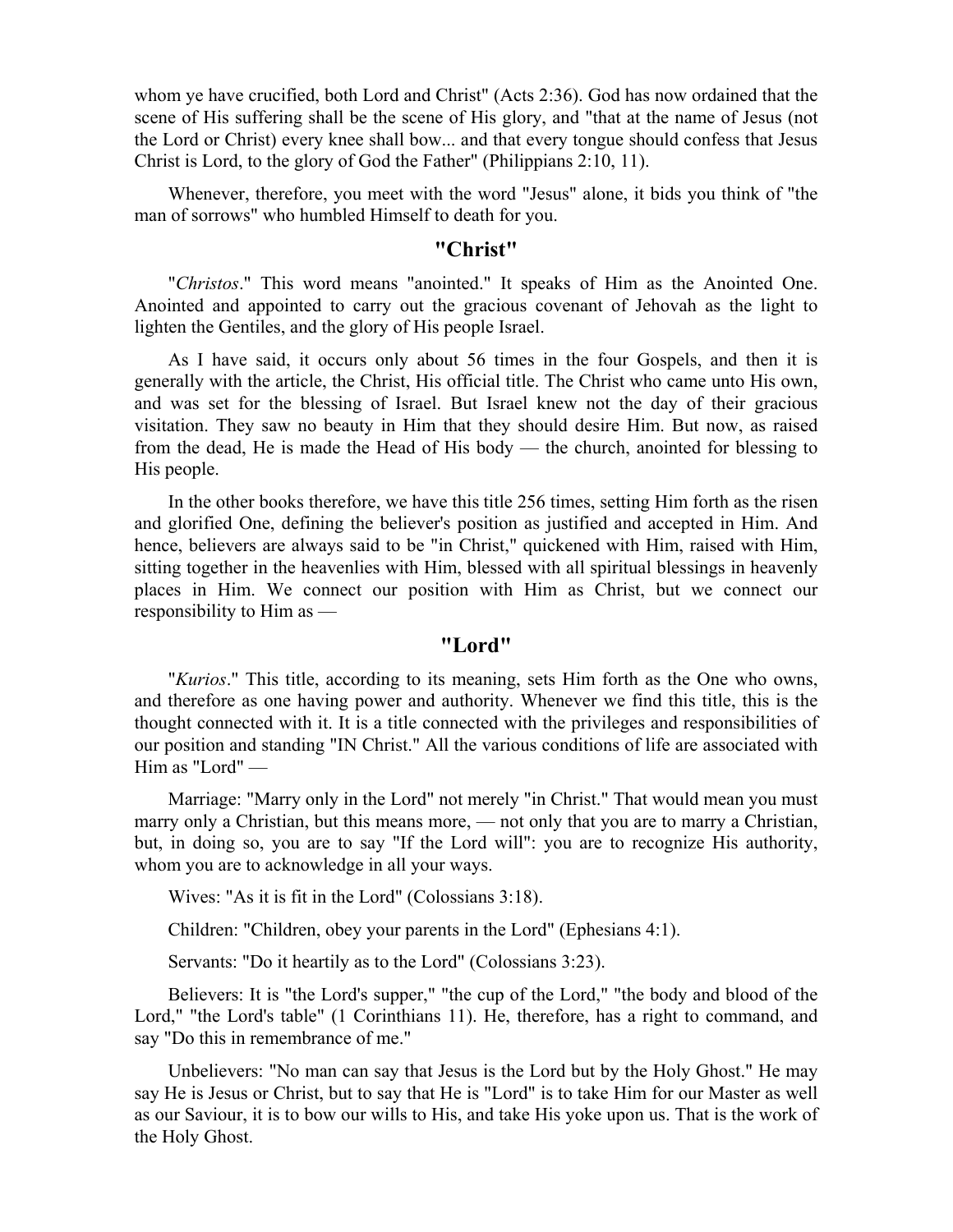#### **"Jesus Christ"**

When we have this combination, the emphasis is on the first word, and our thoughts are conveyed from what He was to what He is, from His humiliation to His exaltation. You may translate it in your own minds as you read, "The humbled one who is now exalted" or "The suffering one who is now glorified." In every instance you will find the most remarkable accuracy.

#### **"Christ Jesus"**

"Christ Jesus" conveys just the opposite thought. The glorified one who was once humbled. The exalted one who once suffered and died.

I must not stop to give you many examples. The whole New Testament is one vast example. You will not find however, each passage equally clear. Sometimes you will see it at once, and it will give you the thought of the context; at another time, the context will tell you why the titles are used in a particular order.

Look at Philippians 2:5: "Let this mind be in you which was also in Christ Jesus". Why "Christ Jesus"? Why not "Jesus Christ"? Because the thought of the context is from what He was to what He is. The next verse explains, "Who being in the form of God...made Himself of no reputation." Philippians 1:1, 2: "Paul and Timotheus, the servants of JESUS CHRIST, to all the saints IN CHRIST JESUS... Grace be unto you and peace from God our Father, and from the LORD JESUS CHRIST." Here the Apostles were servants of Jesus (now exalted) servants of the One who sent them forth even as He was Himself sent forth, as a servant: but they wrote to the saints who were "in Christ" (once humbled) and they prayed that, as Lord and Master He would send forth to them grace and peace.

#### **"Son of Man"**

This title sets Him forth in His human nature, as the "second man," and as the "last Adam."

#### **"Son of God"**

This title reveals Him in His divine nature, and in His relation to God. Hence, in Him all who believe are "called the sons of God."

There is an important difference to be observed in the use and choice of these names. Sometimes they occur in close proximity. Notably in John 5:25. The hour is coming "when the dead shall hear the voice of the SON OF GOD and they that hear shall live." It is as Son of God that He is the quickener of the dead, as is explained in the next verse: "For as the Father hath life in Himself; so hath He given to the Son to have life in Himself; and hath given Him authority to execute judgment also, because He is the SON OF MAN." It is as Son of Man that He will judge, as it is written: "God hath appointed a day in the which He will judge the world in righteousness by THAT MAN whom He hath ordained; whereof He hath given assurance unto all men, in that He hath raised Him from the dead" (Acts 17:31).

In conclusion, let me exhort you to be accurate, not merely in your reading and in your study of the Bible, but in your quotation and interpretation of it. Do not sit down to interpret it, but sit down before it that it may interpret to you the will and purposes of God. It is too often assumed that God never means exactly what He says; and persons go to His word not simply to learn what He says, but to tell us what He means, which is very often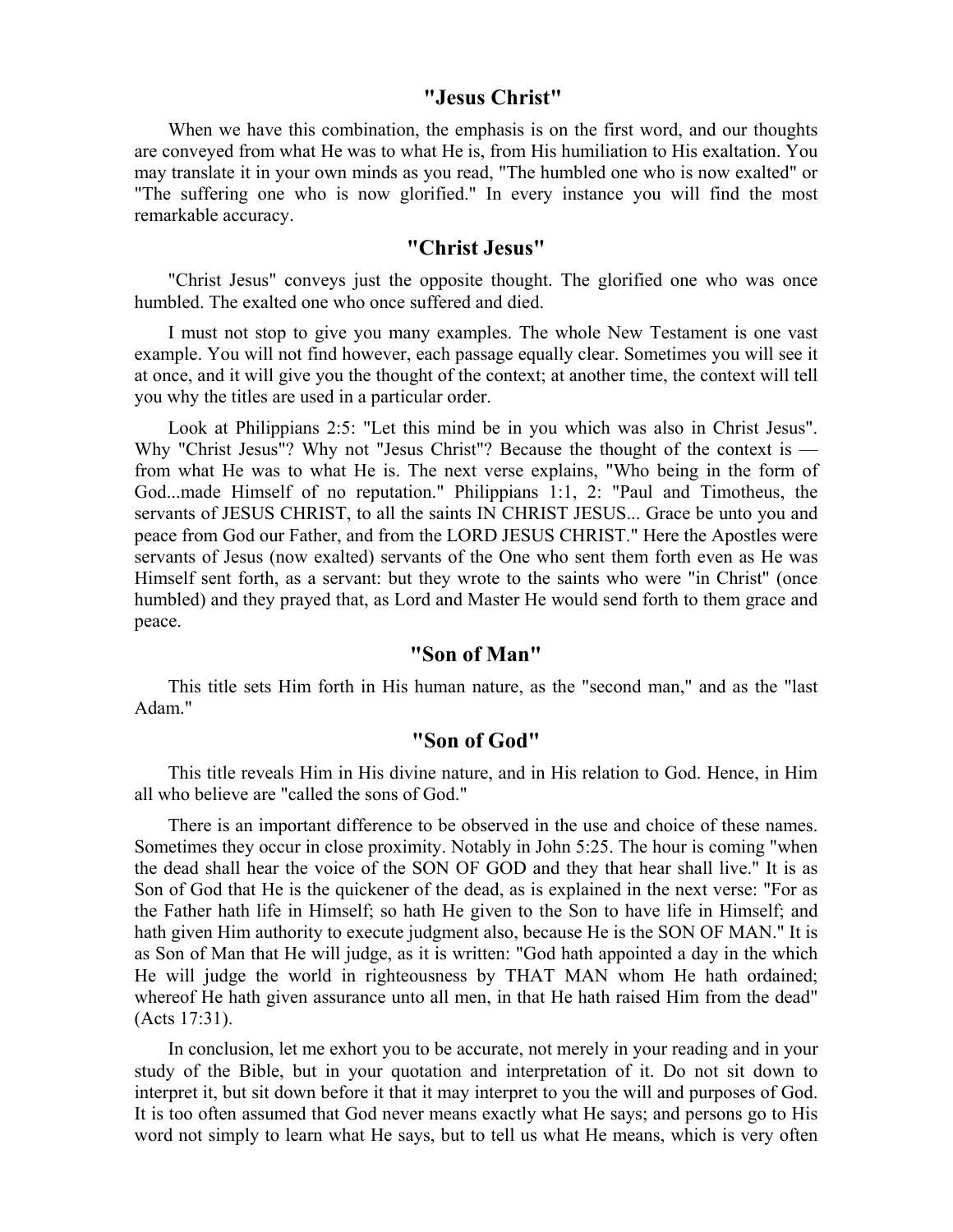something quite different. But may we not ask: If the Holy Ghost meant just that, why did He not say just that? For example, if He says Jerusalem or Zion, why must we suppose that He meant the church? If He says Euphrates, why are we to assume that He meant to say Turkey?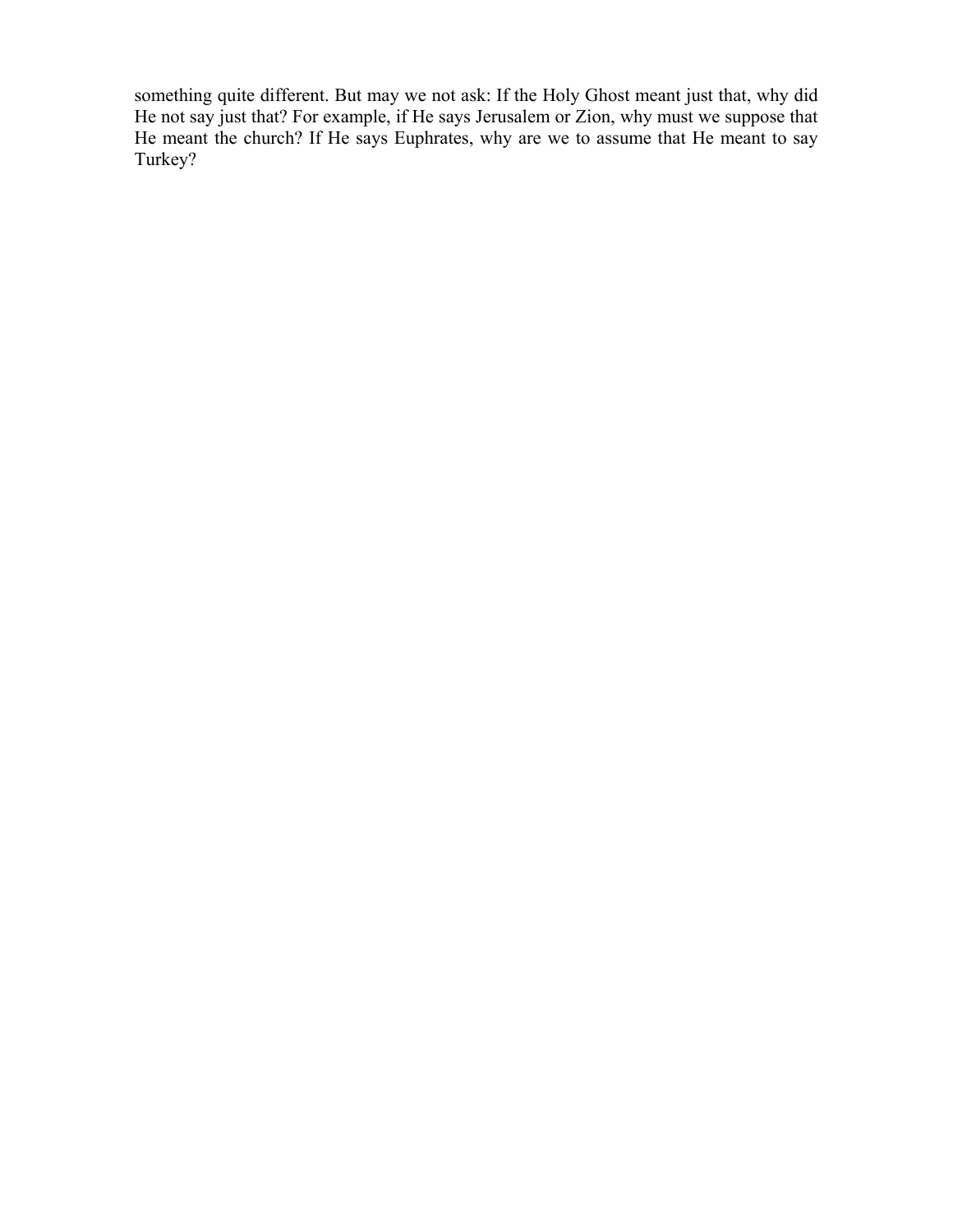## **Taken from "Religious Signs" July, 1897**

# **The New Gospel**

Among the "notable books of the month," The Review of Reviews gives a long notice of one entitled Social Meanings of Religious Experience, by Professor Herron of Grinnell University. We do not further advertise it, or place it among our "Reviews," but rather among our "Signs of the Times," because it preaches the new—

#### **"Gospel of Social Duty"**

—as the "True Religion": and the true Gospel: but it is "another Gospel"! It is the Gospel of Antichrist rather than of Christ. It deifies man, and it is intended to "glorify humanity." Indeed it boldly puts forth in so many words—

## **"Humanity as the Incarnation of God."**

"The universe is an eternal development of the life of God through sacrifice; it is the eternal becoming of God in obedience to the law of His being."

Again, he says in his work on The Duties of Man:

"God has placed beside you a Being whose life is continuous: whose faculties are the results and sum of all the individual faculties that have existed for perhaps four hundred ages; a Being who, in the midst of errors and crimes of individuals, yet ever advances in wisdom and morality; a Being in whose development and progress God has inscribed, and from epoch to epoch does still inscribe, a line of his law. This Being is Humanity, and Humanity is the successive incarnation of God."

Professor Herron has of course got his own panacea for the effects of the curse. He has not much faith in the Churches (and we do not wonder at it). Indeed he looks upon the influence of the Churches with dread, so far as regards the hope of bringing in—

#### **"A New Heaven and a New Earth."**

"The new order of things will not be brought about by great men, it will be the political outgrowth of a religious evolution of the common life...

"They who prepare the way of the new social kingdom will be quickening spirits, rather than political and religious reformers; and through them the regeneration of society will proceed without observation, while the politically and religiously wise are mocking their impracticability."

This seems all very "good" to those who have not "heard the joyful sound of the Gospel of God." But this is the Gospel of man. It begins and ends with man. By this sign it may always be known, for God's Gospel is "concerning His Son Jesus Christ" (Rom 1:3, 4).

While some are attempting in this way to—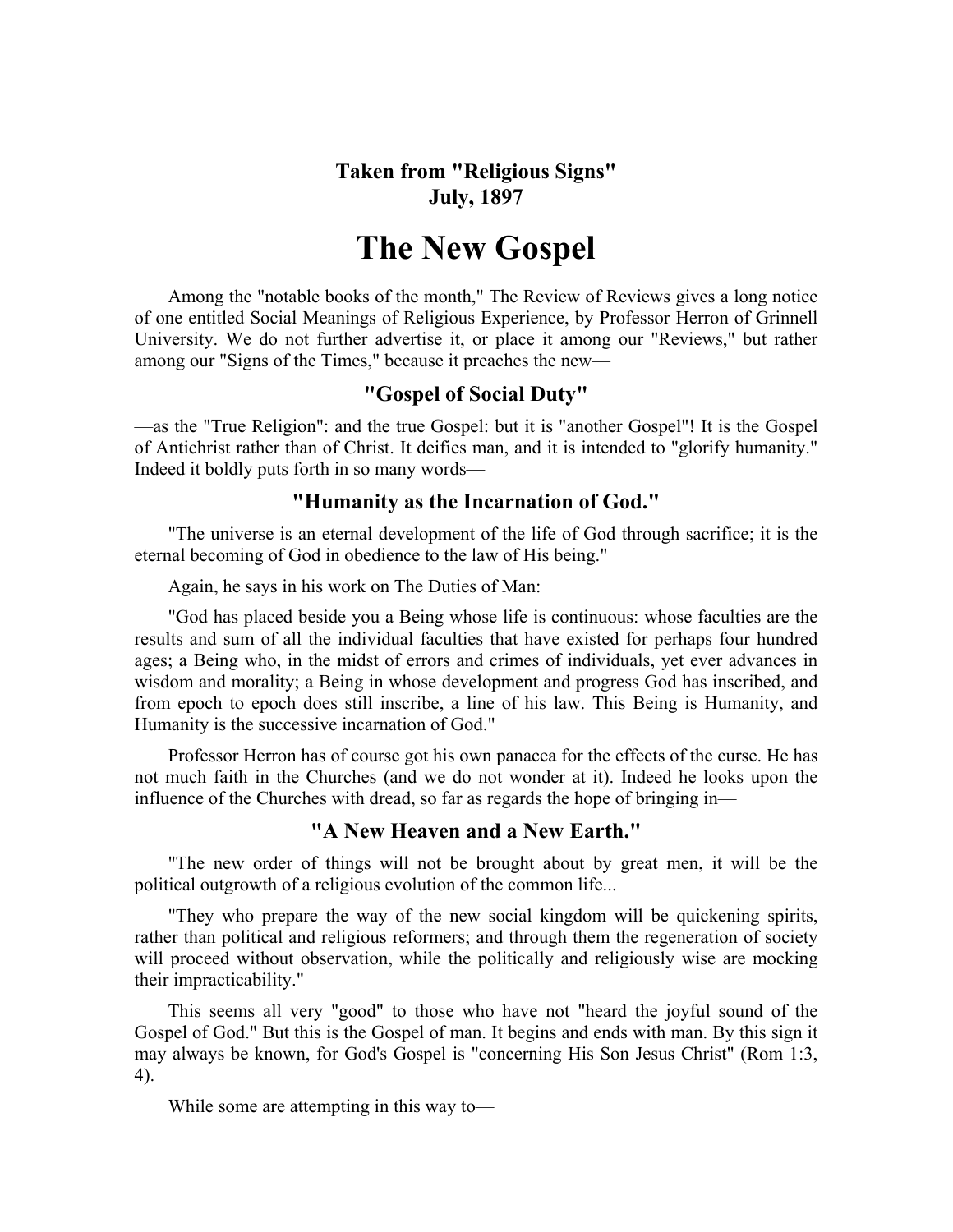#### **"Glorify Humanity,"**

—man is seen to be reverting to his original type — and that type is Fallen Man! He will soon see the Devil's Millennium, and have enough of man and all his works. No! there is no hope for man but in the Son of Man — the Second Man, the Lord from Heaven, and He alone can make this earth the Paradise of God.

Others are adopting different methods. Those who expect the Millennium to come from "civilization" will do well to read some comments, not ours, but those of The Daily Mail of May 17th last:—

" 'Scratch the Russian and you will discover a Tartar,' remarked Napoleon I. This expression slightly altered may apply to civilized man at the present day. Even the crust of civilization which has gathered on some families for many centuries is incapable at times of restraining the primal barbarism which is latent in most. Some of the fine flower of French nobility was gathered at the Bazar de la Charite in the Rue Jean-Goujon on the day of the terrible fire, and in the panic that ensued gave way to bestial passion. About 120 men, it is now said, were present, and they fought with the weak and helpless women for places of safety. With sticks and fists they struck out, not caring whom their blows reached in a shameful struggle for life. Alas! for poor humanity."

Scientists tell us that after all cultivation, whether of animals or plants, there is a law which causes them "to revert to the original type" as soon as artificial means are cut off. It is, and will be so with man, after all his civilization and cultivation, when the Church has been gathered unto the Lord, and the salt has been removed.

#### **Even the World is Astonished!**

After describing the recent re-opening of the Restored Chapter House of Canterbury Cathedral, The Daily Telegraph records a service of a very different character which followed it a few hours after and says:—

"Instead of processions and prayers, hymns and blessings, gilt crosses, and whiterobed choristers, courteous canons and scarlet-robed mayors and sheriffs in fur-robed gowns, white-wigged recorders and stewards adorned with Royal purple badges, lovely children with still lovelier women beautifully dressed, 'men of Kent' side by side with 'Kentish men,' an Archbishop leaning on a pastoral cross, and a lily-adorned Dean, with the faint suggestion of a crimson cardinal on his robes, we shall see 'a well-graced actor' reciting a stage play for the first time in the world in the Chapter House of Canterbury. And why not, when a Dean is in the chair, when the Sermon House has been secularised, when the actor is Sir Henry Irving, and the stage play is the beautiful 'Becket' by Alfred Lord Tennyson? Canterbury will have done wonders in these two memorable days, when Royalty and ecclesiasticism, the Church and the Canon, the Chapter House and the Stage, the Dean and the Drama have clasped hands in friendship and goodfellowship. A memorable occasion and a record indeed. A stage play recited under the 'pictures in little' of a series of Archbishops ranging from St. Augustine to Edward Benson, and an actor's mission unknown in the days of Queen Bertha receiving ecclesiastical recognition in the glorious reign of Queen Victoria!"

Other newspapers describe the applause and the waving of handkerchiefs, and the several actors and actresses whose presence helped to complete the "Union of the Church and the Stage!"

And all this in the name of Christianity, and in part commemoration of its introduction into England!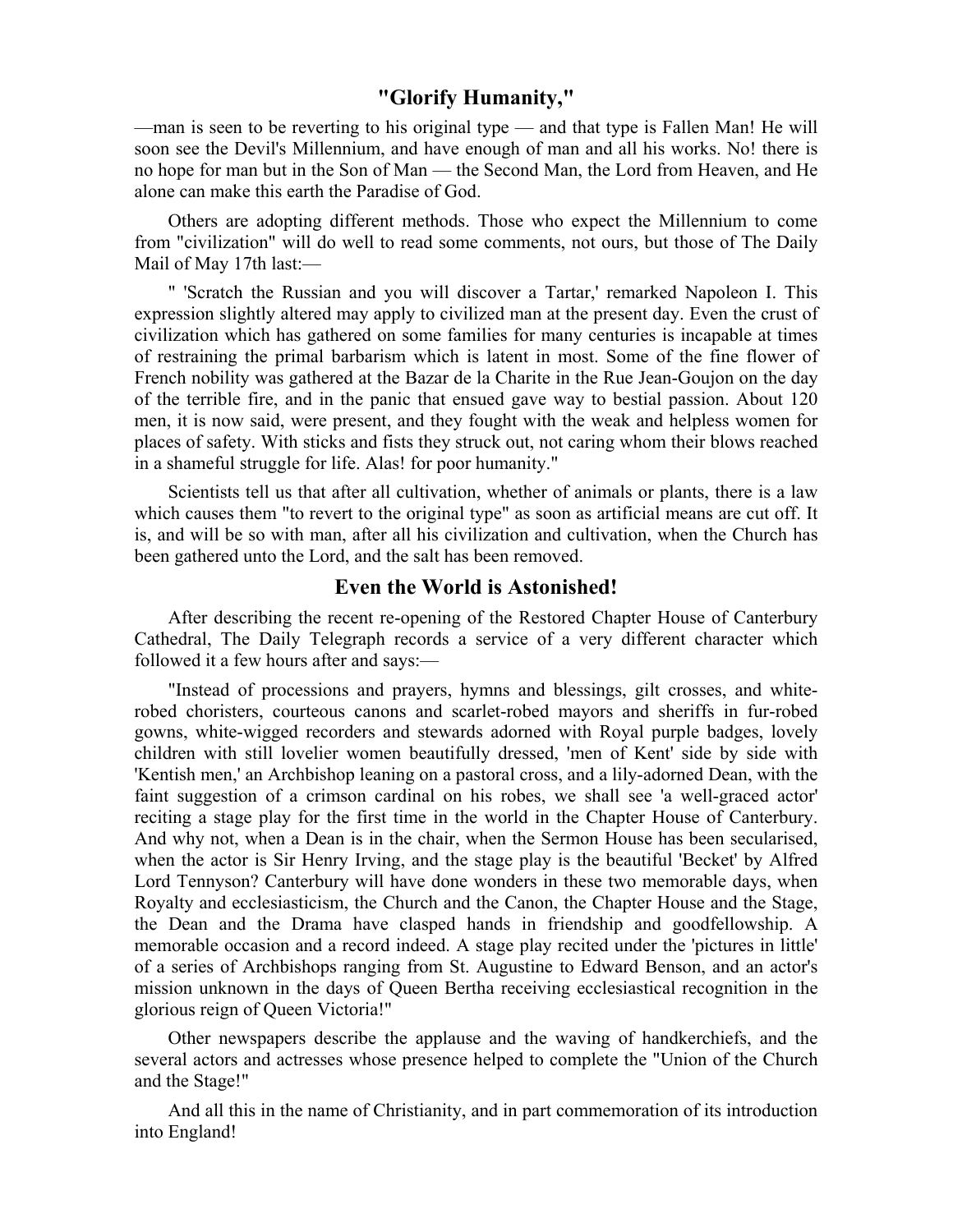#### **Ichabod!**

The Romish conspiracy must be nearly complete when we have to call attention to a recent letter written conjointly by the Archbishops of Canterbury and York to the ecclesiastical dignitaries of the Russian Church.

#### It commences thus:—

"London, Lambeth Palace; on the day (New Style) of the Annunciation of the most holy Mother of God and ever Virgin Mary, in the year of our Salvation, 1897." This is a title which has no warrant in the Word of God, or in the formularies of the Church of England.

The Globe very truly remarks that "The communication is dated in a style which will not commend it to those who have charged them with betraying English Protestants."

Not only will it "not commend itself," but it will be regarded as one of the most ominous of signs to those who "know the times," and observe the rapid strides which apostasy is making.

What are we to say when archbishops and bishops openly side with the "blasphemous" fables and dangerous deceits," which they are solemnly pledged to "banish and drive away"; while they are at the greatest pains to devise means for crushing all true witnesses for Protestant and Reformation truth and practice?

#### **Arminian Tricks and Shifts.**

When men cease to depend wholly upon the Spirit of God for Spiritual results there is no limit to the means which may be adopted. The cry is, "Get the people in," but the question is, what is done by those got in?

In order to "get them in" there is a growing catch-penny style of announcement either of the subject or of the character of the service.

The Christian Register recently called attention to a notice running thus:—

"A Bright, Brief, Breezy, Brilliant, Brotherly service is advertised." Whereupon The New York Observer comments: "That will do for the men. Next we should have Short, Sweet, Suggestive, Sunshiny, Sisterly services for the women, or as Dr. Parker, of London, once suggested, something of a Meek, Mild, and Motherly order."

All this betrays a loss of faith in the Power of God's Word to accomplish God's purposes, and is the direct outcome of the loss of faith in its truth.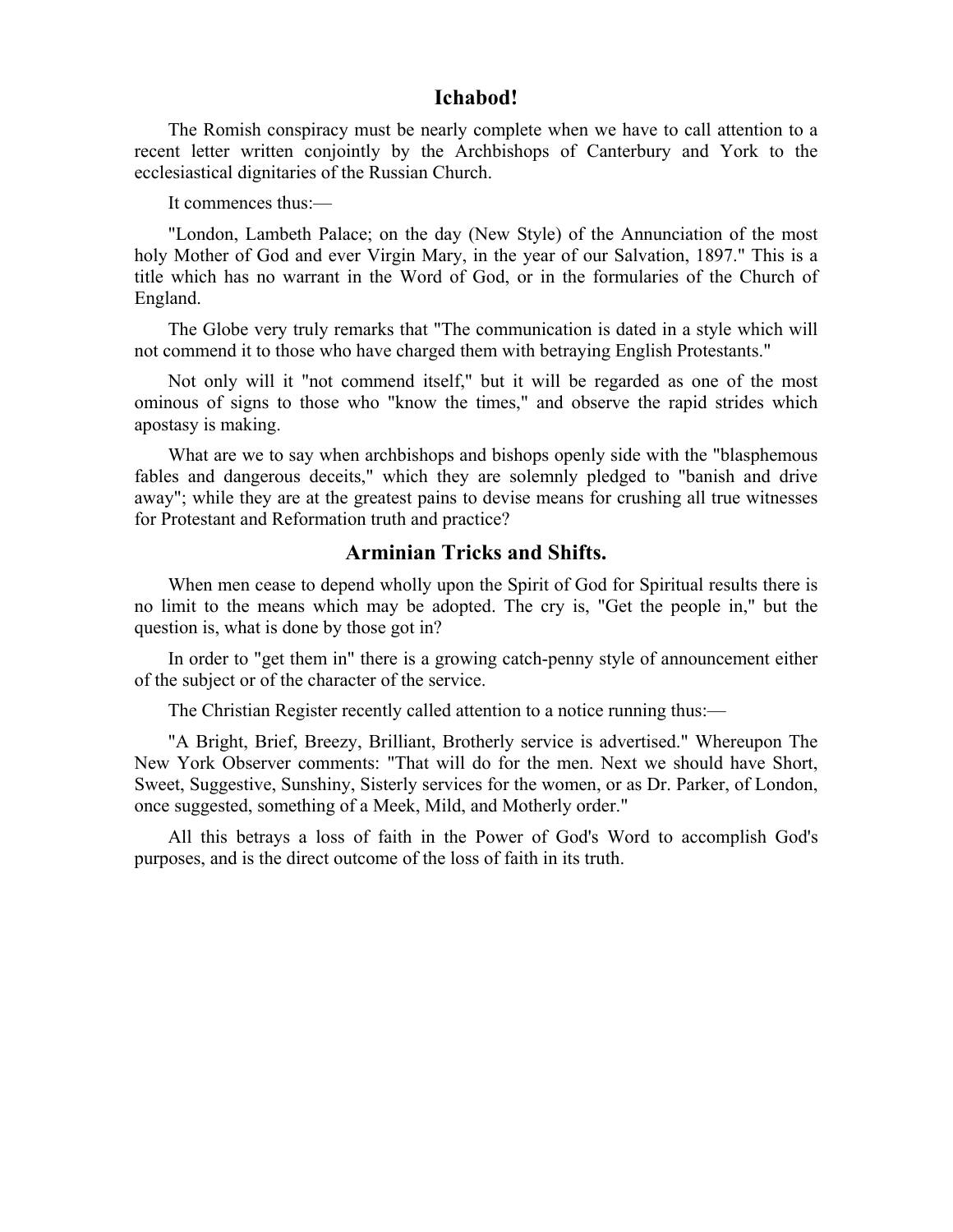## **Taken from "Some Dispensational Parables" September, 1897**

# **V. — The Pounds**

#### **(Luke 19:12-27)**

A certain nobleman went into a far country to receive for himself a kingdom, and to return.

"And he called his ten servants, and delivered them ten pounds, and said unto them, 'Occupy till I come.'

"But his citizens hated him, and sent a message after him, saying, 'We will not have this man to reign over us.'"

The parable points to the glory and exaltation of the Man Christ Jesus, for it was a man of noble birth who went away "to receive for himself a kingdom."

His ten servants refer to His glory among the Gentiles, for ten is the number used in Scripture for the Gentile nations.

Each servant received one pound. One testimony was committed to each, to be used after the people of His city had refused Him to reign over them. That is after the martyrdom of Stephen.

The glory of the Lord Jesus has been declared in three distinct degrees, thus—

His official glory as "Lord of all."

His personal glory as "the Son of God."

His divine glory as "the Man Christ Jesus" in whom dwells all the fulness of the Godhead bodily.

The first recorded proclamation of Christ to the Gentiles was after the death of Stephen, by Peter to the household of Cornelius (Acts 10). Peter preached Jesus as "Lord of all" and the Judge of quick and dead. The Man anointed of God with the Holy Ghost and with power, to give remission of sins.

The second recorded ministry of Christ to the Gentiles is that of Paul at Antioch in Pisidia to both Jews and Gentiles in the synagogue preaching Jesus as "the Son of God," by whom all who believe are justified, and receive everlasting life (Acts 13:32-48). The word of salvation is sent to all who fear God (v 26). The doctrine preached by Paul among the Gentiles is given to us more fully in the Epistle to the Romans. It was concerning Jesus as "the Son of God," proved to be such by resurrection from among the dead; in whom the believer has, through faith in God, justification from sins, deliverance from the dominion of sin and of the law of Moses. Association with Christ in His relationship to God as sons of God, and assurance of eternal glory, Christ being exalted at the right hand of God to make intercession, so that nothing can separate the believer from the love of God in Christ Jesus our Lord.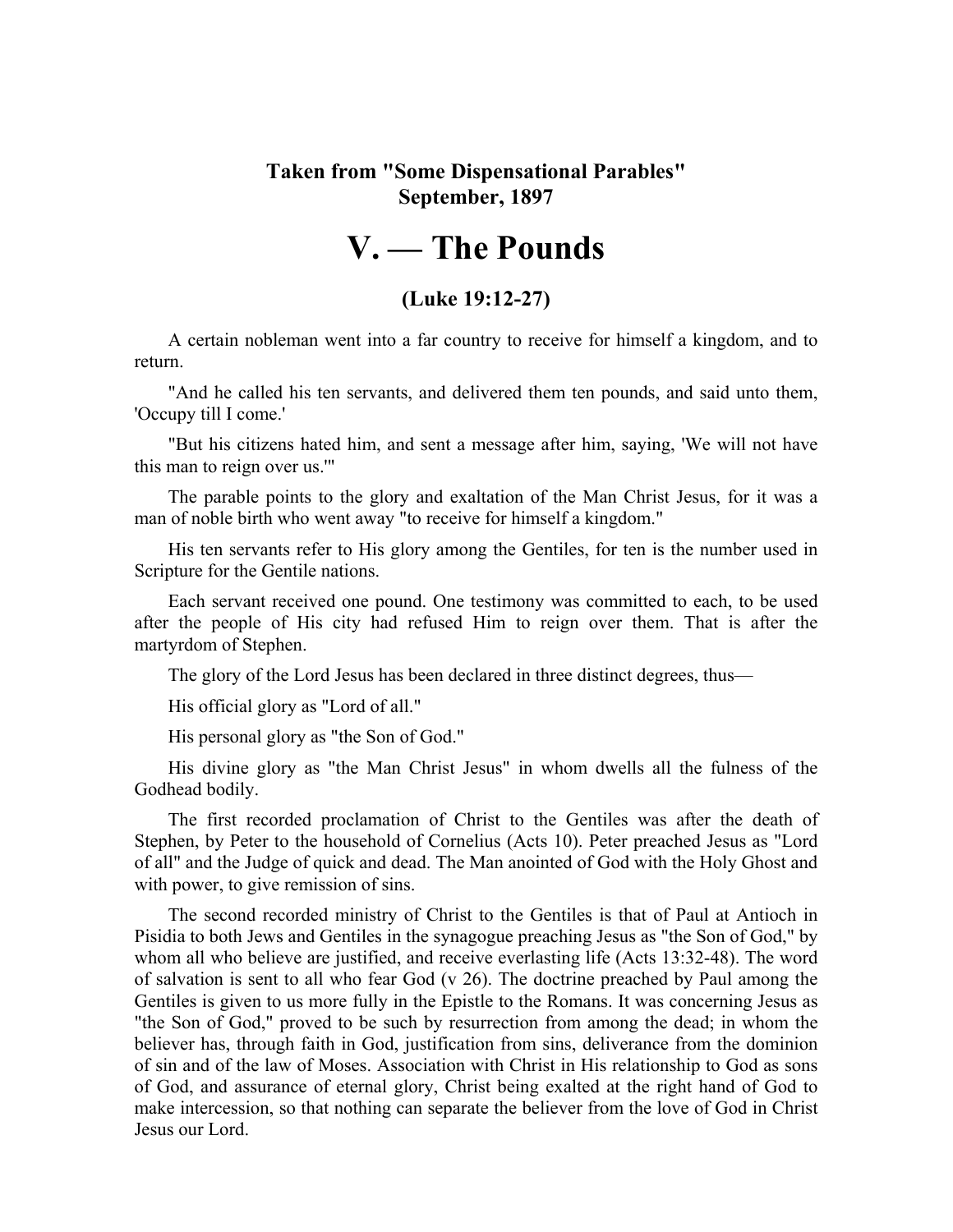The third ministry of Christ to the Gentiles is contained in Paul's epistles to the Gentiles after his preaching in the synagogues is ended. These epistles commit to the Gentile believers the truths peculiar to the present dispensation of grace to the Gentiles, and which were never declared either at Jerusalem or in the synagogues, because separation from Jerusalem and from Israel, as a nation, is essential to their manifestation. These epistles declare Christ to be "Head over all to the Church which is His body" (Eph 1:22-23). The Head of every man is Christ (1 Cor 11:3). "Now, ye are the body of Christ, and members in particular" (1 Cor 12:27). "He that is joined to the Lord is one spirit" (1 Cor 6:17). The union of the believers to Christ as the Head and to one another by the Spirit given by Christ, is the basis of all the practical teaching of these epistles. "As the body is one and hath many members, and all the members of that one body, being many, are one body; so also is Christ. For with one Spirit are we all baptized into one body, whether Jews or Gentiles, whether bond or free; and have all been made to drink into one Spirit" (1 Cor 12:12, 13).

The Gospel committed to the Gentiles is concerning the Godhead of Christ, and His death as an offering for sin. "To wit, that God was in Christ reconciling the world unto Himself...For He hath made Him, who knew no sin, to be sin for us: that we might be made the righteousness of God in Him" (2 Cor 5:19-21).

The exaltation of Christ "at the right hand of God, far above all principality, and power, and might, and dominion, and every name that is named," as the Head of the Church which is His body, is further taught in Ephesians 1:21-23 and in chapter 2:15, the fact of His "having abolished in His flesh the enmity, the law of commandments contained in ordinances."

In the Epistle to the Colossians the Godhead of Christ is stated in connection with His headship of the Church: "all things were created by Him and for Him: and He is before all things, and by Him all things consist. And He is the head of the body, the Church" (1:16- 18). This is repeated in chapter 2:9-12, together with the fact that the ordinances of circumcision and baptism were fulfilled in His crucifixion and His burial. "In Him dwelleth all the fulness of the Godhead bodily. And ye are complete in Him, which is the Head of all principality and power: in whom also ye are circumcised with the circumcision made without hands, in putting off the body of the flesh in the circumcision of Christ: buried with Him in the baptism, in whom also ye are risen together through the faith of the operation of God who hath raised Him from the dead."

Thus Scripture shows us three successive ministries to the Gentiles concerning the glory of Christ, answering to the three servants named in the parable; each ministry surpassing the previous one in the declaration of the glory of the Lord Jesus Christ; the Judge of quick and dead — the Son of God, the justification of the believer and Giver of eternal life; and lastly, the Man in whom dwells all the fulness of God, the Head of His body the Church, in whom all His members are complete. All the glory of God being revealed in the face of the risen and ascended Christ, in whom believers are risen together with Him. The first and second of these ministries have accomplished the purpose for which they were given; for, throughout the whole world wherever the Name of Jesus Christ is acknowledged, it is acknowledged "that He is ordained the Judge of quick and dead."

So also wherever Protestant Christianity is known it is acknowledged, at least in doctrine, that Jesus is the Son of God, the justification of the believer and the Giver of eternal life.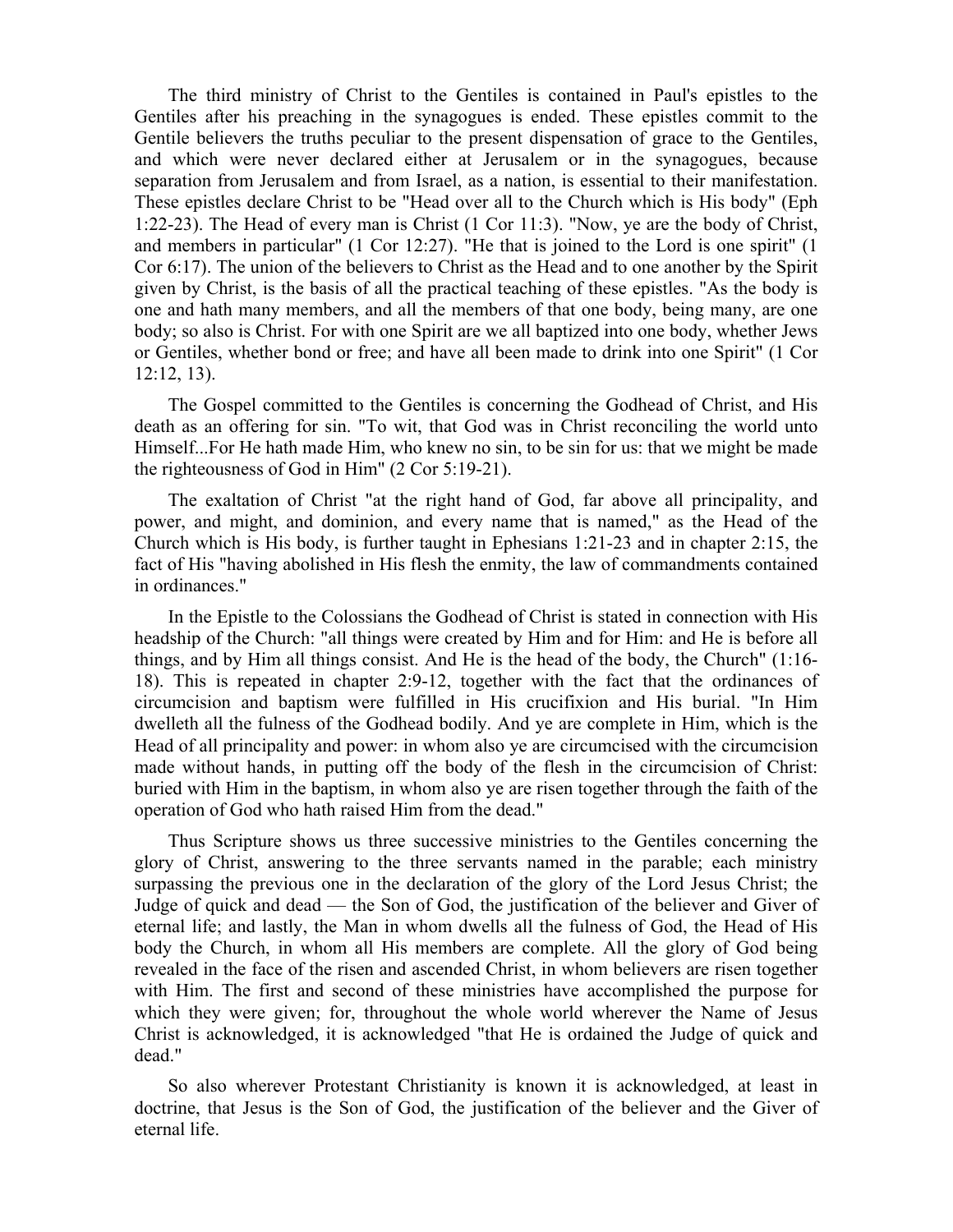But where is there or has there ever been any corporate testimony, either ecclesiastical or national, to the truth committed to the Gentiles through the epistles of Paul? Confessing Christ only as the One Head of the Church which is His body—confessing the Deity of His person, and His One offering as the One sacrifice for sin, and the Holy Spirit given by Him as the One Baptism, by which alone every believer becomes united to Himself in resurrection in the perfection of His person?

But to return to the Parable:—

"And another came saying, 'Lord, behold, here is thy pound, which I have kept laid up in a napkin, for I feared thee, because thou art an austere man; thou takest up that thou layedst not down, and reapest that thou didst not sow.'"

The important lesson in the parable is in the conduct of the third servant and in the Lord's dealing with him.

The napkin is spoken of only twice in the Scripture, it was bound about the face of Lazarus (John 11:44), it was about the head of the Lord Jesus when He lay in the grave (John 20:7). When He rose from among the dead, "He wrapped it together in a place by itself"; it was laid aside for ever, for it was the symbol of death and burial, and "Christ being raised from the dead dieth no more" (Rom 6:9). "The head of Christ is God" (1 Cor 11:3). When the Lord Jesus lay in the grave the glory of God was veiled, for "the Living One" had become dead (Rev 1:18); but when He rose from among the dead, all the glory of God was unveiled, revealed in the face of the Risen Son of God, never to be veiled again; the napkin was done with for ever!

The servant took up that which the Lord Jesus laid aside as having no further use, and used it to keep in concealment the one thing that the Lord had committed to him to use in His service!

Christendom has done likewise; so long as the Church was connected with Jerusalem, Christ being preached in the synagogues as the hope of Israel, "to the Jew first and to the Gentile also," the stand-point of the believer was association with Christ in His death, as being freed thereby from the dominion of sin and of law (Rom 6:11 and 7:4). Baptism with water, a figurative burial with Christ, was a suitable illustration of such a stand-point, it was also the ordinance appointed by the Lord for the outward and visible association of the uncircumcised with the circumcised in one company as confessing Jesus to be Lord of all; both Jew and Gentile who believed "were planted together in the likeness of His death" (Rom 6:5).

But when the Church of God was set in order among the Gentiles, in separation from Jerusalem and from the hope of Israel as a nation, further truth was made known to the saints which gave them an entirely new stand-point in their relation to God through faith.

Christ was declared to be the sanctification as well as the justification of the believer  $(1$  Cor 1:30); the bodies of the saints were declared to be the members of Christ  $(6:15)$ ; Christ being the Head of the Church which is His body. "He that is joined to the Lord is one spirit" (v 17). Therefore the confession of Jesus as Lord henceforth does not stand in connection with the flesh, but by the manifestation of the Holy Spirit, for "no man can say that Jesus is Lord, but by the Holy Ghost" (12:3). The Holy Spirit given by the Lord Jesus being the "One Baptism" administered by the Lord Himself, whereby all His members are united to Himself the Head (1 Cor 12:12, 13).

Henceforth the stand-point of the believer before God is union with the Man whom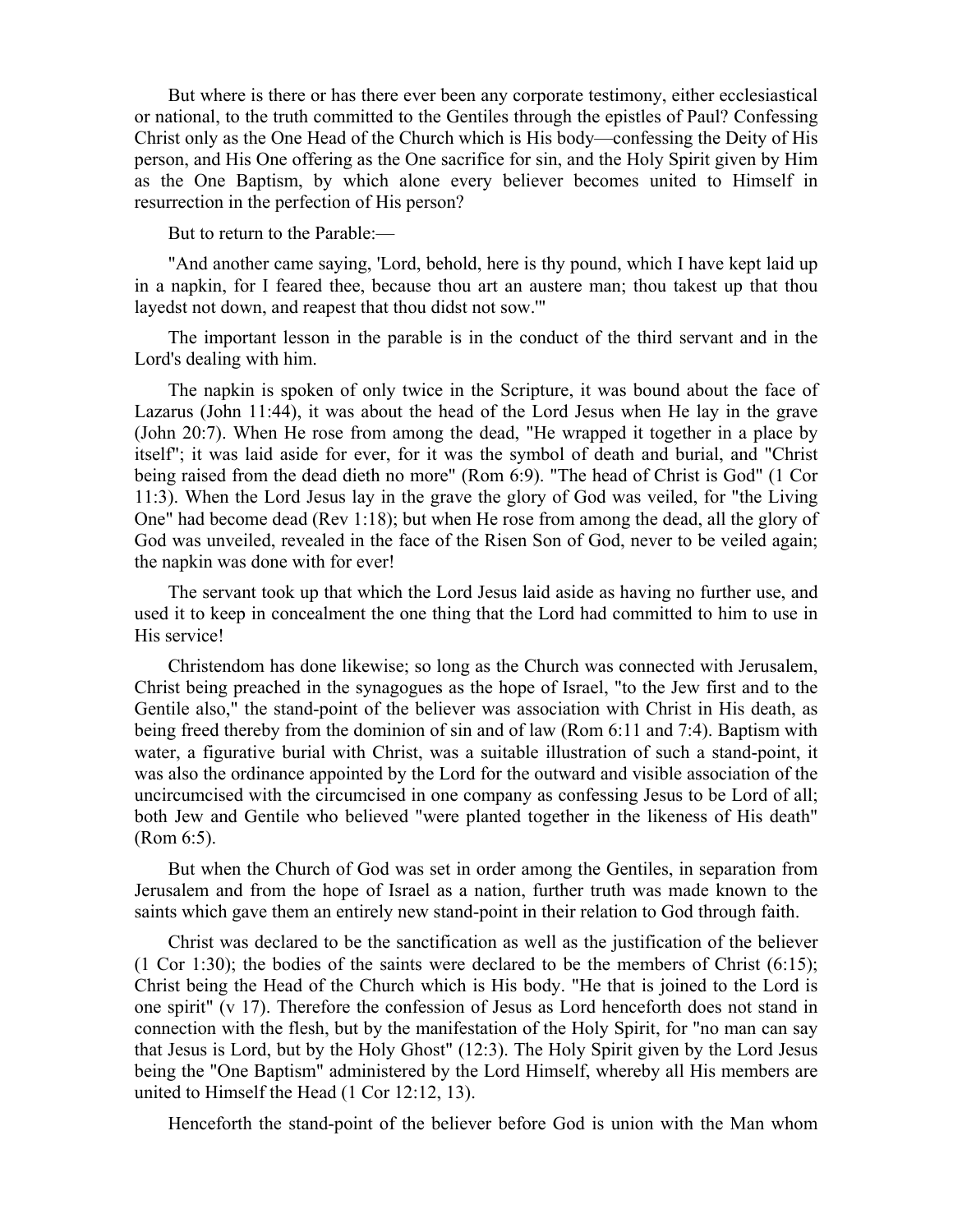God has raised from among the dead and exalted at His own right hand, and made Head over all things. The Man in whom dwells all the fulness of the Godhead bodily; who has "abolished in His flesh the enmity, even the law of commandments contained in ordinances: for to make in Himself of twain one new man." Circumcision and baptism having been fulfilled in the death and burial of the Lord Jesus, in whom the believer is risen through faith (Col 2:11,12), the believer is "COMPLETE IN HIM," being united to Him in resurrection in all the perfection of His own person before God: "Accepted in the beloved."

But Christendom, throughout, obscures this precious revelation of the glory of Christ. Like the wicked servant it hides the Lord's money in the napkin which the Lord had "folded together and laid aside." Christendom has continued to obscure the truth that the believer is risen with Him through faith, and uses the symbol of death to set forth a dead Christ, thus hiding the truth of a risen Christ, as it were in a napkin. The servant esteemed His Lord an austere man. So, by subjection to ordinances, the "One Baptism" with the Spirit administered by the Lord Himself in infinite grace is obscured, if not actually denied.

The Lord does not reject the charge of taking up that He laid not down and reaping that He did not sow, for the Lord laid down all that belonged to Him as Man and as a Jew. He was buried as the manner of the Jews is to bury. He rose the Head of a new creation, the first-born from the dead. He sowed the word of the kingdom, He gathers fruit from the word of His grace (Col 1:6).

"Take from him the pound and give it to him that hath ten pounds."

When the Lord Jesus returns, "having received the kingdom," the testimony to His exaltation is taken from the Gentiles and given to a Jewish ministry as at the beginning of the Gospel; this revived apostleship will fulfil towards the Gentile nations the commission given in Matthew 28:19, 20, proclaiming the Lord Jesus as the Son of God, the King of Israel, according to Psalm 2:9-12 about to sit upon the holy hill of Zion and to judge the world in righteousness.

"But those mine enemies which would not that I should reign over them, bring hither and slay them before me."

When the Jewish ministry to the Gentiles is resumed, proclaiming the Lord Jesus at His return to take the kingdom which He has received, then judgment begins to be executed upon Jerusalem, and "the Great Tribulation" commences (Matt 24:15-22). The Lord will be present with His disciples during these days according to His promise: "Lo, I am with you all the days, so long as the end of the age." The days of the Son of Man (Luke 17:26).

The stand-point of Matthew 28:19, 20 is shortly before the days which constitute the end of the age. The Lord's presence will be until and through the continuance of those days.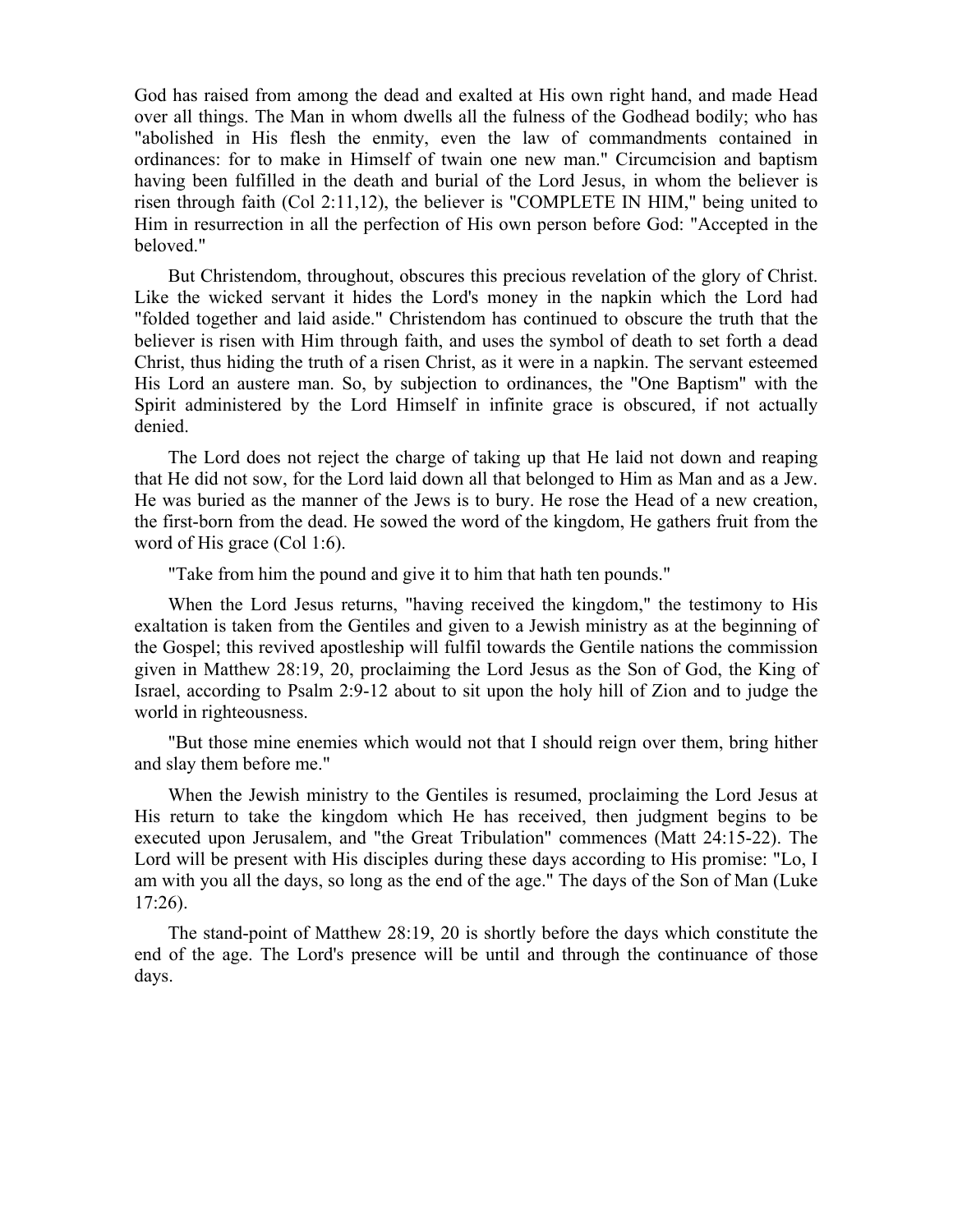# **"The Resurrection of the Body"**

There are few subjects that are made more of in the word of God, and there are few subjects that are more set at nought by the traditions of men, than the doctrine of the Resurrection. I believe that it was the late Mr. Spurgeon who lamented the fact that our English theology, while it was rich in every department of Christian doctrine, does not contain a single satisfactory work upon it; and a reference to a bibliography of the subject, such as you find in Alger's Future State, will convince anyone of that fact — a fact as instructive as it is remarkable. We are all constantly confessing in our Creed, "I look for the resurrection of the dead." Do we look for it? We are all as constantly confessing, "I believe the forgiveness of sins." Do we believe it? I think that the two may go together; and we may say of them that all the thousands who take the Christian name upon their lips know little about the forgiveness of sins, and look but little for the resurrection of the dead. It was with special reference to the resurrection that our blessed Lord said to His enemies, "Ye do err, not knowing the Scriptures, nor the power of God." And we err with regard to this subject of the transformation of His people, because we are ignorant of what the word of God has to say about it; and we are ignorant, upon the other hand, about all that flows from the knowledge of the forgiveness of sin, because we are ignorant of the blessed standing and privilege which He has given us. We separate ourselves from Christ; we separate this great doctrine from Christ; and hence it is that, while He holds out the blessed hope for troubled hearts, and says, "If I go away, I will come again and receive you unto Myself," and "I am coming to gather My saints, to raise them that are asleep, and to change them and those that are alive and remain," we reply practically, "No, Lord, Thou needst not come for me; I am going to die, and come to Thee."

While we may draw our own inferences from what the Scriptures state, we shall all agree that it is highly important that we should clothe those views in Scriptural terms, and that we should ask and answer how far it is that this popular saying hope of the Lord's coming again to fulfil His promise, to receive us to Himself; and how far it has practically blotted out the hope of resurrection and disestablished it from the place it occupies in the word of God, and disestablished it altogether from the Church's various hymn-books as a great object of hope. This error crept into the Church at a very early date. You remember how the apostle speaks to some in the 15th chapter of the lst Corinthians, who say that there is "no resurrection of the dead"; and in writing to Timothy he refers to Hymenaeus and Philetus, who had led away some from the faith by saying that "the resurrection is past already." It is remarkable, and it is instructive and worthy of all attention, that, though there is so little said about death in the New Testament, and nothing about it at any rate as a hope; and though there is so much said about the blessed hope of the transformation of His people at their resurrection, yet in the 6th of John, four times in a few verses, Jesus says, "This is the Father's will which hath sent Me, that of all which He hath given Me I should lose nothing, but should raise it up again at tire last day"; and again, "This is the will of Him that sent Me" (so that the words of Jesus really are the Father's will), "that every one which seeth the Son, and believeth on Him, may have everlasting life"; and, more than that, "I will raise him up at the last day." And again, "No man can come to Me,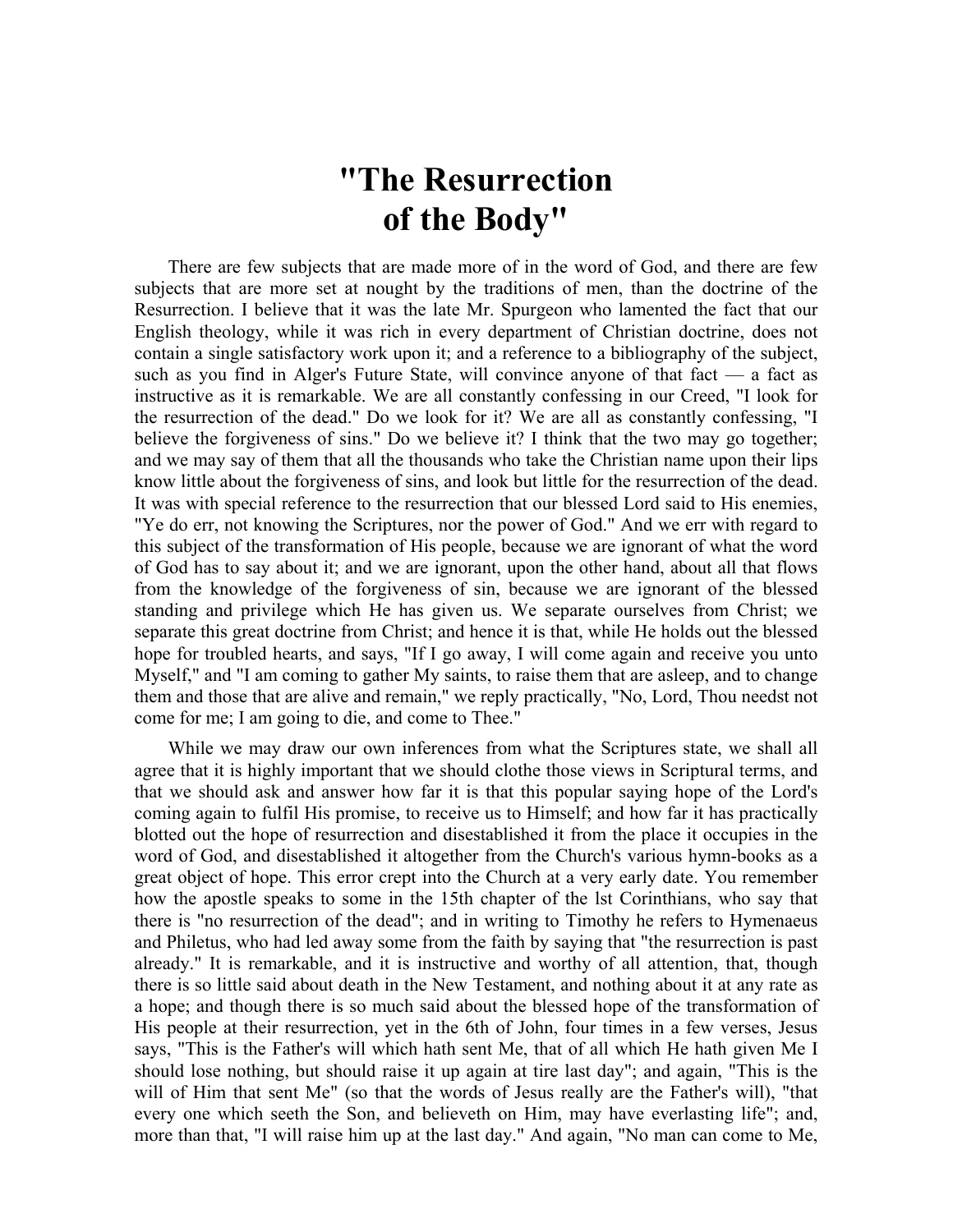except the Father which hath sent Me draw him: and I will raise hire tip at the last day." And again, "Whoso eateth My flesh, and drinketh My blood, hath eternal life; and I will raise him up at the last day." (John vi. 39, 40, 44, 54.)

The greatest comfort which the greatest Comforter that the world ever knew had to give to a sister who had been bereaved of a beloved brother was, "Thy brother shall rise again." All hope is bound up with this great subject: and, if our Theology has no place in it for this great hope, then the sooner we change it the better; for remember that this subject is one wholly of revelation. There is not a man on the face of the earth who can tell us anything whatever about it, except what he himself learns from the word of God. It is not therefore a question of human reasoning; it is not a question of the opinion of great or learned men; it is not a question of any system of doctrine or of philosophy; but it is purely a question of Divine revelation.

Our eyes see at every street corner at the present moment a placard advertising a book, Death and afterwards, by a poor mortal woman; and what can she tell us about it? What does she know about it, except the lies that she has been taught by demons and evil angels? True, even with the Word of God in our hands, we know only "in part"; but, thank God, a time is coming when we shall know in whole, when "that which is perfect is come."

The great fact of the resurrection of the dead was known all along the ages, and it was the hope of God's people; but a great secret was made known with regard to it by Jehovah to the Apostle Paul. Our Lord had previously given a hint of it when, coming down from the mountain of transfiguration (see the 9th chapter of Mark), he said that they should tell no man of the things they had seen until the Son of man were risen "from" the dead. The disciples would not have been puzzled if the Lord had spoken simply of resurrection. He had merely spoken of resurrection, when He told Martha that her brother should rise again. She said, "I know that he shall rise again." But here He spoke of a different thing. He said here, "Till the Son of man be risen FROM the dead," and it says that they kept that saying to themselves, questioning one with another what the rising FROM the dead should mean. The resurrection of the dead — of dead people — that they knew. As to this resurrection from among the dead, they wondered what it could mean. But the revelation was made to the Apostle Paul, and he writes in 1 Cor. xv. 51, "Behold, I show you a mystery"; that is, "Behold, I tell you a secret. I am going to tell you something that has hitherto remained hidden and been kept secret," just as the secret with regard to the Church — the Body of Christ — had been kept. "Behold, I tell you a secret. We shall not all sleep." And the heathen world before, and the world to-day who are ignorant of this secret, say one to another, "Ali, there are many things that are uncertain, but there is one thing that is certain, we must all die!" Thank God, we know a secret about that. We shall not all die; but whether we are alive and remain, or whether we fall asleep, we know that we shall be changed and raised at His coming.

I ought to remark, in passing, that wherever the resurrection of the Lord Jesus Christ is spoken of, and wherever the resurrection of His people is spoken of, it is always with this preposition, "From among the dead." It is not always observed in the Authorized Version, but I believe that in the Revised it is uniformly rendered "from"; so that, in studying this subject for yourselves, if you take the Revised Version you will make no mistake about the true usage of the reference in this matter of the resurrection.

But now it is time for us to ask, "How are the dead raised up?" Of course, man has got his thoughts upon it, many thoughts; and of one thing we are perfectly sure, that we shall find that they are contrary to God's thoughts. We may summarize the whole of them in four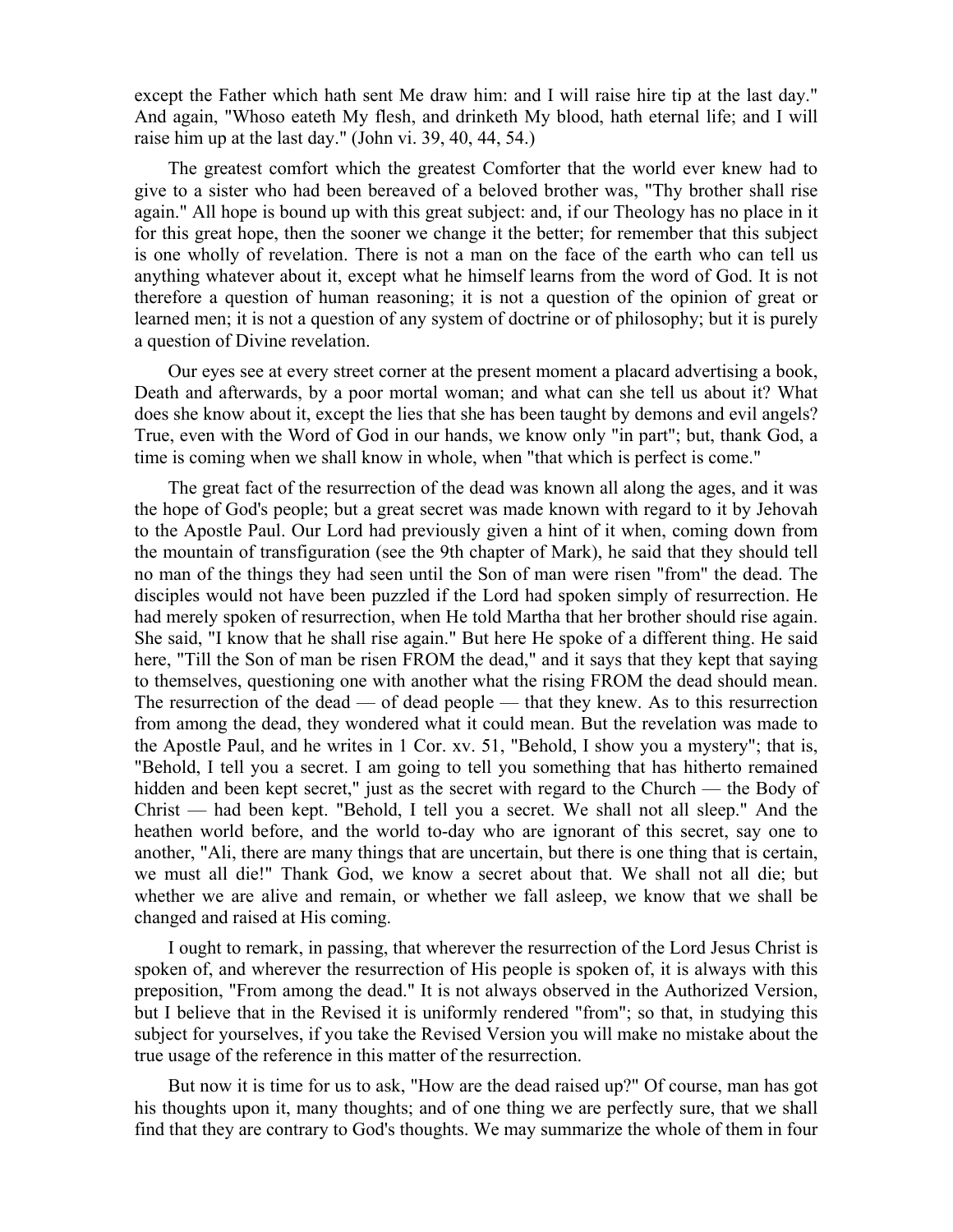great classes. We may call the first one the GERM theory. It is a very ancient theory. It is an ancient Jewish theory. At any rate, it is a theory of the Talmud. It was entertained by some of the Fathers, such as Tertullian and Gregory of Nyssa and Basil. They supposed that there is a bone, or a certain substance, in the human body which nothing can destroy, and they say the name of it is "luz". You may pulverize it in a mortar, but you cannot destroy it. You cannot dissolve it in acids, or in other substances, and nothing upon earth can destroy it; and that is the germ from which the resurrection body will be made.

Well, after all, that is only an hypothesis. There is no Scripture for that at any rate, and what saith Scripture? It distinctly says, "That which thou sowest is not quickened except it die"; but this germ never dies, and therefore it cannot be quickened. "It is sown a natural body; it is raised a spiritual body." "That which is born of the flesh [and this germ is flesh] is flesh." The seed which is spoken of by the Holy Ghost in 1 Corinthians xv. is only an illustration. I think we can hardly say that it is intended to be an exactly analogous identical process; but it is an illustration, just as when the Lord said with regard to Himself, "Except a corn of wheat fall into the ground and die [and that means to dissolve and to go to corruption] it abideth alone; but if it die it bringeth forth much fruit." He referred to His own body. His own body did not die in that sense. It saw no corruption. And therefore the "much fruit" which it has produced shows that this is only an illustration.

And then the *second* great class of ideas may be included under the term of the IDENTITY theory. This is a later theory, but it was an early Christian theory, and several of the Fathers professed it. Tatian and Tertullian and others believed that cripples would rise cripples, that infants would rise infants. Jerome believed that everyone would rise at about thirty years of age, at whatever age he died. Of course, that is only theory. The Mahometans hold this; and the mediaeval or scholastic Fathers held that as a person died so he would be raised. That is why, at this very moment, if a Mahometan is wounded in battle, he will never suffer his limb to be amputated. He would rather die in any agony, because he believes that he will rise again exactly as he dies. But this theory is met by such scriptures as these: "Thou sowest not that body that shall be"; "Flesh and blood cannot inherit the kingdom of God." We know that the earthly house of this tabernacle is to be dissolved, and that we are to have a new house, a house from heaven. These scriptures effectually dispose of what we may call the identity theory.

And then the *third* theory we may call the: RE-INCARNATION theory. That is the theory of the great ancient religions of the East. It is being revived to-day under the guise of theosophy. Re-incarnation is one of the cardinal features of theosophy, the teaching of evil angels at the present moment. Satan is getting a circulation for this lie now, in order to prepare for the moment when he is to re-incarnate the man of sin. And there are many Christian writers who verge very closely on this theory. Even Archbishop Whately did in his Future State. There is something akin to it in Bishop Westcott's writings and in Bishop Perowne's. They illustrate it thus, that it is all the same if the spirit inhabits another body; it is only another house. You may take this house down, and you may build another house with the same material, and it is practically the same house. But it is not the same thing. The body is a home for us, and if the house of our childhood were taken down and another house were built, we should go to it and should want to find the room where we found the Saviour. We should want to find the room where our mother died, or where some holy and hallowed scene took place. No; it says, "We are at home in the body"; and Job says, "I shall see Him for myself. Mine eyes shall behold Him, even though my reins be consumed within me." The Scriptures always assume that it is ourselves; and that has led to what we have called the identity theory.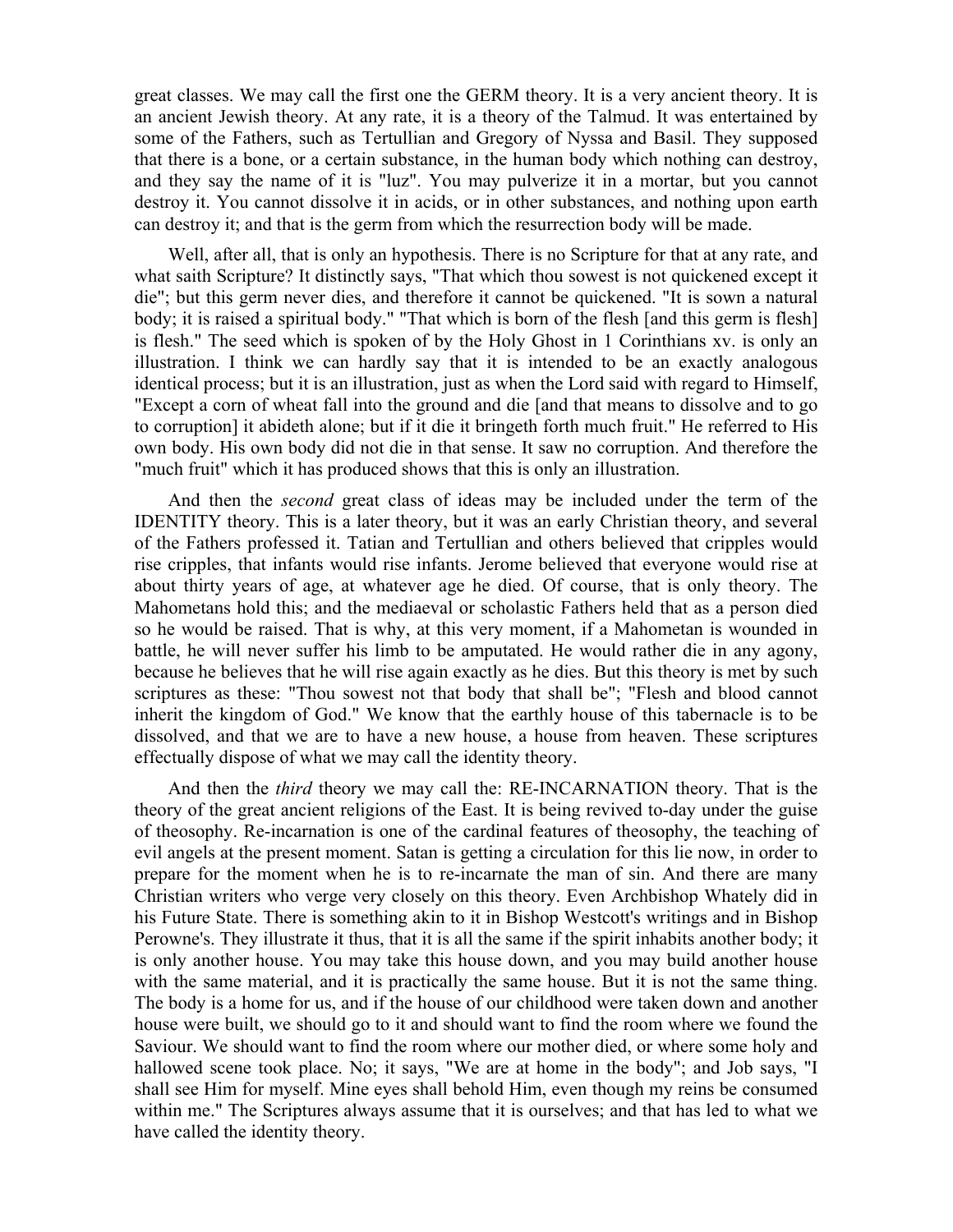You remember the words of the Lord Jesus which we have just repeated, "I will raise it up again," "I will raise him up again," four times in John vi. Then the apostle says to the Thessalonian saints, "I pray God your whole spirit and soul and body be preserved blameless unto the coming of our Lord Jesus Christ." "Who shall change our vile bodies" — the bodies of our humiliation, our humble bodies — "and make them like His own body of glory." "We shall be changed." We ourselves shall be changed. "He that raised up Christ from the dead shall also quicken your mortal bodies by His Spirit that dwelleth in you." The law of continuity is utterly broken down by this theory of re-incarnation.

And then, *fourthly*, there is what we may call the SPIRITUAL BODY theory. It is the Swedenborgian theory; it is the theory of the spiritualists, the teaching of demons. It is much more popular than you imagine. But this is also an ancient error, and it leads, as it did lead, to the denial of the resurrection altogether. According to this theory, resurrection practically takes place at death by a spiritual body which is evolved from the mortal body: but this utterly destroys resurrection as a hope; because the hope which is held out to us is, that those who are Christ's will be all raised together at His coming; not merely that we which are alive and remain are to be transformed together, but that those who are asleep are to be first raised, and then caught up together with the living ones to meet Him in the air. We are to be raised in a definite order — "Christ the firstfruits; afterward they that are Christ's at His coming." (1 Cor. xv. 23, 24.) We are to be raised at a definite time, at the appearing of the Lord Jesus Christ; and that day is not the hour of each believer's death, but it is the hour of the Lord's appearing. We are distinctly told by a direct revelation from the Lord, in 1 Thess. iv. 15 (R.V.), "that we that are alive that are left unto the coming of the Lord, shall in no wise PRECEDE them that are fallen asleep." Why shall we not precede them, or get before them? Why! Because they are to be raised first; and then, when they are raised and changed, we shall be changed and caught up together with them in the clouds, to meet the Lord in the air. It cannot be that they have so preceded us! But this spiritual body theory utterly and entirely destroys this blessed hope of resurrection as a hope. It utterly reverses the teaching of Scripture as to death and as to judgment. It makes a mockery of those two great solemn statements, "Thou shall surely die," and, "There shall be no more death." And what utterly negatives this spiritual body theory is, that the resurrection body is to be like Christ's, and we know that His body was not such a body. His was a glorious body, and His body is the very type and the likeness and the illustration and the definition of what the raised bodies of the saints are to be. "We know," in spite of all these hypotheses and thoughts and imaginations, "that when He shall appear we shall be LIKE HIM." How do we know it? Because God has told us that we shall be like Him. And What was He like? What was His resurrection body like? Well, as He came from the sepulchre the women held Him. So it was a body that could be held. He said to them, "Handle me, and see." So it was a body which could be handled, and a body which could be seen. He said to Thomas, "Reach hither thy finger, and behold My hands: and reach hither thy hand, and thrust it into My side." So that it could be seen and handled and touched. The spear marks were visible, the prints of the nails must have been visible. And there is great meaning in those solemn words which refer to Israel, and yet await their fulfilment "They shall look upon Me whom they have pierced." We may imagine for a moment that solemn supper scene at Emmaus, when they knew not who He was; how when he blessed the bread, and lifted up His hands in blessing, they may have seen the marks of the nails. He is the firstborn from the dead. He will have many brethren. It was by a resurrection of the dead that He was declared to be the Son of God. (Rom. i. 2.) And that is how we shall be declared to be the sons of God. We have the blessed and high and holy privilege now; but it has to be "declared," it has to be "manifested," and we are told in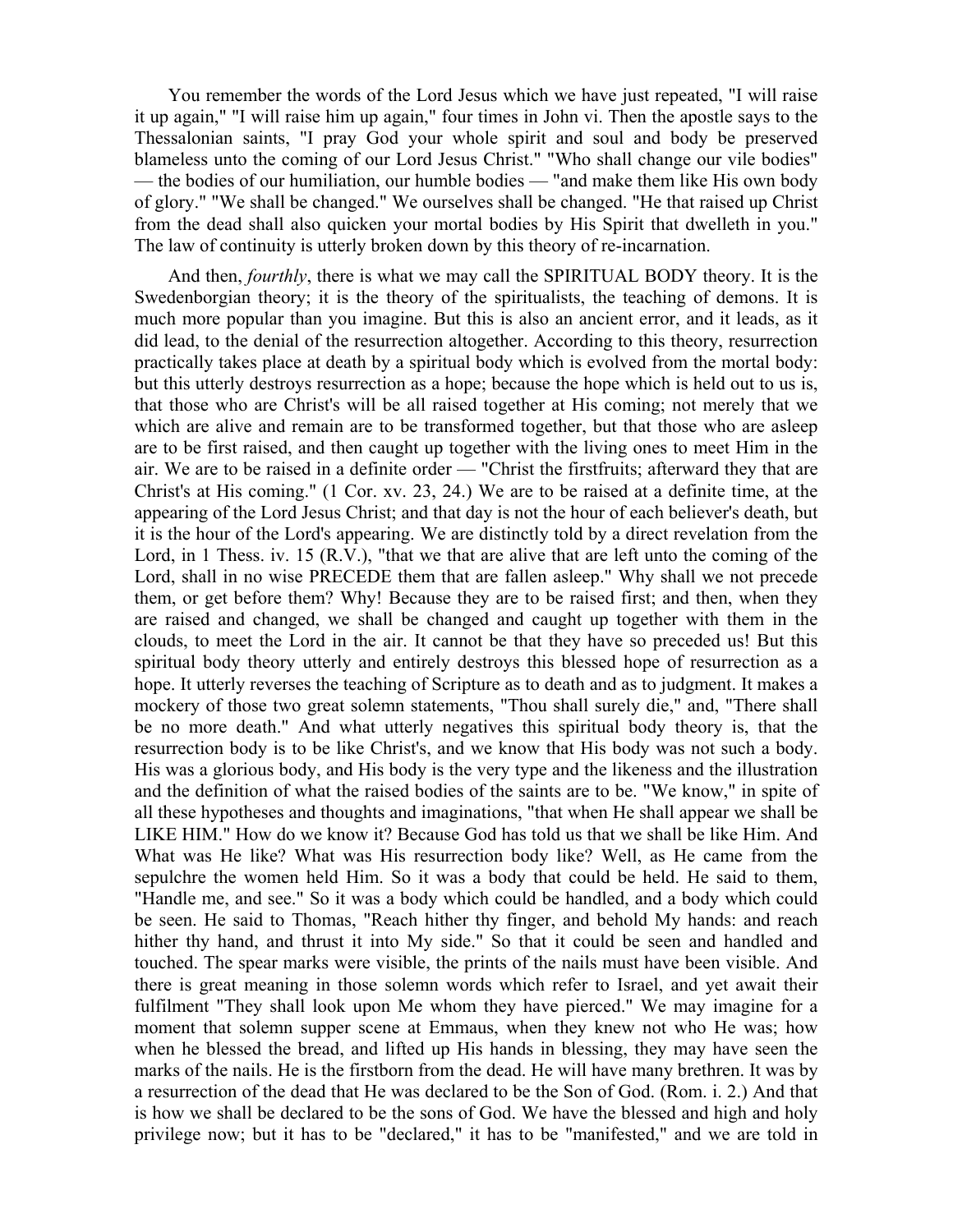Rom. viii. 19 when that manifestation will take place. It will be when the body shall be redeemed from the grave, and the manifestation of the sons of God shall take place at the coming of our Lord Jesus Christ in the air. Resurrection was His right, because he was Who He was. It is our blessed privilege and hope, because we are Who we are.

Again we may ask, "How are the dead raised up?" And the answer to the question is, "By the power of God." Nicodemus asked, "How can these things be?" What was the answer? "God so loved the world, that He GAVE His only begotten Son." God's gift, therefore, was the answer to Nicodemus's "How?" And so in the next chapter, when the woman of Samaria asked, "How is it that Thou, being a Jew, askest drink of me, which am a woman of Samaria?" Jesus said, "If thou knewest the GIFT of God, and who it is that with to thee, Give Me to drink, thou wouldest have asked of Him, and He would have given thee living water." And so it is in 1 Cor. xv. 35. "But some man will say," says the apostle, "How are the dead raised up, and with what body do they come?" What is the answer? "God GIVETH it a body as it hath pleased Him." (v. 38.) The gift of God, the power of God as manifested in the gift of God, is the only answer to all our questions; and, thank God, we know this. "We know," as it says in 2 Cor. v. 1, "that if our earthly house of this tabernacle were dissolved." We know that "If it shall be dissolved." The particular Greek word for "if" there, with the mood of the verb that follows it, show that it is not at all a certainty. "If the house of our earthly tabernacle be dissolved." It is not at all certain that it will be. It may be. Of course, if we fall asleep in Jesus, it must be. But it may not be, because we may be "alive and remain" at His appearing. But, supposing that it should be dissolved, then we know that we blue a better one. We know that we have a house that God Himself shall build. We know that we have no longer an earthly house, but a heavenly one. And when shall we have it? Many commentators — in fact, all that I have looked at — say that we have this at death. But you notice that this chapter begins with the word "For"; and it is one in a series of reasons for a statement that has been previously made in the 14th verse of the 4th chapter: "Knowing that He which raised up the Lord Jesus shall raise up us also by Jesus, and shall present us with you." How do we know it? By the next verse. "For all things," etc.; the next, "For which cause," etc.; the next, "For our light affliction," etc.; and then the verse of the next chapter, "For we know," etc. This is another of the reasons how it is that the Spirit which raised up the Lord Jesus shall raise us up and present us with Him. How? "For we know that if our earthly house of this tabernacle were dissolved, we have a building of God." And that is how we shall be raised up, and that is how we shall be presented. It is no mere transition, it is no mere evolution; but it is a transformation, it is a manifestation, it is a transfiguration, it is a resurrection, it is "the redemption of our body" (Rom. viii. 23), it is the manifestation of our sonship. The Greek does not say "waiting for the adoption," but waiting for the sonship, waiting for the manifestation of our sonship in the resurrection of our bodies. So, while identity is not the word, CONTINUITY is the word, which really expresses the truth as to the transformation of God's people. The bodies that we possess at this moment are the same bodies in one sense as when we were children. We have photographs of ourselves, doubtless, at different ages — one taken in infancy, another in childhood, another in youth, and now those that have been recently taken. It is the same body, and yet philosophically and scientifically it is not the same. It is all the same for us, at any rate. "He that was dead came forth." Lazarus it was who came forth, and not another. "He that was dead sat up, and began to speak," and not another. "Women received their dead raised to life again," and they knew them and spoke to them. The grave, thank God, has already been robbed of some of its prey, and there are those who are to escape death altogether. The grave has been robbed of many, and death has been baffled by two; and, if we may answer this question, "How are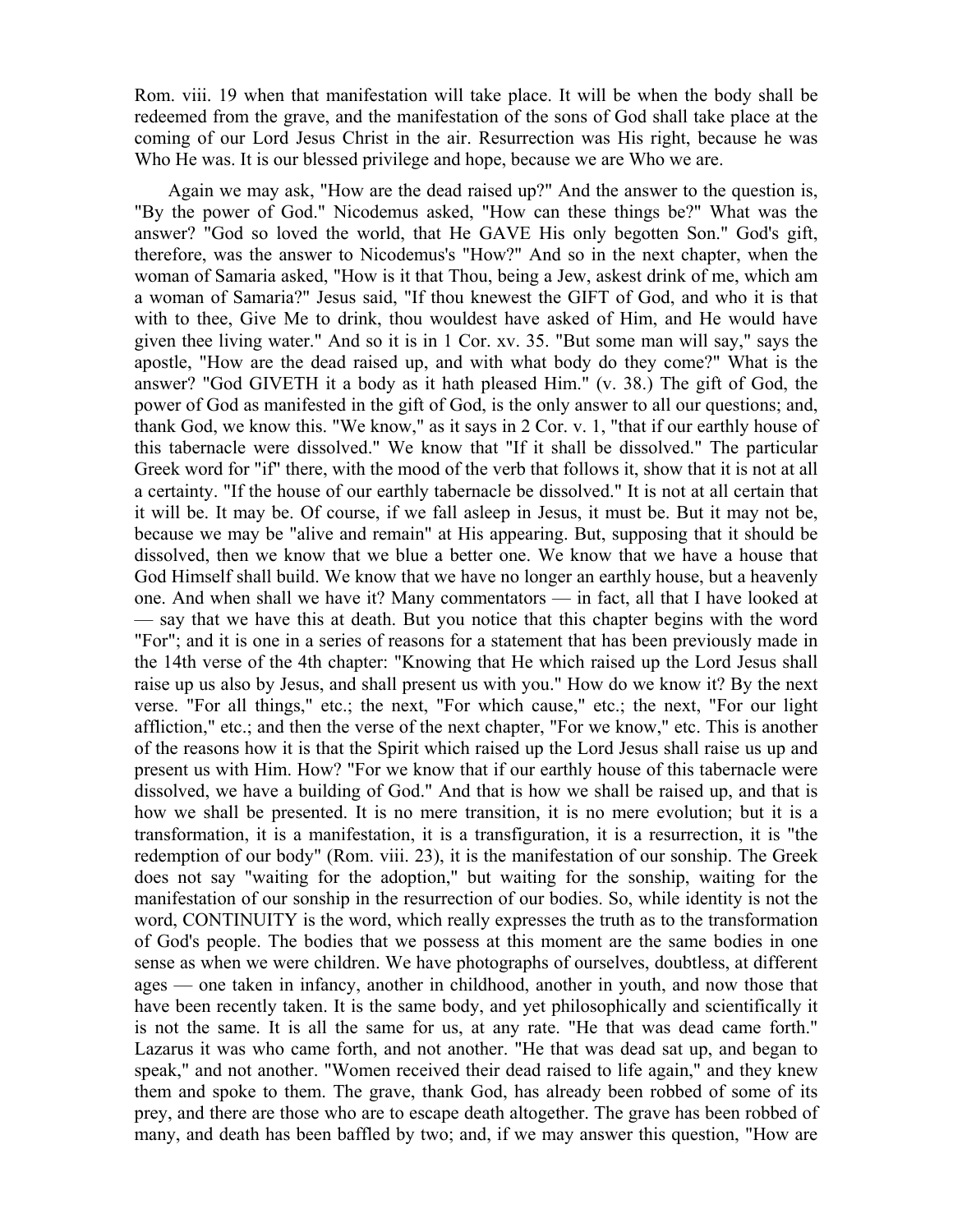the dead raised up"? in a definite statement, I would express it by the words CONTINUITY and re-creation: and that is why we are exhorted in 1 Peter iv. 19, "Wherefore let them that suffer according to the will of God commit the keeping of their souls to Him in well doing, as unto a faithful Creator." In fact, the transfiguration of the Lord Jesus Christ Himself is the type of the resurrection body, and that was a visible body. Moses and Elijah "appeared in glory," it says. But Christ's body was so glorious, and His raiment so white, "as no fuller on earth can white them." It was the glory of the revelation of the King. It is a specimen of the King coming in His kingdom with those who had been raised from the dead and those who had been changed.

But let us for a moment pay a visit, as Jeremiah did, to the potter's house, in Jeremiah xviii. 1-4. "The word which came to Jeremiah from the Lord, saying, Arise, and go down to the potter's house, and there I will cause thee to hear My words. Then I went down to the potter's house, and, behold, he wrought a work on the wheels. And the vessel that he made of clay was marred in the hand of the potter: so he made it again another vessel, as seemed good to the potter to make it." In the margin we read "he returned and made." If we look at the immediate context, we will find that the interpretation of these words refers to the house of Israel; but there is an application of the words that goes very much farther than their interpretation. The context shows that the interpretation belongs solely to the house of Israel; but we may apply the passage as exhibiting a great and divine principle which we see in all the works of God.

You see it, for example, in the COVENANT of works which He made with Israel. That was made, and man has always marred everything with which God has ever entrusted him. "Which My covenant they brake." The first covenant of works was like that vessel marred upon the wheels; and then He made another as seemed good to the potter to make it. And it is written of this covenant that if the first "had been faultless, then should no place have been sought for the second" (Heb. viii. 7); but it was broken by His faulty people, and therefore a new covenant was made as it pleased the potter to make it.

And so it is with regard to THE EARTH. The earth was created in glory and beauty, but it has been marred. Sin entered, the curse was pronounced, and this earth has been marred in the hands of the potter. It is not going to be mended, but there is going to be a new one. "I saw a new heaven and a new earth: for the first heaven and the first earth were passed away." (Rev. xxi. l.) And it was made "as it seemed good to the potter to make it."

It is true of our OLD NATURE that it has been marred in our first parents, and we know how it is marred in each one of us. It is never God's principle to mend that which man has marred. He always makes something new. And so He now makes a new creation in Christ Jesus. As the old nature is fallen and marred, man must have a new nature given to him. The new wine cannot be put into old wine skins, the new piece of cloth cannot be put upon the old garment; but the new wine must be put into new wine skins, and then both are preserved. And so with our bodies. These BODIES of humiliation, which are made of clay like the vessel of the potter, have been marred upon the wheel. As soon as we are born we begin to die. There are the seeds of suffering and disease and death in every one of us. We are made of clay, and marred upon the wheel. But the potter "returned" and made it again another vessel, as it seemed good to the potter to make it. And so with these transformed bodies at the resurrection, when the great potter Himself shall return. He will make them again another body, as it hath pleased Him: and so, whether it be the old nature, whether it be the heart, whether it he our bodies, they are never mended or repaired or improved or reformed; but they are condemned, and a new nature and a new heart is given,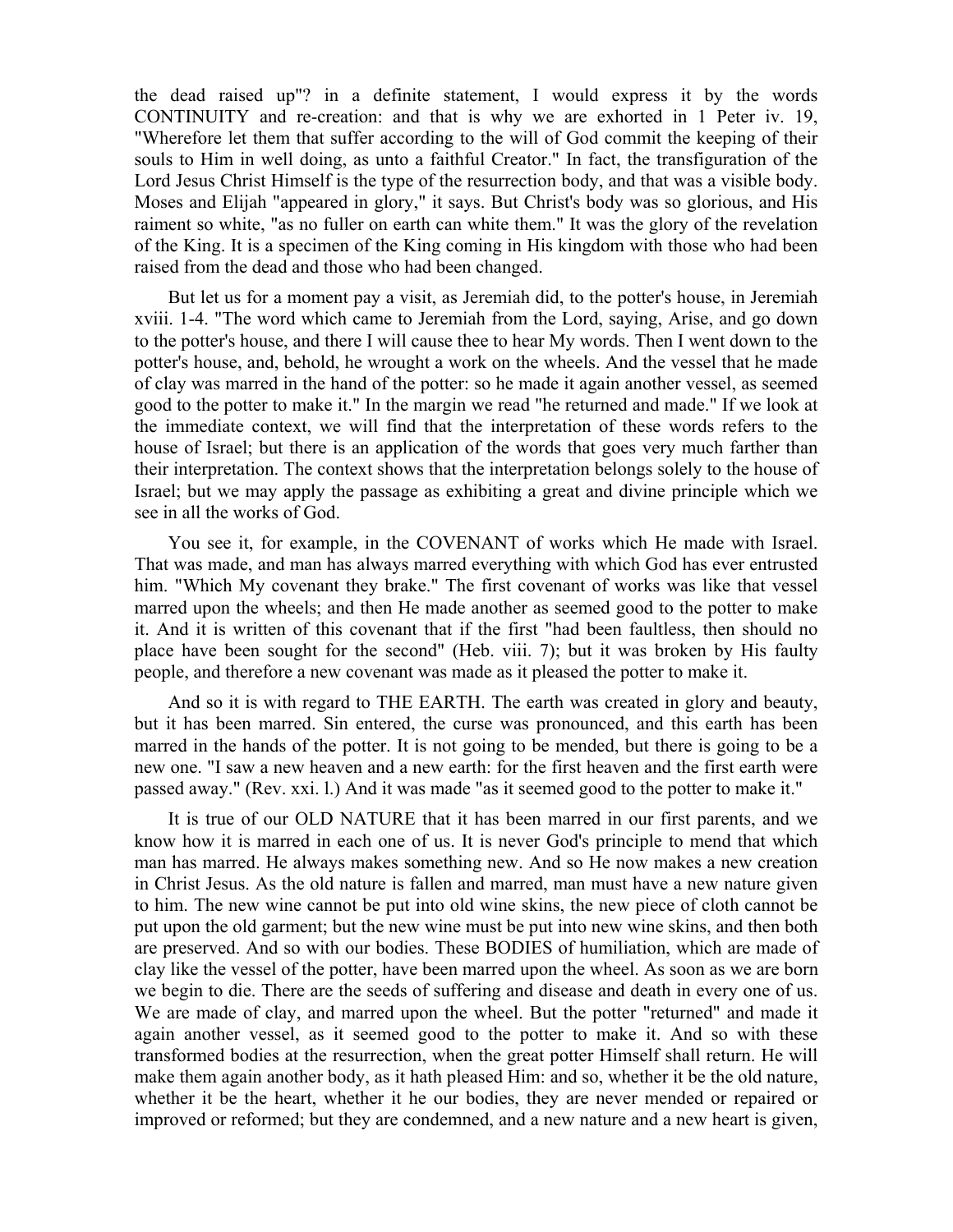and by-and-by new bodies will be bestowed. Oh, what a depth of meaning there is in those few simple words — "He made it again another vessel, as seemed good to the potter to make it". "God giveth it a body as it hath pleased Him." (I Cor. xv. 38.)

And so you find in Hebrews x., with reference to the sacrifices and offerings which were under the first covenant, it is said they are all taken away because they were marred in their use; and then He said, "Lo, I come to do Thy will, O God." In each case "He taketh away the first, that fie may establish the second." (Heb. x. 9.) Thank God, THE SECOND IS ALWAYS ESTABLISHED. And so it will be with these new glorious bodies. They will be established. These poor vile bodies will be soon taken away and disestablished; but that which is to come will be established for ever and ever in glory.

This is our hope, and you will see how it is all bound up in Christ. It shuts us up entirely to Him; but people do not heed it. The shepherds went and told the people about His first corning. It says, the people "wondered." That is all. The people wondered, and they went on talking about the topics of the day. The topics of the day were very much like the topics of our day-taxes, and commerce, and politics. Augustus had just made a taxing throughout the empire, and that was doubtless the great matter of conversation. They "wondered," and passed on with their business. But the early Christians cherished this blessed hope, and the testimony of Gibbon is worth repeating. It is contained in a few words from the 15th chapter of his 1st volume. This great truth of the Lord's coming, and our being raised at His coming, was universally believed among these early Christians. He says, "The approach of this event had been predicted by the apostles. The tradition of it was preserved by their nearest disciples, and those who understood in their literal sense the discourses of Christ Himself were obliged to expect the coming of the Son of man before that generation was totally extinguished." [That is where Gibbon was wrong. They were not obliged to expect it before that generation was extinguished; but the fact remains that they did.] "As long as for wise purposes this error" [you see we have the testimony of an enemy who does not believe this truth himself] "as long as for wise purposes this error was permitted to subsist in the church, it was productive of the most salutary effect on the faith and practice of Christians." There is the testimony of an enemy then to this truth, as to the effect it produced upon the lives of those who held it. Oh, that Christians to-day would try this experiment! Oh, that we might be influenced by this blessed hope now! That we might accustom ourselves to looking for it, just as an army is practised in meeting a night attack, or just as upon a vessel the crew is practised by a false alarm of fire, so that each man may go to his right station. Oh that we might rehearse for ourselves, and practice for ourselves, the waiting for this assembling shout the waiting to hear the voice of the archangel and the trump of God! That will be an assembling shout. The trump of God is for the same purpose. See in Numbers x. 7, "When the congregation IS TO BE GATHERED TOGETHER, ye shall blow." And when His people are to be gathered together in the air this trump of God shall sound. But He says, "Ye shall not sound an alarm." No, it will be the signal for our being gathered together unto Him. It will not be an alarm for us, but it will be a blessed assembling shout and gathering trump. As Christ is the blessed object and centre of our hope, so He is presented to us in this great subject. "He that hath this hope in Him" — not in himself. "He that hath this hope in Christ." What hope? Why the hope of being like Him at His appearing, when we shall see Him as He is. He that hath this hope fixed upon Him, what does he do? What is the effect of it? "Every one that hath this hope in Him purifieth himself, even as He is pure." Yes, it is a purifying hope. And why is the low standard of walk among Christians at the present day so much deplored? Why are so many efforts put forth for raising the standard of this walk? Because that standard has been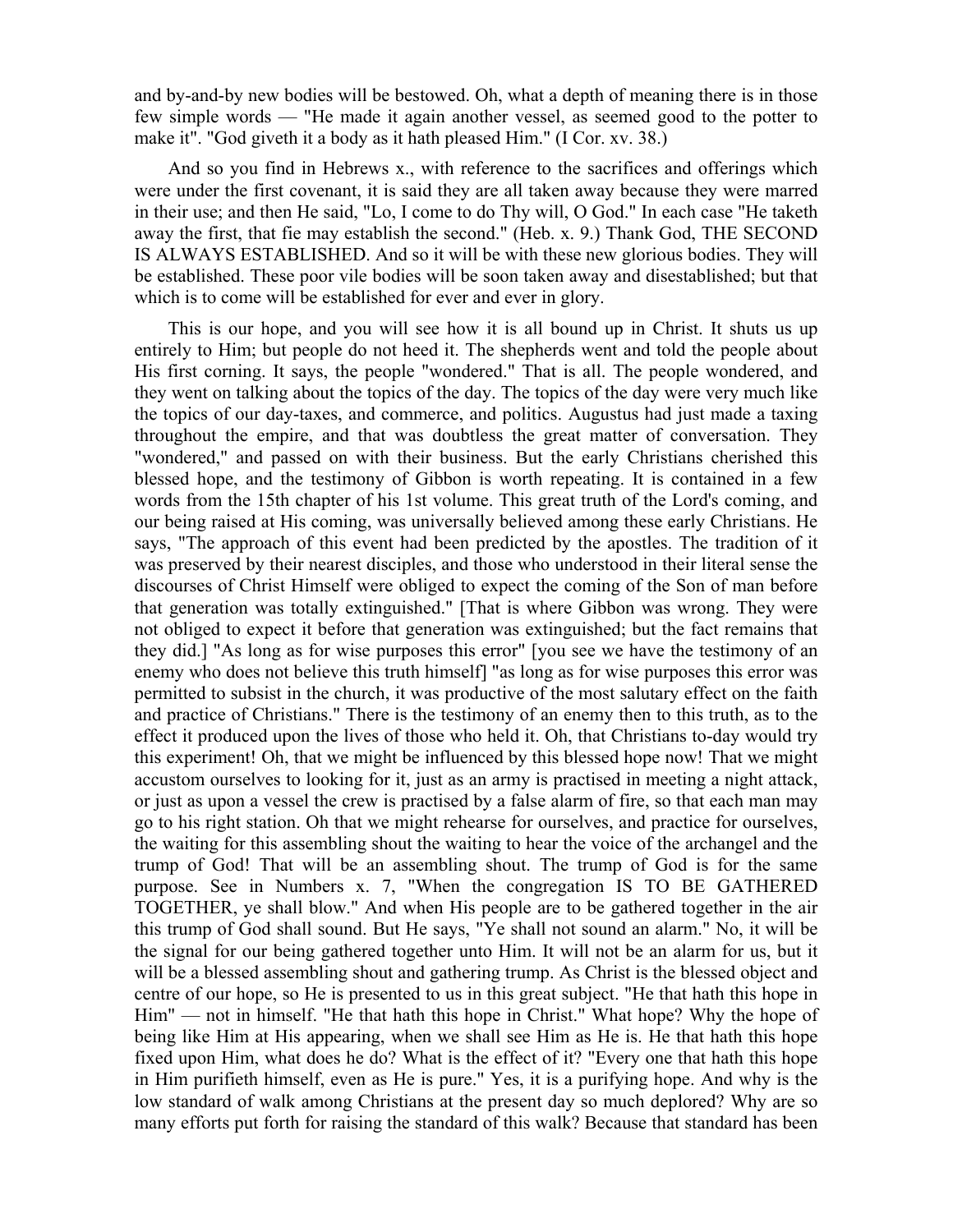changed. And why? Because this purifying hope is not held. Why are other methods tried and sought after for the promotion of purity of life, and this great divine advent method not tried? Here is God's method to secure our purity of life and walk. "He that hath this hope" (of the transformation of His people) — he that hath this blessed hope fixed upon him — "purifieth himself." And this Divine method cannot be carried too far. Other methods which men may propose to you may be carried too far. They are carried too far; but you will never carry this one too far. You can never look to Christ too much. You can never look for Christ too much. There will never be any ill effect from looking to Him; and, whatever may be left uncertain from the consideration of this subject, we may be sure that, with all our knowledge and all our thoughts about it, we shall surely say, when this blessed hope is realized, "The half was not told me." It will surely be beyond all that we have ever expected: it will surely exceed all that we ever desired: for "it doth not yet appear what we shall be: but we know that, when He shall appear, we shall be like Him; for we shall see Him as He is."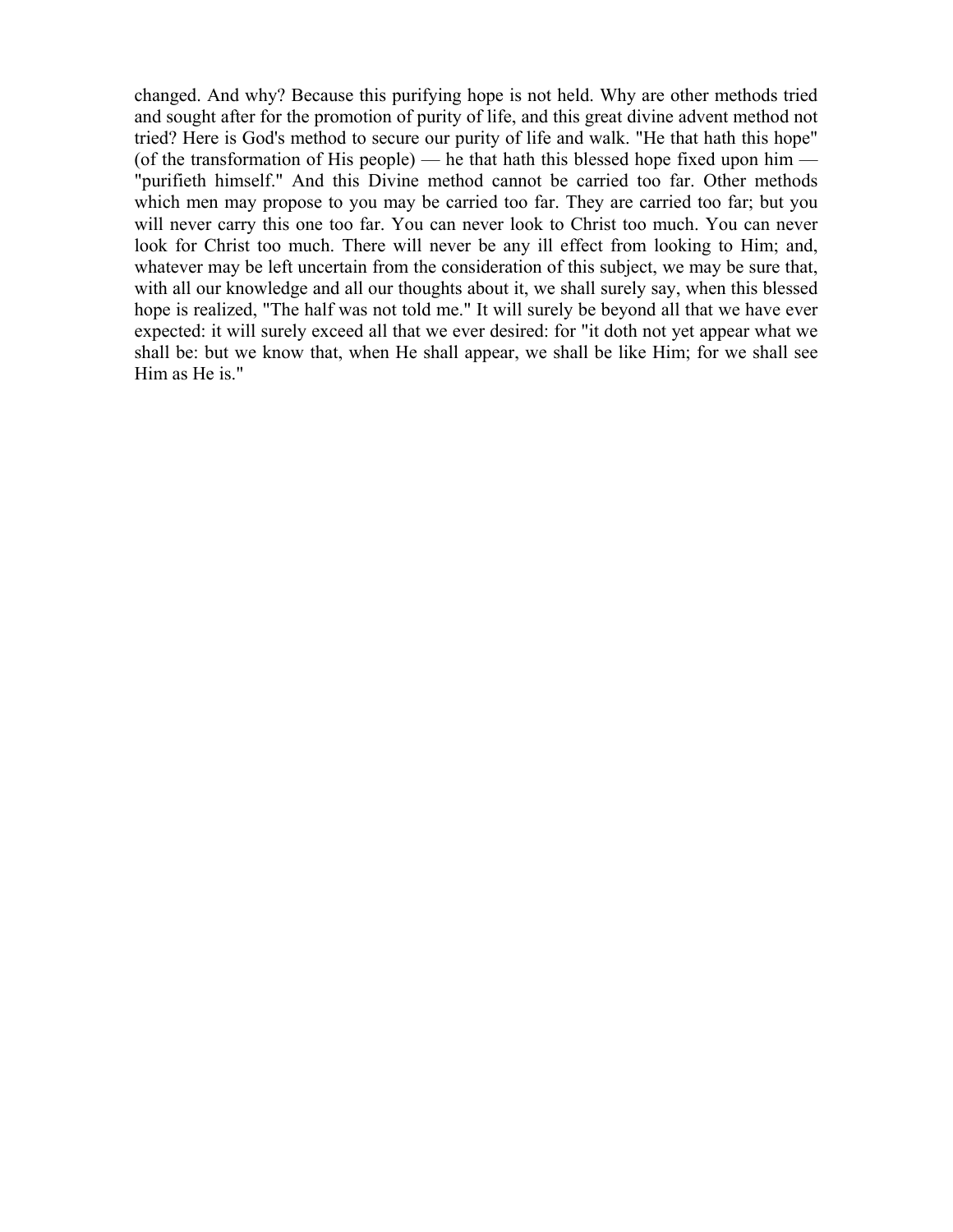## **Taken from "The Dispensational Parables" July, 1897**

## **No. III. The Talents**

#### **Matthew 25:14-30**

"For it [the coming of the 'Lord' verse 13] will be as a man traveling into a far country, called his own servants, and delivered unto them his goods. And to one he gave five talents, and to another two, and to another one — to every man according to his several ability, and straightway took his journey" (vv 14,15).

The parable evidently refers to the conduct of the Lord's servants during His absence, concerning the things committed to them. It refers to ministry committed to Jews, for He called "His own servants." The people of Israel were "His own people" (John 1:11).

"He delivered unto them his goods" — the things which belonged to Him as Man, in connection with His own people. These things are:—

His Royal authority, as King; His Prophetic office, as Teacher and Leader; His Priesthood and Offering.

To Peter the Lord Jesus gave the "keys of the kingdom of heaven," Peter being the first of the twelve.

#### **THE FIVE TALENTS**

Five is a number of grace, and is intimately connected with the deliverance of Israel and with David. The people came out of Egypt in ranks of five (Exo 13:18). They put their feet on the necks of "five kings" in the days of the conquest of the land under Joshua (10:24). David met Goliath with "five stones" (1 Sam 17:40), and received "five loaves" from the hand of Abiathar (1 Sam 21:3).

The five talents therefore represent the ministry committed to Peter and the apostles concerning Jesus as the King of Israel, the seed of David.

#### **THE TWO TALENTS**

Two loaves baked with leaven were to be offered to the Lord on the day of Pentecost (Lev 23:17) — the firstfruits unto the Lord. The two talents may therefore represent the ministry of the twelve apostles with Paul, concerning Jesus the Messiah, the Prophet like unto Moses (Acts 3:22), whereby the Gentiles were brought into association with the saved of Israel, in confession of Jesus as the Christ and Lord of all.

#### **THE ONE TALENT**

One talent expresses unity. The ministry to the people of Israel in the Epistle to the Hebrews, concerning Jesus as the One Priest after the order of Melchizedek and His one offering for sin. Now, with regard to the reckoning.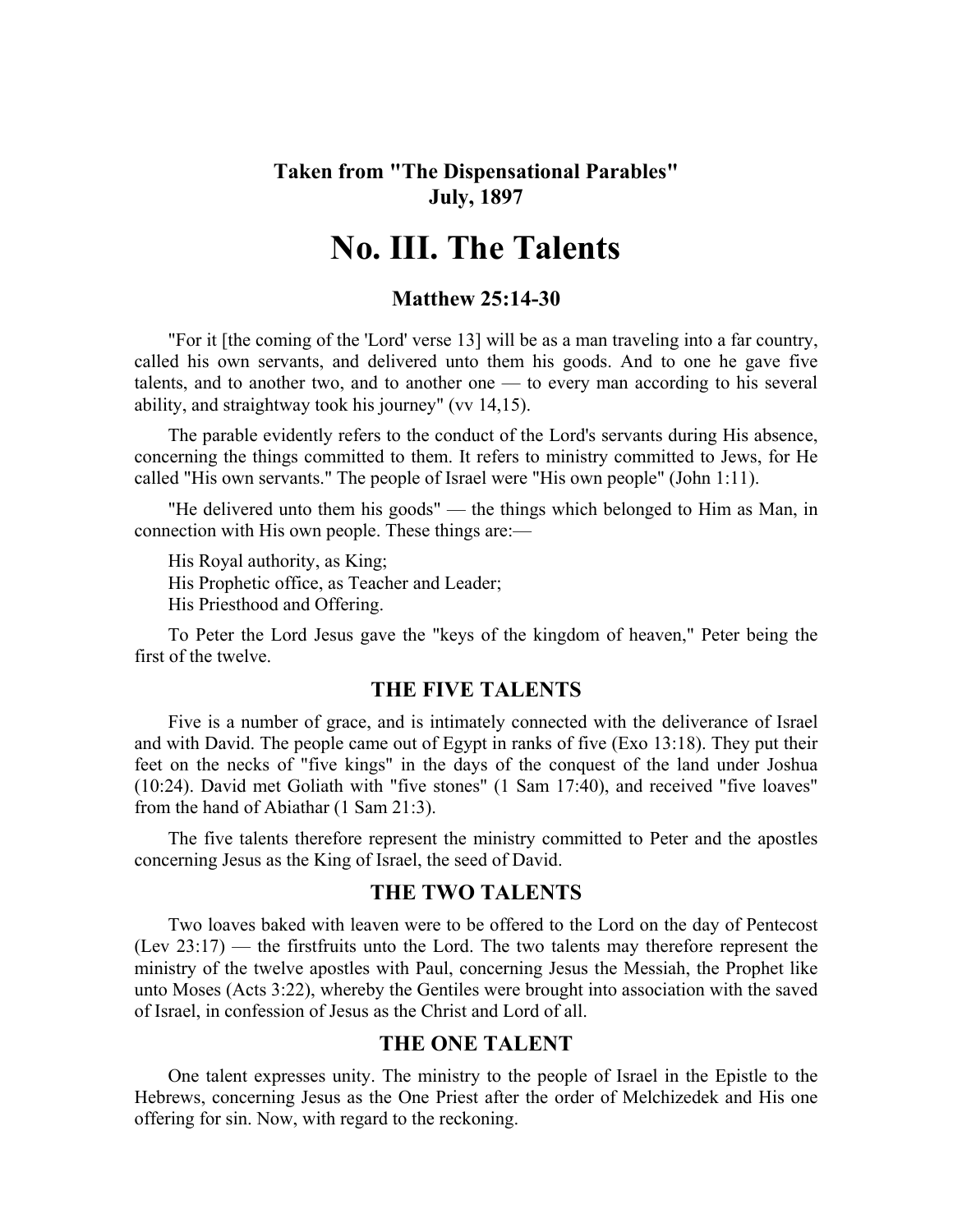#### **THE TEN TALENTS**

Ten is the number used in Scripture in reference to the Gentile nations (Zech 8:23; Rev 17:12). The testimony of Peter concerning Jesus as God's King has been received by the Gentile nations. The professing Church among the Gentiles to-day claims to be the kingdom of God. So the five talents have become ten.

Two is the number expressing the association of Jew and Gentile in confession of Jesus as Lord of all (Acts 10:36; Eph 2:15-18; Rom 1:16).

The testimony of the apostles both Peter and Paul concerning Jesus as the Christ, the Teacher from God has been received throughout the four quarters of the earth "in all the world" (Col 1:6).

So the two talents have become four.

"But he that had received one went and digged in the earth and hid his Lord's money. After a long time the Lord of those servants cometh and reckoneth with them."

The Lord commends the servant who had received five talents as faithful to his trust, for the nations of the Gentiles acknowledge the Son of David to be God's King.

The Lord commends also the servant who had received two talents as faithful over a few things; both these servants are to be made rulers over many things, and to enter into the joy of their Lord: to reign with Him.

The ministry of the twelve apostles within the land of Israel was fulfilled according to the mind of the Lord.

The ministry in the synagogues among the Gentiles by Paul in association with the other apostles was fulfilled according to the mind of the Lord; for Jesus is owned as the King and Saviour by every professed Christian of all nations.

"Then he that had received the one talent came and said, 'Lord, I knew thee that thou art a hard man, reaping where thou hast not sown, and gathering where thou hast not strawed, and I was afraid, and went and hid thy talent in the earth: lo, there thou hast that is thine' " (vv 24, 25).

The important lesson of the parable is in the conduct of the servant who received the one talent.

The last truth given by the Lord Jesus to His own servants, the Jews as His own people, concerning Himself, is that of His Priesthood, and of His One offering in the Epistle to the Hebrews. Unity is its characteristic, for He abideth a Priest continually in contrast with the many priests of the Levitical order, and His One offering is in contrast with the many sacrifices under the law.

But where has there ever been a corporate testimony to the truth concerning the Lord Jesus, declared in the Epistle to the Hebrews to be "made an high priest for ever after the order of Melchizedek"; all the ordinances of the Levitical priesthood being ended, having been fulfilled in the offering of the body of Jesus once, when He suffered without the gate, to sanctify the people with His own blood?

On the contrary, men professing to believe the Scriptures have continued a worldly sanctuary, an earthly priesthood, and ordinances upon the flesh in continuation or in imitation of the Levitical order; thus denying practically the Melchizedek priesthood of Christ, and the perfection of the believer as sanctified with His blood; hiding the results of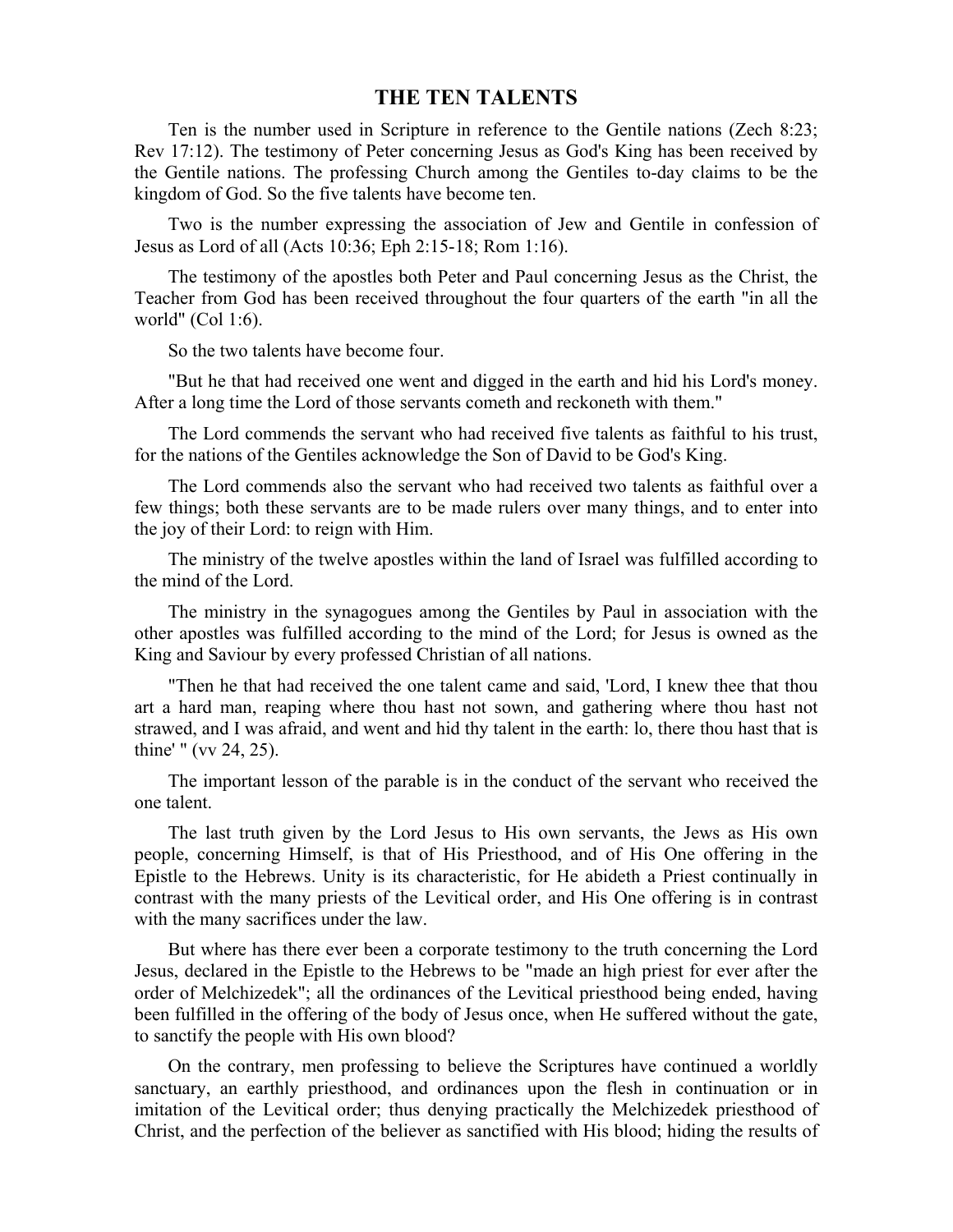the resurrection of the Lord Jesus, and of His appearing in the presence of God for us in the value of His One offering, under the imitation of the earthly things that belonged to the Mosaic dispensation.

The conduct of the wicked and slothful servant is seen in the ritualism of Christendom, of those "who say they are Jews and are not," who claim to possess authority given by the Lord to His apostles, and reject the grace declared in connection with His Priesthood and His Sacrifice.

The wicked servant judged the Lord to be a hard man, according to his own carnal mind; he knew nothing of the perfect love that casteth out fear.

The Lord did not disown reaping where He had not sown, nor gathering where He had not scattered; for He had been a sower in the land of Israel, the harvest is among the Gentiles; He is gathering among the Gentiles while Israel is scattered.

The blood of the covenant is treated as a common thing, and the Spirit of grace is despised, when ordinances administered by an earthly priest are credited with a result which can only arise from the one offering of Christ, and by the power of the Holy Spirit (Heb 10:29).

The wicked servant who hid in the earth the things revealed from heaven (Heb 12:25) falls under the same judgment as those who rejected the Lord Jesus when on earth (Matt 8:12), and the man at the marriage supper without a wedding garment (Matt 22:13), outer darkness, eternal judgment. To reject grace is a more fearful thing than to transgress law.

The one talent is given to him who has ten, for the unity which has not been manifested in the day of grace under the Melchizedek priesthood, will be manifested in the day of Christ's power, when He shall sit on the throne of His father David on God's holy hill of Zion, and all nations shall serve Him.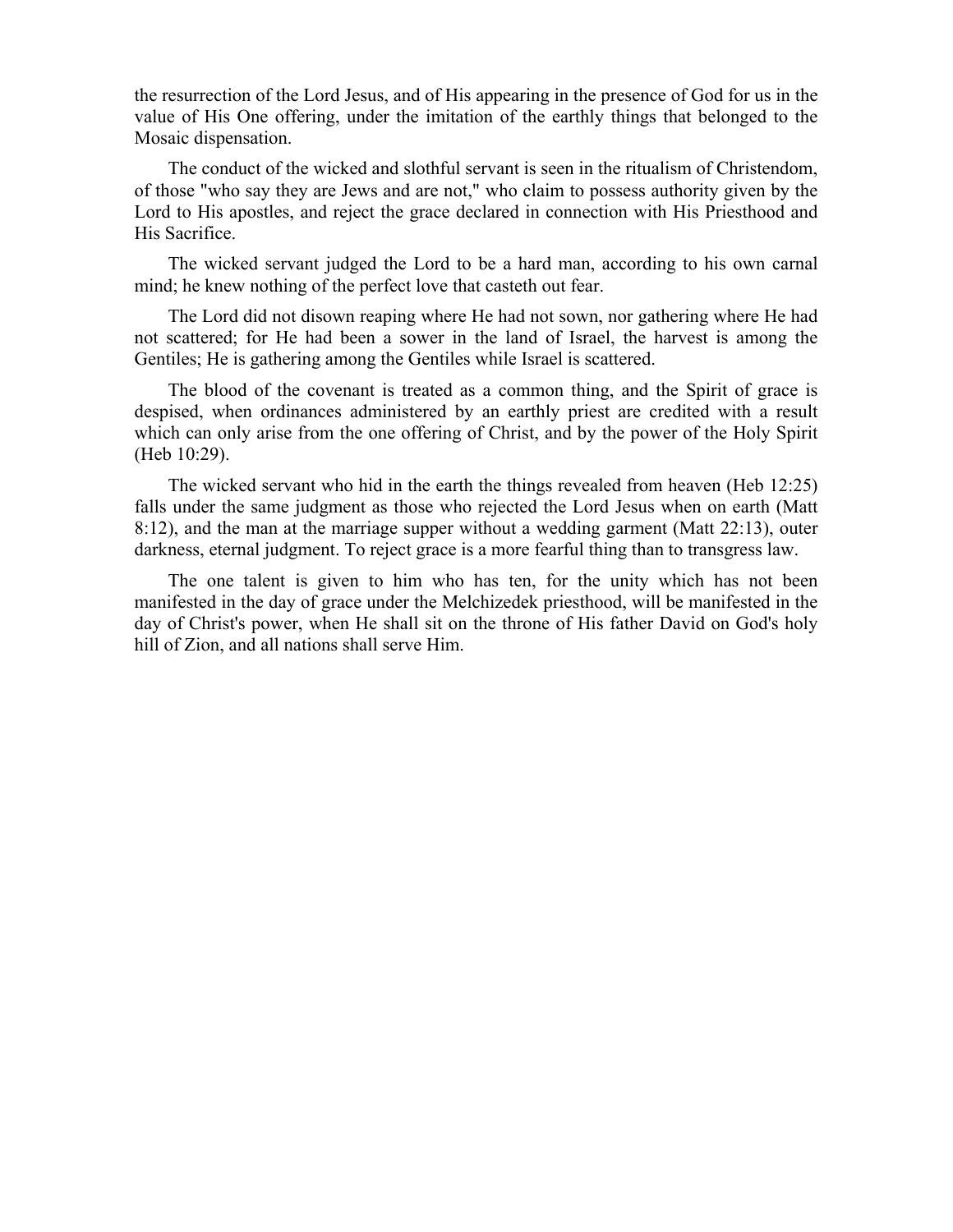# **They Sang His Praise They Soon Forgat His Works**

"Then believed they His words: they sang His praise. They soon forgat His works: they waited not for His counsel" (Psalm 106:12, 13).

These are solemn words, because they record a solemn fact. They are true, not only of Israel but of God's people in all ages. They refer to that tendency in the heart of each one of us to cry unto the Lord in our trouble, and then to need the exhortation, "Oh that men would praise the Lord for His goodness" (Psalm 107:8), and even to sing His praise and then forget His works.

When God separated a people to Himself, it was not merely that He might be the God of Israel, but a God to Israel. He will not only have the people for Himself, but He will be their God, and "Happy is that people whose God is the Lord" (Psalm 144:15). This Psalm records many examples of the statement made in the text. The first refers to the deliverance from Egypt. For a brief moment we see them in the attitude of faith: "Then believed they His word, they sang His praise" (verse 12). They are on the wilderness side of the Red Sea — "THEN." The waters that opened just now for their salvation and closed again for the destruction of their enemies roll between them and the house of their bondage. They are celebrating in their song the triumphs of God's right hand. They measure everything by it. Not only do they sing of what it has done, but by faith they celebrate victories yet to come, Exodus 15. Compare verses 12 and 13 with 15-18, and note the repeated "shall," "shall," "shalt."

Not one thing remains to be done; all is accomplished to Faith. Faith is seen thus to be the substance of things hoped for, the evidence of things not seen. And now Moses and the children of Israel are silent, and Miriam and the women are taking up the strain, but still the burden is the same (verse 21). But what is the Divine comment on the scene? "They sang His praise, they soon forgat His works." So quickly does praise give place to murmurings: "And the whole congregation of the children of Israel murmured against Moses and Aaron in the wilderness (Exodus 16:2).

Is, then, the Lord's arm shortened that it cannot save? Is His ear that heard their cry in Egypt grown heavy that it cannot hear? No! But the instrument of deliverance has been leaned on instead of the Deliverer. Yes! So really is this true that as soon as Moses is out of sight, they run with haste to Aaron, and say: "Up, make us gods which shall go before us, for as for this Moses, the man that brought us up out of the land of Egypt, we know not what is become of him" (Exodus 32:1). The comment of the Spirit is: "They forgat God their Saviour which had done great things in Egypt"! (Psalm 106:21). And so it is ever! Where there is not a living God — wrought faith, man must have something to look to that is visible and tangible — that is IDOLATRY.

#### **Occupied with the instrument**

We have another example of this in the days of the Judges. The people had gone into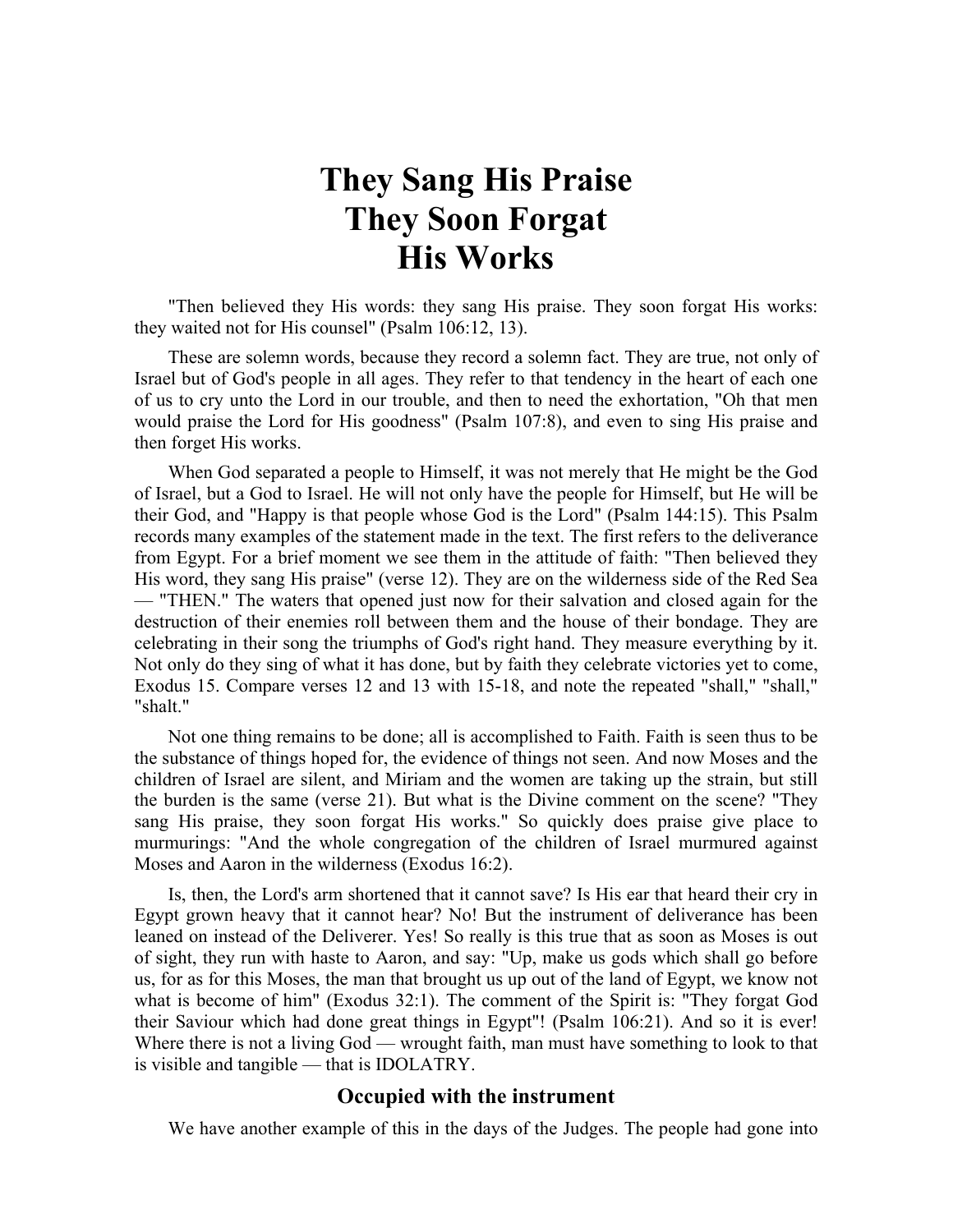open idolatry, and the Lord had sold them into the hands of their enemies Yet (as in Psalm 106:8, 41-44) "Nevertheless the Lord raised up judges which delivered them" (Judges 2:16). But there was man's "nevertheless" in verse 19; they returned to their evil ways after God's merciful deliverances, and in chapter 6 we see them greatly impoverished. The hand of Midian prevails; the Midianites were as grasshoppers for multitude, the people betook themselves to mountains, dens, and caves, the highways were unoccupied, the harvest was reaped by others, there is no sustenance left for Israel. Then the Lord raised up Gideon, He looked on him and strengthened him; He went forth with him, and delivered Israel with a great deliverance by "the sword of the Lord and of Gideon." But Israel was occupied with the Instrument! and they say to Gideon: "Rule thou over us, both thou and thy son and thy son's son also: for thou hast delivered us from the hand of Midian" (Judges 8:22). It was "thou, thou." Gideon was true to God here, but a few verses later we find him making an ephod of the gold that had been given him, and "all Israel went a whoring after it, and it became a snare to Gideon and his house."

Again, if we turn from the times of the wilderness and the days of the Judges to the reigns of the Kings, it is still the same. The history of the Kings is a dreary record of provoking the Holy One of Israel to anger, so that but a few reigns, like those of Jehoshaphat, Hezekiah, and Josiah stand out as bright exceptions. Manasseh, indeed, did repent and reform at the end of his reign, but we read of his son Amon that "he did evil in the sight of the Lord as did Manasseh his father...and humbled not himself before the Lord as Manasseh his father had humbled himself, but Amon trespassed more and more." We see the condition of things worse and worse till Baal-worship was carried on in the Temple of Jehovah, and actually the horses of the idol were stabled in the house of the Lord (II Kings 23). At this juncture Amon's son Josiah succeeded to the throne, and the history of his reign is minutely given in II Chronicles 34 and 35.

"While he was yet young," he sought the Lord (II Chronicles 34:3), and four years afterward he set about purging the city and the land, and thus fulfilled a prophecy uttered 300 years before: "There came a man of God out of Judah by the word of the Lord unto Bethel: and Jeroboam stood by the altar to burn incense, and he cried against the altar in the word of the Lord, and said, 'O altar, altar! thus saith the Lord, behold a child shall be born unto the house of David, Josiah by name; and upon thee shall he offer the priests of the high places that burn incense upon thee, and men's bones shall be burnt upon thee'" (I Kings 13:1,2). And although the messenger, the instrument employed, failed directly after delivering his message, yet the word of God could not fail. That word came to pass. The king, "Josiah by name," received a great encouragement for his work, and a solemn warning to "take heed" to the voice of the Lord, for in the midst of his labours "the Book of the Law" was found (II Chronicles 34:14). The king received it in its power, for he traced all the misery up to neglect of this blessed book (verses 19-21). He learned that the Law may be neglected, though it cannot be broken. A blessed season from the Lord was vouchsafed, and the chapter which gives the record ends with the words: "All his days they departed not from following the Lord." Ah! "all his days"!

#### **Man's "nevertheless"**

Yes, it is the same lesson still; the Lord Himself detects it, He sees the heart, and He has recorded what He saw in Jeremiah 3:6,10. Treacherous Judah "hath not turned unto Me with her whole heart, but feignedly, saith the Lord." Hence we read: "After all this...Necho King of Egypt came up to fight against Carchemish...and Josiah went out against him" (II Chronicles 35:20). Listen to Necho's words: "What have I to do with thee, thou King of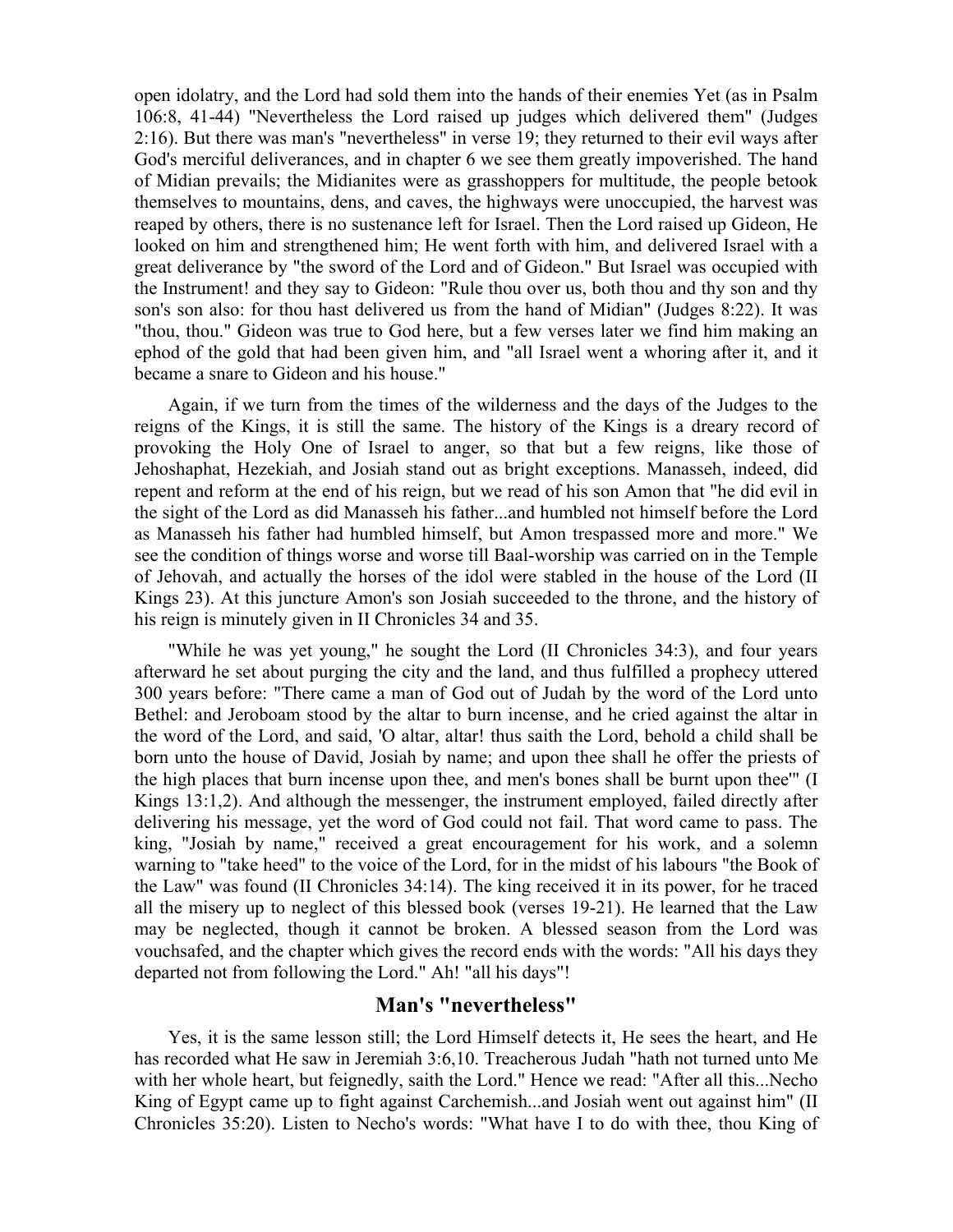Judah? I come not against thee this day, but against the house wherewith I have war, for God commanded me to make haste; forbear thee from meddling with God who is with me that He destroy thee not" (verse 21).

Hark what the Scripture says: "Nevertheless Josiah would not turn his face from him...and hearkened not unto the words of Necho from the mouth of God" (verse 22), with fatal result. Oh, how solemn! how instructive! We are not told all the reasons, and how far, like Uzziah, "he was marvellously helped till he was strong. But when he was strong his heart was lifted up to his destruction" (II Chronicles 2:15,16). Like ungodly Ahab he disguised himself in the battle, but no disguise will hide us from God's eye, no shelter will avail us, and like another Ahab he is struck down by an arrow.

Sad! Solemn! and instructive lesson! Yet he was taken away from evil to come, and great lamentation was made for him (II Chronicles 35:25). Let us draw near and listen to the mourners. "The breath of our nostrils, the anointed of the Lord, was taken in their pits, of whom we said, 'Under His shadow we shall live among the heathen'" (Lamentations 4:20). Ah, it is the same lesson still. Israel served God "all his days," but at heart they were the "same generation." In the light of Josiah they walked, and not "in the light of the Lord." Upon "the breath of his nostrils" they lived, not on the words which proceeded out of the mouth of God. Under the shadow of Josiah they thought to dwell, and not under the shadow of the Almighty. These things happened of old, they are "written for our admonition." Like a bell swinging to and fro over the sunken rock, giving warning to the mariner, that hard by where he is passing others have made shipwreck, they sound in our ears: "Take heed, lest there be in any of you an evil heart of unbelief in departing from the living God."

#### **The Christian life**

No one is really a Christian, but he who has received the Word of God "with the Holy Ghost and with power." He who has done this has turned to God from every idol, and is entitled to know that the blood of Christ has cleansed from all sin; and in Him who is now at the right hand of God he has been brought nigh. But the Christian life down here is not merely a fresh direction given to religious instincts or to the fleshly activities of man. It is not the holding of certain views or the taking of certain vows; pledges, or badges, or the shaping the conduct after a certain course, but it is the having to do with God in Christ, believing God, obeying God, fearing God, walking with God, worshipping God, serving God, joying in God. In short, "setting the Lord always before us," and setting the heart and conscience before Him. All ministry of the Word is for this end, and is healthful only as it subserves it.

The days in which we live are marked by the same character as of old: "They sang His praise, they soon forgat His works." God is forgotten, the instrument is too much thought of; man is glorified, the creature is exalted as though the saint has anything which he has not received. See what godly jealousy was manifested, by that faithful pastor, Saint Paul: "Let no man glory in men" (I Corinthians 3:21). "These things, brethren, I have in a figure transferred to myself and Apollos... that ye might learn in us not to think of men above that which is written, that no one of you be puffed up for one against another" (I Corinthians 4:6). "The Lord gave...God giveth" (I Corinthians 3:5, 7).

To lean on the instrument is the very essence of idolatry, for it displaces God. It is natural for us to do so because it is ever irksome to the flesh to be directly, continually, and absolutely depending upon God. When the stripling David returned from the fight, the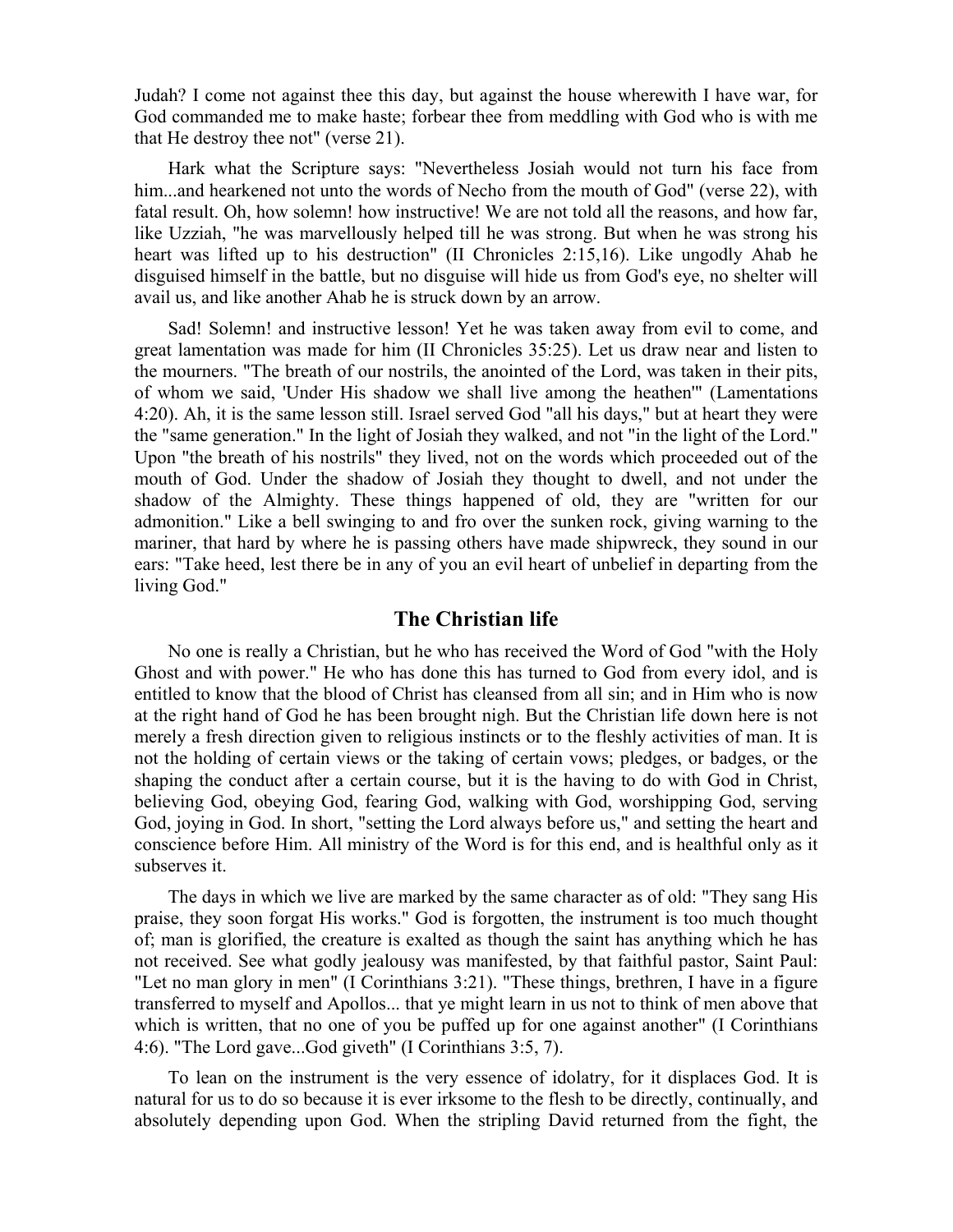women sang his praises (I Samuel 18:7); but they were no true daughters of Miriam, their song was not "The Lord hath triumphed gloriously," but "Saul hath slain his thousands, and David his ten thousands"; and we read that "Saul eyed David from that day forward" (I Samuel 18:9).

While we may see in this Saul's envy and jealousy, we must note that it became David's "thorn in the flesh," the Divine antidote for man's praise, and though a "messenger of Satan," it ministered the love of God. There is but ONE on whom we may safely depend, only ONE under whose "shadow" we may dare to dwell. Of that One, the voice from the excellent glory has testified as the cloud hid Moses and Elias: "HEAR HIM" (Luke 9:33-35). What do we know of all this? Are we dwelling under His shadow, occupied with Him? Or are we taken up with instrumentalities, doctrines, observances, ceremonies, things about Christ instead of with Christ? Oh, to be occupied with Christ Himself! May God bless His Word to our hearts, reveal Christ to us in it, and open our ears to HEAR HIM!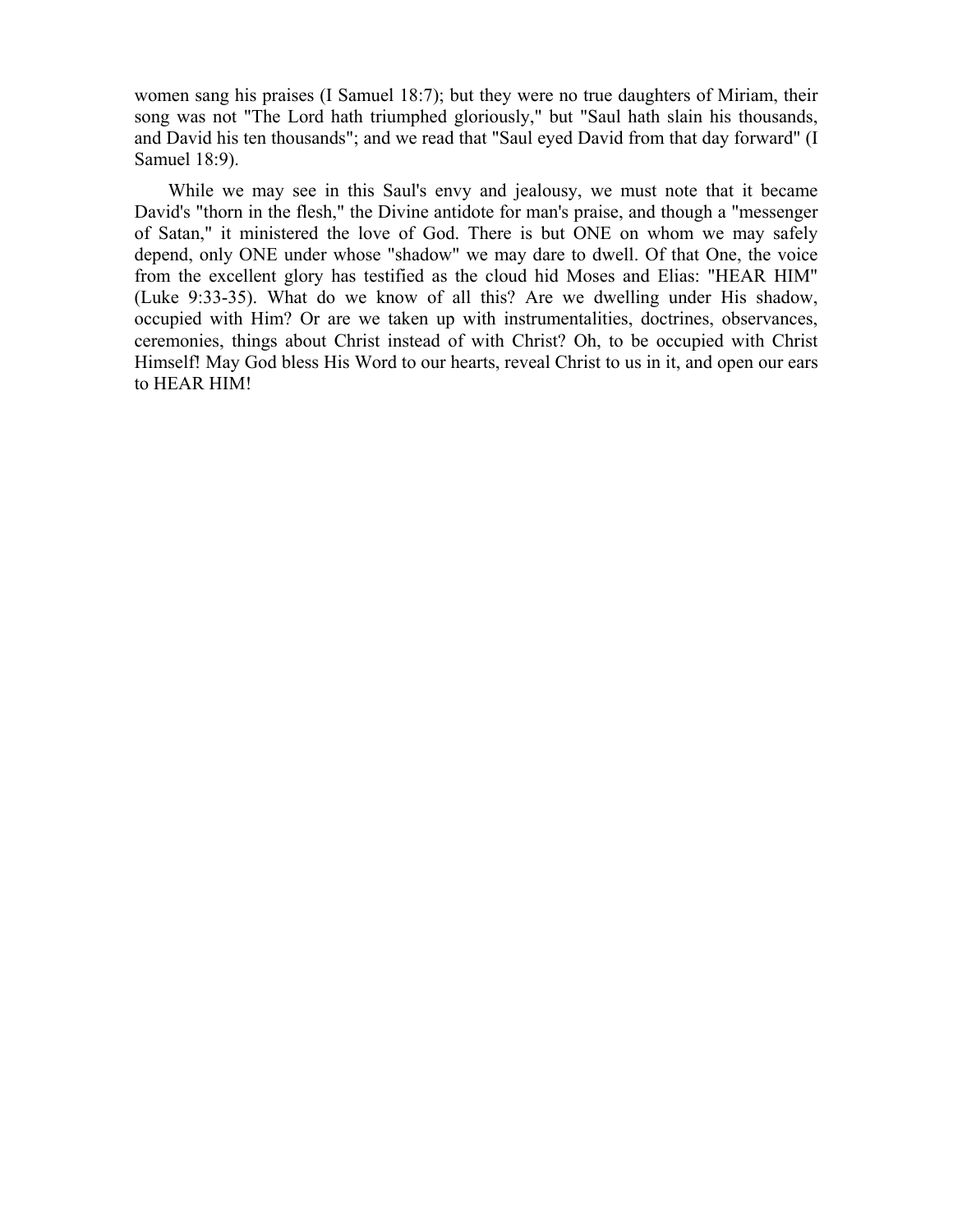# **Two Words for "Knowledge"**

Before we proceed further to consider some other of the practical effects of this knowledge, let us notice the fact that there are two words in the original for this knowledge of God, two verbs which mean to know. As these are used some times in the very same verse, it is very important that we should carefully distinguish that which the Holy Spirit has so especially emphasised. There are, indeed, six Greek words which are translated to know, but these two are the most common.

1. The one, *oida*, means to know without learning or effort; and refers to what we know intuitively, or as a matter of fact or history.

2. The other, *ginōskō*, means to get to know; by effort, or experience, or learning.

This difference will be clearly seen, if we examine one or two passages:

John 13:7. "What I do thou knowest not now." This is the former of these two words, and tells us that Peter had no intuitive knowledge of what the Lord was doing; and had no means of knowing. It was impossible. The Lord, however, goes on to say, "but thou shalt know (i.e., get to know) hereafter." Peter would learn, and find out, by experience and revelation, what the Lord was then doing.

John 8:55. "Ye have not known him (i.e., gotten to know him. No. 2 of these two words); but I know him (No. 1 ); and if I should say know (No. 1) him not, I shall be a liar like unto you; but I know him (No. 1)." Here the Lord declares His immanent knowledge of the Father; and declares that those whom He was addressing, not only had no such innate knowledge of God, but had not even attained to that knowledge.

I John 5:20. "We know (No. 1, i.e., we know as a historical fact, without learning it) that the Son of God is come, and hath given us an understanding, that we may know (i.e., get to know, No. 2) him that is true."

Here the truth is taught that, before any one can get to know God, he must have a spiritual understanding imparted to him. With this agrees 1 Corinthians 2:14. "The natural man receiveth not the things of the Spirit of God; for they are foolishness unto him; neither can he get to know them." Why not? Because "they are spiritually discerned." The natural man has no means of getting to know spiritual things. A spiritual understanding must first be "given" to him. Then he is able not only to discern, but to love and delight in the revelation of spiritual things, and to get to know Him, "the only true God, and Jesus Christ whom he hath sent." "This is life eternal" (John 17:3).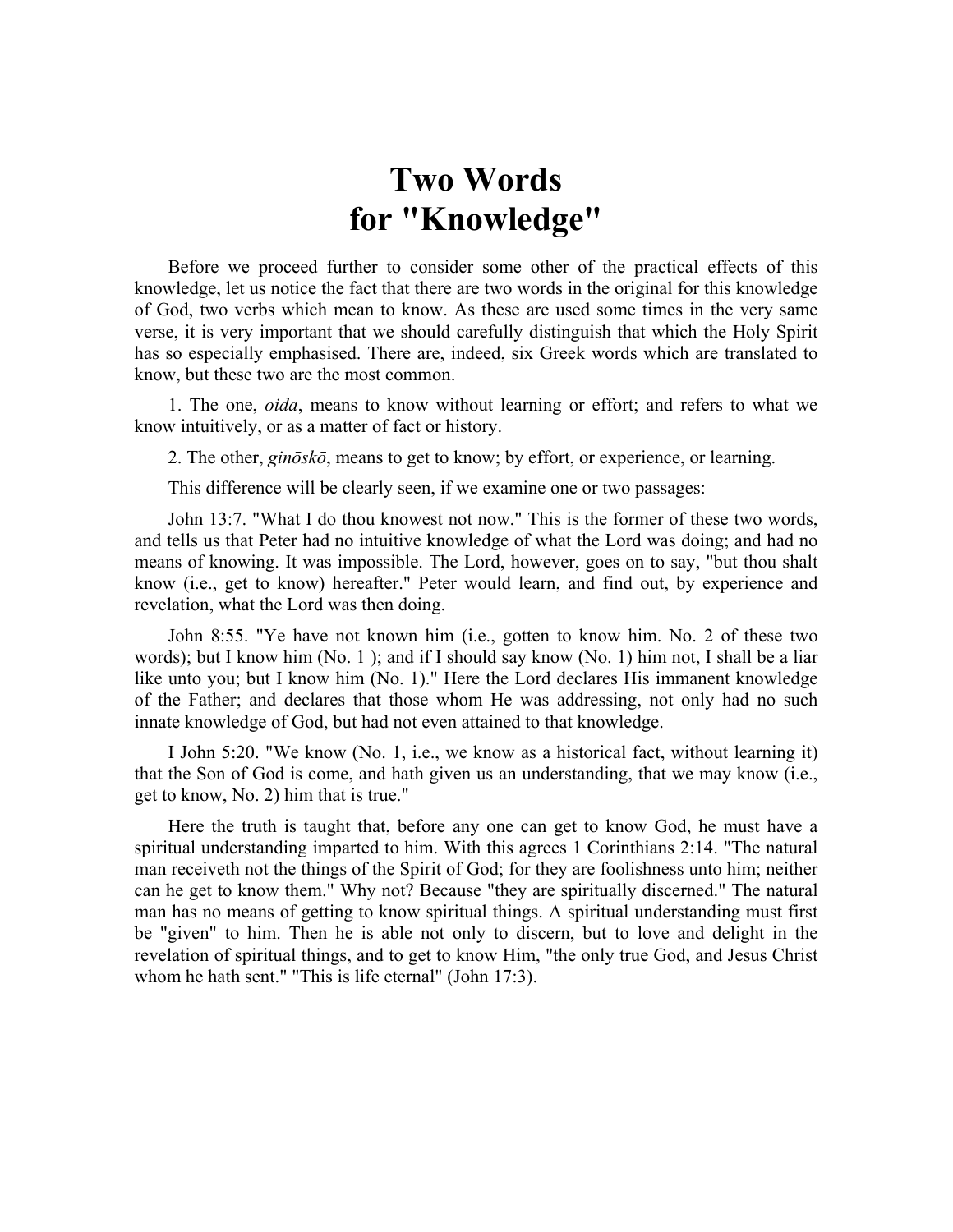

**About the Author** 

Ethelbert William Bullinger, born in Canterbury, Kent, England on December 15, 1837, was one of history's greatest Biblical scholars. His mastery of primary Biblical languages, his comprehensive research, and his literary skills introduced indispensable and unparalleled resources for the study and understanding of the Word of God. Through those publications, Dr. Bullinger not only revealed remarkable Biblical truths, he also instructed students in the method of Biblical interpretation that would enable them also to let the Book speak for itself.

E. W. Bullinger received his formal theological training from King's College in London, graduating with an associate's degree in 1861. In recognition of this outstanding scholarship with the publication of *A Critical Lexicon and Concordance to the English and Greek New Testament*, the Lambeth degree of Doctor of Divinity was conferred upon Bullinger by order of the Archbishop of Canterbury on August 31, 1881.

E. W. Bullinger was ordained a priest in the Church of England in 1862. Between 1861 and 1888, he served the church at various parishes, first as associate curate, then curate, and finally as vicar. Beginning in 1867, Dr. Bullinger held the office of clerical secretary for the Trinitarian Bible Society, which he continued in for the rest of his life. The society was dedicated "to promote the Glory of God and the salvation of men, by circulating, both at home and abroad...the holy Scriptures...without note or comment." Part of the organization's efforts to provide the Scriptures to all men involved the translation of the King James Version into other languages, including the first ever translation into Portuguese. Most notable among the Trinitarian Bible Society accomplishments during Bullinger's association with them was the publication of the *New Testament into Hebrew* and the *Introduction to the Massoretico-Critical Edition of the Hebrew Bible*. Over 100,00 copies of the *New Testament into Hebrew* were distributed into the Russian Empire, beginning in 1887.

Dr. E. W. Bullinger was a prolific writer and editor, publishing major reference works, as well as other books, pamphlets, and articles. His major works include: *A Critical Lexicon and Concordance to the English and Greek New Testament*; *Figures of Speech Used in the Bible*; and *The Companion Bible*. The books: *The Witness of the Stars*, *Numbers in Scripture*, and *How to Enjoy the Bible* also remain widely circulated today. Bullinger also published and edited a monthly Biblical research journal, *Things to Come,*